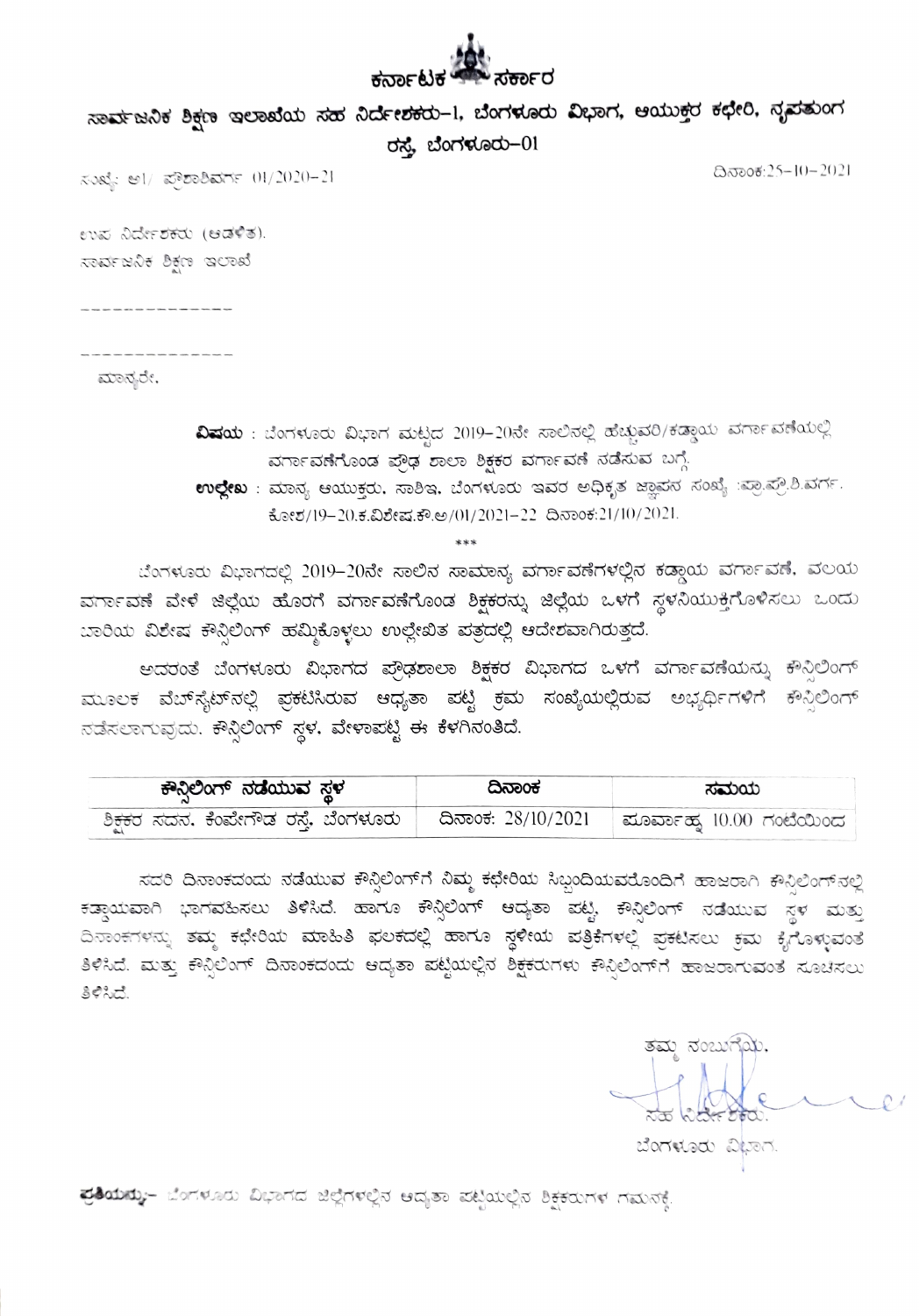| Department Of Public Instruction, Karnataka<br>Teacher Transfer (2020-2021) |                                                                                            |                              |                          |                           |  |  |
|-----------------------------------------------------------------------------|--------------------------------------------------------------------------------------------|------------------------------|--------------------------|---------------------------|--|--|
|                                                                             | Final Counselling Priority List<br>REQUEST TRANSFER - PREVIOUS YEAR COMPULSORY TRANSFERRED |                              |                          |                           |  |  |
| Division:                                                                   | Banglore(1)                                                                                |                              |                          |                           |  |  |
|                                                                             | School Category: SECONDARY                                                                 |                              | Cadre group: SPL         |                           |  |  |
| Priority No.                                                                | <b>Applicant Name</b>                                                                      |                              | DOB: DOJS                | Priority claimed          |  |  |
| APPL No.                                                                    | Designation                                                                                | Subject                      | <b>DOEPSCHOOL</b>        | Transfer Sought unit      |  |  |
| <b>DISE Code</b>                                                            | School / Office Name                                                                       | <b>Working Taluk Name</b>    | Gender                   | Previous Working Taluka   |  |  |
| KGID No.                                                                    | School category / Working zone                                                             | <b>Working District</b>      | <b>Marital Status</b>    | Previous Working District |  |  |
|                                                                             | ಬಿ.ಆರ್.ಮಂಜುಳ                                                                               |                              | 08-DEC-1962: 28-SEP-1988 | General                   |  |  |
| 2175861                                                                     | ವಿಶೇಷ ಶಿಕ್ಷಕರು                                                                             | ಗ್ರೇಡ್ I ಸಂಗೀತ               | 05-NOV-2019              | WITHIN DIVISION           |  |  |
| 29320520304                                                                 | G HS MADABALU (29320520304)<br>- MAGADI(293205) -                                          | MAGADI(293205)               | <b>FEMALE</b>            | NORTH1 (292802)           |  |  |
| 1057639                                                                     | SECONDARY / C                                                                              | RAMANAGARA(2932)             | Married                  | BENGALURU U NORTH (2928)  |  |  |
| 3                                                                           | ಮೀನಾಕುಮಾರಿ ಎಸ್ ಬಿರಾದಾರ್                                                                    |                              | 01-JUN-1965: 31-OCT-1988 | General                   |  |  |
| 2066801                                                                     | ವಿಶೇಷ ಶಿಕ್ಷಕರು                                                                             | ಡ್ರಾಯಿಂಗ್                    | 31-OCT-2019              | WITHIN DIVISION           |  |  |
| 29210416102                                                                 | <b>G HS DODDAHULLURU</b><br>(29210416102) - HOSAKOTE                                       | HOSAKOTE(292104)             | <b>FEMALE</b>            | NORTH2 (292805)           |  |  |
| 1213045                                                                     | <b>SECONDARY / B</b>                                                                       | <b>BENGALURU RURAL(2921)</b> | Married                  | BENGALURU U NORTH (2928)  |  |  |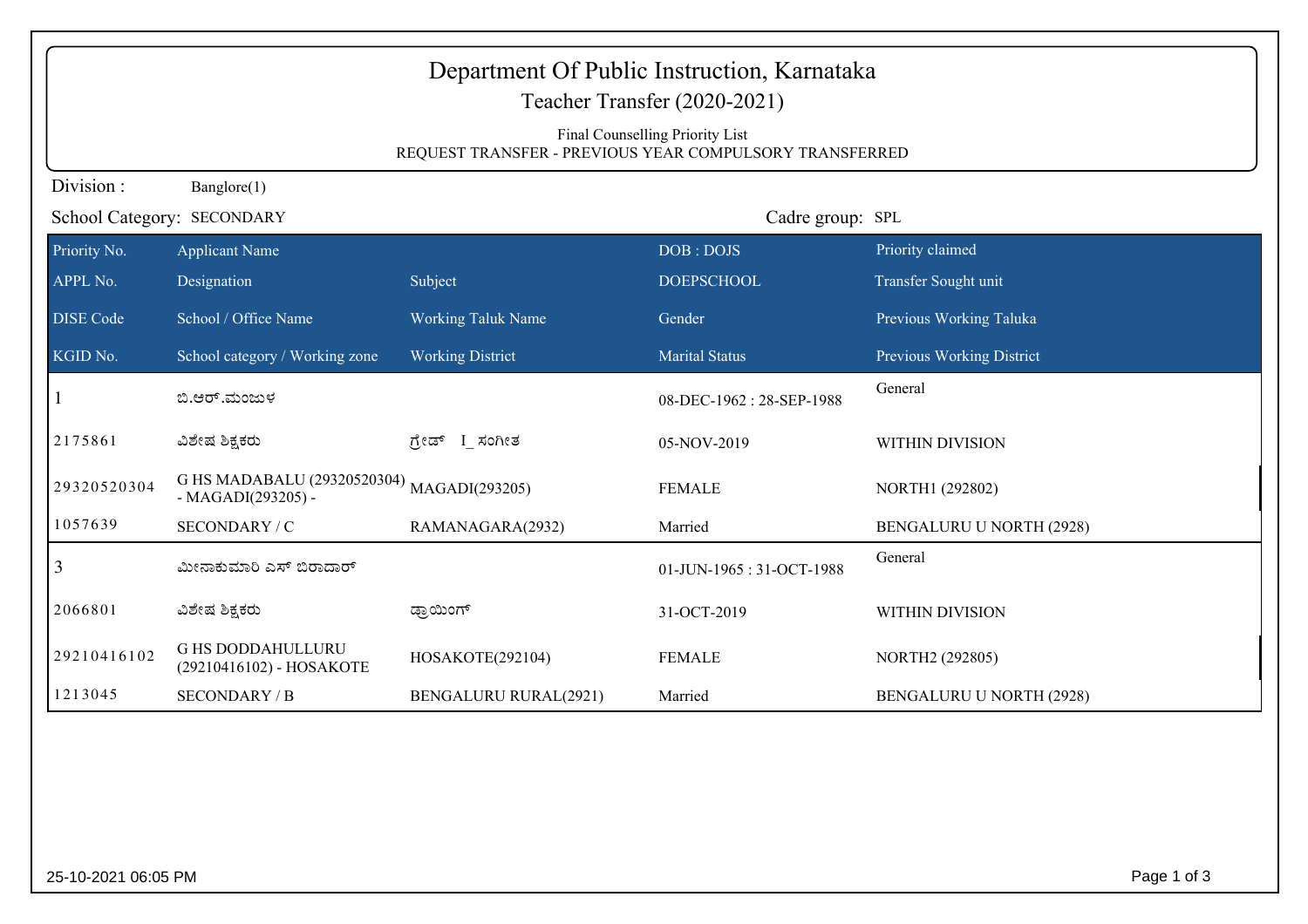| Department Of Public Instruction, Karnataka<br>Teacher Transfer (2020-2021) |                                                                                            |                           |                           |                           |  |  |
|-----------------------------------------------------------------------------|--------------------------------------------------------------------------------------------|---------------------------|---------------------------|---------------------------|--|--|
|                                                                             | Final Counselling Priority List<br>REQUEST TRANSFER - PREVIOUS YEAR COMPULSORY TRANSFERRED |                           |                           |                           |  |  |
| Division:                                                                   | Banglore(1)                                                                                |                           |                           |                           |  |  |
|                                                                             | School Category: SECONDARY                                                                 |                           | Cadre group: SPL          |                           |  |  |
| Priority No.                                                                | <b>Applicant Name</b>                                                                      |                           | DOB: DOJS                 | Priority claimed          |  |  |
| APPL No.                                                                    | Designation                                                                                | Subject                   | <b>DOEPSCHOOL</b>         | Transfer Sought unit      |  |  |
| <b>DISE Code</b>                                                            | School / Office Name                                                                       | <b>Working Taluk Name</b> | Gender                    | Previous Working Taluka   |  |  |
| KGID No.                                                                    | School category / Working zone                                                             | <b>Working District</b>   | <b>Marital Status</b>     | Previous Working District |  |  |
| 4                                                                           | ಶಮೀಮ್ ಬಾನು                                                                                 |                           | 14-APR-1964 : 04-NOV-1988 | General                   |  |  |
| 2034401                                                                     | ವಿಶೇಷ ಶಿಕ್ಷಕರು                                                                             | ಹೊಲಿಗೆ                    | 05-NOV-2019               | WITHIN DIVISION           |  |  |
| 29320700503                                                                 | <b>GHS DASHAVARA</b><br>(29320700503) - CHANNAPATNA                                        | CHANNAPATNA(293207)       | <b>FEMALE</b>             | SOUTH3 (292009)           |  |  |
| 1143761                                                                     | SECONDARY / C                                                                              | RAMANAGARA(2932)          | Divorcee                  | BENGALURU U SOUTH (2920)  |  |  |
| 7                                                                           | ಬೀಬೀ ಫಾತೀಮಾ ಜಕ್ತಿ                                                                          |                           | 02-MAY-1965: 22-NOV-1989  | General                   |  |  |
| 2025048                                                                     | ವಿಶೇಷ ಶಿಕ್ಷಕರು                                                                             | ಡ್ರಾಯಿಂಗ್                 | 02-NOV-2019               | WITHIN DIVISION           |  |  |
| 29190921106                                                                 | GJC LAKKUR (29190921106) -<br>MALUR(291909) - KOLAR(2919)                                  | MALUR(291909)             | <b>FEMALE</b>             | SOUTH3 (292009)           |  |  |
| 1099496                                                                     | SECONDARY / C                                                                              | KOLAR(2919)               | Married                   | BENGALURU U SOUTH (2920)  |  |  |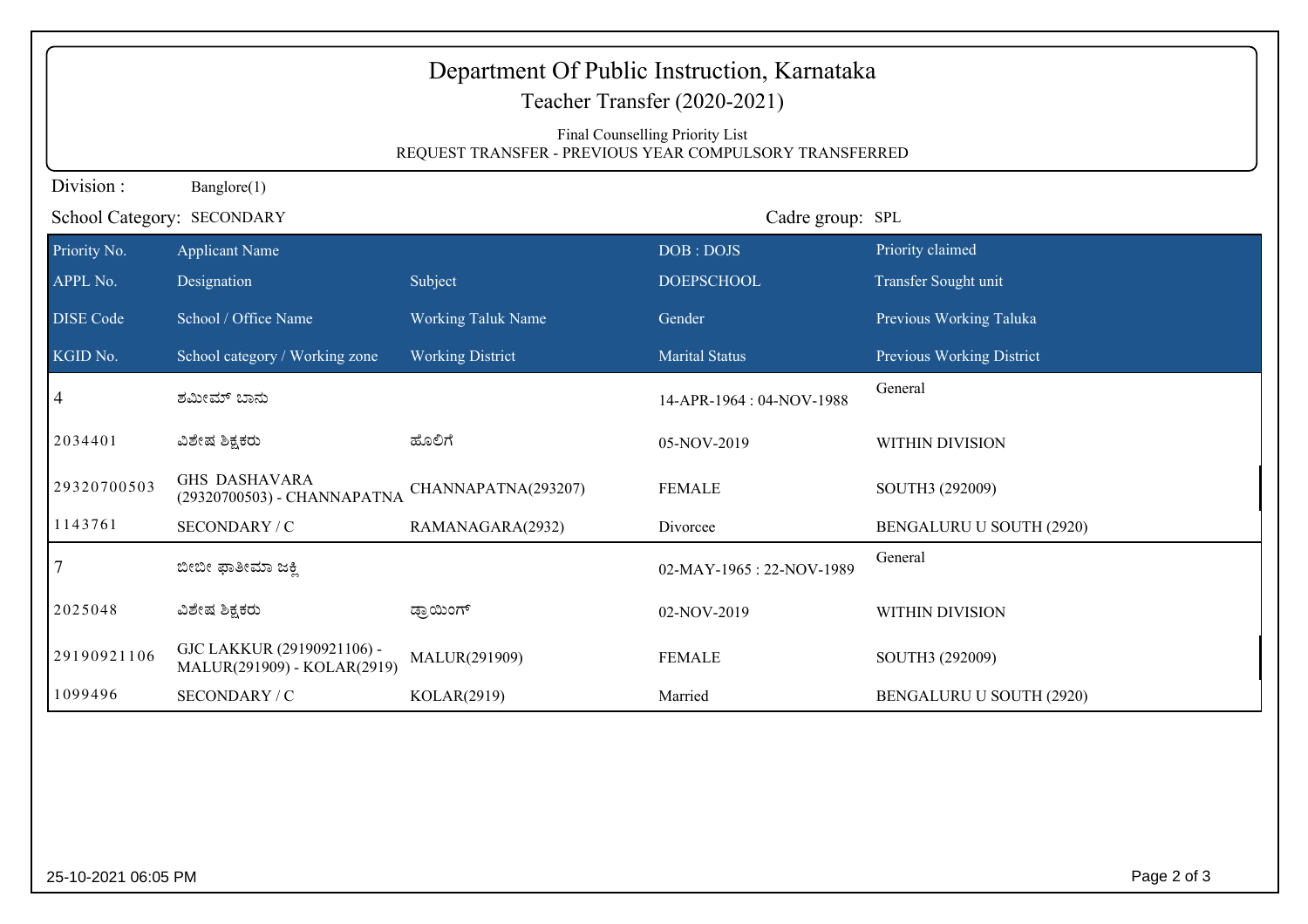|                  | Department Of Public Instruction, Karnataka<br>Teacher Transfer (2020-2021)<br>Final Counselling Priority List<br>REQUEST TRANSFER - PREVIOUS YEAR COMPULSORY TRANSFERRED |                              |                          |                           |  |  |
|------------------|---------------------------------------------------------------------------------------------------------------------------------------------------------------------------|------------------------------|--------------------------|---------------------------|--|--|
| Division:        | Banglore(1)                                                                                                                                                               |                              |                          |                           |  |  |
|                  | School Category: SECONDARY                                                                                                                                                |                              | Cadre group: SPL         |                           |  |  |
| Priority No.     | <b>Applicant Name</b>                                                                                                                                                     |                              | DOB: DOJS                | Priority claimed          |  |  |
| APPL No.         | Designation                                                                                                                                                               | Subject                      | <b>DOEPSCHOOL</b>        | Transfer Sought unit      |  |  |
| <b>DISE Code</b> | School / Office Name                                                                                                                                                      | <b>Working Taluk Name</b>    | Gender                   | Previous Working Taluka   |  |  |
| KGID No.         | School category / Working zone                                                                                                                                            | <b>Working District</b>      | <b>Marital Status</b>    | Previous Working District |  |  |
| 8                | ಪದ್ಮಾವತಿ ಕೆ                                                                                                                                                               |                              | 23-NOV-1967: 17-OCT-1988 | General                   |  |  |
| 2029456          | ವಿಶೇಷ ಶಿಕ್ಷಕರು                                                                                                                                                            | ಹೊಲಿಗೆ                       | 25-OCT-2019              | WITHIN DISTRICT           |  |  |
| 29210310202      | G HS BIDALUR (29210310202) -<br>DEVANAHALLI(292103) -                                                                                                                     | DEVANAHALLI(292103)          | <b>FEMALE</b>            | NORTH1 (292802)           |  |  |
| 1008318          | SECONDARY / C                                                                                                                                                             | <b>BENGALURU RURAL(2921)</b> | Married                  | BENGALURU U NORTH (2928)  |  |  |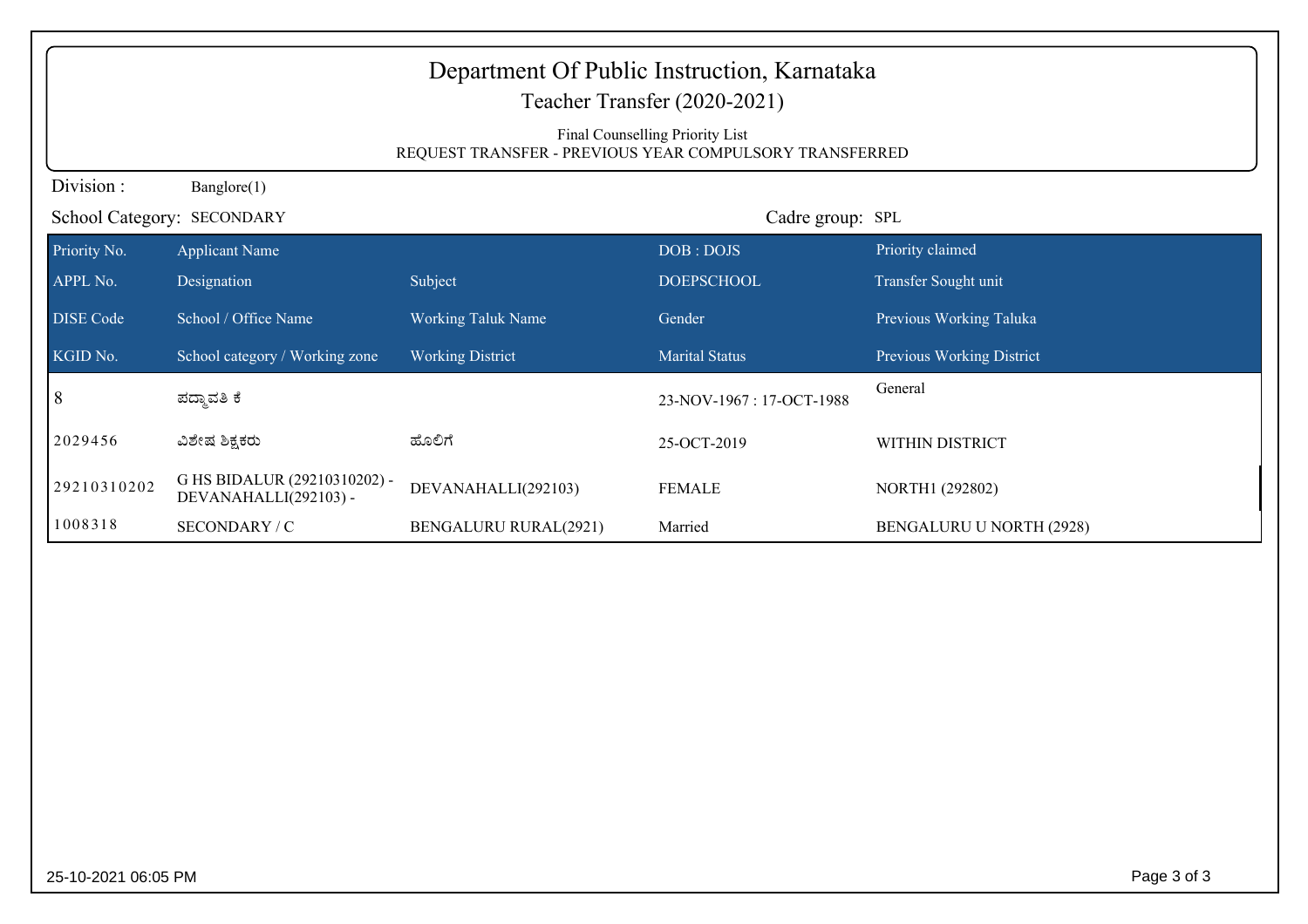| Department Of Public Instruction, Karnataka<br>Teacher Transfer (2020-2021)<br>Final Counselling Priority List<br>REQUEST TRANSFER - PREVIOUS YEAR COMPULSORY TRANSFERRED |                                                    |                           |                          |                                 |
|---------------------------------------------------------------------------------------------------------------------------------------------------------------------------|----------------------------------------------------|---------------------------|--------------------------|---------------------------------|
| Division:                                                                                                                                                                 | Banglore(1)                                        |                           |                          |                                 |
|                                                                                                                                                                           | School Category: SECONDARY                         |                           | Cadre group: AM          |                                 |
| Priority No.                                                                                                                                                              | <b>Applicant Name</b>                              |                           | DOB: DOJS                | Priority claimed                |
| APPL No.                                                                                                                                                                  | Designation                                        | Subject                   | <b>DOEPSCHOOL</b>        | Transfer Sought unit            |
| <b>DISE Code</b>                                                                                                                                                          | School / Office Name                               | <b>Working Taluk Name</b> | Gender                   | Previous Working Taluka         |
| KGID No.                                                                                                                                                                  | School category / Working zone                     | <b>Working District</b>   | <b>Marital Status</b>    | Previous Working District       |
| 9                                                                                                                                                                         | ಶ್ರೀ ಶೈಲಜ ಸಿ ಎಲ್                                   |                           | 21-JUL-1970: 08-JAN-1990 | General                         |
| 2054803                                                                                                                                                                   | ಸಹಶಿಕ್ಷಕರು ಗ್ರೇಡ್ II (ಭಾಷೆ)                        | ಇಂಗ್ಲೀಷ್                  | 11-OCT-2019              | WITHIN DIVISION                 |
| 29200102227                                                                                                                                                               | KARNATAKA PUBLIC<br><b>SCHOOLS GHS KAGGALIPURA</b> | SOUTH1(292001)            | <b>FEMALE</b>            | <b>TUMKUR (291809)</b>          |
| 1127519                                                                                                                                                                   | <b>SECONDARY / B</b>                               | BENGALURU U SOUTH(2920)   | Married                  | TUMAKURU (2918)                 |
| 11                                                                                                                                                                        | ಪ್ರಭಾವತಿ ಬಿ ಎಸ್                                    |                           | 20-JAN-1970: 15-JUL-1994 | General                         |
| 2021301                                                                                                                                                                   | II (ಭೌತವಿಜ್ಞಾನ)<br>ಸಹಶಿಕ್ಷಕರು ಗ್ರೇಡ್               | ಪಿಸಿಎಂ_ಕನ್ನಡ              | 17-OCT-2019              | WITHIN DIVISION                 |
| 29320801817                                                                                                                                                               | KARNATAKA PUBLIC<br><b>SCHOOLS G HS HAROHALLI</b>  | KANAKAPURA(293208)        | <b>FEMALE</b>            | NORTH1 (292802)                 |
| 1304334                                                                                                                                                                   | SECONDARY / C                                      | RAMANAGARA(2932)          | Married                  | <b>BENGALURU U NORTH (2928)</b> |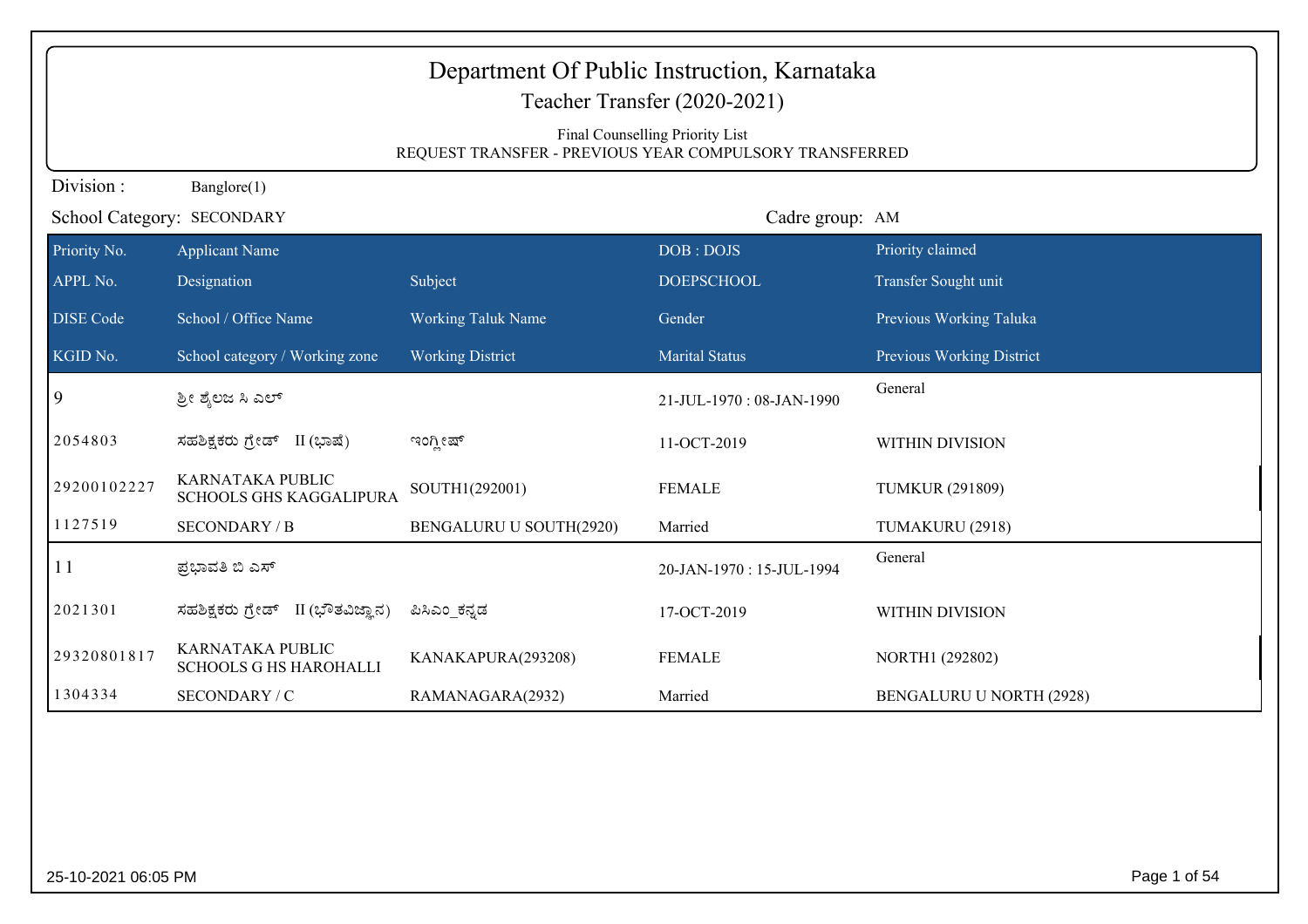| Final Counselling Priority List<br>REQUEST TRANSFER - PREVIOUS YEAR COMPULSORY TRANSFERRED<br>Division:<br>Banglore(1)<br>Cadre group: AM<br>School Category: SECONDARY<br>Priority claimed<br>Priority No.<br><b>Applicant Name</b><br>DOB: DOJS<br>APPL No.<br>Subject<br><b>DOEPSCHOOL</b><br>Transfer Sought unit<br>Designation<br>School / Office Name<br><b>Working Taluk Name</b><br><b>DISE Code</b><br>Gender<br>Previous Working Taluka<br>KGID No.<br>School category / Working zone<br><b>Working District</b><br><b>Marital Status</b><br>Previous Working District<br>General<br>16<br>ಎಂ ಆರ್ ವೇದಾವತಿ<br>13-MAR-1962: 12-SEP-1985<br>2046365<br>ಸಹಶಿಕ್ಷಕರು ಗ್ರೇಡ್ II (ಜೀವ ವಿಜ್ಞಾನ)<br>ಸಿಬಿಜಡ್ ಕನ್ನಡ<br>11-OCT-2019<br>WITHIN DIVISION<br><b>GHPS UPGRADED</b><br>29200418001<br>ANEKAL(292004)<br><b>FEMALE</b><br>NORTH2 (292805)<br>MAYASANDRA (29200418001) -<br>981232<br>SECONDARY / C<br>BENGALURU U SOUTH(2920)<br>Married<br>BENGALURU U NORTH (2928)<br>General | Department Of Public Instruction, Karnataka<br>Teacher Transfer (2020-2021) |             |  |                          |  |  |
|-----------------------------------------------------------------------------------------------------------------------------------------------------------------------------------------------------------------------------------------------------------------------------------------------------------------------------------------------------------------------------------------------------------------------------------------------------------------------------------------------------------------------------------------------------------------------------------------------------------------------------------------------------------------------------------------------------------------------------------------------------------------------------------------------------------------------------------------------------------------------------------------------------------------------------------------------------------------------------------------|-----------------------------------------------------------------------------|-------------|--|--------------------------|--|--|
|                                                                                                                                                                                                                                                                                                                                                                                                                                                                                                                                                                                                                                                                                                                                                                                                                                                                                                                                                                                         |                                                                             |             |  |                          |  |  |
|                                                                                                                                                                                                                                                                                                                                                                                                                                                                                                                                                                                                                                                                                                                                                                                                                                                                                                                                                                                         |                                                                             |             |  |                          |  |  |
|                                                                                                                                                                                                                                                                                                                                                                                                                                                                                                                                                                                                                                                                                                                                                                                                                                                                                                                                                                                         |                                                                             |             |  |                          |  |  |
|                                                                                                                                                                                                                                                                                                                                                                                                                                                                                                                                                                                                                                                                                                                                                                                                                                                                                                                                                                                         |                                                                             |             |  |                          |  |  |
|                                                                                                                                                                                                                                                                                                                                                                                                                                                                                                                                                                                                                                                                                                                                                                                                                                                                                                                                                                                         |                                                                             |             |  |                          |  |  |
|                                                                                                                                                                                                                                                                                                                                                                                                                                                                                                                                                                                                                                                                                                                                                                                                                                                                                                                                                                                         |                                                                             |             |  |                          |  |  |
|                                                                                                                                                                                                                                                                                                                                                                                                                                                                                                                                                                                                                                                                                                                                                                                                                                                                                                                                                                                         |                                                                             |             |  |                          |  |  |
|                                                                                                                                                                                                                                                                                                                                                                                                                                                                                                                                                                                                                                                                                                                                                                                                                                                                                                                                                                                         |                                                                             |             |  |                          |  |  |
|                                                                                                                                                                                                                                                                                                                                                                                                                                                                                                                                                                                                                                                                                                                                                                                                                                                                                                                                                                                         |                                                                             |             |  |                          |  |  |
|                                                                                                                                                                                                                                                                                                                                                                                                                                                                                                                                                                                                                                                                                                                                                                                                                                                                                                                                                                                         |                                                                             |             |  |                          |  |  |
|                                                                                                                                                                                                                                                                                                                                                                                                                                                                                                                                                                                                                                                                                                                                                                                                                                                                                                                                                                                         |                                                                             |             |  |                          |  |  |
| 18                                                                                                                                                                                                                                                                                                                                                                                                                                                                                                                                                                                                                                                                                                                                                                                                                                                                                                                                                                                      |                                                                             | ಕ್ಷಮಾ.ಟಿ.ಜಿ |  | 04-MAR-1970: 21-SEP-1994 |  |  |
| 2032748<br>ಸಹಶಿಕ್ಷಕರು ಗ್ರೇಡ್ II (ಭಾಷೆ)<br>ಕನ್ನಡ<br>22-OCT-2019<br>WITHIN DIVISION                                                                                                                                                                                                                                                                                                                                                                                                                                                                                                                                                                                                                                                                                                                                                                                                                                                                                                       |                                                                             |             |  |                          |  |  |
| <b>GHS THAMMENAHALLI</b><br>29130606807<br>MOLAKALMUR(291306)<br><b>FEMALE</b><br>BHADRAVATI (291501)<br>(29130606807) - MOLAKALMUR                                                                                                                                                                                                                                                                                                                                                                                                                                                                                                                                                                                                                                                                                                                                                                                                                                                     |                                                                             |             |  |                          |  |  |
| 1311378<br>SECONDARY / C<br>CHITRADURGA(2913)<br>Married<br>SHIVAMOGGA (2915)                                                                                                                                                                                                                                                                                                                                                                                                                                                                                                                                                                                                                                                                                                                                                                                                                                                                                                           |                                                                             |             |  |                          |  |  |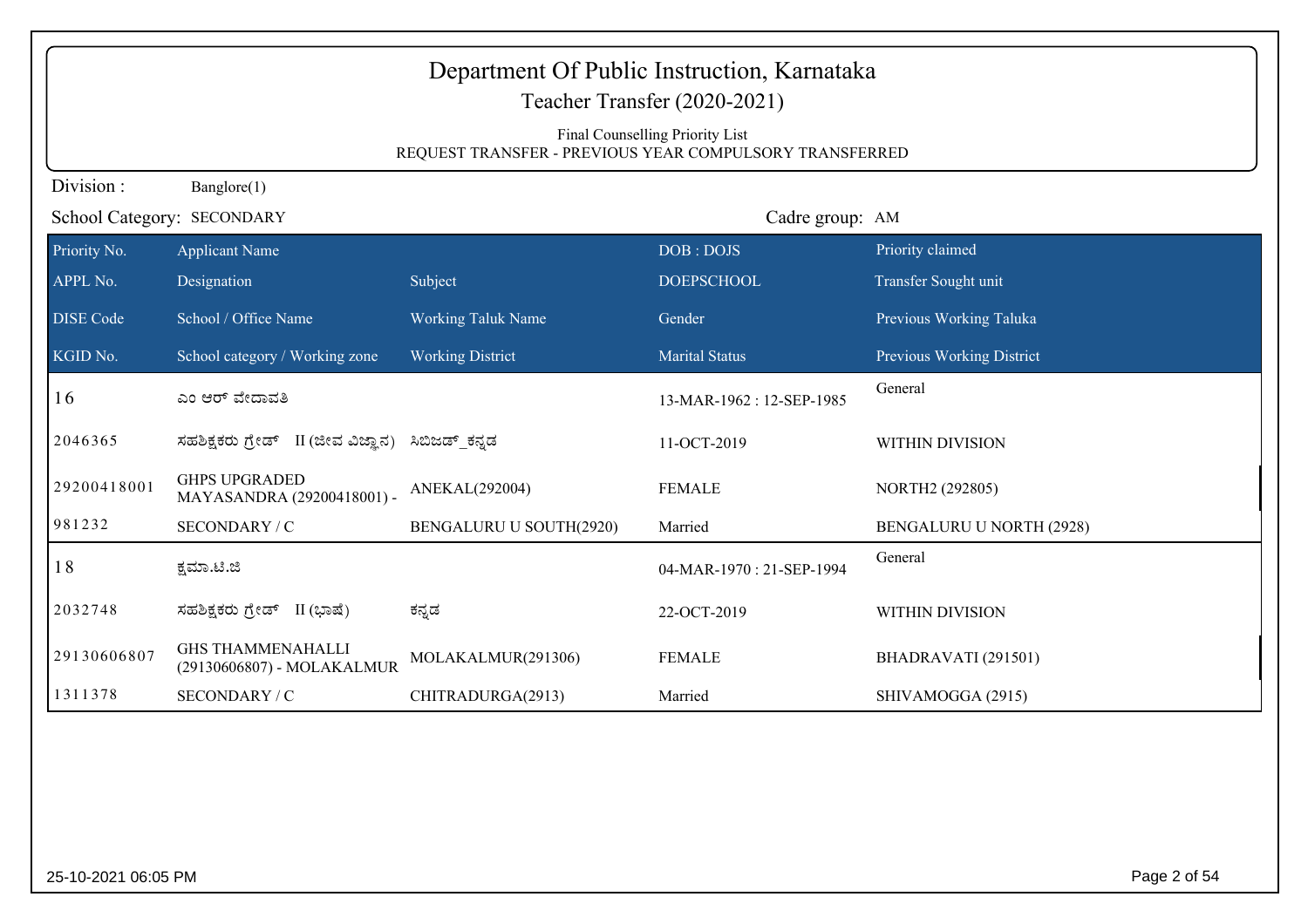| Department Of Public Instruction, Karnataka<br>Teacher Transfer (2020-2021) |                                                                                            |                           |                          |                           |  |  |
|-----------------------------------------------------------------------------|--------------------------------------------------------------------------------------------|---------------------------|--------------------------|---------------------------|--|--|
|                                                                             | Final Counselling Priority List<br>REQUEST TRANSFER - PREVIOUS YEAR COMPULSORY TRANSFERRED |                           |                          |                           |  |  |
| Division:                                                                   | Banglore(1)                                                                                |                           |                          |                           |  |  |
|                                                                             | School Category: SECONDARY                                                                 |                           | Cadre group: AM          |                           |  |  |
| Priority No.                                                                | <b>Applicant Name</b>                                                                      |                           | DOB: DOJS                | Priority claimed          |  |  |
| APPL No.                                                                    | Designation                                                                                | Subject                   | <b>DOEPSCHOOL</b>        | Transfer Sought unit      |  |  |
| <b>DISE Code</b>                                                            | School / Office Name                                                                       | <b>Working Taluk Name</b> | Gender                   | Previous Working Taluka   |  |  |
| KGID No.                                                                    | School category / Working zone                                                             | <b>Working District</b>   | <b>Marital Status</b>    | Previous Working District |  |  |
| 22                                                                          | ಲೀಲಾಜಿ ಗಾಂವಕರ                                                                              |                           | 30-OCT-1965: 21-DEC-1994 | General                   |  |  |
| 2043668                                                                     | ಸಹಶಿಕ್ಷಕರು ಗ್ರೇಡ್ II (ಭಾಷೆ)                                                                | ಕನ್ನಡ                     | 10-OCT-2019              | WITHIN DIVISION           |  |  |
| 29130611105                                                                 | <b>GHS NAGASAMUDRA</b><br>(29130611105) - MOLAKALMUR                                       | MOLAKALMUR(291306)        | <b>FEMALE</b>            | <b>TUMKUR (291809)</b>    |  |  |
| 1348251                                                                     | SECONDARY / C                                                                              | CHITRADURGA(2913)         | Married                  | TUMAKURU (2918)           |  |  |
| 28                                                                          | ಪುಷ್ಪ ಮಜ್ಞಗಿ                                                                               |                           | 22-JUL-1967: 13-JUN-1997 | General                   |  |  |
| 2056858                                                                     | ಸಹಶಿಕ್ಷಕರು ಗ್ರೇಡ್ II (ಕಲಾ)                                                                 | ಕಲ್_ಕನ್ನಡ                 | 17-OCT-2019              | WITHIN DIVISION           |  |  |
| 29200418001                                                                 | <b>GHPS UPGRADED</b><br>MAYASANDRA (29200418001) -                                         | ANEKAL(292004)            | <b>FEMALE</b>            | DAVANAGERE(N) (291402)    |  |  |
| 1415167                                                                     | SECONDARY / C                                                                              | BENGALURU U SOUTH(2920)   | Married                  | DAVANAGERE (2914)         |  |  |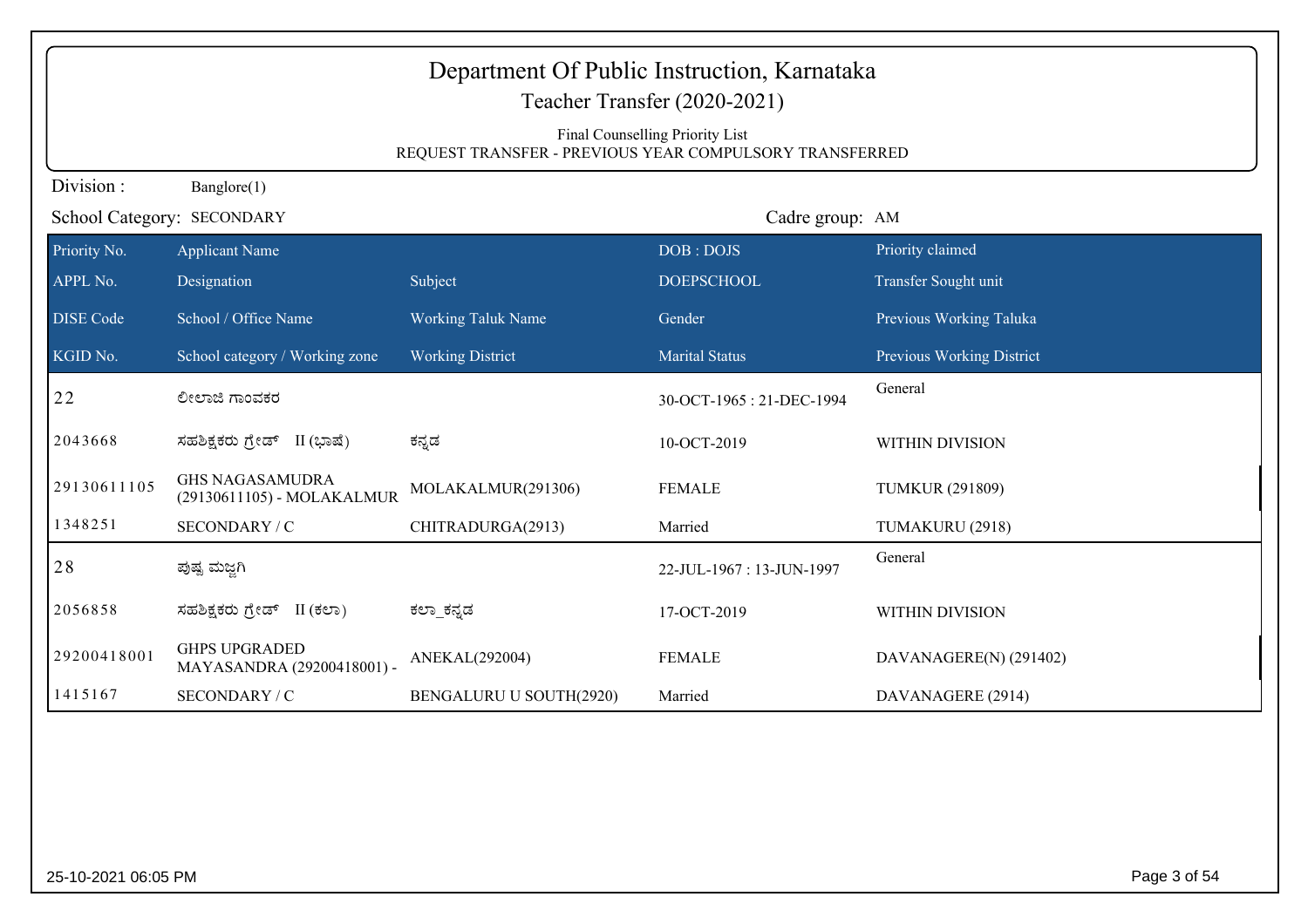| Department Of Public Instruction, Karnataka<br>Teacher Transfer (2020-2021)<br>Final Counselling Priority List<br>REQUEST TRANSFER - PREVIOUS YEAR COMPULSORY TRANSFERRED |                                                        |                         |                          |                           |
|---------------------------------------------------------------------------------------------------------------------------------------------------------------------------|--------------------------------------------------------|-------------------------|--------------------------|---------------------------|
| Division:                                                                                                                                                                 | Banglore(1)                                            |                         |                          |                           |
|                                                                                                                                                                           | School Category: SECONDARY                             |                         | Cadre group: AM          |                           |
| Priority No.                                                                                                                                                              | <b>Applicant Name</b>                                  |                         | DOB: DOJS                | Priority claimed          |
| APPL No.                                                                                                                                                                  | Designation                                            | Subject                 | <b>DOEPSCHOOL</b>        | Transfer Sought unit      |
| DISE Code                                                                                                                                                                 | School / Office Name                                   | Working Taluk Name      | Gender                   | Previous Working Taluka   |
| KGID No.                                                                                                                                                                  | School category / Working zone                         | <b>Working District</b> | <b>Marital Status</b>    | Previous Working District |
| 32                                                                                                                                                                        | ಬೃಂದಾ ವಿ ಆರ್                                           |                         | 06-NOV-1975: 11-JUL-1997 | General                   |
| 2054489                                                                                                                                                                   | ಸಹಶಿಕ್ಷಕರು ಗ್ರೇಡ್ II (ಭಾಷೆ)                            | ಎಂದಿ                    | 11-OCT-2019              | WITHIN DIVISION           |
| 29320507404                                                                                                                                                               | <b>G HS MADIGONDANAHALLI</b><br>(29320507404) - MAGADI | MAGADI(293205)          | <b>FEMALE</b>            | NORTH1 (292802)           |
| 1450817                                                                                                                                                                   | SECONDARY / C                                          | RAMANAGARA(2932)        | Married                  | BENGALURU U NORTH (2928)  |
| 33                                                                                                                                                                        | ಶಹಲಾ ಕಹಕಾಶನ್                                           |                         | 10-JAN-1967: 19-JUL-1997 | General                   |
| 2018511                                                                                                                                                                   | ಸಹಶಿಕ್ಷಕರು ಗ್ರೇಡ್ II (ಭಾಷೆ)                            | ಕನ್ನಡ                   | 16-OCT-2019              | WITHIN DIVISION           |
| 29320803506                                                                                                                                                               | GHS CHEELURU (29320803506) -<br>KANAKAPURA(293208) -   | KANAKAPURA(293208)      | <b>FEMALE</b>            | SOUTH3 (292009)           |
| 1543202                                                                                                                                                                   | SECONDARY / C                                          | RAMANAGARA(2932)        | Married                  | BENGALURU U SOUTH (2920)  |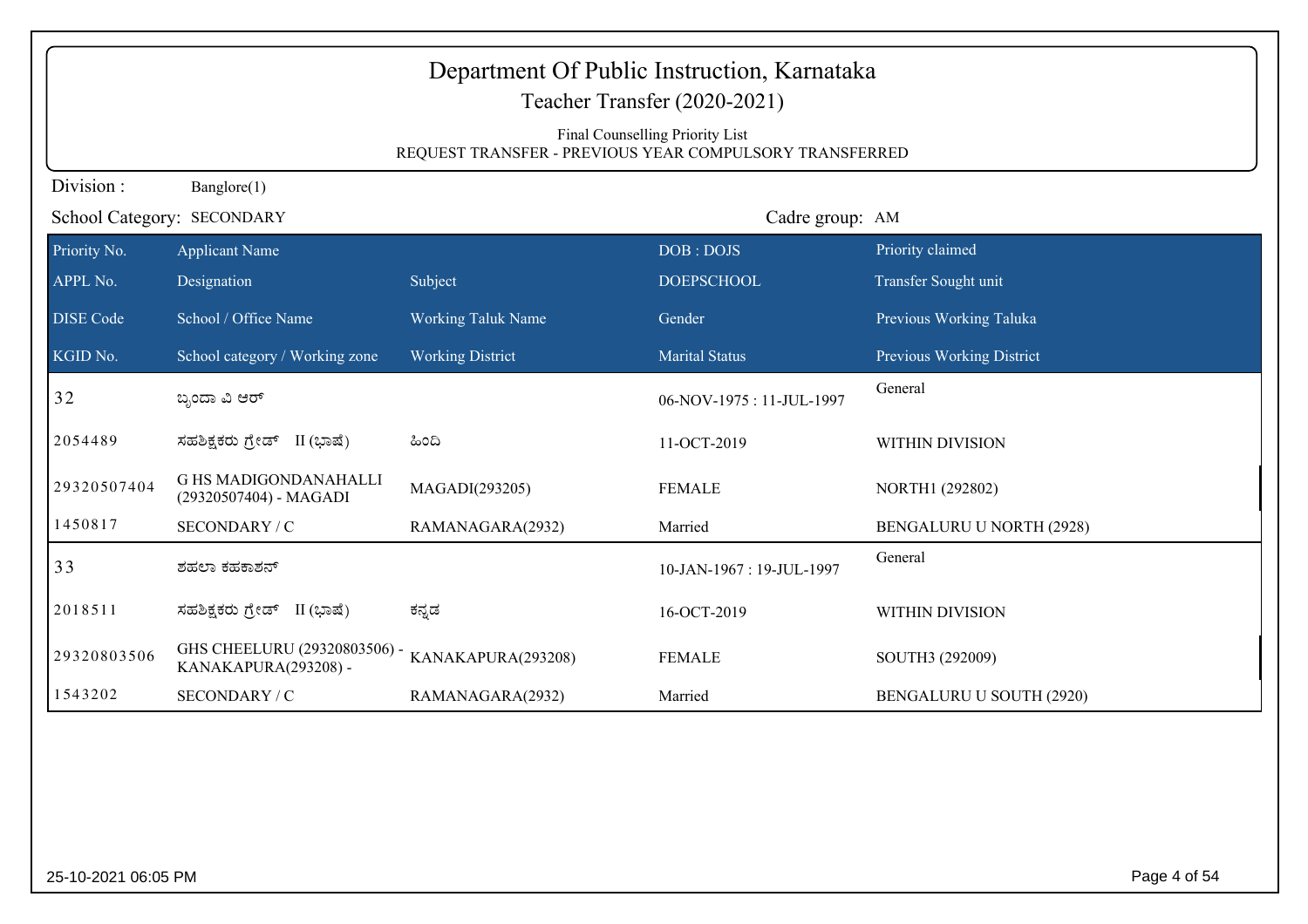| Department Of Public Instruction, Karnataka<br>Teacher Transfer (2020-2021)                |                                                          |                              |                          |                           |  |
|--------------------------------------------------------------------------------------------|----------------------------------------------------------|------------------------------|--------------------------|---------------------------|--|
| Final Counselling Priority List<br>REQUEST TRANSFER - PREVIOUS YEAR COMPULSORY TRANSFERRED |                                                          |                              |                          |                           |  |
| Division:                                                                                  | Banglore(1)                                              |                              |                          |                           |  |
|                                                                                            | School Category: SECONDARY                               |                              | Cadre group: AM          |                           |  |
| Priority No.                                                                               | <b>Applicant Name</b>                                    |                              | DOB: DOJS                | Priority claimed          |  |
| APPL No.                                                                                   | Designation                                              | Subject                      | <b>DOEPSCHOOL</b>        | Transfer Sought unit      |  |
| <b>DISE Code</b>                                                                           | School / Office Name                                     | <b>Working Taluk Name</b>    | Gender                   | Previous Working Taluka   |  |
| KGID No.                                                                                   | School category / Working zone                           | <b>Working District</b>      | <b>Marital Status</b>    | Previous Working District |  |
| 34                                                                                         | ಕಮಲ.ಕೆ                                                   |                              | 22-FEB-1972: 07-AUG-1997 | General                   |  |
| 2025099                                                                                    | ಸಹಶಿಕ್ಷಕರು ಗ್ರೇಡ್ II (ಕಲಾ)                               | ಕಲ್_ಕನ್ನಡ                    | 14-OCT-2019              | WITHIN DIVISION           |  |
| 29200100703                                                                                | <b>BADRA GHS</b><br>CHOLANAYAKANAHALLI                   | SOUTH1(292001)               | <b>FEMALE</b>            | NORTH1 (292802)           |  |
| 1454140                                                                                    | <b>SECONDARY / B</b>                                     | BENGALURU U SOUTH(2920)      | Married                  | BENGALURU U NORTH (2928)  |  |
| 35                                                                                         | ಹಸೀನ್ ತಾಜ್ ಜಿ                                            |                              | 27-JUL-1967: 02-SEP-1997 | General                   |  |
| 2029058                                                                                    | ಸಹಶಿಕ್ಷಕರು ಗ್ರೇಡ್ II (ಭಾಷೆ)                              | ಉರ್ದು                        | 16-OCT-2019              | WITHIN DIVISION           |  |
| 29210401502                                                                                | <b>GUHPS AND HS SULIBELE</b><br>(29210401502) - HOSAKOTE | HOSAKOTE(292104)             | <b>FEMALE</b>            | SOUTH1 (292001)           |  |
| 1556547                                                                                    | SECONDARY / C                                            | <b>BENGALURU RURAL(2921)</b> | Married                  | BENGALURU U SOUTH (2920)  |  |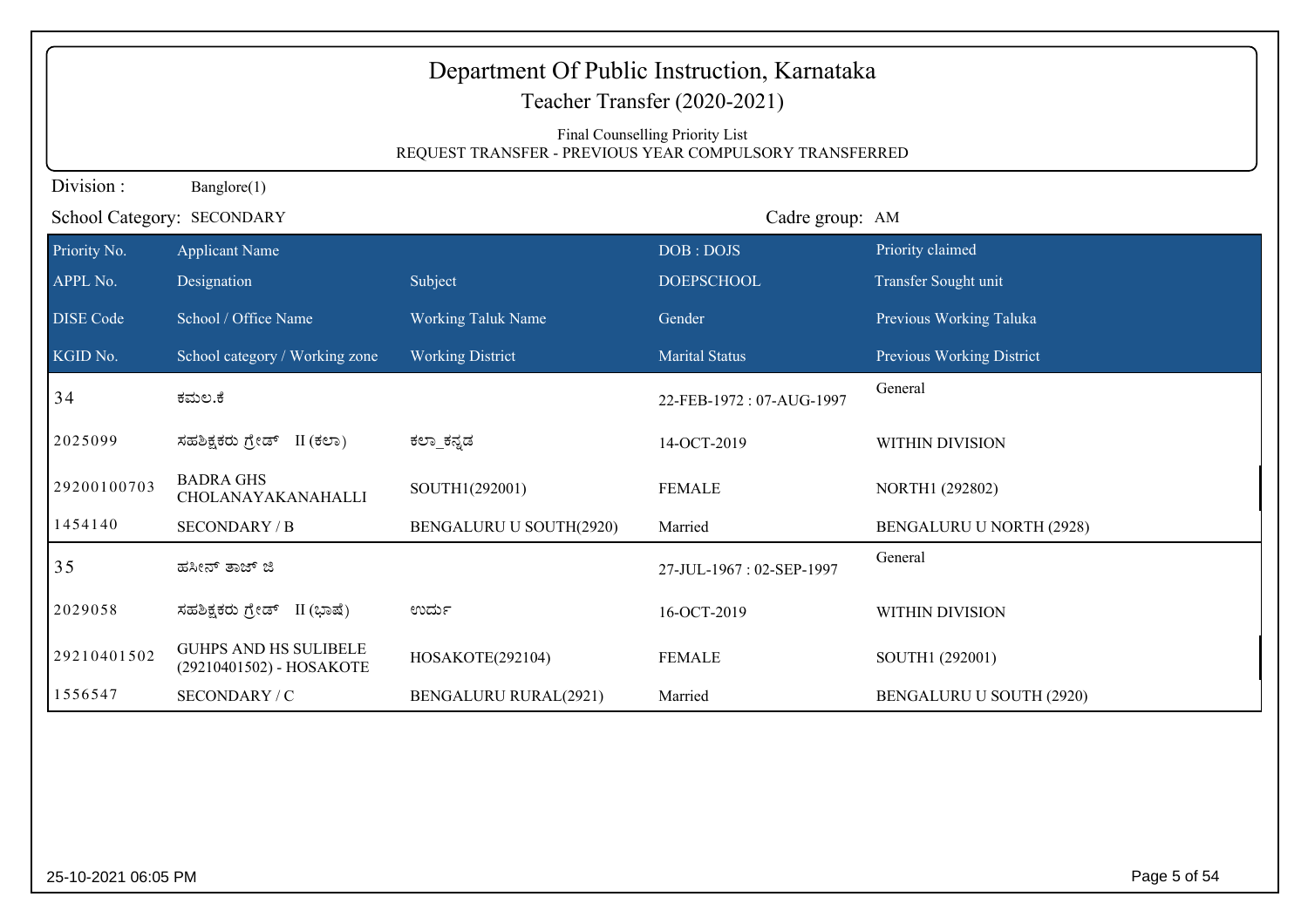| Department Of Public Instruction, Karnataka<br>Teacher Transfer (2020-2021) |                                                                                            |                              |                          |                           |  |  |
|-----------------------------------------------------------------------------|--------------------------------------------------------------------------------------------|------------------------------|--------------------------|---------------------------|--|--|
|                                                                             | Final Counselling Priority List<br>REQUEST TRANSFER - PREVIOUS YEAR COMPULSORY TRANSFERRED |                              |                          |                           |  |  |
| Division:                                                                   | Banglore(1)                                                                                |                              |                          |                           |  |  |
|                                                                             | School Category: SECONDARY                                                                 |                              | Cadre group: AM          |                           |  |  |
| Priority No.                                                                | <b>Applicant Name</b>                                                                      |                              | DOB: DOJS                | Priority claimed          |  |  |
| APPL No.                                                                    | Designation                                                                                | Subject                      | <b>DOEPSCHOOL</b>        | Transfer Sought unit      |  |  |
| <b>DISE Code</b>                                                            | School / Office Name                                                                       | <b>Working Taluk Name</b>    | Gender                   | Previous Working Taluka   |  |  |
| KGID No.                                                                    | School category / Working zone                                                             | <b>Working District</b>      | <b>Marital Status</b>    | Previous Working District |  |  |
| 47                                                                          | ನಂದಿನಿ ಕೆ                                                                                  |                              | 20-MAY-1972: 12-SEP-1994 | General                   |  |  |
| 2047553                                                                     | ಸಹಶಿಕ್ಷಕರು ಗ್ರೇಡ್ II (ಜೀವ ವಿಜ್ಞಾನ)                                                         | ಸಿಬಿಜಡ್ ಕನ್ನಡ                | 14-OCT-2019              | WITHIN DISTRICT           |  |  |
| 29210302205                                                                 | KARNATAKA PUBLIC<br><b>SCHOOLS G J C</b>                                                   | DEVANAHALLI(292103)          | <b>FEMALE</b>            | NORTH4 (292807)           |  |  |
| 1384049                                                                     | SECONDARY / C                                                                              | <b>BENGALURU RURAL(2921)</b> | Married                  | BENGALURU U NORTH (2928)  |  |  |
| 51                                                                          | ಕುಸುಮ.ಎನ್                                                                                  |                              | 22-MAY-1970: 22-DEC-1994 | General                   |  |  |
| 2025463                                                                     | ಸಹಶಿಕ್ಷಕರು ಗ್ರೇಡ್ II (ಭೌತವಿಜ್ಞಾನ)                                                          | ಪಿಸಿಎಂ_ಕನ್ನಡ                 | 30-OCT-2019              | <b>WITHIN DIVISION</b>    |  |  |
| 29320706302                                                                 | GHPS MUNIYYAPPANADODDI-<br>(RMSA) (29320706302) -                                          | CHANNAPATNA(293207)          | <b>FEMALE</b>            | SOUTH2 (292008)           |  |  |
| 1362404                                                                     | <b>SECONDARY / B</b>                                                                       | RAMANAGARA(2932)             | Married                  | BENGALURU U SOUTH (2920)  |  |  |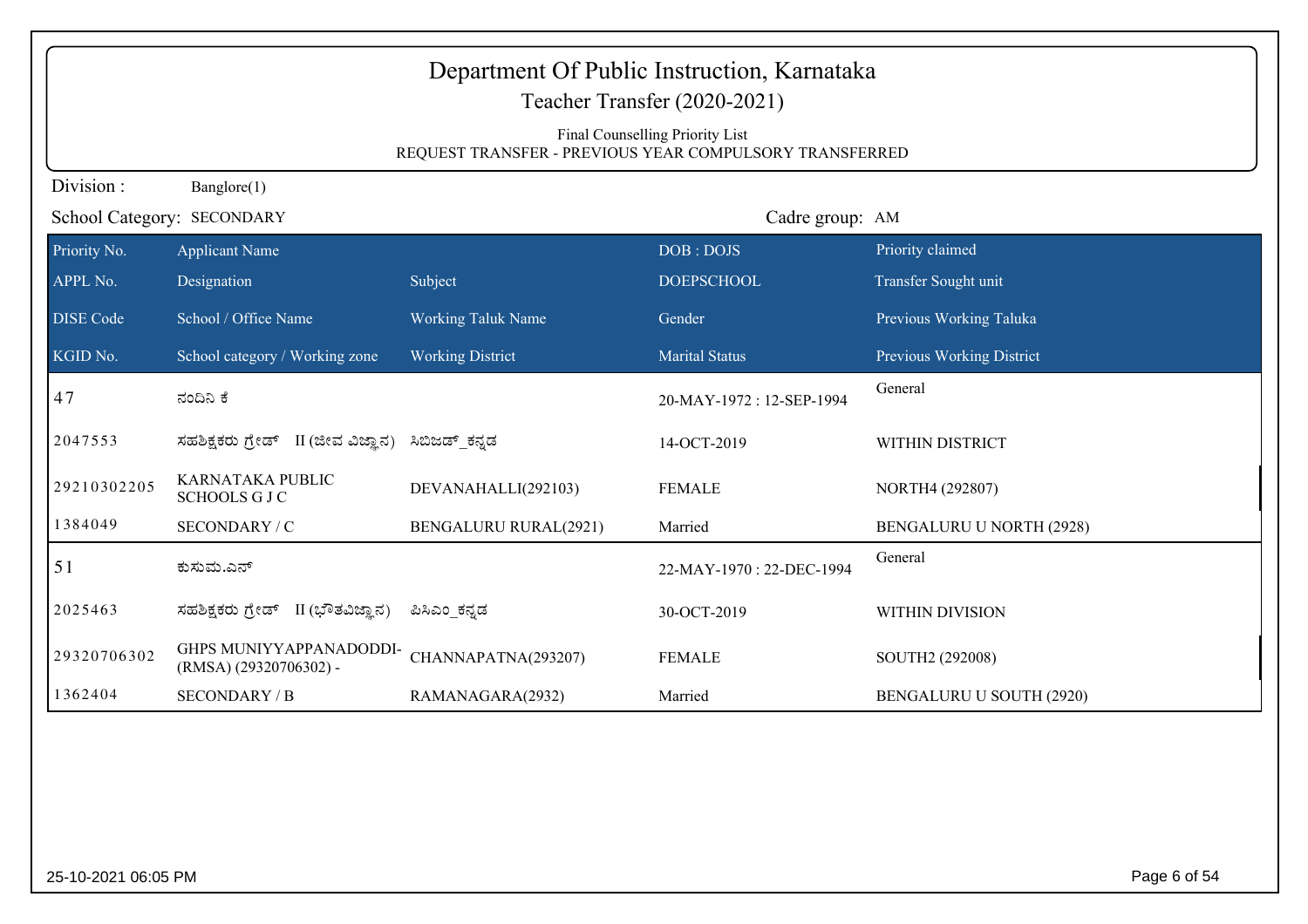|                                                                                            | Teacher Transfer (2020-2021)                          |                              |                          |                           |  |  |
|--------------------------------------------------------------------------------------------|-------------------------------------------------------|------------------------------|--------------------------|---------------------------|--|--|
| Final Counselling Priority List<br>REQUEST TRANSFER - PREVIOUS YEAR COMPULSORY TRANSFERRED |                                                       |                              |                          |                           |  |  |
| Division:                                                                                  | Banglore(1)                                           |                              |                          |                           |  |  |
|                                                                                            | School Category: SECONDARY                            |                              | Cadre group: AM          |                           |  |  |
| Priority No.                                                                               | <b>Applicant Name</b>                                 |                              | DOB: DOJS                | Priority claimed          |  |  |
| APPL No.                                                                                   | Designation                                           | Subject                      | <b>DOEPSCHOOL</b>        | Transfer Sought unit      |  |  |
| <b>DISE Code</b>                                                                           | School / Office Name                                  | <b>Working Taluk Name</b>    | Gender                   | Previous Working Taluka   |  |  |
| KGID No.                                                                                   | School category / Working zone                        | <b>Working District</b>      | <b>Marital Status</b>    | Previous Working District |  |  |
| 53                                                                                         | ನಳಿನಿ                                                 |                              | 20-JUL-1965: 30-SEP-1994 | General                   |  |  |
| 2023935                                                                                    | ಸಹಶಿಕ್ಷಕರು ಗ್ರೇಡ್ II (ಭೌತವಿಜ್ಞಾನ)                     | ಪಿಸಿಎಂ_ಕನ್ನಡ                 | 30-OCT-2019              | WITHIN DISTRICT           |  |  |
| 29210118803                                                                                | G HS (COMP)<br>YANTAGANAHALLI                         | NELAMANGALA(292101)          | <b>FEMALE</b>            | NORTH1 (292802)           |  |  |
| 1319812                                                                                    | <b>SECONDARY / B</b>                                  | <b>BENGALURU RURAL(2921)</b> | Married                  | BENGALURU U NORTH (2928)  |  |  |
| 55                                                                                         | ಎಂ.ಹೆಚ್.ಹನುಮಂತರಾಯ                                     |                              | 01-JUN-1973: 28-OCT-1998 | General                   |  |  |
| 2048277                                                                                    | ಸಹಶಿಕ್ಷಕರು ಗ್ರೇಡ್ II (ಕಲಾ)                            | ಕಲ್_ಕನ್ನಡ                    | 10-OCT-2019              | WITHIN DIVISION           |  |  |
| 29310414202                                                                                | <b>GHS HANUMANAHALLI</b><br>(29310414202) - MADHUGIRI | MADHUGIRI(293104)            | <b>MALE</b>              | <b>TUMKUR (291809)</b>    |  |  |
| 1488403                                                                                    | SECONDARY / C                                         | TUMAKURU MADHUGIRI(2931)     | Married                  | TUMAKURU (2918)           |  |  |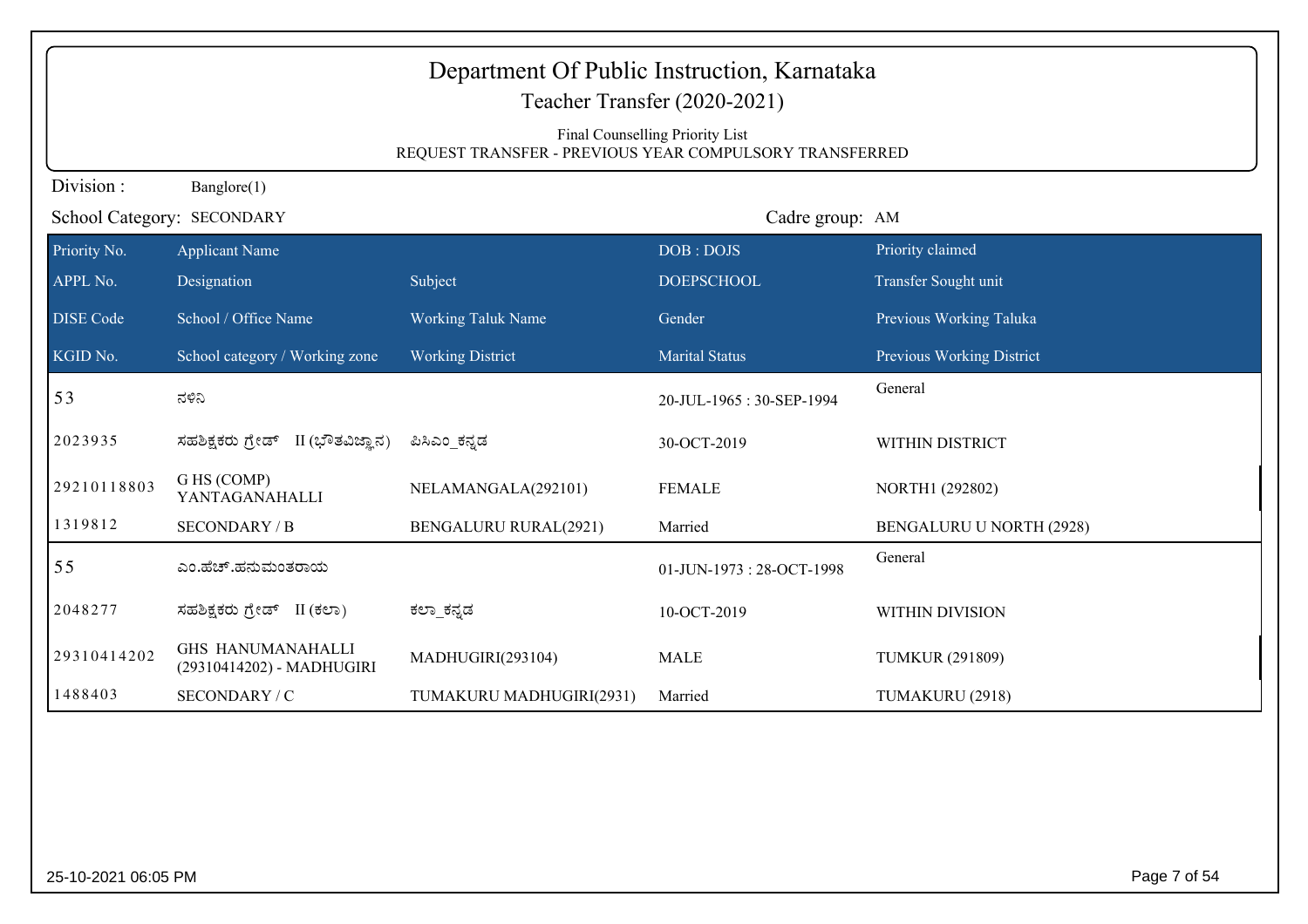| Department Of Public Instruction, Karnataka<br>Teacher Transfer (2020-2021)<br>Final Counselling Priority List<br>REQUEST TRANSFER - PREVIOUS YEAR COMPULSORY TRANSFERRED |                                                        |                              |                          |                           |
|---------------------------------------------------------------------------------------------------------------------------------------------------------------------------|--------------------------------------------------------|------------------------------|--------------------------|---------------------------|
| Division:                                                                                                                                                                 | Banglore(1)                                            |                              |                          |                           |
|                                                                                                                                                                           | School Category: SECONDARY                             |                              | Cadre group: AM          |                           |
| Priority No.                                                                                                                                                              | <b>Applicant Name</b>                                  |                              | DOB: DOJS                | Priority claimed          |
| APPL No.                                                                                                                                                                  | Designation                                            | Subject                      | <b>DOEPSCHOOL</b>        | Transfer Sought unit      |
| <b>DISE Code</b>                                                                                                                                                          | School / Office Name                                   | <b>Working Taluk Name</b>    | Gender                   | Previous Working Taluka   |
| KGID No.                                                                                                                                                                  | School category / Working zone                         | <b>Working District</b>      | <b>Marital Status</b>    | Previous Working District |
| 56                                                                                                                                                                        | ಸರೋಜಿನಿ ಹೆಗಡೆ                                          |                              | 22-JUL-1965: 29-OCT-1998 | General                   |
| 2059923                                                                                                                                                                   | ಸಹಶಿಕ್ಷಕರು ಗ್ರೇಡ್ II (ಭಾಷೆ)                            | ಇಂಗ್ಲೀಷ್                     | 21-OCT-2019              | WITHIN DIVISION           |
| 29210215206                                                                                                                                                               | <b>G HS BHASHETTIHALLI</b><br>$(29210215206) -$        | DODDABALLAPURA(292102)       | <b>FEMALE</b>            | NORTH2 (292805)           |
| 1541818                                                                                                                                                                   | <b>SECONDARY / B</b>                                   | <b>BENGALURU RURAL(2921)</b> | Married                  | BENGALURU U NORTH (2928)  |
| 58                                                                                                                                                                        | ಮೆಹರ್ ತಾಜ್                                             |                              | 14-AUG-1965: 18-NOV-1998 | General                   |
| 2034580                                                                                                                                                                   | ಸಹಶಿಕ್ಷಕರು ಗ್ರೇಡ್ II (ಭೌತವಿಜ್ಞಾನ)                      | ಪಿಸಿಎಂ ಕನ್ನಡ                 | 04-NOV-2019              | WITHIN DIVISION           |
| 29320706807                                                                                                                                                               | G HS HONGANUR (29320706807)<br>- CHANNAPATNA(293207) - | CHANNAPATNA(293207)          | <b>FEMALE</b>            | SOUTH3 (292009)           |
| 1576515                                                                                                                                                                   | <b>SECONDARY / B</b>                                   | RAMANAGARA(2932)             | Married                  | BENGALURU U SOUTH (2920)  |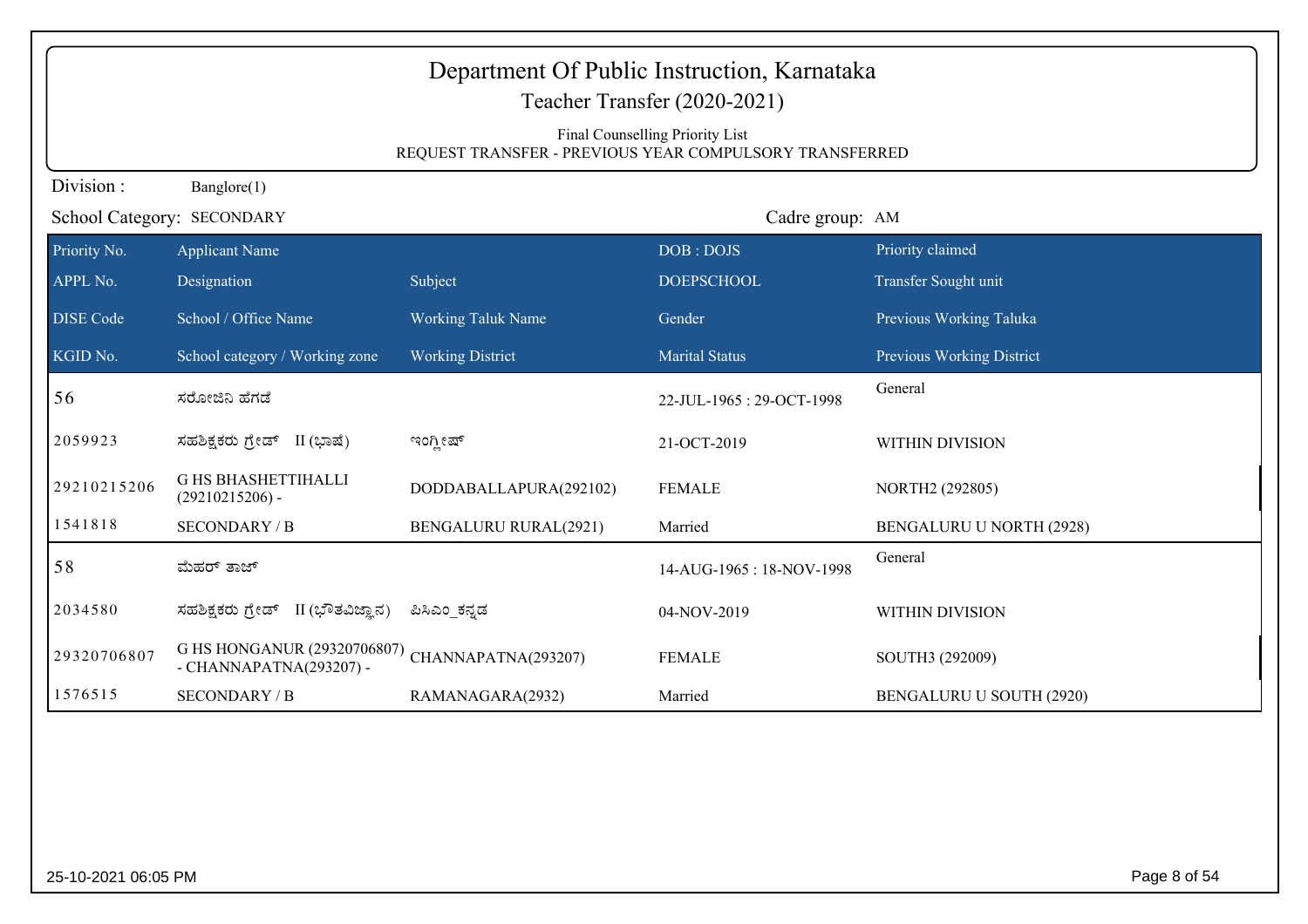| Department Of Public Instruction, Karnataka<br>Teacher Transfer (2020-2021) |                                                           |                              |                                                                                            |                           |  |
|-----------------------------------------------------------------------------|-----------------------------------------------------------|------------------------------|--------------------------------------------------------------------------------------------|---------------------------|--|
|                                                                             |                                                           |                              | Final Counselling Priority List<br>REQUEST TRANSFER - PREVIOUS YEAR COMPULSORY TRANSFERRED |                           |  |
| Division:                                                                   | Banglore(1)                                               |                              |                                                                                            |                           |  |
| School Category: SECONDARY<br>Cadre group: AM                               |                                                           |                              |                                                                                            |                           |  |
| Priority No.                                                                | <b>Applicant Name</b>                                     |                              | DOB: DOJS                                                                                  | Priority claimed          |  |
| APPL No.                                                                    | Designation                                               | Subject                      | <b>DOEPSCHOOL</b>                                                                          | Transfer Sought unit      |  |
| <b>DISE</b> Code                                                            | School / Office Name                                      | <b>Working Taluk Name</b>    | Gender                                                                                     | Previous Working Taluka   |  |
| KGID No.                                                                    | School category / Working zone                            | <b>Working District</b>      | <b>Marital Status</b>                                                                      | Previous Working District |  |
| 60                                                                          | ಚೇತನಾ ಯು                                                  |                              | 11-AUG-1977: 01-JUN-1999                                                                   | General                   |  |
| 2058145                                                                     | ಸಹಶಿಕ್ಷಕರು ಗ್ರೇಡ್ II (ಭಾಷೆ)                               | ಹಿಂದಿ                        | 19-OCT-2019                                                                                | WITHIN DIVISION           |  |
| 29210116002                                                                 | <b>G HS BARADIMANDIGERE</b><br>$(29210116002)$ -          | NELAMANGALA(292101)          | <b>FEMALE</b>                                                                              | NORTH2 (292805)           |  |
| 1731105                                                                     | SECONDARY / C                                             | <b>BENGALURU RURAL(2921)</b> | Married                                                                                    | BENGALURU U NORTH (2928)  |  |
| 63                                                                          | ಸಿ ಟಿ ಪುಟ್ಟಲಕ್ಷ್ಮಮ್ಮ                                      |                              | 01-JUN-1968: 12-SEP-1994                                                                   | General                   |  |
| 2032745                                                                     | ಸಹಶಿಕ್ಷಕರು ಗ್ರೇಡ್ II (ಭಾಷೆ)                               | ಕನ್ನಡ                        | 18-OCT-2019                                                                                | WITHIN DIVISION           |  |
| 29320604904                                                                 | <b>G HS SHESHAGIRIHALLI</b><br>(29320604904) - RAMANAGARA | RAMANAGARA(293206)           | <b>FEMALE</b>                                                                              | NORTH2 (292805)           |  |
| 1260288                                                                     | SECONDARY / C                                             | RAMANAGARA(2932)             | Married                                                                                    | BENGALURU U NORTH (2928)  |  |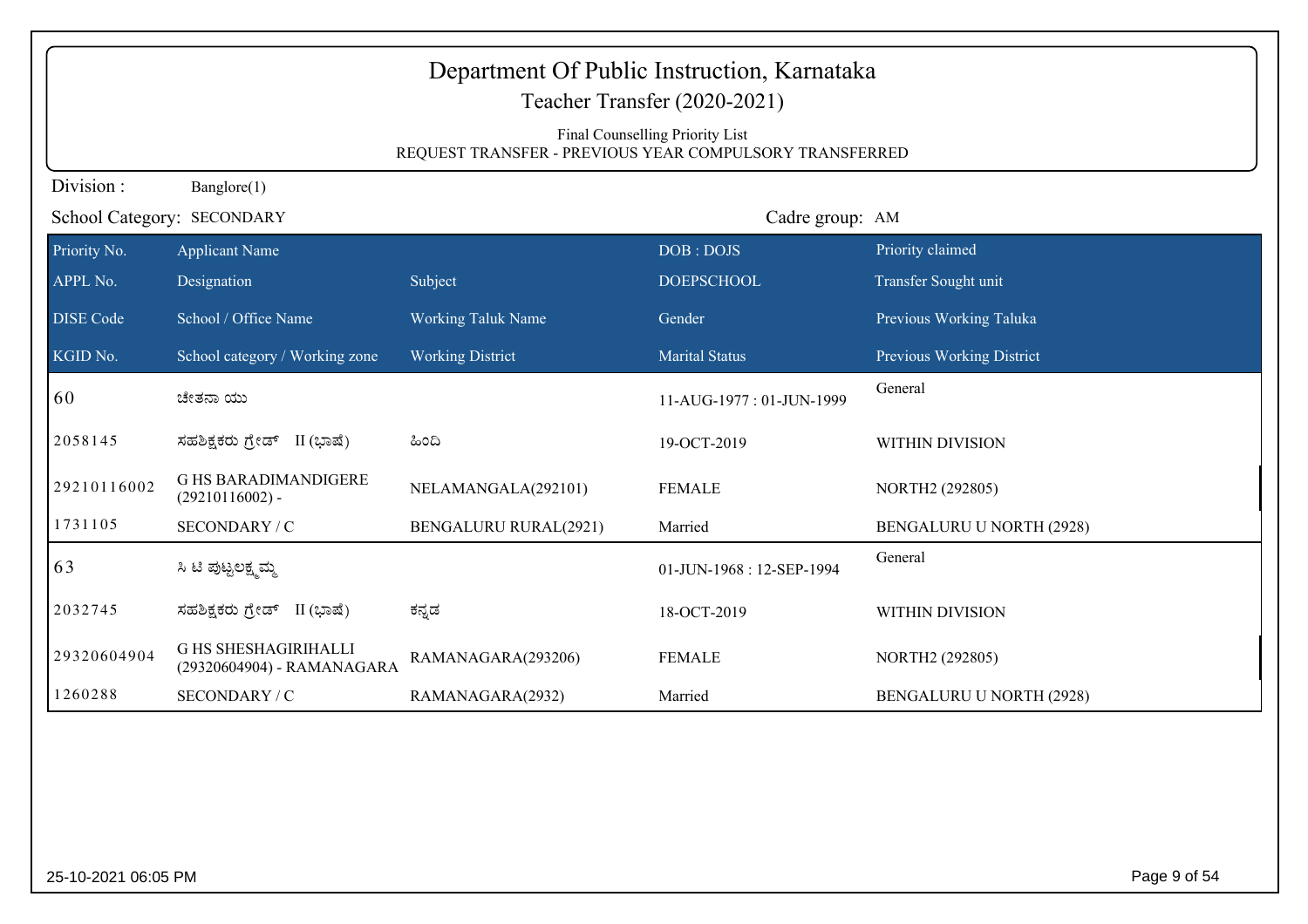|                                               | Department Of Public Instruction, Karnataka<br>Teacher Transfer (2020-2021) |                           |                                                                                            |                           |  |  |
|-----------------------------------------------|-----------------------------------------------------------------------------|---------------------------|--------------------------------------------------------------------------------------------|---------------------------|--|--|
|                                               |                                                                             |                           | Final Counselling Priority List<br>REQUEST TRANSFER - PREVIOUS YEAR COMPULSORY TRANSFERRED |                           |  |  |
| Division:                                     | Banglore(1)                                                                 |                           |                                                                                            |                           |  |  |
| Cadre group: AM<br>School Category: SECONDARY |                                                                             |                           |                                                                                            |                           |  |  |
| Priority No.                                  | <b>Applicant Name</b>                                                       |                           | DOB: DOJS                                                                                  | Priority claimed          |  |  |
| APPL No.                                      | Designation                                                                 | Subject                   | <b>DOEPSCHOOL</b>                                                                          | Transfer Sought unit      |  |  |
| <b>DISE</b> Code                              | School / Office Name                                                        | <b>Working Taluk Name</b> | Gender                                                                                     | Previous Working Taluka   |  |  |
| KGID No.                                      | School category / Working zone                                              | <b>Working District</b>   | <b>Marital Status</b>                                                                      | Previous Working District |  |  |
| 64                                            | ಸರ್ವತ್ ಫಾತಿಮಾ                                                               |                           | 08-JUL-1964: 05-NOV-1998                                                                   | General                   |  |  |
| 2029929                                       | ಸಹಶಿಕ್ಷಕರು ಗ್ರೇಡ್ II (ಭಾಷೆ)                                                 | ಹಿಂದಿ                     | 23-OCT-2019                                                                                | WITHIN DIVISION           |  |  |
| 29140101809                                   | GHS(URDU)-BASAVAPATTANA<br>(29140101809) - CHANNAGIRI                       | CHANNAGIRI(291401)        | <b>FEMALE</b>                                                                              | SHIMOGA (291505)          |  |  |
| 1559679                                       | SECONDARY / C                                                               | DAVANAGERE(2914)          | Married                                                                                    | SHIVAMOGGA (2915)         |  |  |
| 66                                            | ಆರ್. ಓಂಕಾರಪ್ಪ                                                               |                           | 18-MAR-1965: 15-SEP-1994                                                                   | General                   |  |  |
| 2031603                                       | ಸಹಶಿಕ್ಷಕರು ಗ್ರೇಡ್ II (ಭಾಷೆ)                                                 | ಹಿಂದಿ                     | 23-OCT-2019                                                                                | WITHIN DIVISION           |  |  |
| 29320609703                                   | <b>GHS KYALANCHA</b><br>(29320609703) - RAMANAGARA                          | RAMANAGARA(293206)        | <b>MALE</b>                                                                                | SHIMOGA (291505)          |  |  |
| 1382842                                       | <b>SECONDARY / B</b>                                                        | RAMANAGARA(2932)          | Married                                                                                    | SHIVAMOGGA (2915)         |  |  |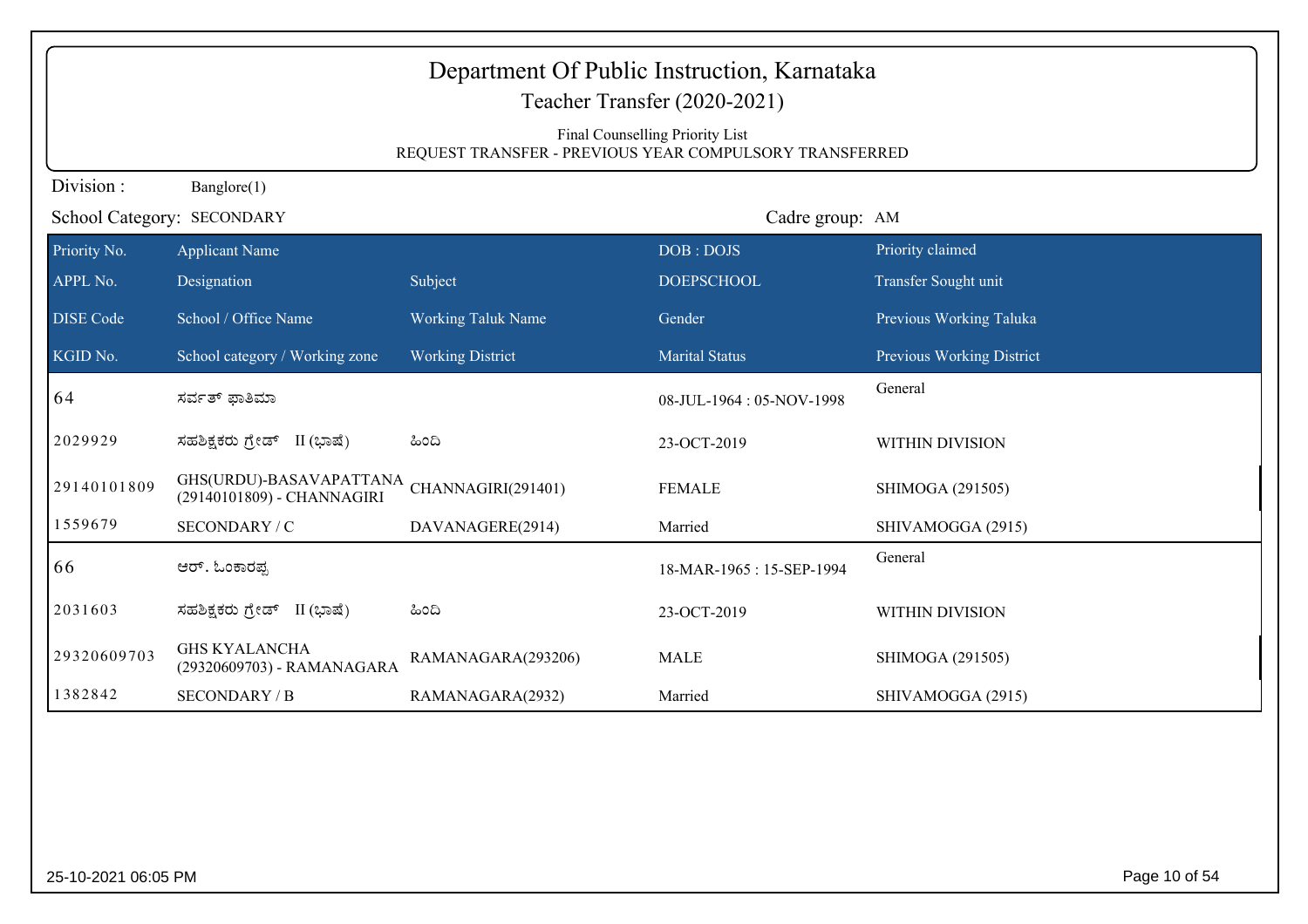| Department Of Public Instruction, Karnataka<br>Teacher Transfer (2020-2021)<br>Final Counselling Priority List<br>REQUEST TRANSFER - PREVIOUS YEAR COMPULSORY TRANSFERRED |                                                  |                              |                          |                           |  |
|---------------------------------------------------------------------------------------------------------------------------------------------------------------------------|--------------------------------------------------|------------------------------|--------------------------|---------------------------|--|
| Division:                                                                                                                                                                 | Banglore(1)                                      |                              |                          |                           |  |
|                                                                                                                                                                           | School Category: SECONDARY                       |                              | Cadre group: AM          |                           |  |
| Priority No.                                                                                                                                                              | <b>Applicant Name</b>                            |                              | DOB: DOJS                | Priority claimed          |  |
| APPL No.                                                                                                                                                                  | Designation                                      | Subject                      | <b>DOEPSCHOOL</b>        | Transfer Sought unit      |  |
| DISE Code                                                                                                                                                                 | School / Office Name                             | <b>Working Taluk Name</b>    | Gender                   | Previous Working Taluka   |  |
| KGID No.                                                                                                                                                                  | School category / Working zone                   | <b>Working District</b>      | <b>Marital Status</b>    | Previous Working District |  |
| 70                                                                                                                                                                        | ಸುಗುಣ ಎಸ್.ಎಂ                                     |                              | 18-JUN-1966: 12-FEB-1997 | General                   |  |
| 2053153                                                                                                                                                                   | ಸಹಶಿಕ್ಷಕರು ಗ್ರೇಡ್ II (ಭೌತವಿಜ್ಞಾನ)                | ಪಿಸಿಎಂ ಕನ್ನಡ                 | 30-OCT-2019              | WITHIN DIVISION           |  |
| 29210116002                                                                                                                                                               | <b>G HS BARADIMANDIGERE</b><br>$(29210116002)$ - | NELAMANGALA(292101)          | <b>FEMALE</b>            | NORTH4 (292807)           |  |
| 1409615                                                                                                                                                                   | SECONDARY / C                                    | <b>BENGALURU RURAL(2921)</b> | Married                  | BENGALURU U NORTH (2928)  |  |
| 76                                                                                                                                                                        | ಗೀತಾ.ಎನ್.ಎಸ್.                                    |                              | 16-JUN-1969: 08-JAN-1997 | General                   |  |
| 2035254                                                                                                                                                                   | ಸಹಶಿಕ್ಷಕರು ಗ್ರೇಡ್ II (ಭೌತವಿಜ್ಞಾನ)                | ಪಿಸಿಎಂ_ಕನ್ನಡ                 | 04-NOV-2019              | WITHIN DIVISION           |  |
| 29320506514                                                                                                                                                               | KARNATAKA PUBLIC<br><b>SCHOOLS GJC KUDURU</b>    | MAGADI(293205)               | <b>FEMALE</b>            | NORTH2 (292805)           |  |
| 1429673                                                                                                                                                                   | SECONDARY / C                                    | RAMANAGARA(2932)             | Married                  | BENGALURU U NORTH (2928)  |  |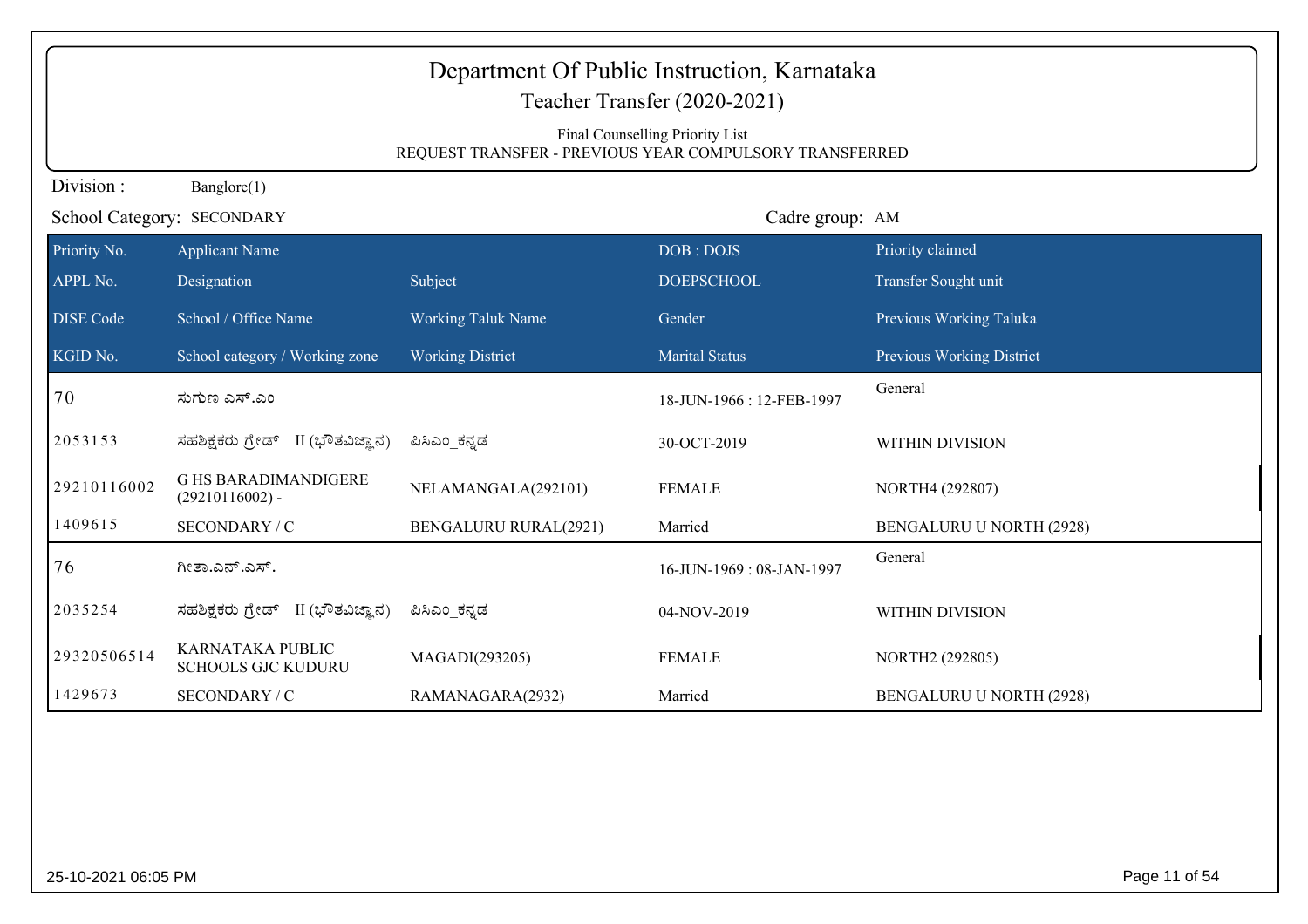| Department Of Public Instruction, Karnataka<br>Teacher Transfer (2020-2021) |                                                                                            |                                |                          |                           |  |  |
|-----------------------------------------------------------------------------|--------------------------------------------------------------------------------------------|--------------------------------|--------------------------|---------------------------|--|--|
|                                                                             | Final Counselling Priority List<br>REQUEST TRANSFER - PREVIOUS YEAR COMPULSORY TRANSFERRED |                                |                          |                           |  |  |
| Division:                                                                   | Banglore(1)                                                                                |                                |                          |                           |  |  |
| Cadre group: AM<br>School Category: SECONDARY                               |                                                                                            |                                |                          |                           |  |  |
| Priority No.                                                                | <b>Applicant Name</b>                                                                      |                                | DOB: DOJS                | Priority claimed          |  |  |
| APPL No.                                                                    | Designation                                                                                | Subject                        | <b>DOEPSCHOOL</b>        | Transfer Sought unit      |  |  |
| <b>DISE</b> Code                                                            | School / Office Name                                                                       | <b>Working Taluk Name</b>      | Gender                   | Previous Working Taluka   |  |  |
| KGID No.                                                                    | School category / Working zone                                                             | <b>Working District</b>        | <b>Marital Status</b>    | Previous Working District |  |  |
| 77                                                                          | ಸುಧಾ ಎಂ                                                                                    |                                | 01-JAN-1972: 23-JUN-1997 | General                   |  |  |
| 2032316                                                                     | ಸಹಶಿಕ್ಷಕರು ಗ್ರೇಡ್ II (ಭೌತವಿಜ್ಞಾನ)                                                          | ಪಿಸಿಎಂ_ಕನ್ನಡ                   | 23-OCT-2019              | WITHIN DIVISION           |  |  |
| 29200307607                                                                 | <b>GHS JYOTHIPURA</b><br>(29200307607) - SOUTH4(292003)                                    | SOUTH4(292003)                 | <b>FEMALE</b>            | NORTH4 (292807)           |  |  |
| 1428522                                                                     | <b>SECONDARY / B</b>                                                                       | BENGALURU U SOUTH(2920)        | Married                  | BENGALURU U NORTH (2928)  |  |  |
| 79                                                                          | ಎನ್ ಎಸ್ ಸೋಮಲತ                                                                              |                                | 19-MAY-1967: 20-MAR-1995 | General                   |  |  |
| 2020945                                                                     | ಸಹಶಿಕ್ಷಕರು ಗ್ರೇಡ್ II (ಭೌತವಿಜ್ಞಾನ)                                                          | ಪಿಸಿಎಂ ಕನ್ನಡ                   | 14-OCT-2019              | WITHIN DIVISION           |  |  |
| 29200312606                                                                 | <b>GHS KANNAMANGALA</b><br>(29200312606) - SOUTH4(292003)                                  | SOUTH4(292003)                 | <b>FEMALE</b>            | NORTH2 (292805)           |  |  |
| 1315520                                                                     | <b>SECONDARY / B</b>                                                                       | <b>BENGALURU U SOUTH(2920)</b> | Married                  | BENGALURU U NORTH (2928)  |  |  |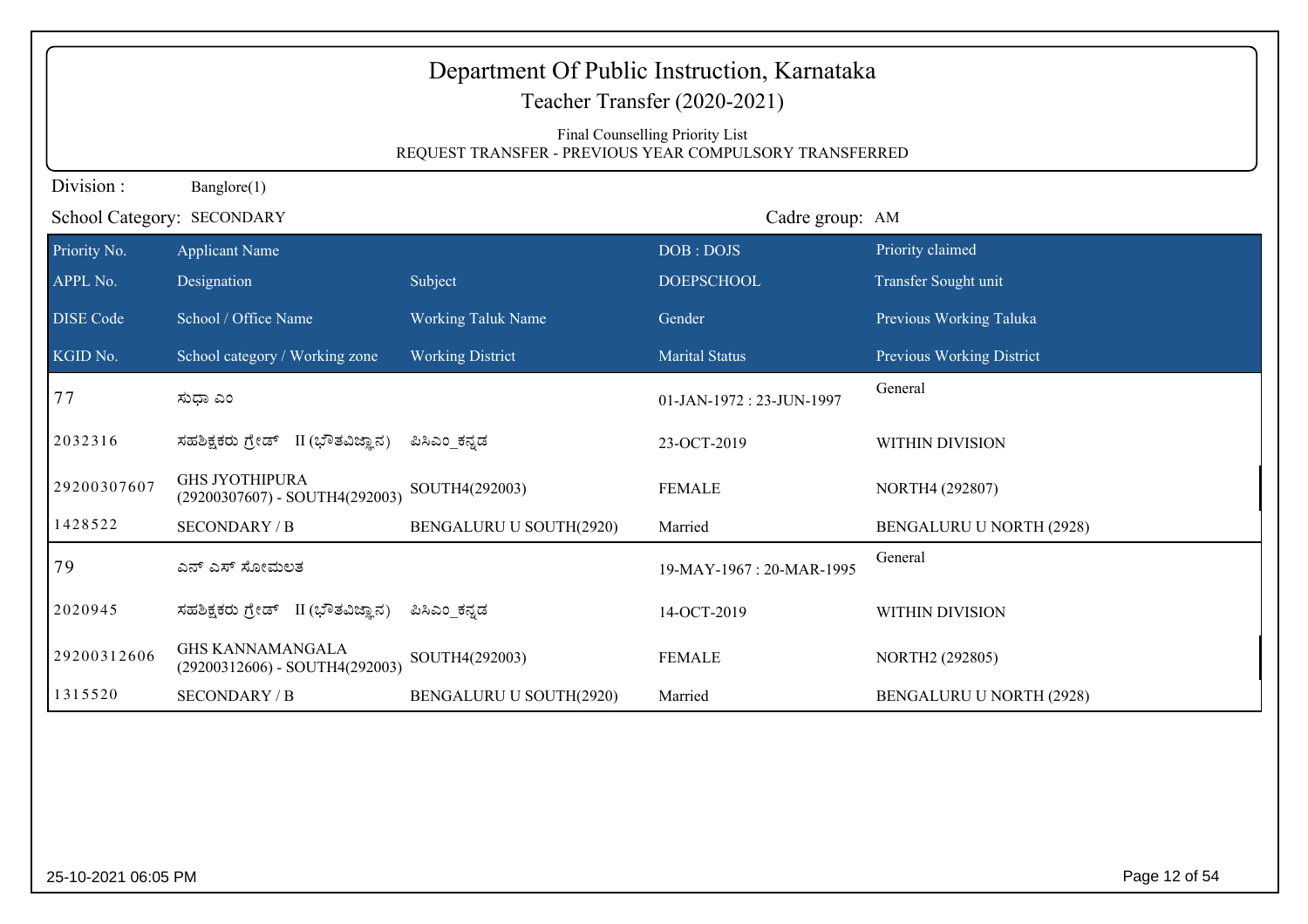| Department Of Public Instruction, Karnataka<br>Teacher Transfer (2020-2021)<br>Final Counselling Priority List<br>REQUEST TRANSFER - PREVIOUS YEAR COMPULSORY TRANSFERRED |                                             |                              |                           |                           |  |
|---------------------------------------------------------------------------------------------------------------------------------------------------------------------------|---------------------------------------------|------------------------------|---------------------------|---------------------------|--|
| Division:                                                                                                                                                                 | Banglore(1)                                 |                              |                           |                           |  |
| Cadre group: AM<br>School Category: SECONDARY                                                                                                                             |                                             |                              |                           |                           |  |
| Priority No.                                                                                                                                                              | <b>Applicant Name</b>                       |                              | DOB: DOJS                 | Priority claimed          |  |
| APPL No.                                                                                                                                                                  | Designation                                 | Subject                      | <b>DOEPSCHOOL</b>         | Transfer Sought unit      |  |
| <b>DISE Code</b>                                                                                                                                                          | School / Office Name                        | <b>Working Taluk Name</b>    | Gender                    | Previous Working Taluka   |  |
| KGID No.                                                                                                                                                                  | School category / Working zone              | <b>Working District</b>      | <b>Marital Status</b>     | Previous Working District |  |
| 80                                                                                                                                                                        | ಕಮಲ.ಕೆ.                                     |                              | 31-MAR-1963: 26-NOV-1998  | General                   |  |
| 2017944                                                                                                                                                                   | ಸಹಶಿಕ್ಷಕರು ಗ್ರೇಡ್ II (ಭೌತವಿಜ್ಞಾನ)           | ಪಿಸಿಎಂ ಕನ್ನಡ                 | 31-OCT-2019               | WITHIN DIVISION           |  |
| 29210211501                                                                                                                                                               | <b>GHPS KONAGHATTA</b><br>$(29210211501) -$ | DODDABALLAPURA(292102)       | <b>FEMALE</b>             | NORTH2 (292805)           |  |
| 1658561                                                                                                                                                                   | SECONDARY / C                               | <b>BENGALURU RURAL(2921)</b> | Married                   | BENGALURU U NORTH (2928)  |  |
| 81                                                                                                                                                                        | ಸುನೀತ ಕಟ್ಟಿ                                 |                              | 18-JUL-1966 : 22-JUL-1994 | General                   |  |
| 2035583                                                                                                                                                                   | ಸಹಶಿಕ್ಷಕರು ಗ್ರೇಡ್ II (ಭಾಷೆ)                 | ಕನ್ನಡ                        | 11-OCT-2019               | WITHIN DISTRICT           |  |
| 29210118803                                                                                                                                                               | G HS (COMP)<br>YANTAGANAHALLI               | NELAMANGALA(292101)          | <b>FEMALE</b>             | NORTH2 (292805)           |  |
| 1318453                                                                                                                                                                   | <b>SECONDARY / B</b>                        | <b>BENGALURU RURAL(2921)</b> | Married                   | BENGALURU U NORTH (2928)  |  |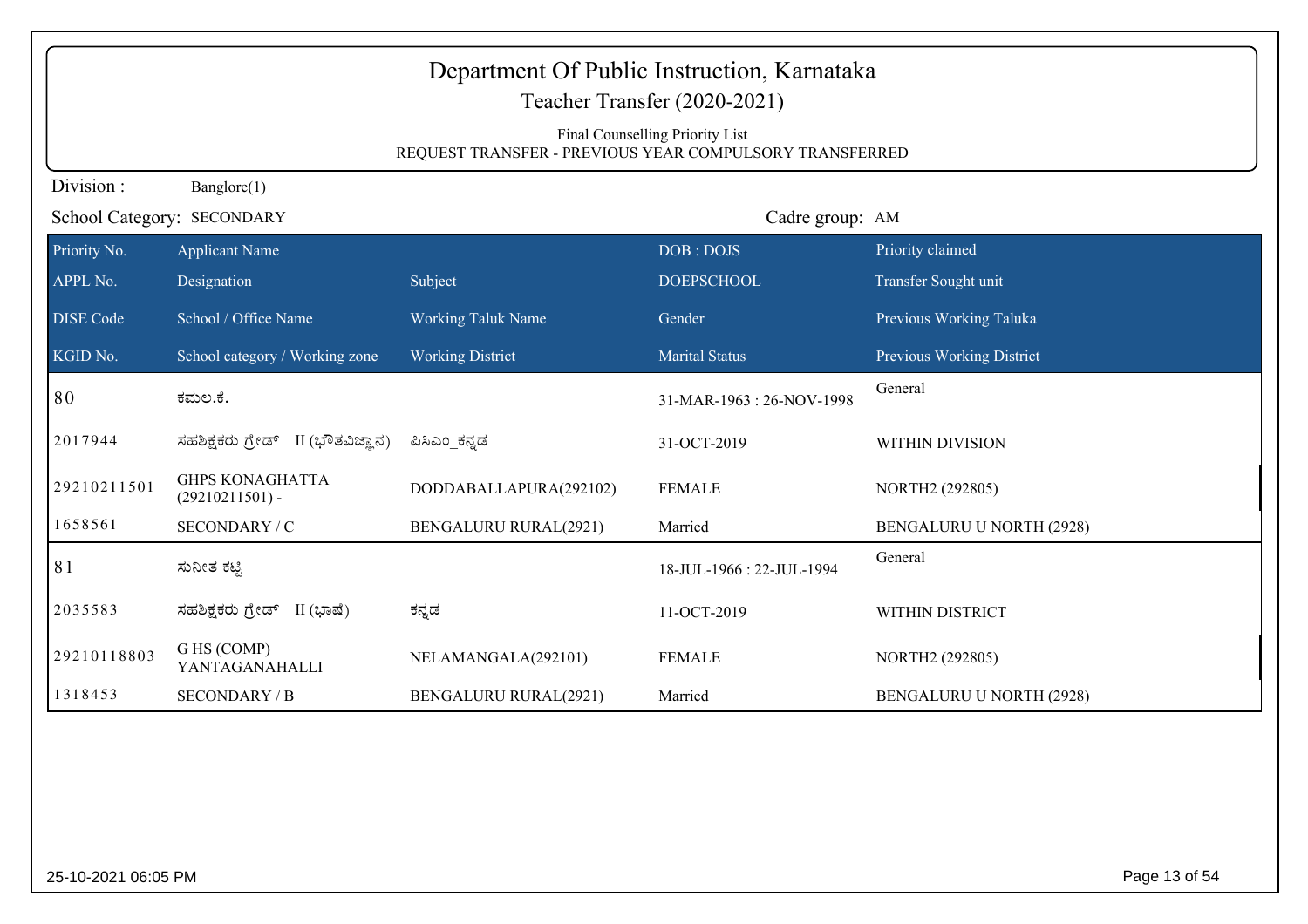| Department Of Public Instruction, Karnataka<br>Teacher Transfer (2020-2021)<br>Final Counselling Priority List |                                              |                                                         |                          |                                 |
|----------------------------------------------------------------------------------------------------------------|----------------------------------------------|---------------------------------------------------------|--------------------------|---------------------------------|
|                                                                                                                |                                              | REQUEST TRANSFER - PREVIOUS YEAR COMPULSORY TRANSFERRED |                          |                                 |
| Division:                                                                                                      | Banglore(1)                                  |                                                         |                          |                                 |
| School Category: SECONDARY<br>Cadre group: AM                                                                  |                                              |                                                         |                          |                                 |
| Priority No.                                                                                                   | <b>Applicant Name</b>                        |                                                         | DOB: DOJS                | Priority claimed                |
| APPL No.                                                                                                       | Designation                                  | Subject                                                 | <b>DOEPSCHOOL</b>        | Transfer Sought unit            |
| <b>DISE</b> Code                                                                                               | School / Office Name                         | <b>Working Taluk Name</b>                               | Gender                   | Previous Working Taluka         |
| KGID No.                                                                                                       | School category / Working zone               | <b>Working District</b>                                 | <b>Marital Status</b>    | Previous Working District       |
| 82                                                                                                             | ಸುಮ ಎನ್ ಪಿ                                   |                                                         | 24-APR-1965: 08-DEC-1994 | General                         |
| 2046342                                                                                                        | ಸಹಶಿಕ್ಷಕರು ಗ್ರೇಡ್ II (ಭಾಷೆ)                  | ಕನ್ನಡ                                                   | 05-OCT-2019              | WITHIN DISTRICT                 |
| 29210110311                                                                                                    | KARNATAKA PUBLIC<br><b>SCHOOLS GJC</b>       | NELAMANGALA(292101)                                     | <b>FEMALE</b>            | SOUTH1 (292001)                 |
| 1361964                                                                                                        | SECONDARY / C                                | <b>BENGALURU RURAL(2921)</b>                            | Married                  | BENGALURU U SOUTH (2920)        |
| 83                                                                                                             | ಶ್ಮೆಲಜ.ಡಿ.ಎನ್                                |                                                         | 10-JAN-1965: 26-FEB-1999 | General                         |
| 2056278                                                                                                        | ಸಹಶಿಕ್ಷಕರು ಗ್ರೇಡ್ II (ಭಾಷೆ)                  | ಇಂಗ್ಲೀಷ್                                                | 17-OCT-2019              | WITHIN DIVISION                 |
| 29210224007                                                                                                    | <b>G.J.C KANASAVADI</b><br>$(29210224007)$ - | DODDABALLAPURA(292102)                                  | <b>FEMALE</b>            | NORTH1 (292802)                 |
| 1619907                                                                                                        | SECONDARY / C                                | <b>BENGALURU RURAL(2921)</b>                            | Married                  | <b>BENGALURU U NORTH (2928)</b> |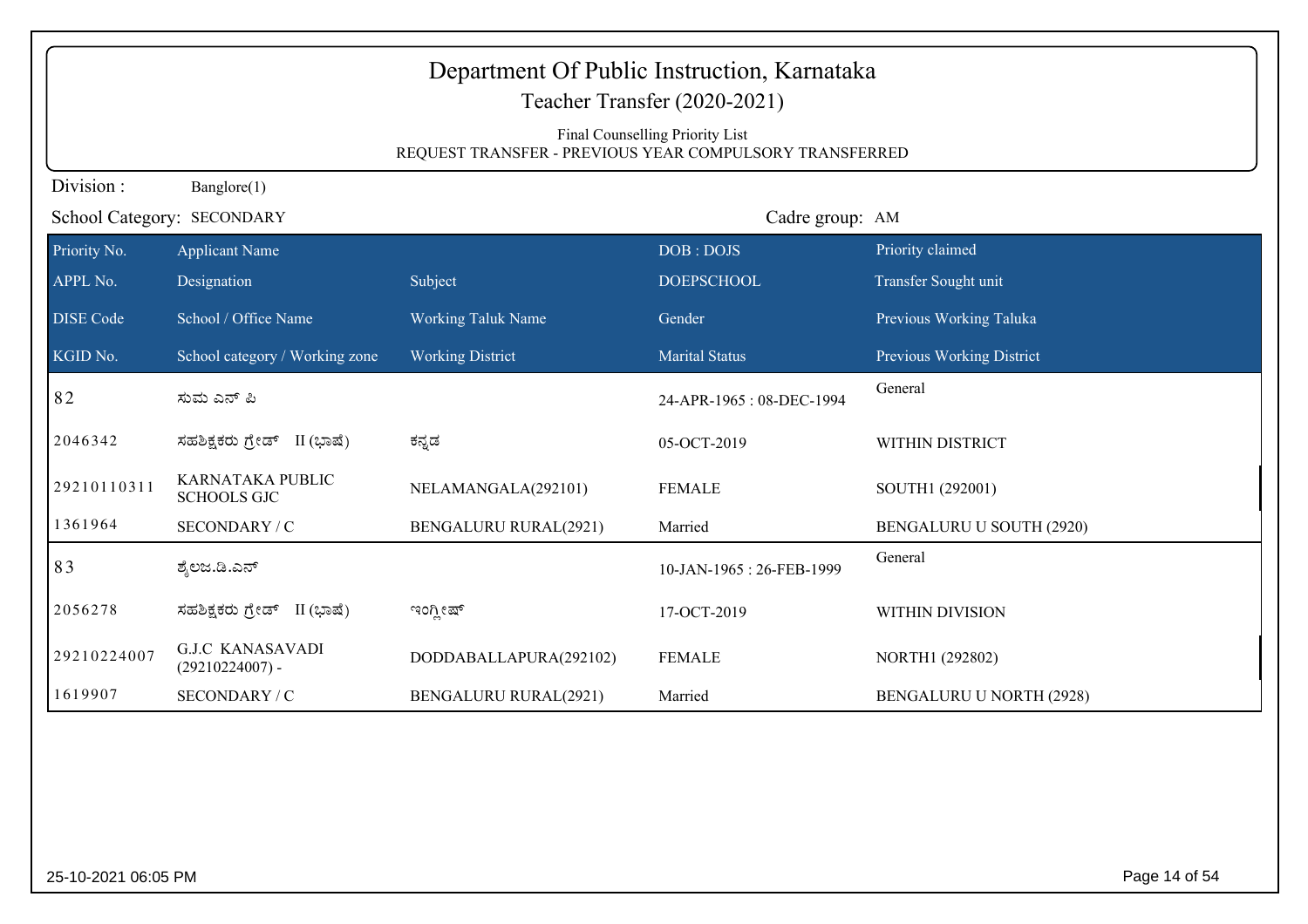| Department Of Public Instruction, Karnataka<br>Teacher Transfer (2020-2021) |                                                         |                                                         |                                 |                           |  |
|-----------------------------------------------------------------------------|---------------------------------------------------------|---------------------------------------------------------|---------------------------------|---------------------------|--|
|                                                                             |                                                         | REQUEST TRANSFER - PREVIOUS YEAR COMPULSORY TRANSFERRED | Final Counselling Priority List |                           |  |
| Division:                                                                   | Banglore(1)                                             |                                                         |                                 |                           |  |
| School Category: SECONDARY<br>Cadre group: AM                               |                                                         |                                                         |                                 |                           |  |
| Priority No.                                                                | <b>Applicant Name</b>                                   |                                                         | DOB: DOJS                       | Priority claimed          |  |
| APPL No.                                                                    | Designation                                             | Subject                                                 | <b>DOEPSCHOOL</b>               | Transfer Sought unit      |  |
| <b>DISE Code</b>                                                            | School / Office Name                                    | <b>Working Taluk Name</b>                               | Gender                          | Previous Working Taluka   |  |
| KGID No.                                                                    | School category / Working zone                          | <b>Working District</b>                                 | <b>Marital Status</b>           | Previous Working District |  |
| 90                                                                          | ಮಂಜುನಾಥ ಎಂ. ಆರ್.                                        |                                                         | 15-JUL-1966: 19-NOV-1988        | General                   |  |
| 2051624                                                                     | ಸಹಶಿಕ್ಷಕರು <u>ಗ್ರೇಡ್</u> II (ಕಲಾ)                       | ಕಲ್_ಕನ್ನಡ                                               | 01-NOV-2019                     | <b>WITHIN DIVISION</b>    |  |
| 29130516611                                                                 | KARNATAKA PUBLIC<br>SCHOOLS GJC (8-12)                  | HOSADURGA(291305)                                       | <b>MALE</b>                     | SHIMOGA (291505)          |  |
| 1075432                                                                     | SECONDARY / C                                           | CHITRADURGA(2913)                                       | Married                         | SHIVAMOGGA (2915)         |  |
| 92                                                                          | ವಿಜಯಲಕ್ಷ್ಮಿ.ಎಂ ಜಿ                                       |                                                         | 14-MAY-1973: 13-JUN-1997        | General                   |  |
| 2020451                                                                     | ಸಹಶಿಕ್ಷಕರು ಗ್ರೇಡ್ II (ಜೀವ ವಿಜ್ಞಾನ) ಸಿಬಿಜಡ್_ಕನ್ನಡ        |                                                         | 10-OCT-2019                     | WITHIN DIVISION           |  |
| 29280203703                                                                 | <b>GHS KADABAGERE</b><br>(29280203703) - NORTH1(292802) | NORTH1(292802)                                          | <b>FEMALE</b>                   | MAGADI (293205)           |  |
| 1428832                                                                     | <b>SECONDARY / B</b>                                    | <b>BENGALURU U NORTH(2928)</b>                          | Married                         | RAMANAGARA (2932)         |  |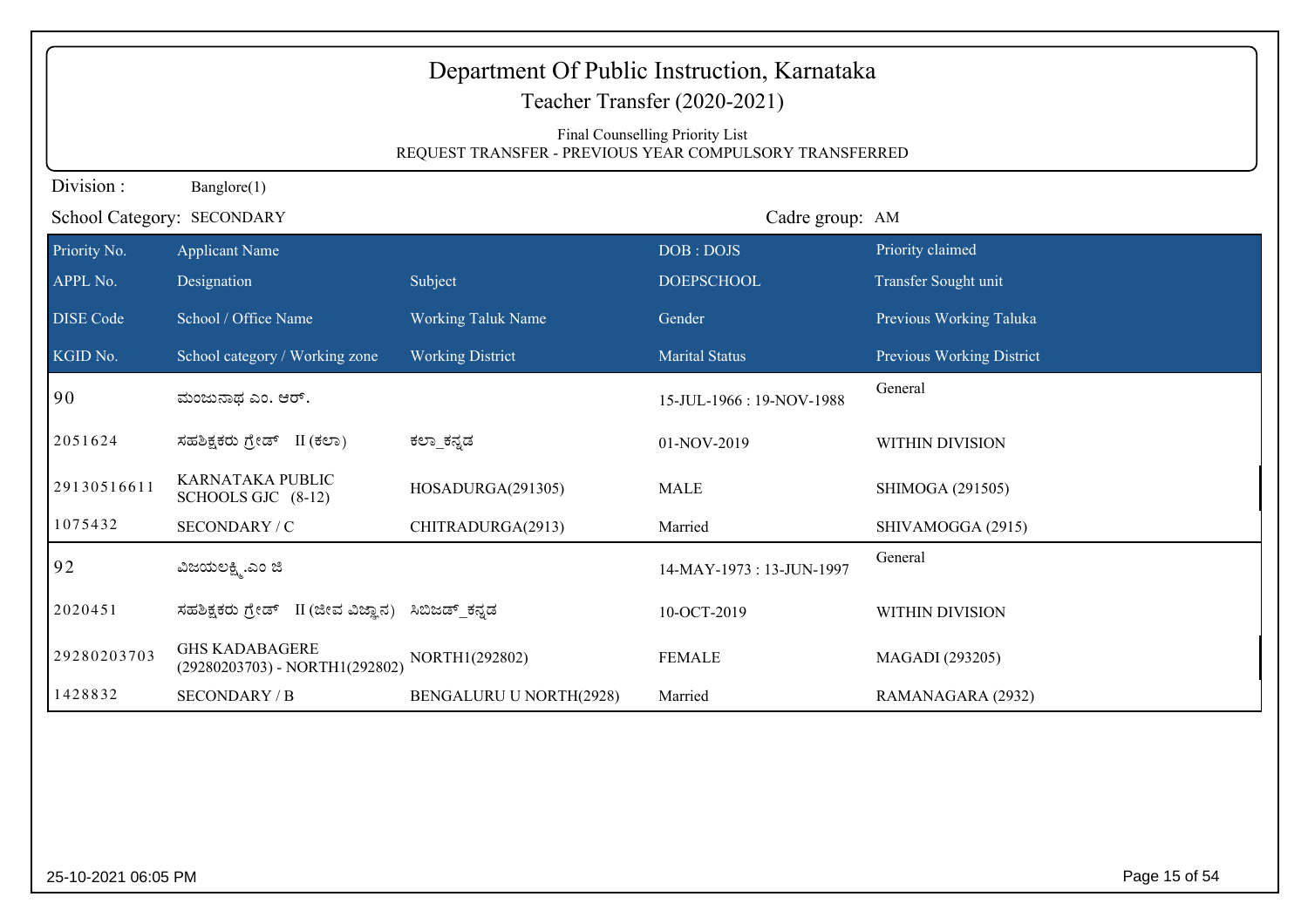| Department Of Public Instruction, Karnataka<br>Teacher Transfer (2020-2021) |                                                                                            |                              |                          |                           |  |
|-----------------------------------------------------------------------------|--------------------------------------------------------------------------------------------|------------------------------|--------------------------|---------------------------|--|
|                                                                             |                                                                                            |                              |                          |                           |  |
|                                                                             | Final Counselling Priority List<br>REQUEST TRANSFER - PREVIOUS YEAR COMPULSORY TRANSFERRED |                              |                          |                           |  |
| Division:                                                                   | Banglore(1)                                                                                |                              |                          |                           |  |
| Cadre group: AM<br>School Category: SECONDARY                               |                                                                                            |                              |                          |                           |  |
| Priority No.                                                                | <b>Applicant Name</b>                                                                      |                              | DOB: DOJS                | Priority claimed          |  |
| APPL No.                                                                    | Designation                                                                                | Subject                      | <b>DOEPSCHOOL</b>        | Transfer Sought unit      |  |
| <b>DISE Code</b>                                                            | School / Office Name                                                                       | Working Taluk Name           | Gender                   | Previous Working Taluka   |  |
| KGID No.                                                                    | School category / Working zone                                                             | <b>Working District</b>      | <b>Marital Status</b>    | Previous Working District |  |
| 98                                                                          | ಸತೀಶ ಎನ್ ಸಿ                                                                                |                              | 20-JUL-1972: 19-JUN-1997 | General                   |  |
| 2039827                                                                     | ಸಹಶಿಕ್ಷಕರು ಗ್ರೇಡ್ II (ಭೌತವಿಜ್ಞಾನ)                                                          | ಪಿಸಿಎಂ ಕನ್ನಡ                 | 22-OCT-2019              | WITHIN DIVISION           |  |
| 29210409005                                                                 | <b>G HS THAVAREKERE</b><br>(29210409005) - HOSAKOTE                                        | HOSAKOTE(292104)             | <b>MALE</b>              | SOUTH4 (292003)           |  |
| 1450857                                                                     | SECONDARY / C                                                                              | <b>BENGALURU RURAL(2921)</b> | Married                  | BENGALURU U SOUTH (2920)  |  |
| 100                                                                         | ನಾಗರತ್ನ.ಪಿ.                                                                                |                              | 20-JUL-1977: 22-JAN-2004 | General                   |  |
| 2026931                                                                     | ಸಹಶಿಕ್ಷಕರು ಗ್ರೇಡ್ II (ಭಾಷೆ)                                                                | ಹಿಂದಿ                        | 31-OCT-2019              | WITHIN DIVISION           |  |
| 29181018504                                                                 | <b>GOVT. HIGH SCHOOL</b><br>THEREDAKUPPE (29181018504)                                     | KUNIGAL(291810)              | <b>FEMALE</b>            | BHADRAVATI (291501)       |  |
| 1967842                                                                     | SECONDARY / C                                                                              | TUMAKURU(2918)               | Married                  | SHIVAMOGGA (2915)         |  |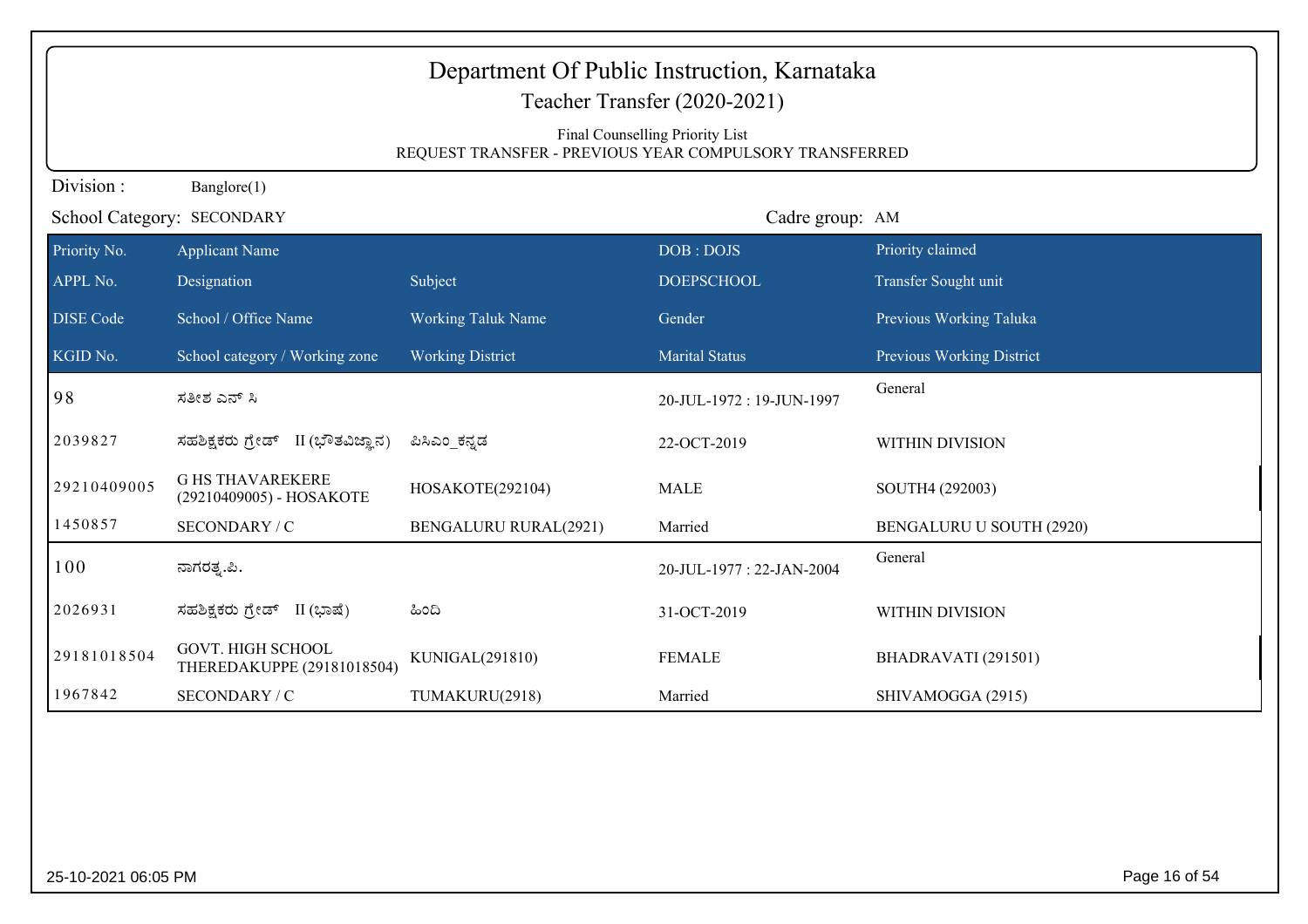| Division:<br>School Category: SECONDARY |                                                               |                                                                                            | Department Of Public Instruction, Karnataka<br>Teacher Transfer (2020-2021) |                           |  |  |  |  |
|-----------------------------------------|---------------------------------------------------------------|--------------------------------------------------------------------------------------------|-----------------------------------------------------------------------------|---------------------------|--|--|--|--|
|                                         |                                                               | Final Counselling Priority List<br>REQUEST TRANSFER - PREVIOUS YEAR COMPULSORY TRANSFERRED |                                                                             |                           |  |  |  |  |
|                                         | Banglore(1)                                                   |                                                                                            |                                                                             |                           |  |  |  |  |
|                                         |                                                               |                                                                                            | Cadre group: AM                                                             |                           |  |  |  |  |
| Priority No.                            | <b>Applicant Name</b>                                         |                                                                                            | DOB: DOJS                                                                   | Priority claimed          |  |  |  |  |
| APPL No.                                | Designation                                                   | Subject                                                                                    | <b>DOEPSCHOOL</b>                                                           | Transfer Sought unit      |  |  |  |  |
| <b>DISE Code</b>                        | School / Office Name                                          | <b>Working Taluk Name</b>                                                                  | Gender                                                                      | Previous Working Taluka   |  |  |  |  |
| KGID No.                                | School category / Working zone                                | <b>Working District</b>                                                                    | <b>Marital Status</b>                                                       | Previous Working District |  |  |  |  |
| 102                                     | ಶೀಲಾ ದೇವಿ.ಆರ್                                                 |                                                                                            | 03-MAY-1978: 28-JAN-2004                                                    | General                   |  |  |  |  |
| 2061961                                 | ಸಹಶಿಕ್ಷಕರು ಗ್ರೇಡ್ II (ಭೌತವಿಜ್ಞಾನ)                             | ಪಿಸಿಎಂ ಕನ್ನಡ                                                                               | 22-OCT-2019                                                                 | WITHIN DIVISION           |  |  |  |  |
| 29210401002                             | <b>GHS COMPOSITE</b><br><b>BENDIGANAHALLI</b>                 | HOSAKOTE(292104)                                                                           | <b>FEMALE</b>                                                               | <b>MALUR (291909)</b>     |  |  |  |  |
| 1954784                                 | SECONDARY / C                                                 | <b>BENGALURU RURAL(2921)</b>                                                               | Married                                                                     | KOLAR (2919)              |  |  |  |  |
| 103                                     | ರೋಹಿಣಿ.ಆರ್.ಕೆ                                                 |                                                                                            | 07-SEP-1978: 28-JAN-2004                                                    | General                   |  |  |  |  |
| 2018347                                 | ಸಹಶಿಕ್ಷಕರು ಗ್ರೇಡ್ II (ಭಾಷೆ)                                   | ಹಿಂದಿ                                                                                      | 11-OCT-2019                                                                 | WITHIN DIVISION           |  |  |  |  |
| 29200140401                             | <b>GHS TIPPAGONDANHALLI</b><br>(29200140401) - SOUTH1(292001) | SOUTH1(292001)                                                                             | <b>FEMALE</b>                                                               | NORTH3 (292806)           |  |  |  |  |
| 1954170                                 | SECONDARY / C                                                 | BENGALURU U SOUTH(2920)                                                                    | Married                                                                     | BENGALURU U NORTH (2928)  |  |  |  |  |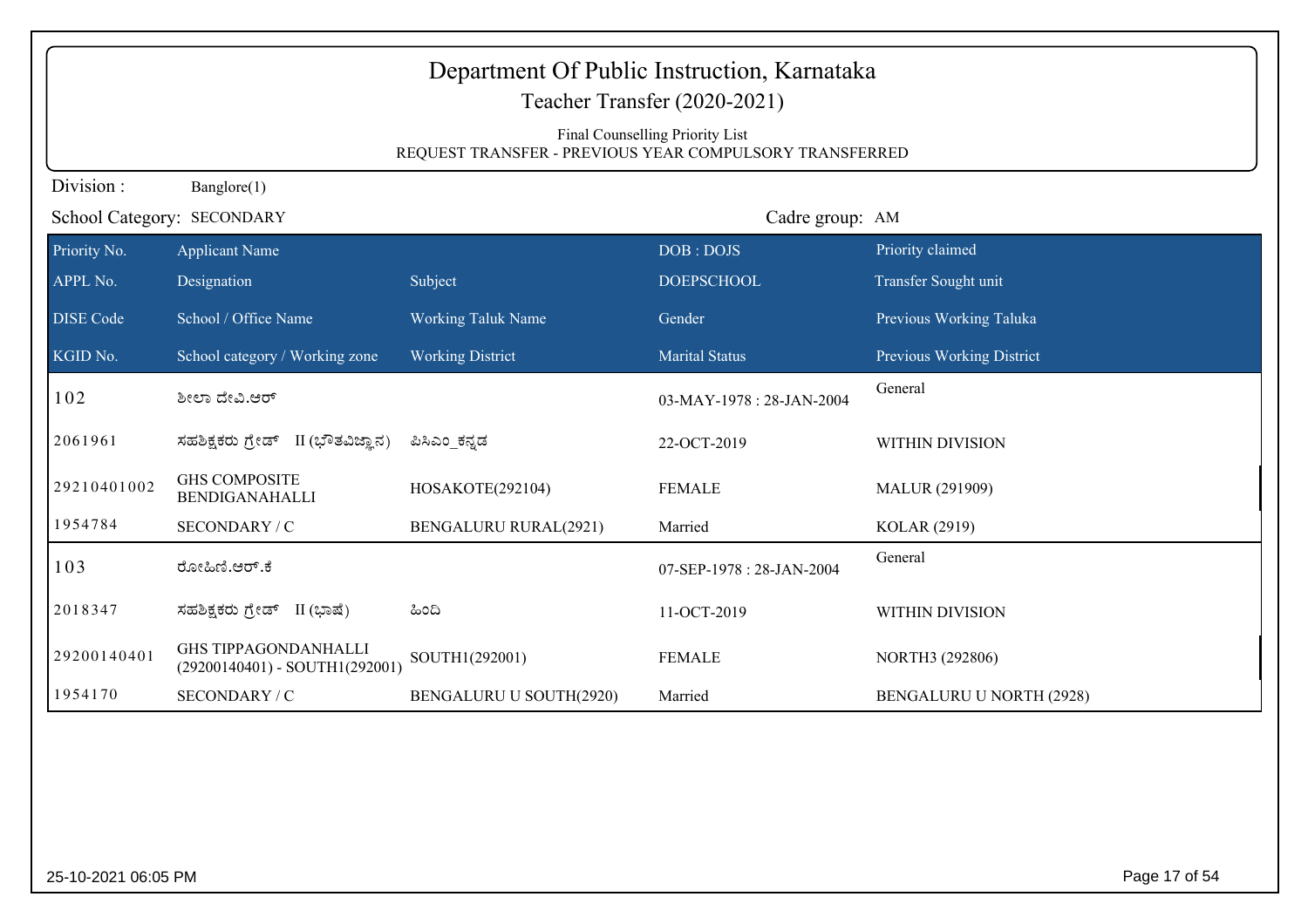|                  | Department Of Public Instruction, Karnataka<br>Teacher Transfer (2020-2021)                |                              |                          |                           |  |  |
|------------------|--------------------------------------------------------------------------------------------|------------------------------|--------------------------|---------------------------|--|--|
|                  | Final Counselling Priority List<br>REQUEST TRANSFER - PREVIOUS YEAR COMPULSORY TRANSFERRED |                              |                          |                           |  |  |
| Division:        | Banglore(1)                                                                                |                              |                          |                           |  |  |
|                  | School Category: SECONDARY                                                                 |                              | Cadre group: AM          |                           |  |  |
| Priority No.     | <b>Applicant Name</b>                                                                      |                              | DOB: DOJS                | Priority claimed          |  |  |
| APPL No.         | Designation                                                                                | Subject                      | <b>DOEPSCHOOL</b>        | Transfer Sought unit      |  |  |
| <b>DISE Code</b> | School / Office Name                                                                       | <b>Working Taluk Name</b>    | Gender                   | Previous Working Taluka   |  |  |
| KGID No.         | School category / Working zone                                                             | <b>Working District</b>      | <b>Marital Status</b>    | Previous Working District |  |  |
| 105              | ಸುಮನ.ಎ.ಜೆ                                                                                  |                              | 09-DEC-1978: 29-JAN-2004 | General                   |  |  |
| 2030925          | ಸಹಶಿಕ್ಷಕರು ಗ್ರೇಡ್ II (ಜೀವ ವಿಜ್ಞಾನ)                                                         | ಸಿಬಿಜಡ್_ಕನ್ನಡ                | 21-OCT-2019              | WITHIN DIVISION           |  |  |
| 29210409005      | <b>G HS THAVAREKERE</b><br>(29210409005) - HOSAKOTE                                        | HOSAKOTE(292104)             | <b>FEMALE</b>            | SOUTH4 (292003)           |  |  |
| 1955156          | SECONDARY / C                                                                              | <b>BENGALURU RURAL(2921)</b> | Married                  | BENGALURU U SOUTH (2920)  |  |  |
| 106              | ಮಧುಶರ್ಮ.ಎಸ್.ಎ                                                                              |                              | 20-JUL-1977: 31-JAN-2004 | General                   |  |  |
| 2048034          | ಸಹಶಿಕ್ಷಕರು ಗ್ರೇಡ್ II (ಭಾಷೆ)                                                                | ಇಂಗ್ಲೀಷ್                     | 10-OCT-2019              | WITHIN DIVISION           |  |  |
| 29310414202      | <b>GHS HANUMANAHALLI</b><br>(29310414202) - MADHUGIRI                                      | MADHUGIRI(293104)            | <b>FEMALE</b>            | <b>TUMKUR (291809)</b>    |  |  |
| 1959866          | SECONDARY / C                                                                              | TUMAKURU MADHUGIRI(2931)     | Married                  | TUMAKURU (2918)           |  |  |
|                  |                                                                                            |                              |                          |                           |  |  |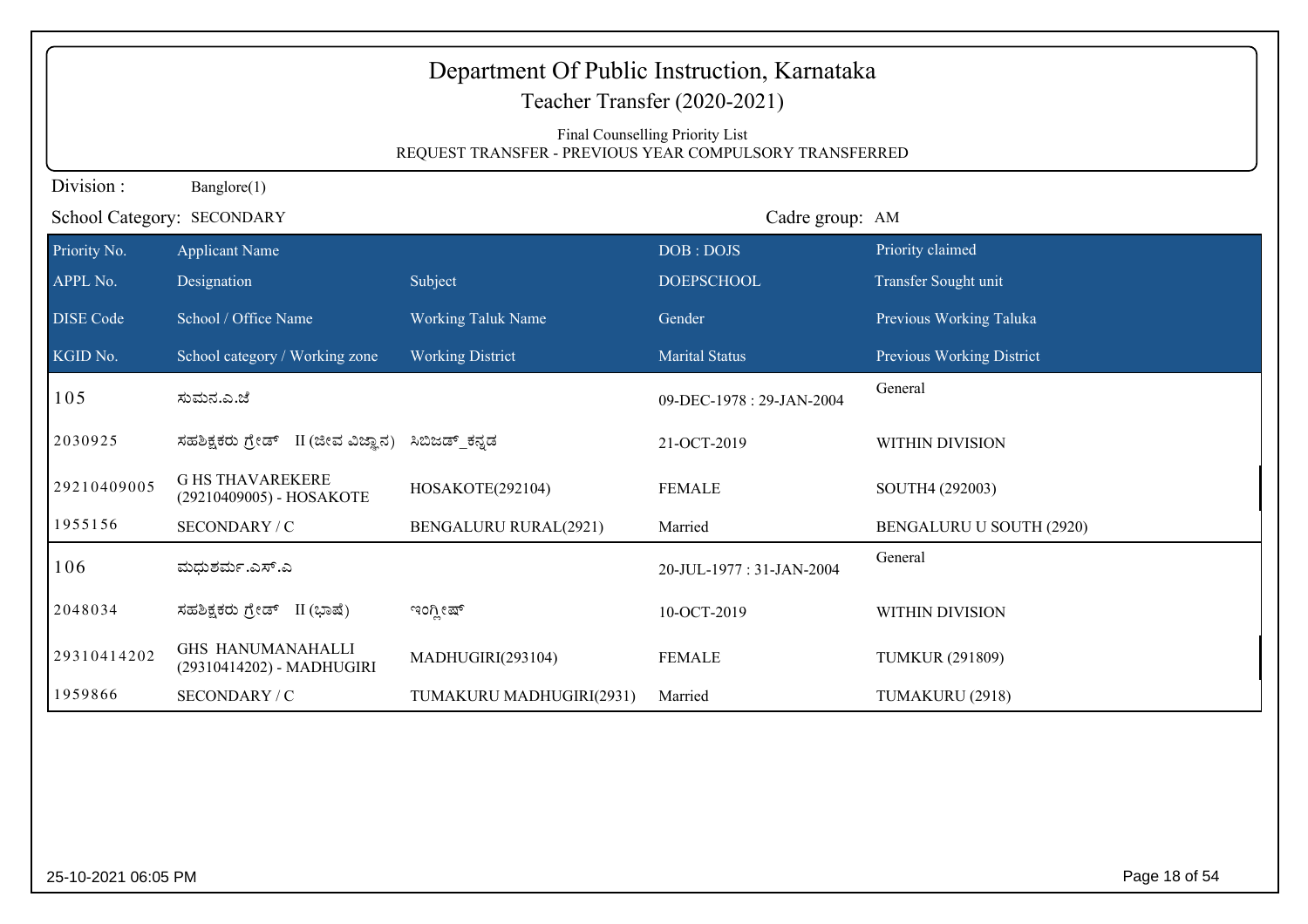| Department Of Public Instruction, Karnataka<br>Teacher Transfer (2020-2021)<br>Final Counselling Priority List<br>REQUEST TRANSFER - PREVIOUS YEAR COMPULSORY TRANSFERRED |                                                           |                              |                          |                           |  |
|---------------------------------------------------------------------------------------------------------------------------------------------------------------------------|-----------------------------------------------------------|------------------------------|--------------------------|---------------------------|--|
| Division:                                                                                                                                                                 | Banglore(1)                                               |                              |                          |                           |  |
|                                                                                                                                                                           | School Category: SECONDARY<br>Cadre group: AM             |                              |                          |                           |  |
| Priority No.                                                                                                                                                              | <b>Applicant Name</b>                                     |                              | DOB: DOJS                | Priority claimed          |  |
| APPL No.                                                                                                                                                                  | Designation                                               | Subject                      | <b>DOEPSCHOOL</b>        | Transfer Sought unit      |  |
| <b>DISE</b> Code                                                                                                                                                          | School / Office Name                                      | <b>Working Taluk Name</b>    | Gender                   | Previous Working Taluka   |  |
| KGID No.                                                                                                                                                                  | School category / Working zone                            | <b>Working District</b>      | <b>Marital Status</b>    | Previous Working District |  |
| 107                                                                                                                                                                       | ಸವಿತ.ಎಸ್                                                  |                              | 01-JUN-1975: 04-FEB-2004 | General                   |  |
| 2035495                                                                                                                                                                   | ಸಹಶಿಕ್ಷಕರು ಗ್ರೇಡ್ II (ಭೌತವಿಜ್ಞಾನ)                         | ಪಿಸಿಎಂ ಕನ್ನಡ                 | 31-OCT-2019              | WITHIN DIVISION           |  |
| 29180925502                                                                                                                                                               | GJC SIRIVARA (29180925502) -<br>TUMKUR(291809) - TUMAKURU | TUMKUR(291809)               | <b>FEMALE</b>            | SIRA (293106)             |  |
| 1954416                                                                                                                                                                   | SECONDARY / C                                             | TUMAKURU(2918)               | Married                  | TUMAKURU MADHUGIRI (2931) |  |
| 109                                                                                                                                                                       | ಗಿರಿಜಮ್ಮ ಸಿ                                               |                              | 26-AUG-1975: 14-FEB-2004 | General                   |  |
| 2032180                                                                                                                                                                   | ಸಹಶಿಕ್ಷಕರು ಗ್ರೇಡ್ II (ಕಲಾ)                                | ಕಲ್_ಕನ್ನಡ                    | 31-OCT-2019              | WITHIN DISTRICT           |  |
| 29210304206                                                                                                                                                               | G HS JALIGE (29210304206) -<br>DEVANAHALLI(292103) -      | DEVANAHALLI(292103)          | <b>FEMALE</b>            | BANGARAPETE (291902)      |  |
| 1953825                                                                                                                                                                   | SECONDARY / C                                             | <b>BENGALURU RURAL(2921)</b> | Married                  | <b>KOLAR (2919)</b>       |  |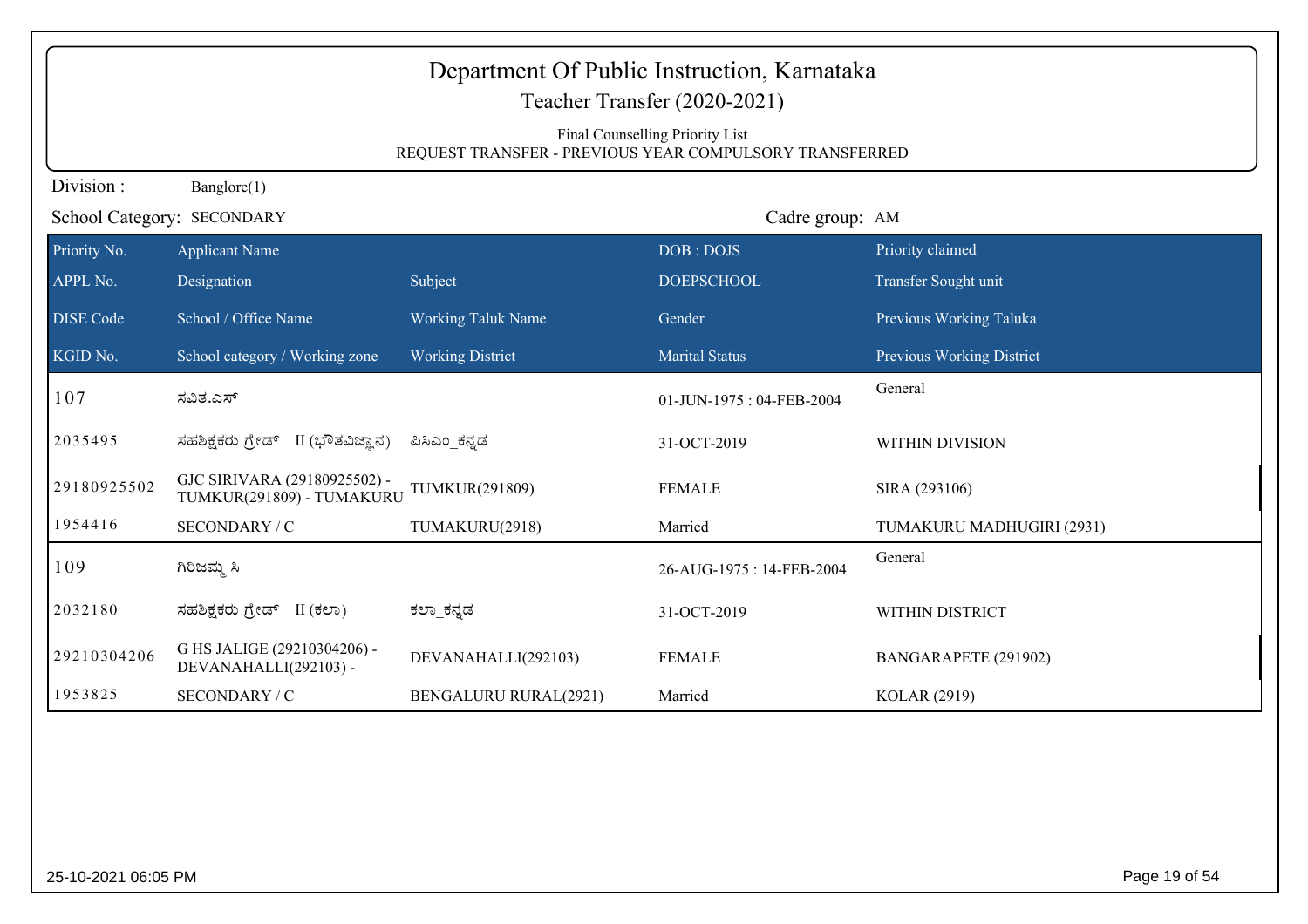| Department Of Public Instruction, Karnataka<br>Teacher Transfer (2020-2021)<br>Final Counselling Priority List<br>REQUEST TRANSFER - PREVIOUS YEAR COMPULSORY TRANSFERRED |                                                         |                                |                          |                                  |  |
|---------------------------------------------------------------------------------------------------------------------------------------------------------------------------|---------------------------------------------------------|--------------------------------|--------------------------|----------------------------------|--|
| Division:                                                                                                                                                                 | Banglore(1)                                             |                                |                          |                                  |  |
|                                                                                                                                                                           | School Category: SECONDARY                              |                                | Cadre group: AM          |                                  |  |
| Priority No.                                                                                                                                                              | <b>Applicant Name</b>                                   |                                | DOB: DOJS                | Priority claimed                 |  |
| APPL No.                                                                                                                                                                  | Designation                                             | Subject                        | <b>DOEPSCHOOL</b>        | Transfer Sought unit             |  |
| <b>DISE Code</b>                                                                                                                                                          | School / Office Name                                    | <b>Working Taluk Name</b>      | Gender                   | Previous Working Taluka          |  |
| KGID No.                                                                                                                                                                  | School category / Working zone                          | <b>Working District</b>        | <b>Marital Status</b>    | <b>Previous Working District</b> |  |
| 110                                                                                                                                                                       | ಗಾಯ್ನತಿ.ಹೆಚ್.ಎಸ್.                                       |                                | 18-JUL-1968: 21-NOV-1994 | General                          |  |
| 2035048                                                                                                                                                                   | ಸಹಶಿಕ್ಷಕರು ಗ್ರೇಡ್ II (ಭಾಷೆ)                             | ಹಿಂದಿ                          | 14-OCT-2019              | WITHIN DIVISION                  |  |
| 29200307607                                                                                                                                                               | <b>GHS JYOTHIPURA</b><br>(29200307607) - SOUTH4(292003) | SOUTH4(292003)                 | <b>FEMALE</b>            | NORTH2 (292805)                  |  |
| 1078737                                                                                                                                                                   | <b>SECONDARY / B</b>                                    | <b>BENGALURU U SOUTH(2920)</b> | Married                  | <b>BENGALURU U NORTH (2928)</b>  |  |
| 112                                                                                                                                                                       | ಸುಮನಾ                                                   |                                | 19-OCT-1969: 07-NOV-1997 | General                          |  |
| 2055167                                                                                                                                                                   | ಸಹಶಿಕ್ಷಕರು ಗ್ರೇಡ್ II (ಭೌತವಿಜ್ಞಾನ)                       | ಪಿಸಿಎಂ ಕನ್ನಡ                   | 24-OCT-2019              | WITHIN DIVISION                  |  |
| 29181002805                                                                                                                                                               | <b>KARNATAKA PUBLIC</b><br><b>SCHOOLS GPUC AMRUTHUR</b> | KUNIGAL(291810)                | <b>FEMALE</b>            | NORTH1 (292802)                  |  |
| 1898525                                                                                                                                                                   | SECONDARY / C                                           | TUMAKURU(2918)                 | Married                  | BENGALURU U NORTH (2928)         |  |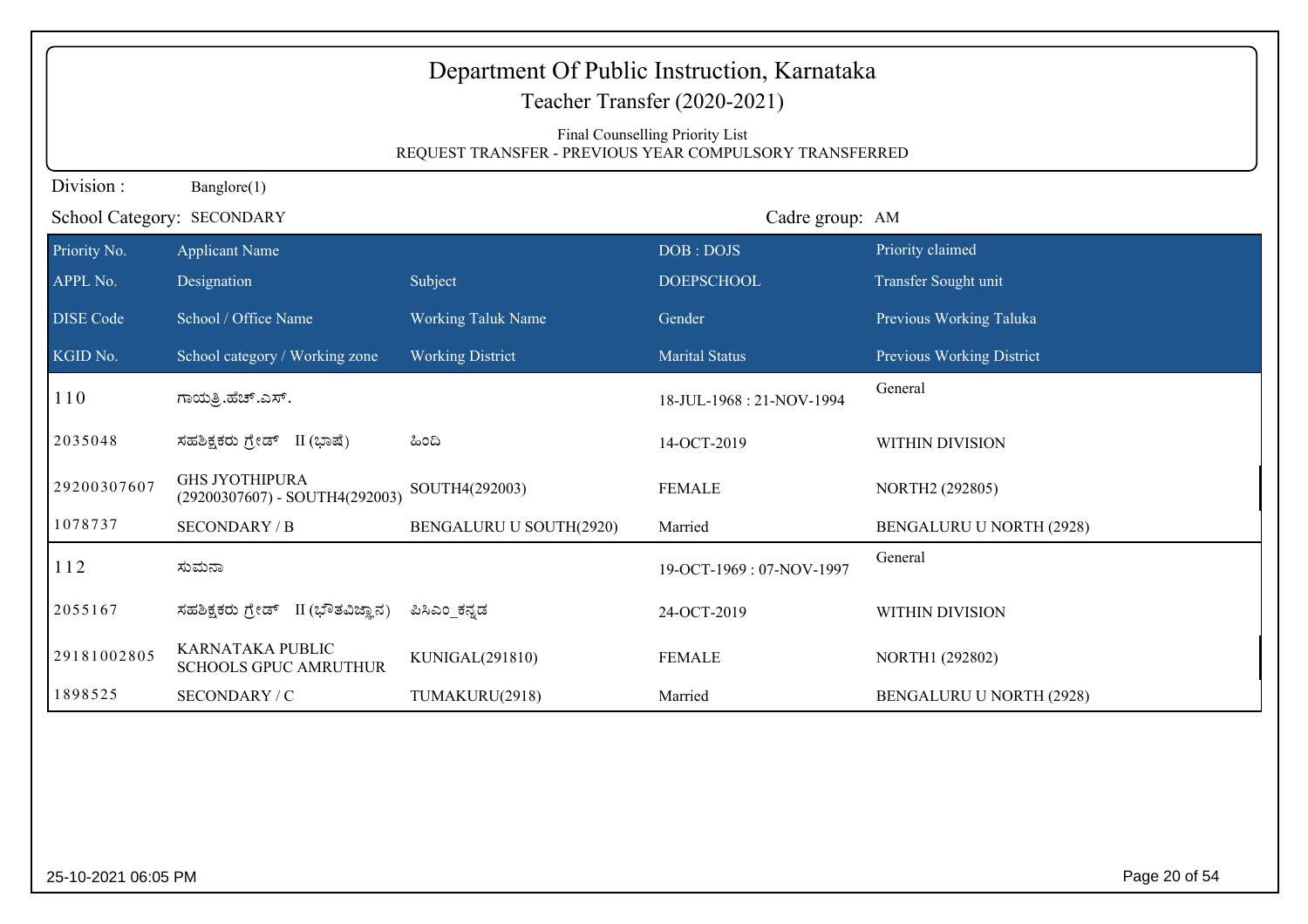| Department Of Public Instruction, Karnataka<br>Teacher Transfer (2020-2021) |                                                                                            |                              |                          |                           |  |
|-----------------------------------------------------------------------------|--------------------------------------------------------------------------------------------|------------------------------|--------------------------|---------------------------|--|
|                                                                             |                                                                                            |                              |                          |                           |  |
|                                                                             | Final Counselling Priority List<br>REQUEST TRANSFER - PREVIOUS YEAR COMPULSORY TRANSFERRED |                              |                          |                           |  |
| Division:                                                                   | Banglore(1)                                                                                |                              |                          |                           |  |
|                                                                             | School Category: SECONDARY                                                                 |                              | Cadre group: AM          |                           |  |
| Priority No.                                                                | <b>Applicant Name</b>                                                                      |                              | DOB: DOJS                | Priority claimed          |  |
| APPL No.                                                                    | Designation                                                                                | Subject                      | <b>DOEPSCHOOL</b>        | Transfer Sought unit      |  |
| <b>DISE</b> Code                                                            | School / Office Name                                                                       | <b>Working Taluk Name</b>    | Gender                   | Previous Working Taluka   |  |
| KGID No.                                                                    | School category / Working zone                                                             | <b>Working District</b>      | <b>Marital Status</b>    | Previous Working District |  |
| 113                                                                         | ಹೆಚ್ ಬಿ ಅಂಬುಜಮ್ಮ                                                                           |                              | 23-DEC-1973: 13-JUN-1997 | General                   |  |
| 2175880                                                                     | ಸಹಶಿಕ್ಷಕರು ಗ್ರೇಡ್ II (ಕಲಾ)                                                                 | ಕಲ್_ಕನ್ನಡ                    | 11-OCT-2019              | WITHIN DIVISION           |  |
| 29210110311                                                                 | KARNATAKA PUBLIC<br><b>SCHOOLS GJC</b>                                                     | NELAMANGALA(292101)          | <b>FEMALE</b>            | NORTH2 (292805)           |  |
| 1462528                                                                     | SECONDARY / C                                                                              | <b>BENGALURU RURAL(2921)</b> | Married                  | BENGALURU U NORTH (2928)  |  |
| 114                                                                         | ರಾಧಮ್ಮ.ಡಿ                                                                                  |                              | 01-SEP-1971: 14-AUG-1997 | General                   |  |
| 2020832                                                                     | ಸಹಶಿಕ್ಷಕರು ಗ್ರೇಡ್ II (ಭೌತವಿಜ್ಞಾನ)                                                          | ಪಿಸಿಎಂ ಕನ್ನಡ                 | 23-OCT-2019              | WITHIN DIVISION           |  |
| 29310316105                                                                 | KARNATAKA PUBLIC<br><b>SCHOOLS GOVT JUNIOR</b>                                             | KORATAGERE(293103)           | <b>FEMALE</b>            | SOUTH4 (292003)           |  |
| 1462631                                                                     | SECONDARY / C                                                                              | TUMAKURU MADHUGIRI(2931)     | Married                  | BENGALURU U SOUTH (2920)  |  |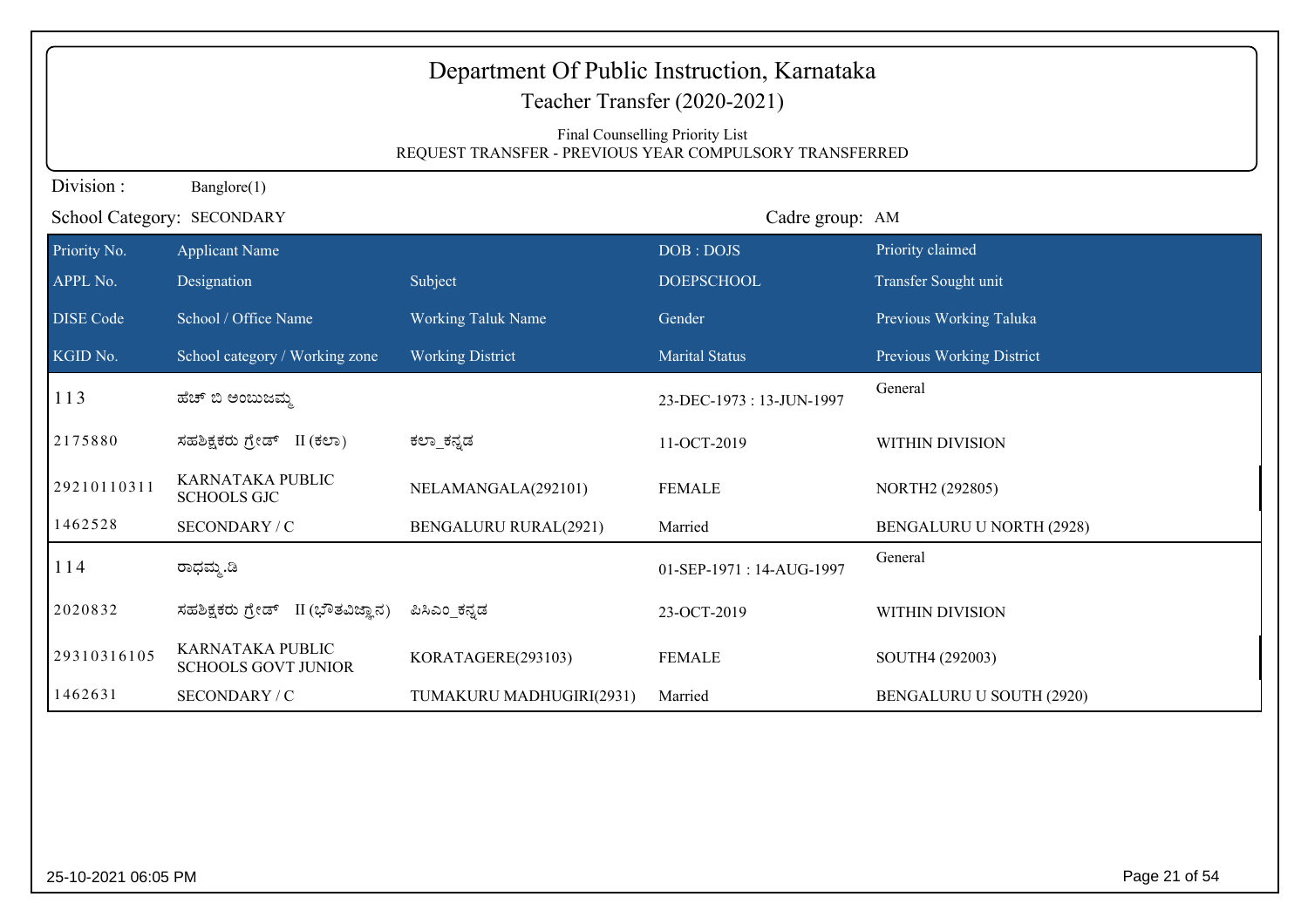| Department Of Public Instruction, Karnataka<br>Teacher Transfer (2020-2021)<br>Final Counselling Priority List<br>REQUEST TRANSFER - PREVIOUS YEAR COMPULSORY TRANSFERRED |                                                  |                           |                          |                           |
|---------------------------------------------------------------------------------------------------------------------------------------------------------------------------|--------------------------------------------------|---------------------------|--------------------------|---------------------------|
| Division:                                                                                                                                                                 | Banglore(1)                                      |                           |                          |                           |
| School Category: SECONDARY                                                                                                                                                |                                                  |                           | Cadre group: AM          |                           |
| Priority No.                                                                                                                                                              | <b>Applicant Name</b>                            |                           | DOB: DOJS                | Priority claimed          |
| APPL No.                                                                                                                                                                  | Designation                                      | Subject                   | <b>DOEPSCHOOL</b>        | Transfer Sought unit      |
| <b>DISE</b> Code                                                                                                                                                          | School / Office Name                             | <b>Working Taluk Name</b> | Gender                   | Previous Working Taluka   |
| KGID No.                                                                                                                                                                  | School category / Working zone                   | <b>Working District</b>   | <b>Marital Status</b>    | Previous Working District |
| 118                                                                                                                                                                       | ಸುಕನ್ಯ.ಎಂ.ಎನ್                                    |                           | 03-APR-1977: 30-OCT-1998 | General                   |
| 2043986                                                                                                                                                                   | ಸಹಶಿಕ್ಷಕರು ಗ್ರೇಡ್ II (ಭಾಷೆ)                      | ಹಿಂದಿ                     | 16-OCT-2019              | WITHIN DIVISION           |
| 29290611706                                                                                                                                                               | ADARSHA VIDYALAYA JP<br>NAGARA BEECHAGANAHALLI   | GUDIBANDA(292906)         | <b>FEMALE</b>            | SOUTH2 (292008)           |
| 1868767                                                                                                                                                                   | SECONDARY / C                                    | CHIKKABALLAPURA(2929)     | Married                  | BENGALURU U SOUTH (2920)  |
| 119                                                                                                                                                                       | ಶಕುಂತಲ .ಟಿ.ಆರ್                                   |                           | 20-JUL-1981: 27-JAN-2005 | General                   |
| 2029283                                                                                                                                                                   | ಸಹಶಿಕ್ಷಕರು ಗ್ರೇಡ್ II (ಭಾಷೆ)                      | ಹಿಂದಿ                     | 17-OCT-2019              | WITHIN DIVISION           |
| 29320501803                                                                                                                                                               | <b>GHS SANKIGHATTA</b><br>(29320501803) - MAGADI | MAGADI(293205)            | <b>FEMALE</b>            | SOUTH1 (292001)           |
| 2031004                                                                                                                                                                   | SECONDARY / C                                    | RAMANAGARA(2932)          | Married                  | BENGALURU U SOUTH (2920)  |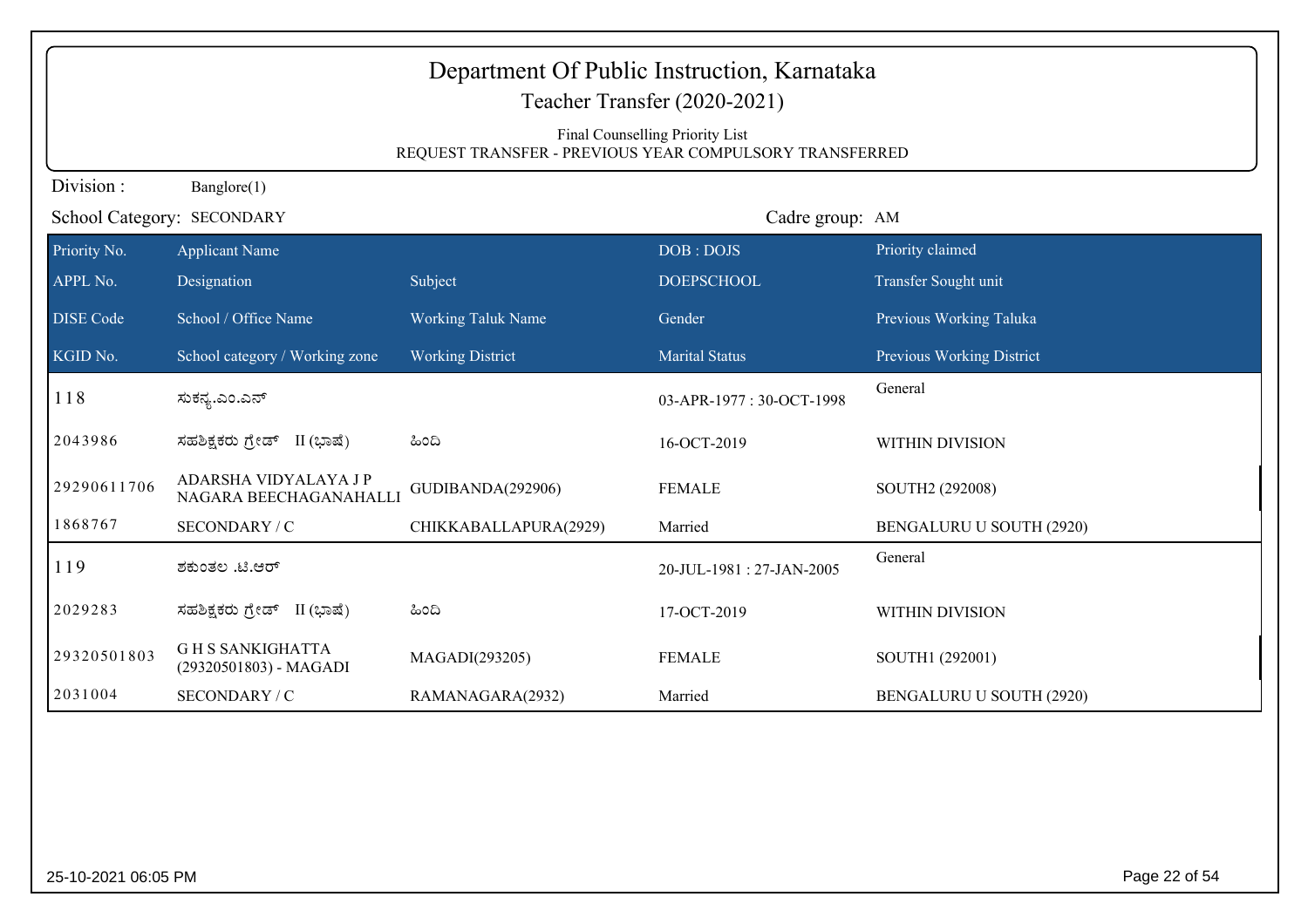|                  | Department Of Public Instruction, Karnataka<br>Teacher Transfer (2020-2021)<br>Final Counselling Priority List<br>REQUEST TRANSFER - PREVIOUS YEAR COMPULSORY TRANSFERRED |                           |                          |                                  |  |
|------------------|---------------------------------------------------------------------------------------------------------------------------------------------------------------------------|---------------------------|--------------------------|----------------------------------|--|
| Division:        | Banglore(1)                                                                                                                                                               |                           |                          |                                  |  |
|                  | School Category: SECONDARY                                                                                                                                                |                           | Cadre group: AM          |                                  |  |
| Priority No.     | <b>Applicant Name</b>                                                                                                                                                     |                           | DOB: DOJS                | Priority claimed                 |  |
| APPL No.         | Designation                                                                                                                                                               | Subject                   | <b>DOEPSCHOOL</b>        | Transfer Sought unit             |  |
| <b>DISE Code</b> | School / Office Name                                                                                                                                                      | <b>Working Taluk Name</b> | Gender                   | Previous Working Taluka          |  |
| KGID No.         | School category / Working zone                                                                                                                                            | <b>Working District</b>   | <b>Marital Status</b>    | <b>Previous Working District</b> |  |
| 120              | ಜ್ಯೋತಿ ಎನ್                                                                                                                                                                |                           | 08-OCT-1981: 27-APR-2005 | General                          |  |
| 2054206          | ಸಹಶಿಕ್ಷಕರು ಗ್ರೇಡ್ II (ಭೌತವಿಜ್ಞಾನ)                                                                                                                                         | ಪಿಸಿಎಂ ಕನ್ನಡ              | 01-NOV-2019              | WITHIN DIVISION                  |  |
| 29200405603      | <b>GOVT HS HENNAGARA</b><br>(29200405603) - ANEKAL                                                                                                                        | ANEKAL(292004)            | <b>FEMALE</b>            | SHIMOGA (291505)                 |  |
| 1918596          | SECONDARY / C                                                                                                                                                             | BENGALURU U SOUTH(2920)   | Married                  | SHIVAMOGGA (2915)                |  |
| 126              | ಮಂಜುಳಾ ಹ ಪಾಟೀಲ                                                                                                                                                            |                           | 24-APR-1975: 01-JUN-1998 | General                          |  |
| 2035929          | ಸಹಶಿಕ್ಷಕರು ಗ್ರೇಡ್ II (ಭಾಷೆ)                                                                                                                                               | ಹಿಂದಿ                     | 15-OCT-2019              | WITHIN DIVISION                  |  |
| 29181009302      | <b>GHS MAGADI PALYA CROSS</b><br>(29181009302) - KUNIGAL                                                                                                                  | KUNIGAL(291810)           | <b>FEMALE</b>            | NORTH1 (292802)                  |  |
| 1473875          | SECONDARY / C                                                                                                                                                             | TUMAKURU(2918)            | Married                  | BENGALURU U NORTH (2928)         |  |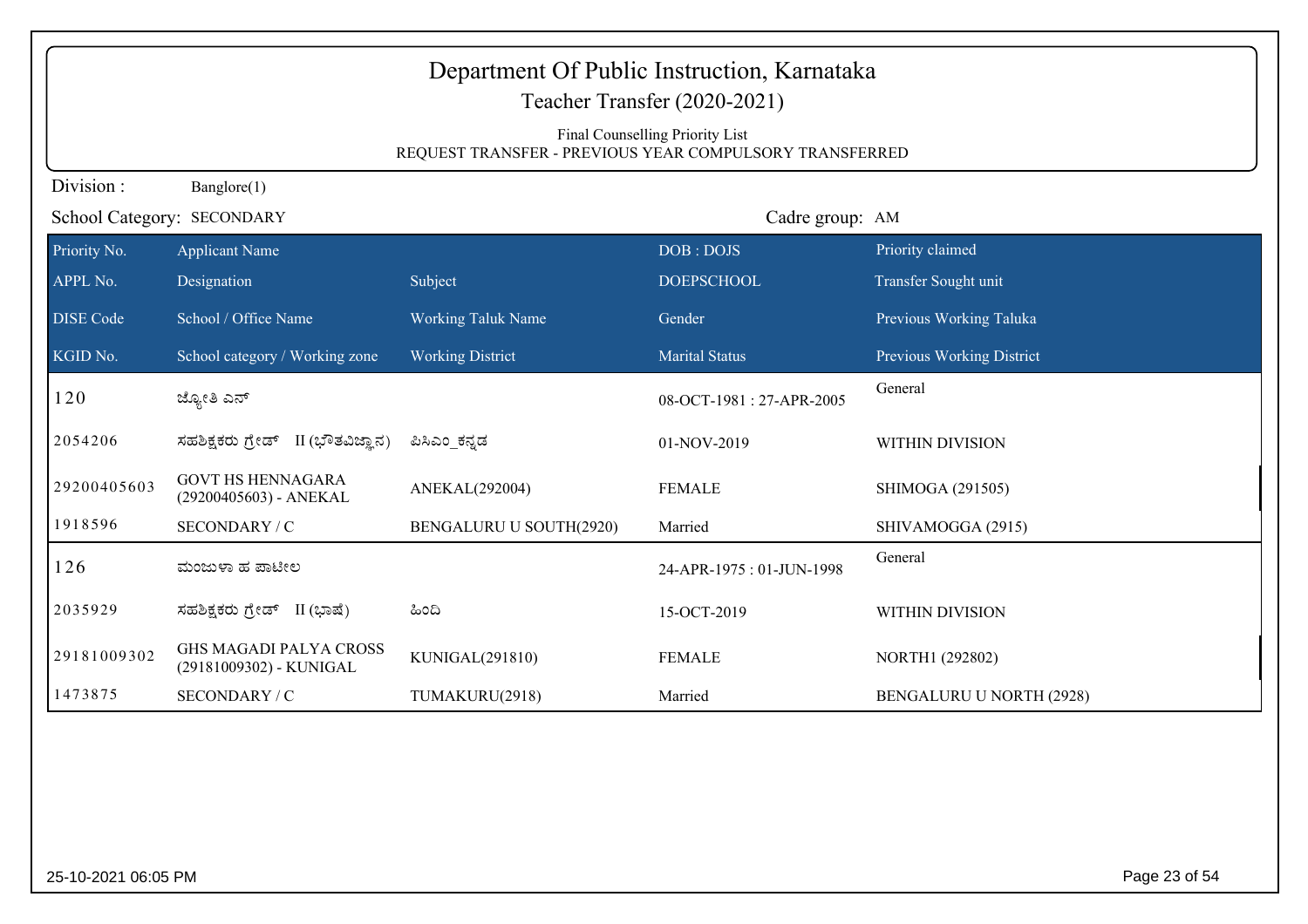| Department Of Public Instruction, Karnataka<br>Teacher Transfer (2020-2021)                |                                                    |                           |                          |                           |  |  |
|--------------------------------------------------------------------------------------------|----------------------------------------------------|---------------------------|--------------------------|---------------------------|--|--|
| Final Counselling Priority List<br>REQUEST TRANSFER - PREVIOUS YEAR COMPULSORY TRANSFERRED |                                                    |                           |                          |                           |  |  |
| Division:                                                                                  | Banglore(1)                                        |                           |                          |                           |  |  |
|                                                                                            | School Category: SECONDARY                         |                           | Cadre group: AM          |                           |  |  |
| Priority No.                                                                               | <b>Applicant Name</b>                              |                           | DOB: DOJS                | Priority claimed          |  |  |
| APPL No.                                                                                   | Designation                                        | Subject                   | <b>DOEPSCHOOL</b>        | Transfer Sought unit      |  |  |
| <b>DISE Code</b>                                                                           | School / Office Name                               | <b>Working Taluk Name</b> | Gender                   | Previous Working Taluka   |  |  |
| KGID No.                                                                                   | School category / Working zone                     | <b>Working District</b>   | <b>Marital Status</b>    | Previous Working District |  |  |
| 130                                                                                        | ವೀಣಾ ಕುಮಾರಿ                                        |                           | 24-JUN-1969: 23-JUL-1994 | General                   |  |  |
| 2050846                                                                                    | ಸಹಶಿಕ್ಷಕರು ಗ್ರೇಡ್ II (ಭಾಷೆ)                        | ಹಿಂದಿ                     | 11-OCT-2019              | WITHIN DIVISION           |  |  |
| 29181008603                                                                                | <b>GHS DODDAMADHURE</b><br>(29181008603) - KUNIGAL | KUNIGAL(291810)           | <b>FEMALE</b>            | NORTH1 (292802)           |  |  |
| 1305870                                                                                    | SECONDARY / C                                      | TUMAKURU(2918)            | Married                  | BENGALURU U NORTH (2928)  |  |  |
| 131                                                                                        | ವಿಜಯಲಕ್ಷ್ಮಿ ಎ.ಎಂ                                   |                           | 15-JUL-1974: 05-NOV-1998 | General                   |  |  |
| 2019555                                                                                    | ಸಹಶಿಕ್ಷಕರು ಗ್ರೇಡ್ II (ಕಲಾ)                         | ಕಲ್_ಕನ್ನಡ                 | 16-NOV-2019              | WITHIN DIVISION           |  |  |
| 29181002805                                                                                | KARNATAKA PUBLIC<br><b>SCHOOLS GPUC AMRUTHUR</b>   | KUNIGAL(291810)           | <b>FEMALE</b>            | SOUTH3 (292009)           |  |  |
| 1763734                                                                                    | SECONDARY / C                                      | TUMAKURU(2918)            | Married                  | BENGALURU U SOUTH (2920)  |  |  |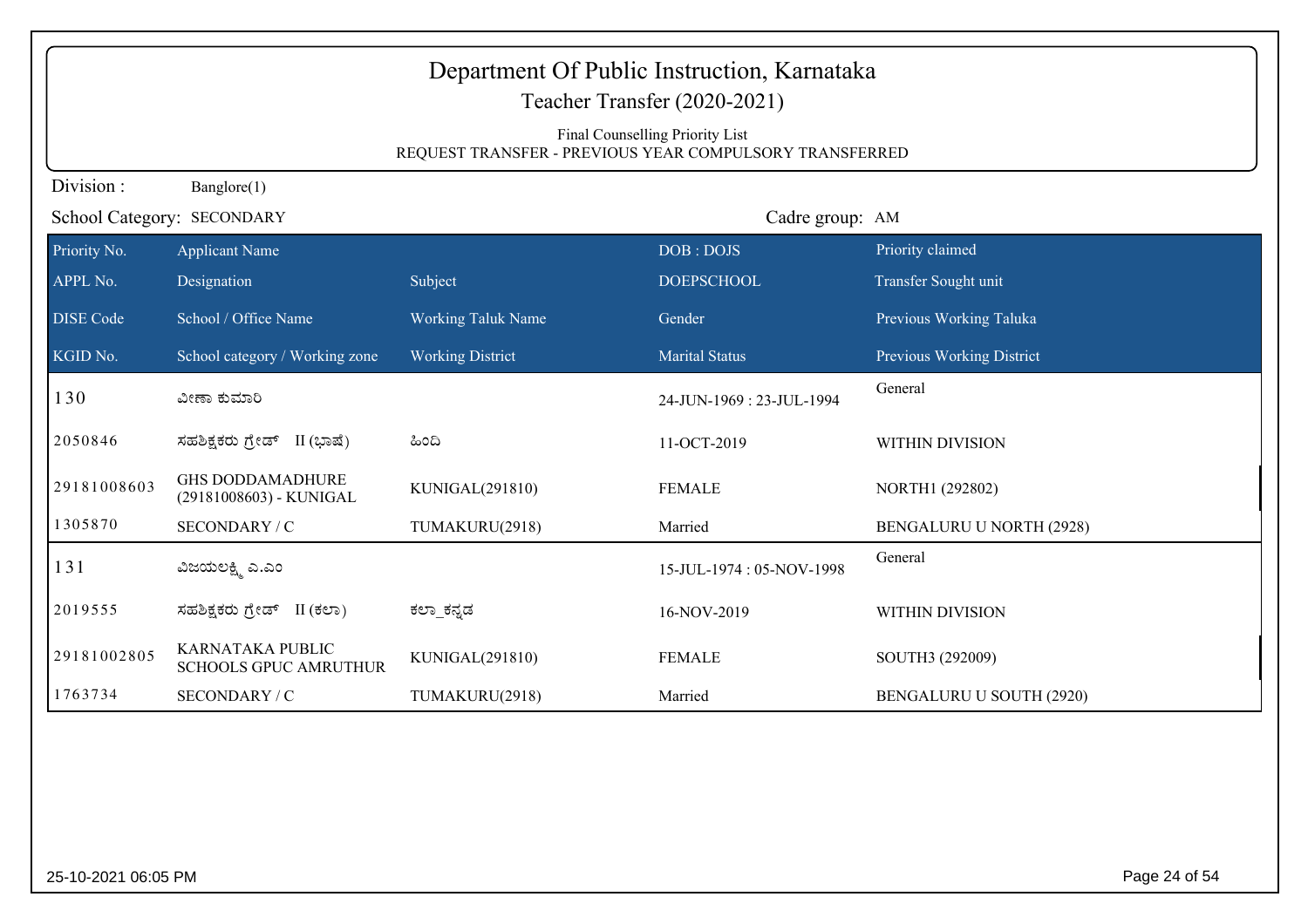| Department Of Public Instruction, Karnataka<br>Teacher Transfer (2020-2021) |                                                                                            |                              |                          |                                  |  |  |
|-----------------------------------------------------------------------------|--------------------------------------------------------------------------------------------|------------------------------|--------------------------|----------------------------------|--|--|
|                                                                             | Final Counselling Priority List<br>REQUEST TRANSFER - PREVIOUS YEAR COMPULSORY TRANSFERRED |                              |                          |                                  |  |  |
| Division:                                                                   | Banglore(1)                                                                                |                              |                          |                                  |  |  |
|                                                                             | School Category: SECONDARY                                                                 |                              | Cadre group: AM          |                                  |  |  |
| Priority No.                                                                | <b>Applicant Name</b>                                                                      |                              | DOB: DOJS                | Priority claimed                 |  |  |
| APPL No.                                                                    | Designation                                                                                | Subject                      | <b>DOEPSCHOOL</b>        | Transfer Sought unit             |  |  |
| <b>DISE</b> Code                                                            | School / Office Name                                                                       | <b>Working Taluk Name</b>    | Gender                   | Previous Working Taluka          |  |  |
| KGID No.                                                                    | School category / Working zone                                                             | <b>Working District</b>      | <b>Marital Status</b>    | <b>Previous Working District</b> |  |  |
| 133                                                                         | ರೇಣುಕಾ ಭಟ್                                                                                 |                              | 12-JUN-1967: 16-JUN-1997 | General                          |  |  |
| 2044515                                                                     | ಸಹಶಿಕ್ಷಕರು ಗ್ರೇಡ್ II (ಭಾಷೆ)                                                                | ಕನ್ನಡ                        | 15-OCT-2019              | WITHIN DISTRICT                  |  |  |
| 29210313504                                                                 | GHS YALIYURU (29210313504) -<br>DEVANAHALLI(292103) -                                      | DEVANAHALLI(292103)          | <b>FEMALE</b>            | NORTH4 (292807)                  |  |  |
| 1427969                                                                     | SECONDARY / C                                                                              | <b>BENGALURU RURAL(2921)</b> | Married                  | BENGALURU U NORTH (2928)         |  |  |
| 135                                                                         | ಸಿ ಎನ್ ಭಾರತಿ                                                                               |                              | 02-AUG-1963: 28-SEP-1994 | General                          |  |  |
| 2050352                                                                     | ಸಹಶಿಕ್ಷಕರು ಗ್ರೇಡ್ II (ಭಾಷೆ)                                                                | ಹಿಂದಿ                        | 24-OCT-2019              | WITHIN DIVISION                  |  |  |
| 29190243406                                                                 | ADARSHA VIDYALAYA RMSA<br>BANGARPET (29190243406) -                                        | BANGARAPETE(291902)          | <b>FEMALE</b>            | SOUTH3 (292009)                  |  |  |
| 1352950                                                                     | <b>SECONDARY / A</b>                                                                       | KOLAR(2919)                  | Married                  | BENGALURU U SOUTH (2920)         |  |  |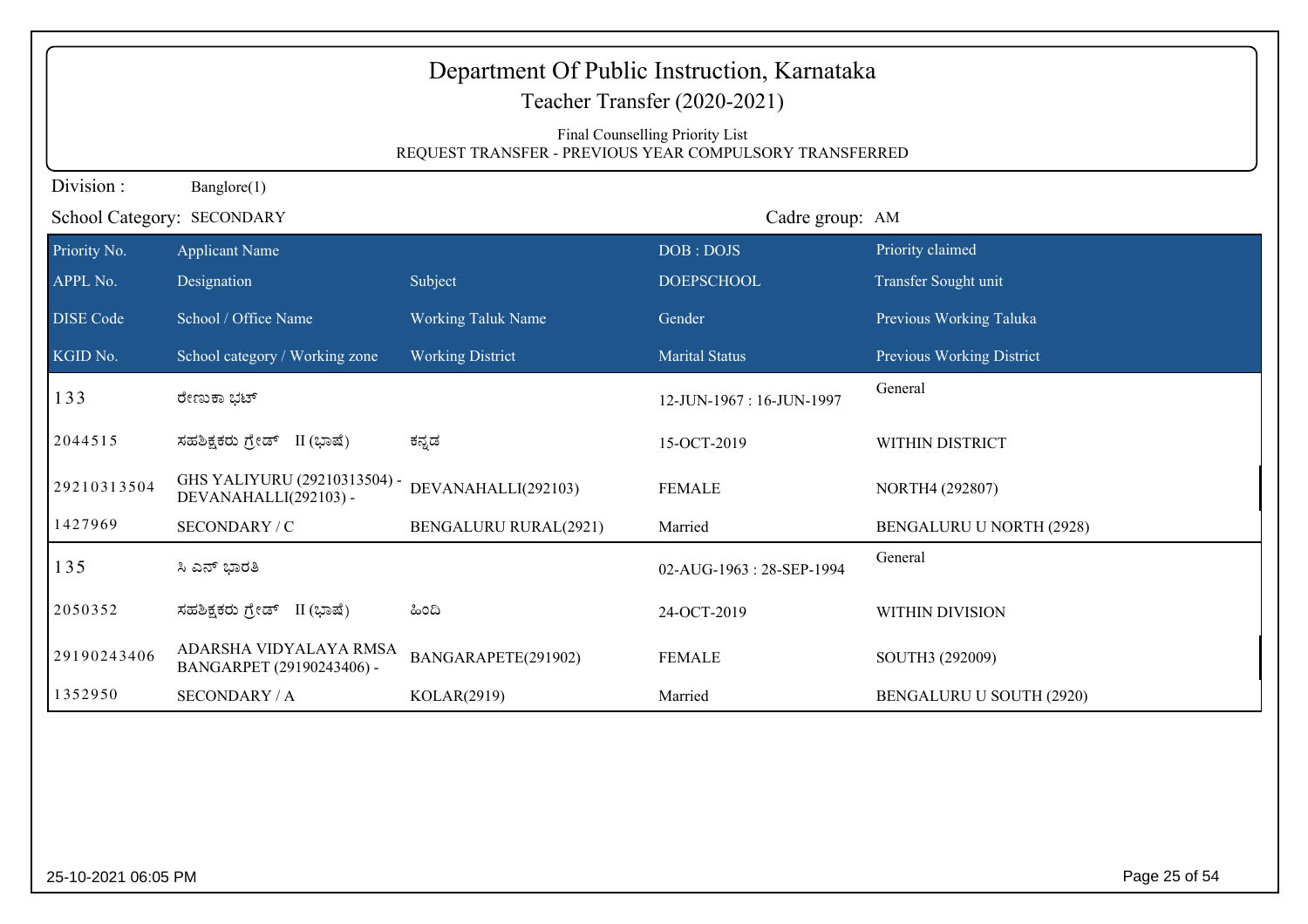|                  | Department Of Public Instruction, Karnataka<br>Teacher Transfer (2020-2021) |                                                         |                                 |                               |  |  |
|------------------|-----------------------------------------------------------------------------|---------------------------------------------------------|---------------------------------|-------------------------------|--|--|
|                  |                                                                             | REQUEST TRANSFER - PREVIOUS YEAR COMPULSORY TRANSFERRED | Final Counselling Priority List |                               |  |  |
| Division:        | Banglore(1)                                                                 |                                                         |                                 |                               |  |  |
|                  | School Category: SECONDARY                                                  |                                                         | Cadre group: AM                 |                               |  |  |
| Priority No.     | <b>Applicant Name</b>                                                       |                                                         | DOB: DOJS                       | Priority claimed              |  |  |
| APPL No.         | Designation                                                                 | Subject                                                 | <b>DOEPSCHOOL</b>               | Transfer Sought unit          |  |  |
| <b>DISE</b> Code | School / Office Name                                                        | <b>Working Taluk Name</b>                               | Gender                          | Previous Working Taluka       |  |  |
| KGID No.         | School category / Working zone                                              | <b>Working District</b>                                 | <b>Marital Status</b>           | Previous Working District     |  |  |
| 140              | ವಹೀದ ಬೇಗಂ ಫನಿಬಂದ್                                                           |                                                         | 01-JUL-1975: 30-NOV-2005        | General                       |  |  |
| 2018084          | ಸಹಶಿಕ್ಷಕರು ಗ್ರೇಡ್ II (ಭಾಷೆ)                                                 | ಹಿಂದಿ                                                   | 22-OCT-2019                     | WITHIN DIVISION               |  |  |
| 29190720906      | KARNATAKA PUBLIC<br><b>SCHOOLS GHS KYALNUR</b>                              | KOLAR(291907)                                           | <b>FEMALE</b>                   | <b>HOSAKOTE</b> (292104)      |  |  |
| 1936634          | SECONDARY / C                                                               | KOLAR(2919)                                             | Married                         | <b>BENGALURU RURAL (2921)</b> |  |  |
| 142              | ಮಂಜಪ್ಪ.ಎಸ್.                                                                 |                                                         | 13-DEC-1968: 28-NOV-1997        | General                       |  |  |
| 2069592          | ಸಹಶಿಕ್ಷಕರು ಗ್ರೇಡ್ II (ಭೌತವಿಜ್ಞಾನ)                                           | ಪಿಸಿಎಂ ಕನ್ನಡ                                            | 23-OCT-2019                     | WITHIN DIVISION               |  |  |
| 29140501002      | <b>GOVT PU COLLEGE</b><br>ARABAGATTE, HIGH SCHOOL                           | HONNALI(291405)                                         | <b>MALE</b>                     | SHIMOGA (291505)              |  |  |
| 1557082          | SECONDARY / C                                                               | DAVANAGERE(2914)                                        | Married                         | SHIVAMOGGA (2915)             |  |  |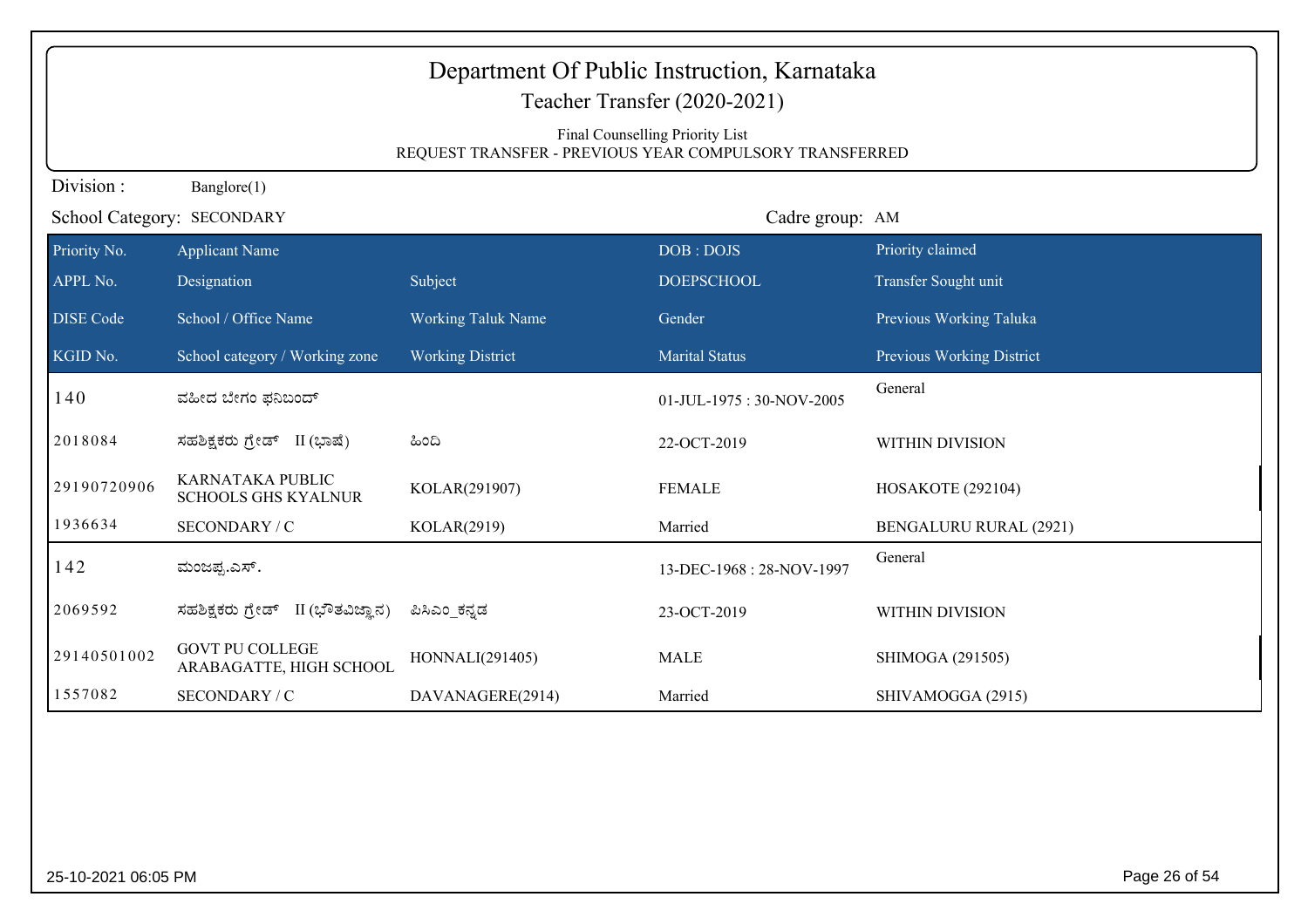|                  | Department Of Public Instruction, Karnataka<br>Teacher Transfer (2020-2021)<br>Final Counselling Priority List<br>REQUEST TRANSFER - PREVIOUS YEAR COMPULSORY TRANSFERRED |                              |                          |                           |  |  |
|------------------|---------------------------------------------------------------------------------------------------------------------------------------------------------------------------|------------------------------|--------------------------|---------------------------|--|--|
| Division:        | Banglore(1)                                                                                                                                                               |                              |                          |                           |  |  |
|                  | School Category: SECONDARY                                                                                                                                                |                              | Cadre group: AM          |                           |  |  |
| Priority No.     | <b>Applicant Name</b>                                                                                                                                                     |                              | DOB: DOJS                | Priority claimed          |  |  |
| APPL No.         | Designation                                                                                                                                                               | Subject                      | <b>DOEPSCHOOL</b>        | Transfer Sought unit      |  |  |
| <b>DISE</b> Code | School / Office Name                                                                                                                                                      | <b>Working Taluk Name</b>    | Gender                   | Previous Working Taluka   |  |  |
| KGID No.         | School category / Working zone                                                                                                                                            | <b>Working District</b>      | <b>Marital Status</b>    | Previous Working District |  |  |
| 144              | ಕಮಲ ಆರ್                                                                                                                                                                   |                              | 30-APR-1971: 28-JUL-1994 | General                   |  |  |
| 2020587          | ಸಹಶಿಕ್ಷಕರು ಗ್ರೇಡ್ II (ಭಾಷೆ)                                                                                                                                               | ಇಂಗ್ಲೀಷ್                     | 12-OCT-2019              | WITHIN DIVISION           |  |  |
| 29200105803      | <b>GHS K GOLLAHALLI</b><br>(29200105803) - SOUTH1(292001)                                                                                                                 | SOUTH1(292001)               | <b>FEMALE</b>            | NORTH2 (292805)           |  |  |
| 1371428          | <b>SECONDARY / B</b>                                                                                                                                                      | BENGALURU U SOUTH(2920)      | Married                  | BENGALURU U NORTH (2928)  |  |  |
| 146              | ಎನ್ ಶೈಲಜ                                                                                                                                                                  |                              | 20-JUL-1971: 01-JUN-1999 | General                   |  |  |
| 2018014          | ಸಹಶಿಕ್ಷಕರು ಗ್ರೇಡ್ II (ಭೌತವಿಜ್ಞಾನ)                                                                                                                                         | ಪಿಸಿಎಂ ಕನ್ನಡ                 | 24-OCT-2019              | WITHIN DISTRICT           |  |  |
| 29210300801      | GHS KARAHALLI (29210300801)<br>- DEVANAHALLI(292103) -                                                                                                                    | DEVANAHALLI(292103)          | <b>FEMALE</b>            | SOUTH1 (292001)           |  |  |
| 1633652          | SECONDARY / C                                                                                                                                                             | <b>BENGALURU RURAL(2921)</b> | Divorcee                 | BENGALURU U SOUTH (2920)  |  |  |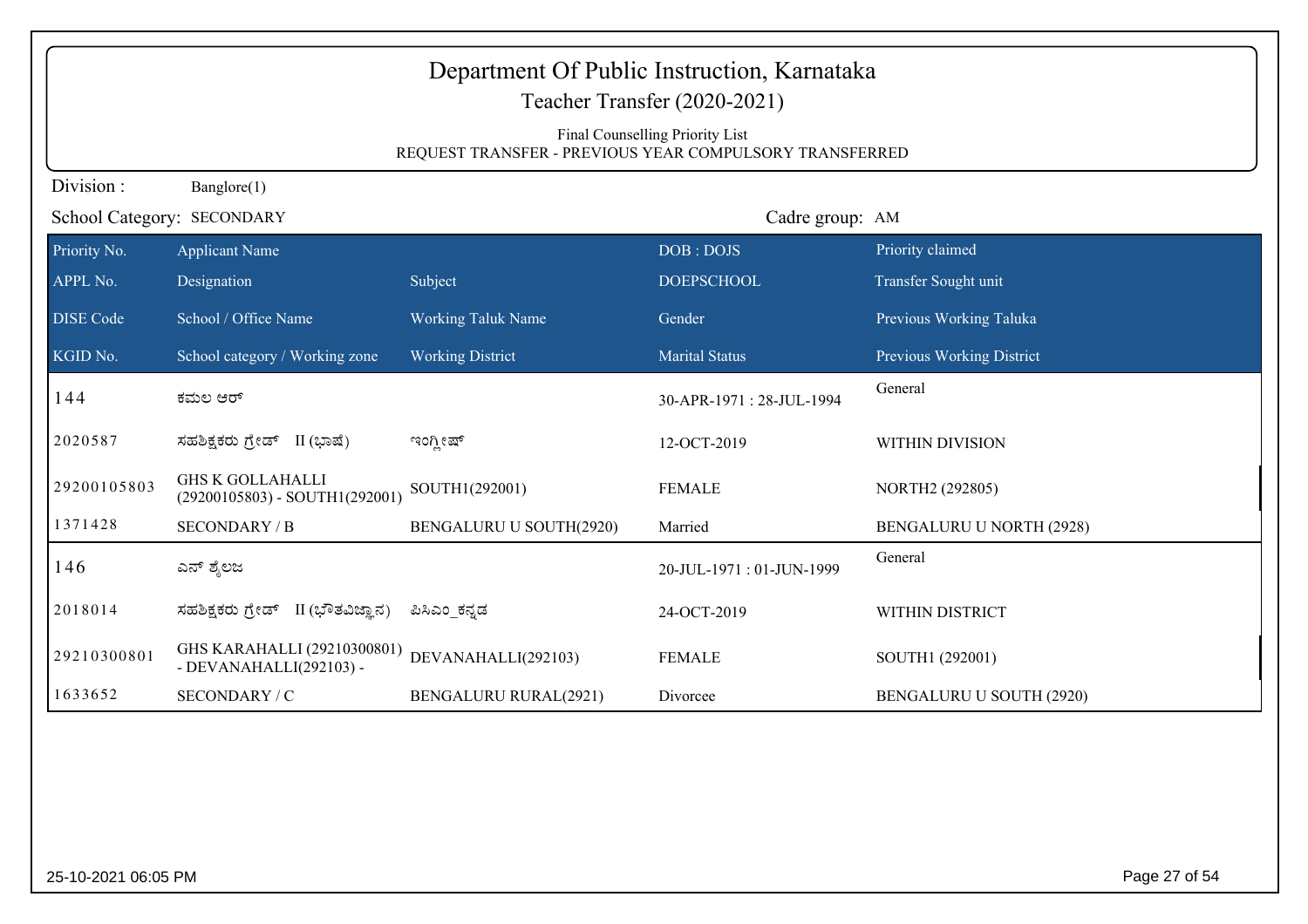|                  | Department Of Public Instruction, Karnataka<br>Teacher Transfer (2020-2021)                |                              |                          |                                 |  |  |
|------------------|--------------------------------------------------------------------------------------------|------------------------------|--------------------------|---------------------------------|--|--|
|                  | Final Counselling Priority List<br>REQUEST TRANSFER - PREVIOUS YEAR COMPULSORY TRANSFERRED |                              |                          |                                 |  |  |
| Division:        | Banglore(1)                                                                                |                              |                          |                                 |  |  |
|                  | School Category: SECONDARY                                                                 |                              | Cadre group: AM          |                                 |  |  |
| Priority No.     | <b>Applicant Name</b>                                                                      |                              | DOB: DOJS                | Priority claimed                |  |  |
| APPL No.         | Designation                                                                                | Subject                      | <b>DOEPSCHOOL</b>        | Transfer Sought unit            |  |  |
| <b>DISE</b> Code | School / Office Name                                                                       | <b>Working Taluk Name</b>    | Gender                   | Previous Working Taluka         |  |  |
| KGID No.         | School category / Working zone                                                             | <b>Working District</b>      | <b>Marital Status</b>    | Previous Working District       |  |  |
| 150              | ಸುವರ್ಣ ಗೌರಿ                                                                                |                              | 09-AUG-1969: 20-JUL-1994 | General                         |  |  |
| 2047457          | ಸಹಶಿಕ್ಷಕರು ಗ್ರೇಡ್ II (ಭಾಷೆ)                                                                | ಕನ್ನಡ                        | 15-OCT-2019              | WITHIN DISTRICT                 |  |  |
| 29210302205      | <b>KARNATAKA PUBLIC</b><br><b>SCHOOLS G J C</b>                                            | DEVANAHALLI(292103)          | <b>FEMALE</b>            | NORTH4 (292807)                 |  |  |
| 1318322          | SECONDARY / C                                                                              | <b>BENGALURU RURAL(2921)</b> | Married                  | <b>BENGALURU U NORTH (2928)</b> |  |  |
| 152              | ಚಂದ್ರಮತಿ ಎ ಎಸ್                                                                             |                              | 20-JUL-1966: 13-SEP-1994 | General                         |  |  |
| 2036307          | ಸಹಶಿಕ್ಷಕರು ಗ್ರೇಡ್<br>II (ಭಾಷೆ)                                                             | ಹಿಂದಿ                        | 17-OCT-2019              | <b>WITHIN DIVISION</b>          |  |  |
| 29181026702      | GOVT. HIGH SCHOOL ALKERE<br>(29181026702) - KUNIGAL                                        | KUNIGAL(291810)              | <b>FEMALE</b>            | NORTH1 (292802)                 |  |  |
| 1441693          | SECONDARY / C                                                                              | TUMAKURU(2918)               | Married                  | <b>BENGALURU U NORTH (2928)</b> |  |  |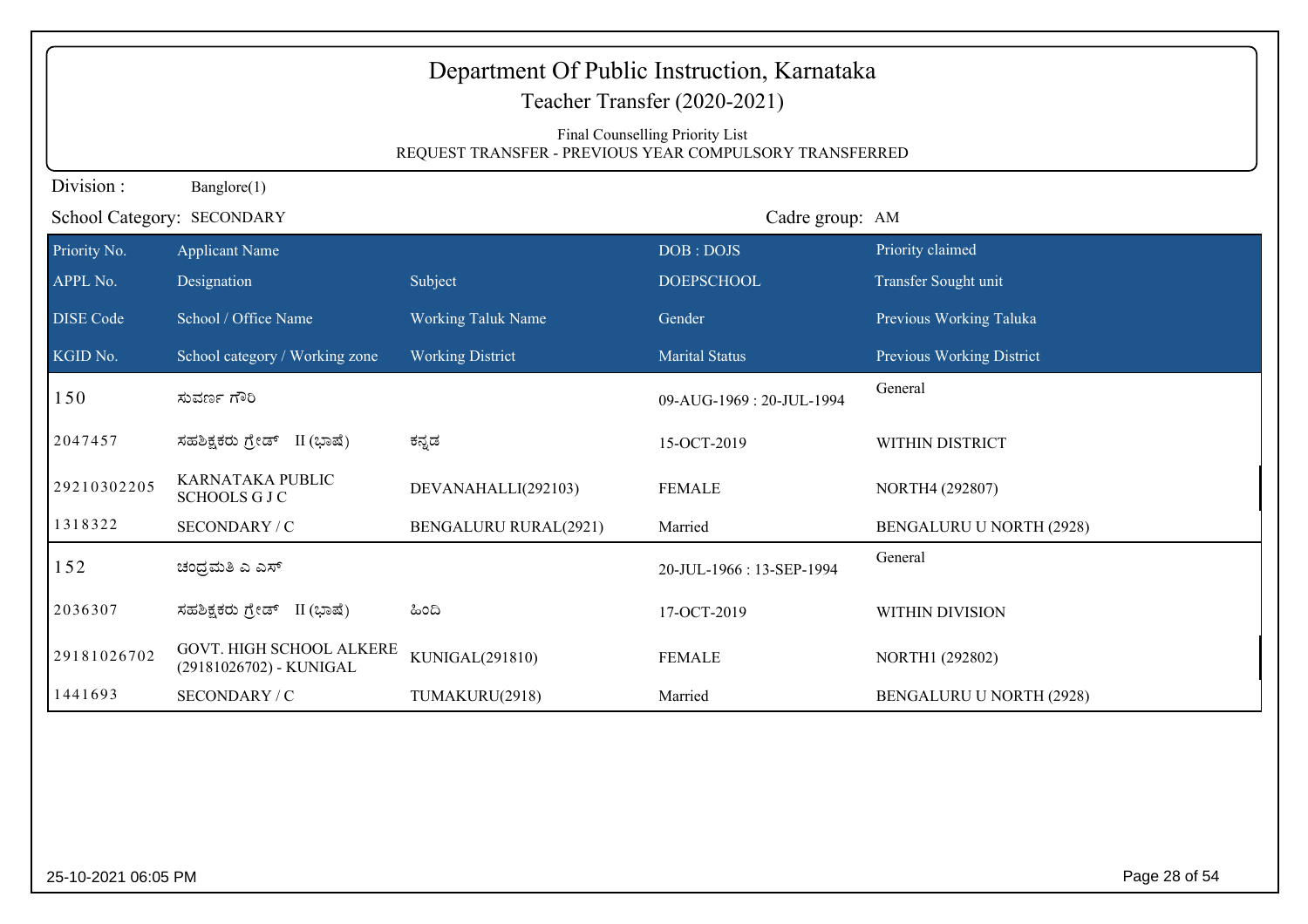|                  | Department Of Public Instruction, Karnataka<br>Teacher Transfer (2020-2021)<br>Final Counselling Priority List<br>REQUEST TRANSFER - PREVIOUS YEAR COMPULSORY TRANSFERRED |                           |                          |                                  |  |  |
|------------------|---------------------------------------------------------------------------------------------------------------------------------------------------------------------------|---------------------------|--------------------------|----------------------------------|--|--|
| Division:        | Banglore(1)                                                                                                                                                               |                           |                          |                                  |  |  |
|                  | School Category: SECONDARY                                                                                                                                                |                           | Cadre group: AM          |                                  |  |  |
| Priority No.     | <b>Applicant Name</b>                                                                                                                                                     |                           | DOB: DOJS                | Priority claimed                 |  |  |
| APPL No.         | Designation                                                                                                                                                               | Subject                   | <b>DOEPSCHOOL</b>        | Transfer Sought unit             |  |  |
| <b>DISE</b> Code | School / Office Name                                                                                                                                                      | <b>Working Taluk Name</b> | Gender                   | Previous Working Taluka          |  |  |
| KGID No.         | School category / Working zone                                                                                                                                            | <b>Working District</b>   | <b>Marital Status</b>    | <b>Previous Working District</b> |  |  |
| 153              | ನಮ್ರತಾ                                                                                                                                                                    |                           | 28-OCT-1973: 26-DEC-2003 | General                          |  |  |
| 2037581          | ಸಹಶಿಕ್ಷಕರು ಗ್ರೇಡ್ II (ಭೌತವಿಜ್ಞಾನ)                                                                                                                                         | ಪಿಸಿಎಂ ಕನ್ನಡ              | 14-OCT-2019              | WITHIN DIVISION                  |  |  |
| 29180207306      | KARNATAKA PUBLIC<br><b>SCHOOLS GJC KADABA</b>                                                                                                                             | GUBBI(291802)             | <b>FEMALE</b>            | NORTH4 (292807)                  |  |  |
| 1938825          | SECONDARY / C                                                                                                                                                             | TUMAKURU(2918)            | Married                  | BENGALURU U NORTH (2928)         |  |  |
| 156              | ಡಿ.ಎನ್.ಗಂಗಾಂಬಿಕೆ                                                                                                                                                          |                           | 12-APR-1972: 30-SEP-1994 | General                          |  |  |
| 2047746          | ಸಹಶಿಕ್ಷಕರು ಗ್ರೇಡ್ II (ಭಾಷೆ)                                                                                                                                               | ಹಿಂದಿ                     | 05-OCT-2019              | WITHIN DIVISION                  |  |  |
| 29181004502      | <b>GHS YELEKADAKALU</b><br>(29181004502) - KUNIGAL                                                                                                                        | KUNIGAL(291810)           | <b>FEMALE</b>            | NORTH1 (292802)                  |  |  |
| 1306304          | SECONDARY / C                                                                                                                                                             | TUMAKURU(2918)            | Married                  | BENGALURU U NORTH (2928)         |  |  |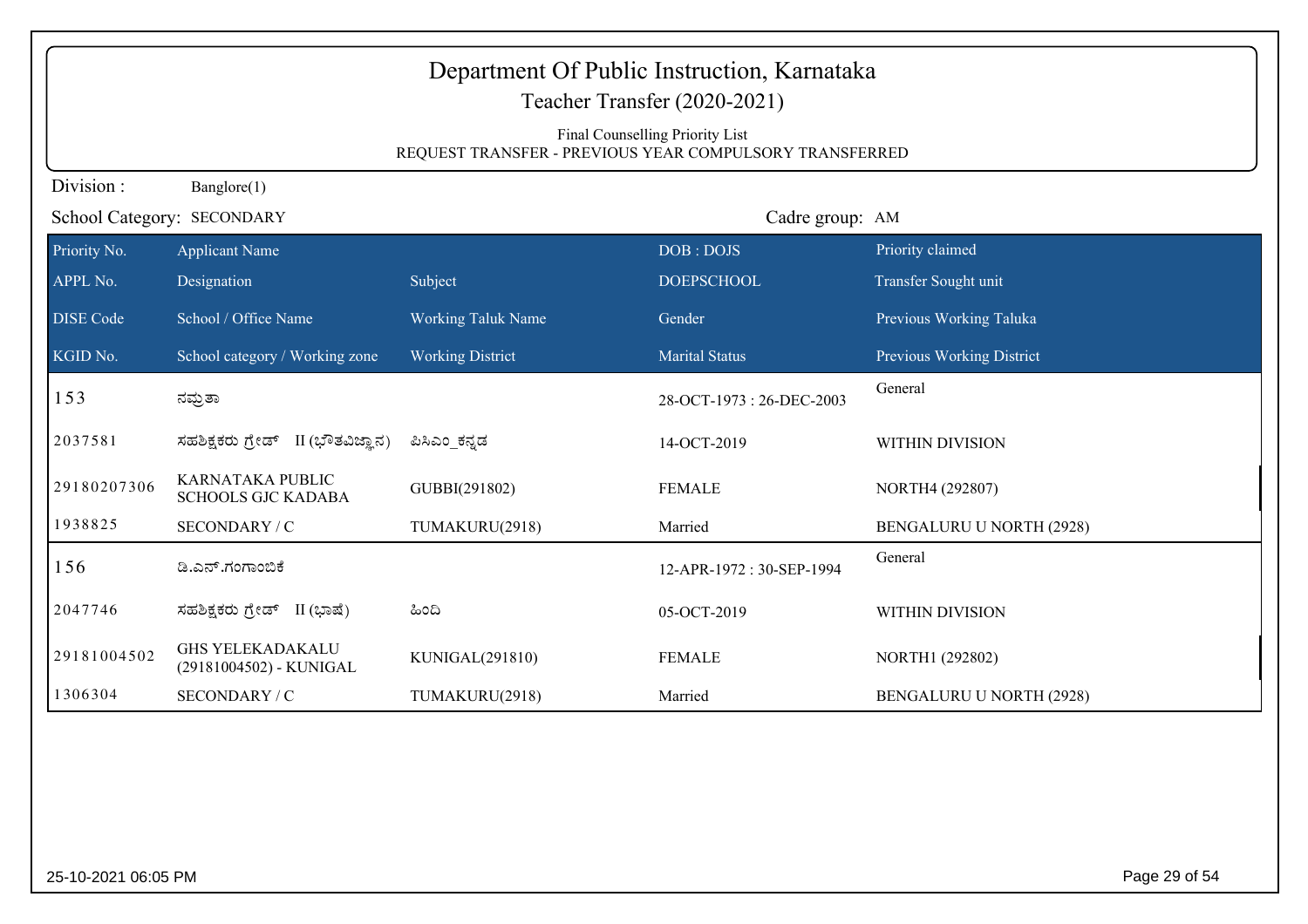|                  | Department Of Public Instruction, Karnataka<br>Teacher Transfer (2020-2021)                |                           |                          |                           |  |  |
|------------------|--------------------------------------------------------------------------------------------|---------------------------|--------------------------|---------------------------|--|--|
|                  | Final Counselling Priority List<br>REQUEST TRANSFER - PREVIOUS YEAR COMPULSORY TRANSFERRED |                           |                          |                           |  |  |
| Division:        | Banglore(1)                                                                                |                           |                          |                           |  |  |
|                  | School Category: SECONDARY                                                                 |                           | Cadre group: AM          |                           |  |  |
| Priority No.     | <b>Applicant Name</b>                                                                      |                           | DOB: DOJS                | Priority claimed          |  |  |
| APPL No.         | Designation                                                                                | Subject                   | <b>DOEPSCHOOL</b>        | Transfer Sought unit      |  |  |
| <b>DISE</b> Code | School / Office Name                                                                       | <b>Working Taluk Name</b> | Gender                   | Previous Working Taluka   |  |  |
| KGID No.         | School category / Working zone                                                             | <b>Working District</b>   | <b>Marital Status</b>    | Previous Working District |  |  |
| 170              | ವಹಿದಾ ಖಮರ್                                                                                 |                           | 07-NOV-1962: 21-JUL-1994 | General                   |  |  |
| 2042065          | ಸಹಶಿಕ್ಷಕರು ಗ್ರೇಡ್ II (ಭಾಷೆ)                                                                | ಉರ್ದು                     | 19-OCT-2019              | WITHIN DIVISION           |  |  |
| 29320506514      | KARNATAKA PUBLIC<br><b>SCHOOLS GJC KUDURU</b>                                              | MAGADI(293205)            | <b>FEMALE</b>            | DEVANAHALLI (292103)      |  |  |
| 1319165          | SECONDARY / C                                                                              | RAMANAGARA(2932)          | Married                  | BENGALURU RURAL (2921)    |  |  |
| 181              | ವನಜಾಕ್ಷಮ್ಮ ಕೆ. ಎಸ್                                                                         |                           | 13-APR-1968: 09-NOV-1994 | General                   |  |  |
| 2049179          | ಸಹಶಿಕ್ಷಕರು ಗ್ರೇಡ್ II (ಜೀವ ವಿಜ್ಞಾನ) ಸಿಬಿಜಡ್ ಕನ್ನಡ                                           |                           | 12-NOV-2019              | WITHIN DIVISION           |  |  |
| 29320609007      | GJC KOONAGAL HIGH SCHOOL<br>SECTION (29320609007) -                                        | RAMANAGARA(293206)        | <b>FEMALE</b>            | SOUTH2 (292008)           |  |  |
| 1404614          | <b>SECONDARY / B</b>                                                                       | RAMANAGARA(2932)          | Married                  | BENGALURU U SOUTH (2920)  |  |  |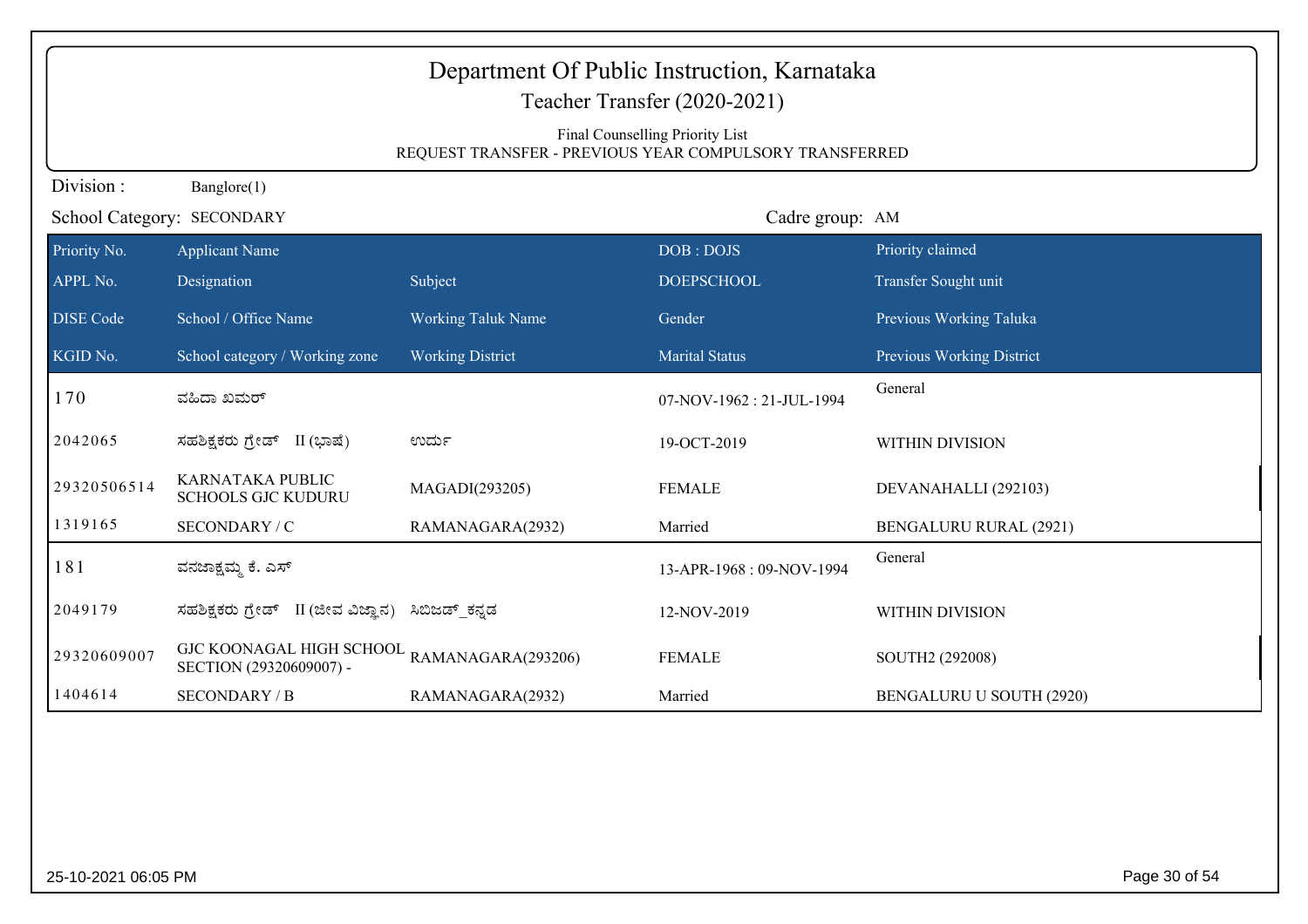| Department Of Public Instruction, Karnataka<br>Teacher Transfer (2020-2021)                |                                                        |                              |                          |                           |  |
|--------------------------------------------------------------------------------------------|--------------------------------------------------------|------------------------------|--------------------------|---------------------------|--|
| Final Counselling Priority List<br>REQUEST TRANSFER - PREVIOUS YEAR COMPULSORY TRANSFERRED |                                                        |                              |                          |                           |  |
| Division:                                                                                  | Banglore(1)                                            |                              |                          |                           |  |
|                                                                                            | School Category: SECONDARY                             |                              | Cadre group: AM          |                           |  |
| Priority No.                                                                               | <b>Applicant Name</b>                                  |                              | DOB: DOJS                | Priority claimed          |  |
| APPL No.                                                                                   | Designation                                            | Subject                      | <b>DOEPSCHOOL</b>        | Transfer Sought unit      |  |
| <b>DISE Code</b>                                                                           | School / Office Name                                   | Working Taluk Name           | Gender                   | Previous Working Taluka   |  |
| KGID No.                                                                                   | School category / Working zone                         | <b>Working District</b>      | <b>Marital Status</b>    | Previous Working District |  |
| 184                                                                                        | ಗೀತಾ .ಆರ್.ಸಿ                                           |                              | 01-JUL-1965: 16-NOV-1994 | General                   |  |
| 2025669                                                                                    | ಸಹಶಿಕ್ಷಕರು ಗ್ರೇಡ್ II (ಕಲಾ)                             | ಕಲ್_ಕನ್ನಡ                    | 16-NOV-2019              | <b>WITHIN DIVISION</b>    |  |
| 29210418403                                                                                | <b>G HS SAMETHANAHALLI</b><br>(29210418403) - HOSAKOTE | HOSAKOTE(292104)             | <b>FEMALE</b>            | SOUTH3 (292009)           |  |
| 1318472                                                                                    | SECONDARY / C                                          | <b>BENGALURU RURAL(2921)</b> | Married                  | BENGALURU U SOUTH (2920)  |  |
| 187                                                                                        | <b>B.G.PADMAMMA</b>                                    |                              | 01-DEC-1969: 22-JUL-1994 | General                   |  |
| 2020099                                                                                    | ಸಹಶಿಕ್ಷಕರು ಗ್ರೇಡ್ II (ಭಾಷೆ)                            | ಕನ್ನಡ                        | 21-OCT-2019              | WITHIN DIVISION           |  |
| 29200129901                                                                                | KARNATAKA PUBLIC<br><b>SCHOOLS GOVERNMENT HIGH</b>     | SOUTH1(292001)               | <b>FEMALE</b>            | NORTH2 (292805)           |  |
| 1318934                                                                                    | <b>SECONDARY / B</b>                                   | BENGALURU U SOUTH(2920)      | Married                  | BENGALURU U NORTH (2928)  |  |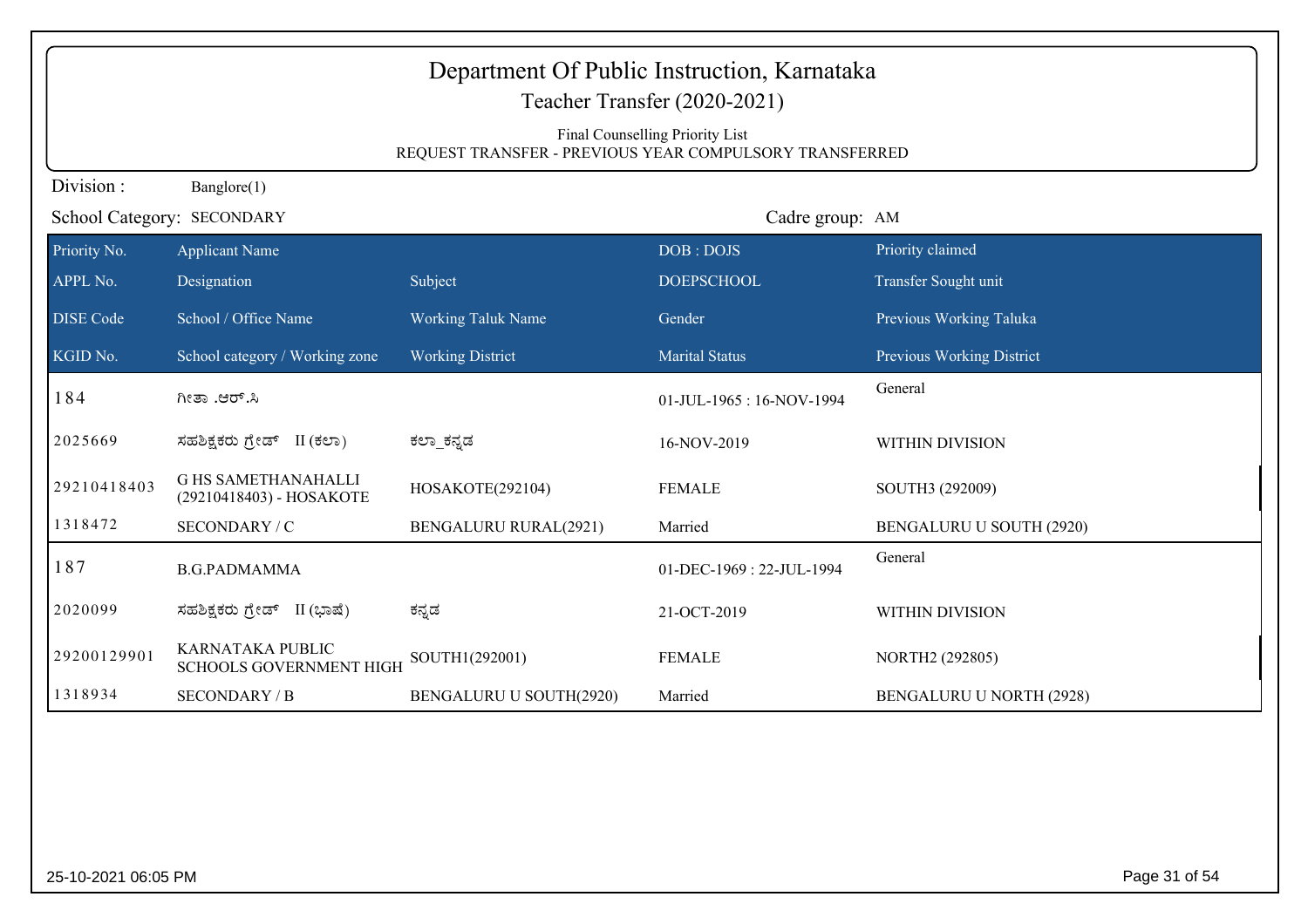|                  | Department Of Public Instruction, Karnataka<br>Teacher Transfer (2020-2021)<br>Final Counselling Priority List<br>REQUEST TRANSFER - PREVIOUS YEAR COMPULSORY TRANSFERRED |                           |                          |                                 |  |
|------------------|---------------------------------------------------------------------------------------------------------------------------------------------------------------------------|---------------------------|--------------------------|---------------------------------|--|
| Division:        | Banglore(1)                                                                                                                                                               |                           |                          |                                 |  |
|                  | School Category: SECONDARY                                                                                                                                                |                           | Cadre group: AM          |                                 |  |
| Priority No.     | <b>Applicant Name</b>                                                                                                                                                     |                           | DOB: DOJS                | Priority claimed                |  |
| APPL No.         | Designation                                                                                                                                                               | Subject                   | <b>DOEPSCHOOL</b>        | Transfer Sought unit            |  |
| <b>DISE</b> Code | School / Office Name                                                                                                                                                      | <b>Working Taluk Name</b> | Gender                   | Previous Working Taluka         |  |
| KGID No.         | School category / Working zone                                                                                                                                            | <b>Working District</b>   | <b>Marital Status</b>    | Previous Working District       |  |
| 188              | ಸುಜಾತ ಬಿ                                                                                                                                                                  |                           | 06-JAN-1970: 12-SEP-1994 | General                         |  |
| 2021778          | ಸಹಶಿಕ್ಷಕರು ಗ್ರೇಡ್ II (ಕಲಾ)                                                                                                                                                | ಕಲ್_ಕನ್ನಡ                 | 16-NOV-2019              | WITHIN DIVISION                 |  |
| 29320524802      | <b>G HS MANCHANABELE</b><br>(29320524802) - MAGADI                                                                                                                        | MAGADI(293205)            | <b>FEMALE</b>            | SOUTH3 (292009)                 |  |
| 1447163          | SECONDARY / C                                                                                                                                                             | RAMANAGARA(2932)          | Married                  | BENGALURU U SOUTH (2920)        |  |
| 189              | ಕವಿತಾ ಪಿ                                                                                                                                                                  |                           | 09-OCT-1967: 01-SEP-1994 | General                         |  |
| 2018133          | ಸಹಶಿಕ್ಷಕರು ಗ್ರೇಡ್ II (ಕಲಾ)                                                                                                                                                | ಕಲ್_ಕನ್ನಡ                 | 06-AUG-2020              | WITHIN DIVISION                 |  |
| 29290442711      | ADARSHA VIDYALAYA RMSA<br>(29290442711) - CHINTAMANI                                                                                                                      | CHINTAMANI(292904)        | <b>FEMALE</b>            | NORTH3 (292806)                 |  |
| 1365539          | SECONDARY / C                                                                                                                                                             | CHIKKABALLAPURA(2929)     | Married                  | <b>BENGALURU U NORTH (2928)</b> |  |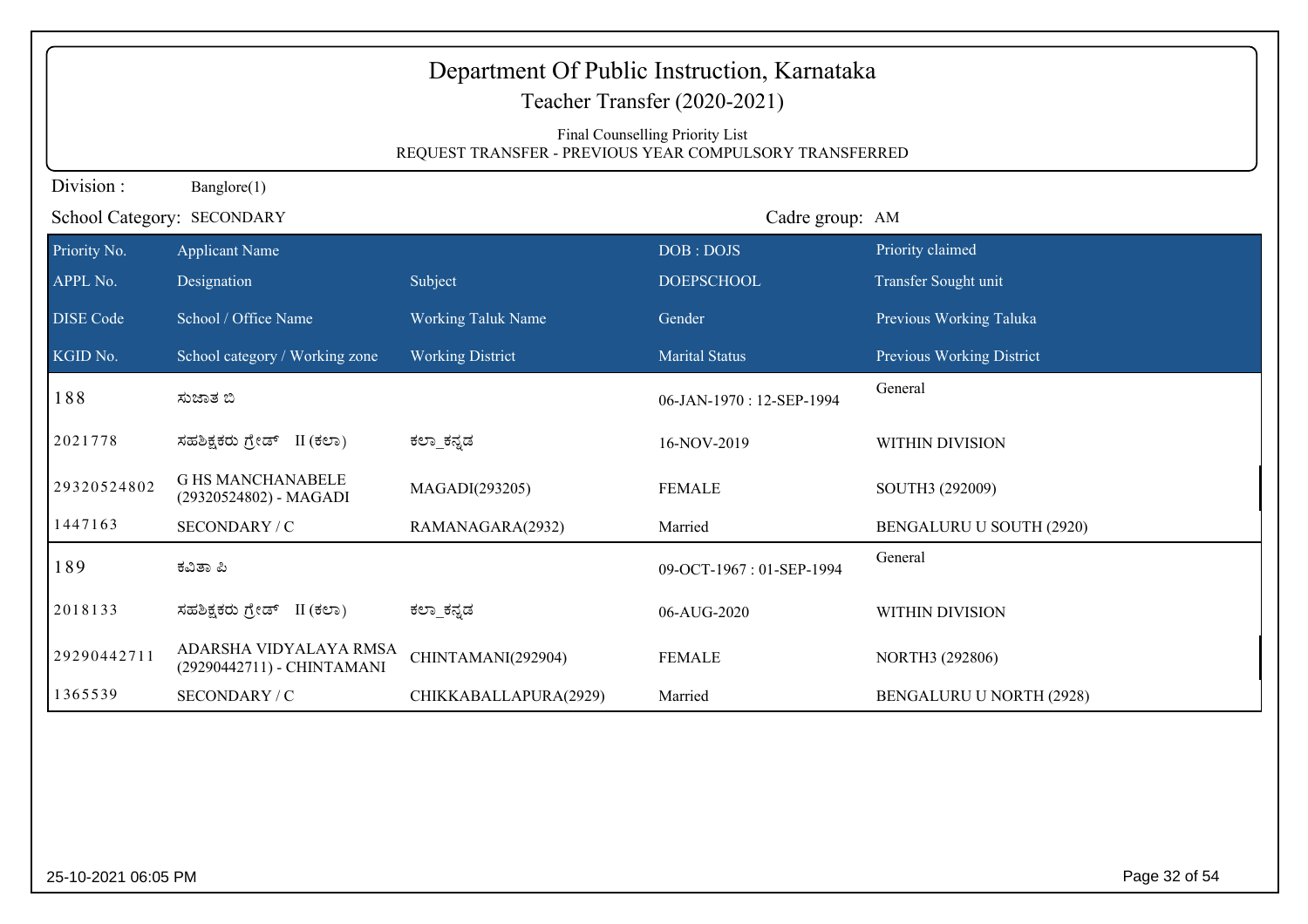| Department Of Public Instruction, Karnataka<br>Teacher Transfer (2020-2021) |                                                                                            |                              |                          |                           |  |  |
|-----------------------------------------------------------------------------|--------------------------------------------------------------------------------------------|------------------------------|--------------------------|---------------------------|--|--|
|                                                                             | Final Counselling Priority List<br>REQUEST TRANSFER - PREVIOUS YEAR COMPULSORY TRANSFERRED |                              |                          |                           |  |  |
| Division:                                                                   | Banglore(1)                                                                                |                              |                          |                           |  |  |
| School Category: SECONDARY<br>Cadre group: AM                               |                                                                                            |                              |                          |                           |  |  |
| Priority No.                                                                | <b>Applicant Name</b>                                                                      |                              | DOB: DOJS                | Priority claimed          |  |  |
| APPL No.                                                                    | Designation                                                                                | Subject                      | <b>DOEPSCHOOL</b>        | Transfer Sought unit      |  |  |
| <b>DISE</b> Code                                                            | School / Office Name                                                                       | <b>Working Taluk Name</b>    | Gender                   | Previous Working Taluka   |  |  |
| KGID No.                                                                    | School category / Working zone                                                             | <b>Working District</b>      | <b>Marital Status</b>    | Previous Working District |  |  |
| 190                                                                         | ಪ್ರಭಾ ಭಟ್                                                                                  |                              | 29-JAN-1970: 07-FEB-1996 | General                   |  |  |
| 2037521                                                                     | ಸಹಶಿಕ್ಷಕರು ಗ್ರೇಡ್ II (ಕಲಾ)                                                                 | ಕಲ್_ಕನ್ನಡ                    | 31-OCT-2019              | WITHIN DIVISION           |  |  |
| 29210208204                                                                 | GHS TUBAGERE (29210208204) -<br>DODDABALLAPURA(292102) -                                   | DODDABALLAPURA(292102)       | <b>FEMALE</b>            | NORTH2 (292805)           |  |  |
| 1448374                                                                     | SECONDARY / C                                                                              | <b>BENGALURU RURAL(2921)</b> | Married                  | BENGALURU U NORTH (2928)  |  |  |
| 193                                                                         | ವರಲಕ್ಷ್ತಿ.ಬಿ                                                                               |                              | 22-JUL-1966: 12-NOV-1994 | General                   |  |  |
| 2016687                                                                     | ಸಹಶಿಕ್ಷಕರು ಗ್ರೇಡ್ II (ಕಲಾ)                                                                 | ಕಲ್_ಕನ್ನಡ                    | 22-OCT-2019              | WITHIN DIVISION           |  |  |
| 29210405807                                                                 | KARNATAKA PUBLIC<br><b>SCHOOLS GHS COMPOSITE</b>                                           | HOSAKOTE(292104)             | <b>FEMALE</b>            | NORTH2 (292805)           |  |  |
| 1372165                                                                     | SECONDARY / C                                                                              | <b>BENGALURU RURAL(2921)</b> | Married                  | BENGALURU U NORTH (2928)  |  |  |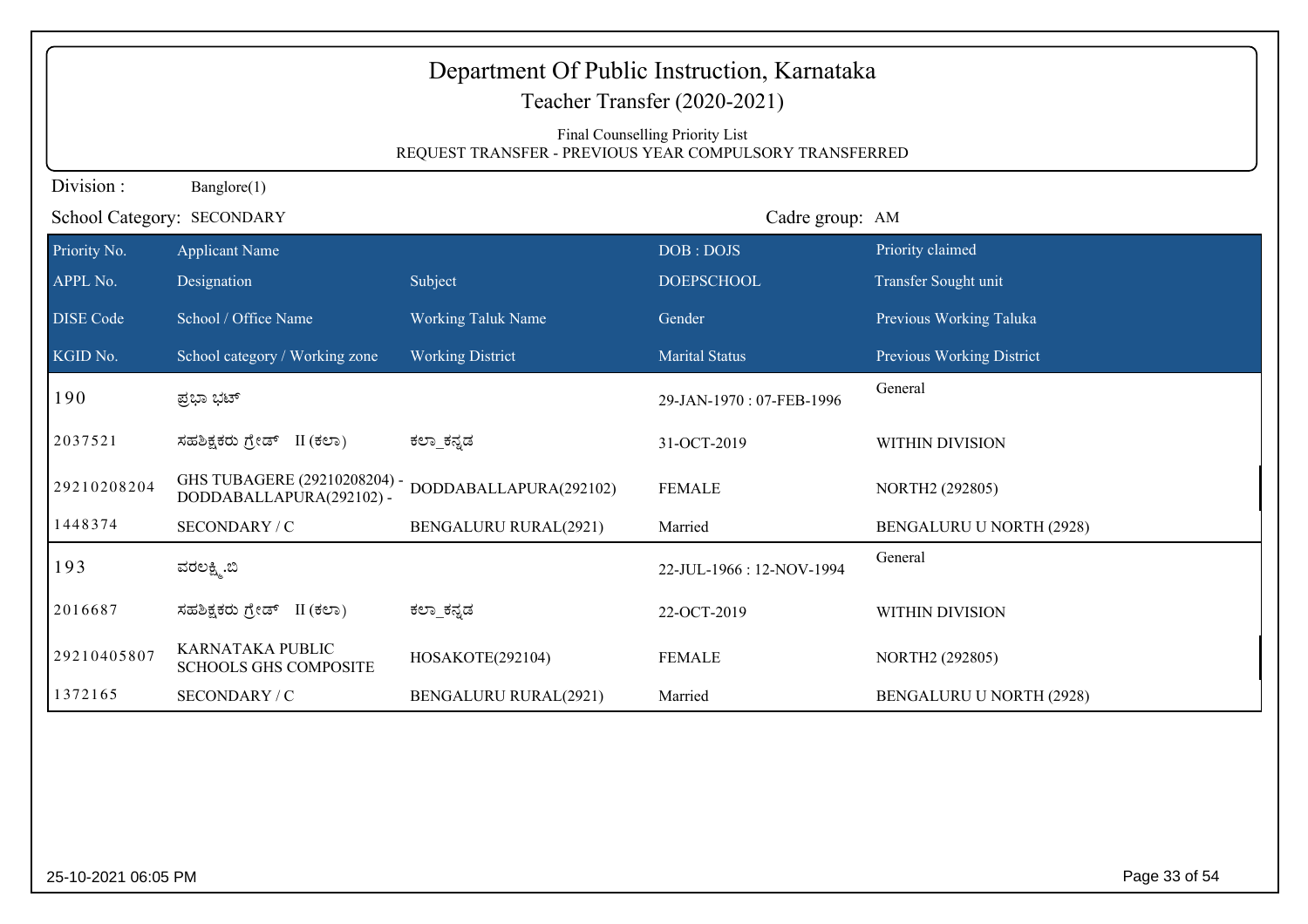| Department Of Public Instruction, Karnataka<br>Teacher Transfer (2020-2021)<br>Final Counselling Priority List<br>REQUEST TRANSFER - PREVIOUS YEAR COMPULSORY TRANSFERRED |                                                           |                           |                          |                           |
|---------------------------------------------------------------------------------------------------------------------------------------------------------------------------|-----------------------------------------------------------|---------------------------|--------------------------|---------------------------|
| Division:                                                                                                                                                                 | Banglore(1)                                               |                           |                          |                           |
| School Category: SECONDARY<br>Cadre group: AM                                                                                                                             |                                                           |                           |                          |                           |
| Priority No.                                                                                                                                                              | <b>Applicant Name</b>                                     |                           | DOB: DOJS                | Priority claimed          |
| APPL No.                                                                                                                                                                  | Designation                                               | Subject                   | <b>DOEPSCHOOL</b>        | Transfer Sought unit      |
| <b>DISE</b> Code                                                                                                                                                          | School / Office Name                                      | <b>Working Taluk Name</b> | Gender                   | Previous Working Taluka   |
| KGID No.                                                                                                                                                                  | School category / Working zone                            | <b>Working District</b>   | <b>Marital Status</b>    | Previous Working District |
| 194                                                                                                                                                                       | ವಾಣಿ ಮಾಸ್ತೇರಿ                                             |                           | 07-FEB-1971: 25-JUN-1997 | General                   |
| 2045738                                                                                                                                                                   | ಸಹಶಿಕ್ಷಕರು ಗ್ರೇಡ್ II (ಭಾಷೆ)                               | ಕನ್ನಡ                     | 15-OCT-2019              | WITHIN DIVISION           |
| 29200105803                                                                                                                                                               | <b>GHS K GOLLAHALLI</b><br>(29200105803) - SOUTH1(292001) | SOUTH1(292001)            | <b>FEMALE</b>            | NORTH2 (292805)           |
| 1428621                                                                                                                                                                   | <b>SECONDARY / B</b>                                      | BENGALURU U SOUTH(2920)   | Married                  | BENGALURU U NORTH (2928)  |
| 196                                                                                                                                                                       | ಜಯಶ್ರೀ                                                    |                           | 11-MAY-1974: 01-JUL-1997 | General                   |
| 2043980                                                                                                                                                                   | ಸಹಶಿಕ್ಷಕರು ಗ್ರೇಡ್ II (ಜೀವ ವಿಜ್ಞಾನ) ಸಿಬಿಜಡ್ ಕನ್ನಡ          |                           | 31-OCT-2019              | WITHIN DIVISION           |
| 29320600403                                                                                                                                                               | <b>GJC JALAMANAGALA</b><br>(29320600403) - RAMANAGARA     | RAMANAGARA(293206)        | <b>FEMALE</b>            | SOUTH4 (292003)           |
| 1454153                                                                                                                                                                   | SECONDARY / C                                             | RAMANAGARA(2932)          | Married                  | BENGALURU U SOUTH (2920)  |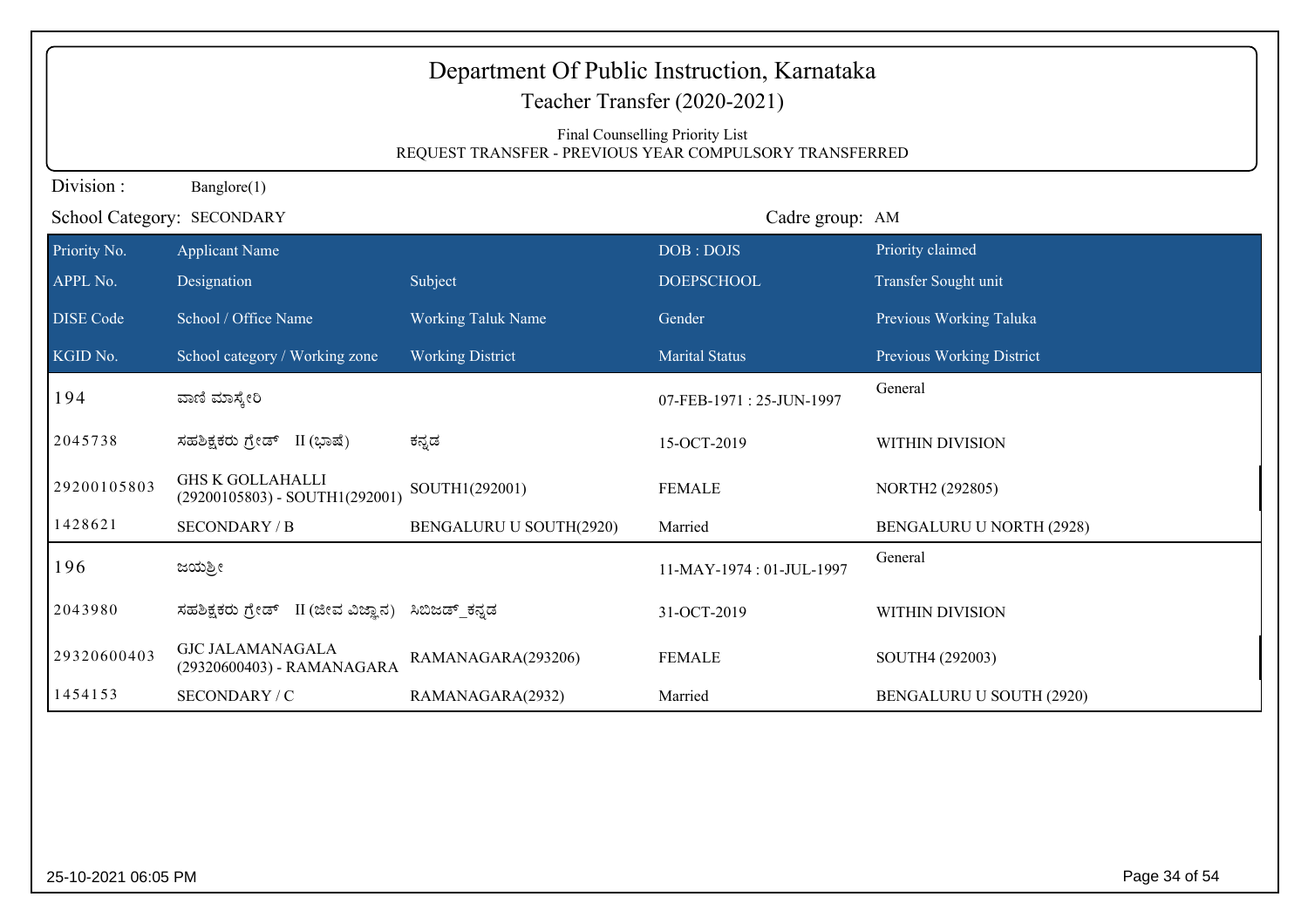| Department Of Public Instruction, Karnataka<br>Teacher Transfer (2020-2021)<br>Final Counselling Priority List<br>REQUEST TRANSFER - PREVIOUS YEAR COMPULSORY TRANSFERRED |                                                      |                           |                          |                           |  |
|---------------------------------------------------------------------------------------------------------------------------------------------------------------------------|------------------------------------------------------|---------------------------|--------------------------|---------------------------|--|
| Division:                                                                                                                                                                 | Banglore(1)                                          |                           |                          |                           |  |
|                                                                                                                                                                           | School Category: SECONDARY<br>Cadre group: AM        |                           |                          |                           |  |
| Priority No.                                                                                                                                                              | <b>Applicant Name</b>                                |                           | DOB: DOJS                | Priority claimed          |  |
| APPL No.                                                                                                                                                                  | Designation                                          | Subject                   | <b>DOEPSCHOOL</b>        | Transfer Sought unit      |  |
| <b>DISE Code</b>                                                                                                                                                          | School / Office Name                                 | <b>Working Taluk Name</b> | Gender                   | Previous Working Taluka   |  |
| KGID No.                                                                                                                                                                  | School category / Working zone                       | <b>Working District</b>   | <b>Marital Status</b>    | Previous Working District |  |
| 197                                                                                                                                                                       | ಶ್ಮೆಲಜಾ ಹೆಗಡೆ                                        |                           | 01-JAN-1967: 08-JUL-1997 | General                   |  |
| 2034740                                                                                                                                                                   | ಸಹಶಿಕ್ಷಕರು ಗ್ರೇಡ್ II (ಭಾಷೆ)                          | ಕನ್ನಡ                     | 14-NOV-2019              | WITHIN DIVISION           |  |
| 29320808804                                                                                                                                                               | G HS TUNGANI (29320808804) -<br>KANAKAPURA(293208) - | KANAKAPURA(293208)        | <b>FEMALE</b>            | SOUTH3 (292009)           |  |
| 1449851                                                                                                                                                                   | SECONDARY / C                                        | RAMANAGARA(2932)          | Married                  | BENGALURU U SOUTH (2920)  |  |
| 210                                                                                                                                                                       | ರಮೇಶ ಕೆ                                              |                           | 25-OCT-1972: 03-OCT-1997 | General                   |  |
| 2032978                                                                                                                                                                   | ಸಹಶಿಕ್ಷಕರು ಗ್ರೇಡ್ II (ಭಾಷೆ)                          | ಹಿಂದಿ                     | 17-OCT-2019              | WITHIN DIVISION           |  |
| 29181003502                                                                                                                                                               | GHS KODAVATTI (29181003502)<br>- KUNIGAL(291810) -   | KUNIGAL(291810)           | <b>MALE</b>              | RAMANAGARA (293206)       |  |
| 1428588                                                                                                                                                                   | SECONDARY / C                                        | TUMAKURU(2918)            | Married                  | RAMANAGARA (2932)         |  |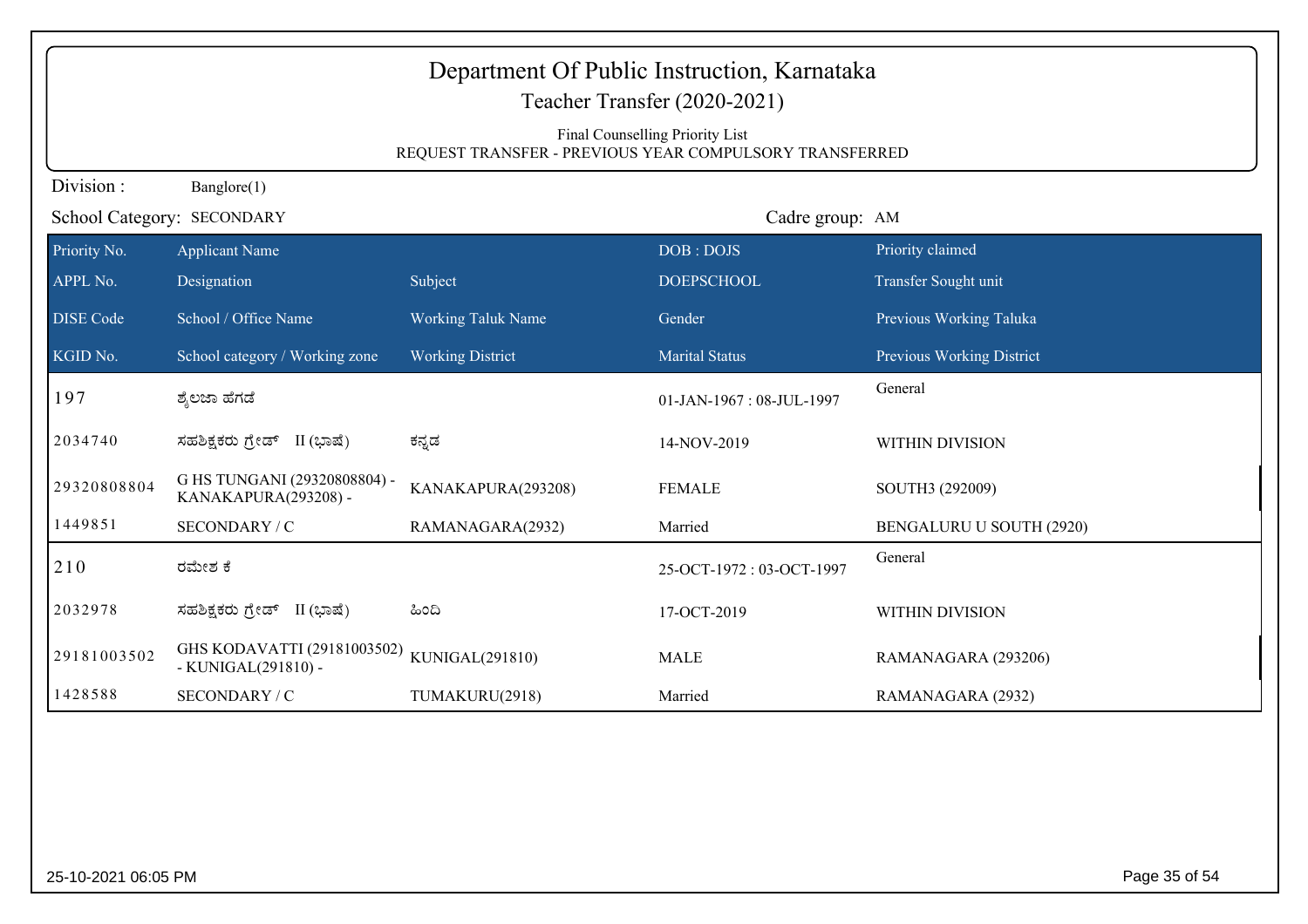| Department Of Public Instruction, Karnataka<br>Teacher Transfer (2020-2021)<br>Final Counselling Priority List |                                                            |                                                         |                          |                           |
|----------------------------------------------------------------------------------------------------------------|------------------------------------------------------------|---------------------------------------------------------|--------------------------|---------------------------|
|                                                                                                                |                                                            | REQUEST TRANSFER - PREVIOUS YEAR COMPULSORY TRANSFERRED |                          |                           |
| Division:                                                                                                      | Banglore(1)                                                |                                                         |                          |                           |
| Cadre group: AM<br>School Category: SECONDARY                                                                  |                                                            |                                                         |                          |                           |
| Priority No.                                                                                                   | <b>Applicant Name</b>                                      |                                                         | DOB: DOJS                | Priority claimed          |
| APPL No.                                                                                                       | Designation                                                | Subject                                                 | <b>DOEPSCHOOL</b>        | Transfer Sought unit      |
| <b>DISE</b> Code                                                                                               | School / Office Name                                       | <b>Working Taluk Name</b>                               | Gender                   | Previous Working Taluka   |
| KGID No.                                                                                                       | School category / Working zone                             | <b>Working District</b>                                 | <b>Marital Status</b>    | Previous Working District |
| 211                                                                                                            | ಸುಜಾತ ಭಟ್                                                  |                                                         | 01-JUN-1966: 20-OCT-1997 | General                   |
| 2057876                                                                                                        | ಸಹಶಿಕ್ಷಕರು ಗ್ರೇಡ್ II (ಭಾಷೆ)                                | ಕನ್ನಡ                                                   | 15-OCT-2019              | <b>WITHIN DIVISION</b>    |
| 29200103904                                                                                                    | GHS DODDERI (29200103904) -<br>SOUTH1(292001) - BENGALURU  | SOUTH1(292001)                                          | <b>FEMALE</b>            | NORTH2 (292805)           |
| 1450438                                                                                                        | <b>SECONDARY / B</b>                                       | BENGALURU U SOUTH(2920)                                 | Married                  | BENGALURU U NORTH (2928)  |
| 212                                                                                                            | ಮಂಜಪ್ಪ ಬಸವನಗೌಡ ಪಾಟೀಲ                                       |                                                         | 02-JUL-1968: 20-JAN-1998 | General                   |
| 2036961                                                                                                        | ಸಹಶಿಕ್ಷಕರು ಗ್ರೇಡ್ II (ಜೀವ ವಿಜ್ಞಾನ) ಸಿಬಿಜಡ್ ಕನ್ನಡ           |                                                         | 01-NOV-2019              | WITHIN DIVISION           |
| 29180817103                                                                                                    | GOVT HIGH SCHOOL BAJAGUR<br>(29180817103) - TIPTUR(291808) | TIPTUR(291808)                                          | <b>MALE</b>              | BHADRAVATI (291501)       |
| 1457455                                                                                                        | SECONDARY / C                                              | TUMAKURU(2918)                                          | Married                  | SHIVAMOGGA (2915)         |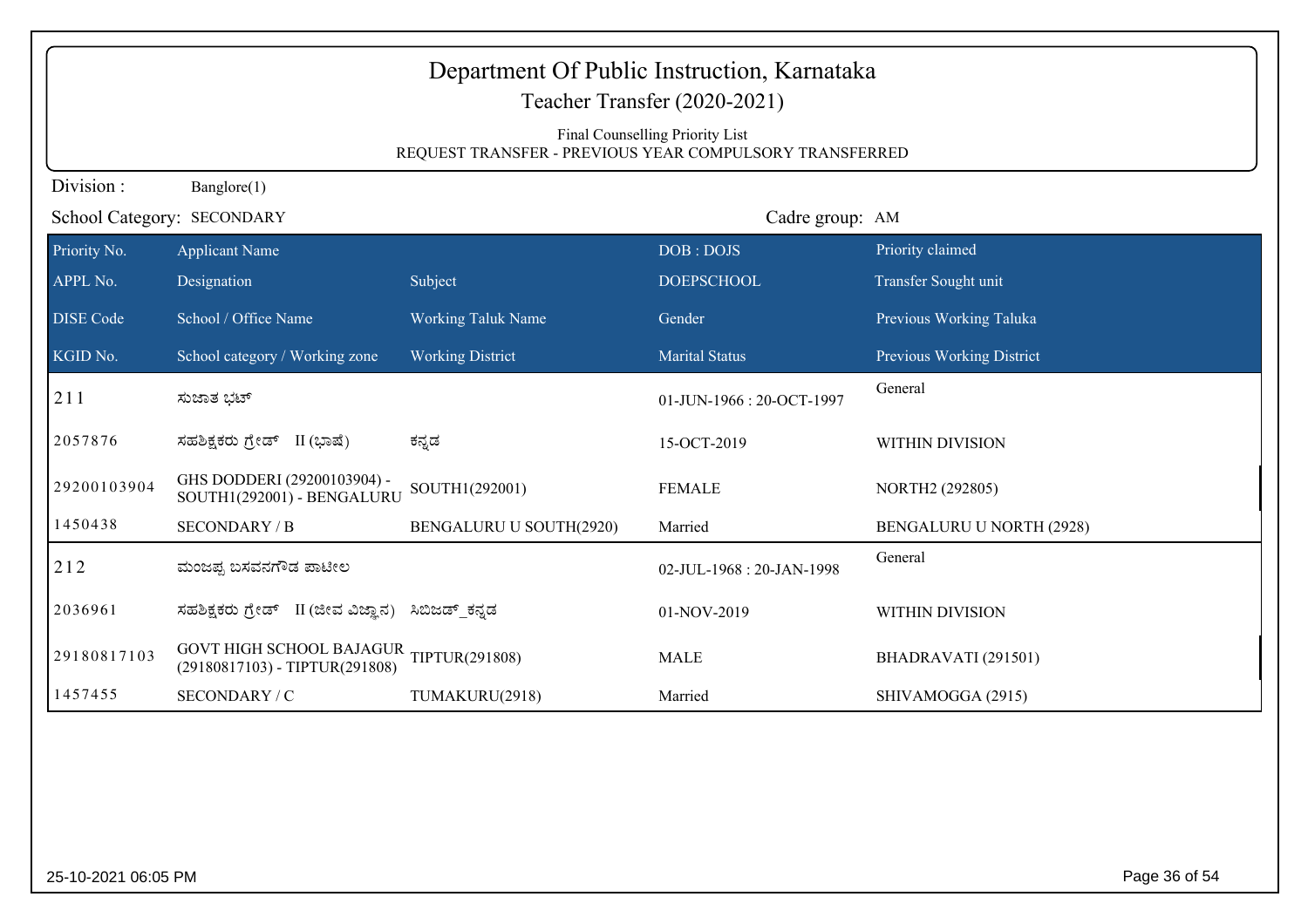| Department Of Public Instruction, Karnataka<br>Teacher Transfer (2020-2021)<br>Final Counselling Priority List<br>REQUEST TRANSFER - PREVIOUS YEAR COMPULSORY TRANSFERRED |                                                           |                           |                          |                           |
|---------------------------------------------------------------------------------------------------------------------------------------------------------------------------|-----------------------------------------------------------|---------------------------|--------------------------|---------------------------|
| Division:                                                                                                                                                                 | Banglore(1)                                               |                           |                          |                           |
| School Category: SECONDARY<br>Cadre group: AM                                                                                                                             |                                                           |                           |                          |                           |
| Priority No.                                                                                                                                                              | <b>Applicant Name</b>                                     |                           | DOB: DOJS                | Priority claimed          |
| APPL No.                                                                                                                                                                  | Designation                                               | Subject                   | <b>DOEPSCHOOL</b>        | Transfer Sought unit      |
| <b>DISE Code</b>                                                                                                                                                          | School / Office Name                                      | <b>Working Taluk Name</b> | Gender                   | Previous Working Taluka   |
| KGID No.                                                                                                                                                                  | School category / Working zone                            | <b>Working District</b>   | <b>Marital Status</b>    | Previous Working District |
| 213                                                                                                                                                                       | ಕವಿತಾ.ಟಿ.ವಿ                                               |                           | 10-FEB-1970: 21-JUL-1994 | General                   |
| 2034752                                                                                                                                                                   | ಸಹಶಿಕ್ಷಕರು ಗ್ರೇಡ್ II (ಭಾಷೆ)                               | ಹಿಂದಿ                     | 13-NOV-2019              | WITHIN DIVISION           |
| 29290428202                                                                                                                                                               | <b>GHS NANDANAHOSAHALLI</b><br>(29290428202) - CHINTAMANI | CHINTAMANI(292904)        | <b>FEMALE</b>            | SOUTH4 (292003)           |
| 1309533                                                                                                                                                                   | SECONDARY / C                                             | CHIKKABALLAPURA(2929)     | Married                  | BENGALURU U SOUTH (2920)  |
| 217                                                                                                                                                                       | ಎಂ. ಎಸ್. ಅನುಪಮ                                            |                           | 17-DEC-1966: 16-NOV-1994 | General                   |
| 2034899                                                                                                                                                                   | ಸಹಶಿಕ್ಷಕರು ಗ್ರೇಡ್ II (ಜೀವ ವಿಜ್ಞಾನ)                        | ಸಿಬಿಜಡ್ ಕನ್ನಡ             | 29-NOV-2019              | WITHIN DIVISION           |
| 29320808804                                                                                                                                                               | G HS TUNGANI (29320808804) -<br>KANAKAPURA(293208) -      | KANAKAPURA(293208)        | <b>FEMALE</b>            | <b>ANEKAL (292004)</b>    |
| 1315478                                                                                                                                                                   | SECONDARY / C                                             | RAMANAGARA(2932)          | Married                  | BENGALURU U SOUTH (2920)  |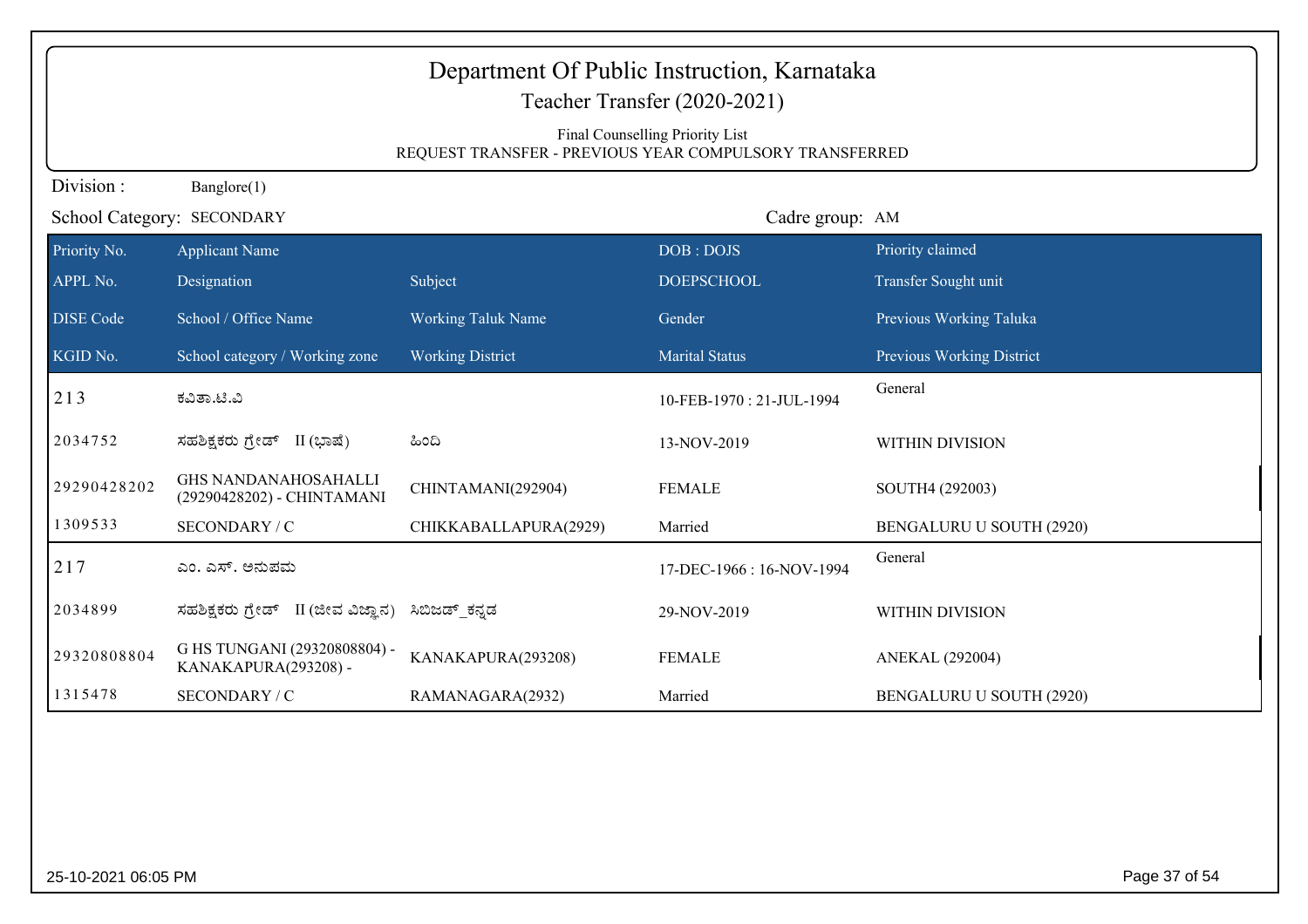| Department Of Public Instruction, Karnataka<br>Teacher Transfer (2020-2021) |                                                       |                                                         |                                 |                           |
|-----------------------------------------------------------------------------|-------------------------------------------------------|---------------------------------------------------------|---------------------------------|---------------------------|
|                                                                             |                                                       | REQUEST TRANSFER - PREVIOUS YEAR COMPULSORY TRANSFERRED | Final Counselling Priority List |                           |
| Division:                                                                   | Banglore(1)                                           |                                                         |                                 |                           |
| Cadre group: AM<br>School Category: SECONDARY                               |                                                       |                                                         |                                 |                           |
| Priority No.                                                                | <b>Applicant Name</b>                                 |                                                         | DOB: DOJS                       | Priority claimed          |
| APPL No.                                                                    | Designation                                           | Subject                                                 | <b>DOEPSCHOOL</b>               | Transfer Sought unit      |
| DISE Code                                                                   | School / Office Name                                  | <b>Working Taluk Name</b>                               | Gender                          | Previous Working Taluka   |
| KGID No.                                                                    | School category / Working zone                        | <b>Working District</b>                                 | <b>Marital Status</b>           | Previous Working District |
| 219                                                                         | ನಾಗಮಣಿ ಸಿ ಎನ್                                         |                                                         | 04-JUL-1971: 23-JUN-1997        | General                   |
| 2019159                                                                     | ಸಹಶಿಕ್ಷಕರು ಗ್ರೇಡ್ II (ಜೀವ ವಿಜ್ಞಾನ)                    | ಸಿಬಿಜಡ್ ಕನ್ನಡ                                           | 14-OCT-2019                     | WITHIN DIVISION           |
| 29320801003                                                                 | <b>GHS KAGGALAHALLI</b><br>(29320801003) - KANAKAPURA | KANAKAPURA(293208)                                      | <b>FEMALE</b>                   | SOUTH3 (292009)           |
| 1405526                                                                     | SECONDARY / C                                         | RAMANAGARA(2932)                                        | Married                         | BENGALURU U SOUTH (2920)  |
| 221                                                                         | ಜಯಶ್ರೀ                                                |                                                         | 13-SEP-1974: 26-OCT-1998        | General                   |
| 2016912                                                                     | ಸಹಶಿಕ್ಷಕರು ಗ್ರೇಡ್ II (ಕಲಾ)                            | ಕಲಾ ಕನ್ನಡ                                               | 31-OCT-2019                     | <b>WITHIN DIVISION</b>    |
| 29210418702                                                                 | <b>GJCDEVALAPURA</b><br>(29210418702) - HOSAKOTE      | HOSAKOTE(292104)                                        | <b>FEMALE</b>                   | SOUTH4 (292003)           |
| 1603103                                                                     | SECONDARY / C                                         | <b>BENGALURU RURAL(2921)</b>                            | Married                         | BENGALURU U SOUTH (2920)  |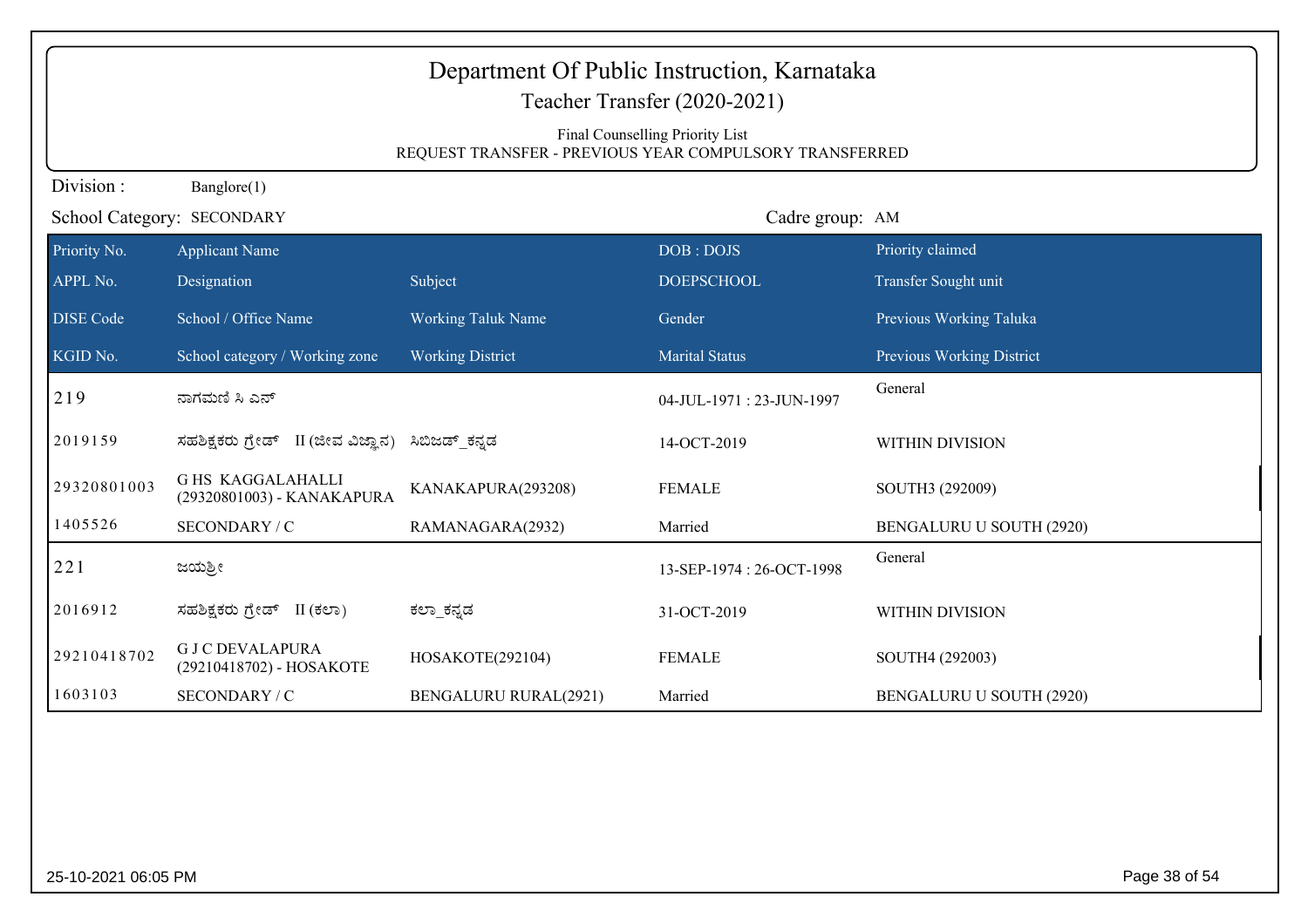| Department Of Public Instruction, Karnataka<br>Teacher Transfer (2020-2021)<br>Final Counselling Priority List<br>REQUEST TRANSFER - PREVIOUS YEAR COMPULSORY TRANSFERRED |                                                      |                           |                          |                           |
|---------------------------------------------------------------------------------------------------------------------------------------------------------------------------|------------------------------------------------------|---------------------------|--------------------------|---------------------------|
| Division:                                                                                                                                                                 | Banglore(1)                                          |                           |                          |                           |
| School Category: SECONDARY<br>Cadre group: AM                                                                                                                             |                                                      |                           |                          |                           |
| Priority No.                                                                                                                                                              | <b>Applicant Name</b>                                |                           | DOB: DOJS                | Priority claimed          |
| APPL No.                                                                                                                                                                  | Designation                                          | Subject                   | <b>DOEPSCHOOL</b>        | Transfer Sought unit      |
| <b>DISE Code</b>                                                                                                                                                          | School / Office Name                                 | <b>Working Taluk Name</b> | Gender                   | Previous Working Taluka   |
| KGID No.                                                                                                                                                                  | School category / Working zone                       | <b>Working District</b>   | <b>Marital Status</b>    | Previous Working District |
| 227                                                                                                                                                                       | ಯಲ್ಲಪ್ಪ. ಹೆಚ್.                                       |                           | 16-JUL-1973: 17-MAR-1999 | General                   |
| 2055965                                                                                                                                                                   | ಸಹಶಿಕ್ಷಕರು ಗ್ರೇಡ್ II (ಕಲಾ)                           | ಕಲ್_ಕನ್ನಡ                 | 31-OCT-2019              | WITHIN DIVISION           |
| 29310300108                                                                                                                                                               | KARNATAKA PUBLIC<br><b>SCHOOLS GHS</b>               | KORATAGERE(293103)        | <b>MALE</b>              | <b>TIPTUR (291808)</b>    |
| 1724728                                                                                                                                                                   | SECONDARY / C                                        | TUMAKURU MADHUGIRI(2931)  | Married                  | TUMAKURU (2918)           |
| 239                                                                                                                                                                       | ಮಮತಾ ಭಟ್                                             |                           | 08-MAR-1970: 01-DEC-1997 | General                   |
| 2034855                                                                                                                                                                   | ಸಹಶಿಕ್ಷಕರು ಗ್ರೇಡ್ II (ಕಲಾ)                           | ಕಲ್_ಕನ್ನಡ                 | 13-NOV-2019              | WITHIN DIVISION           |
| 29320808804                                                                                                                                                               | G HS TUNGANI (29320808804) -<br>KANAKAPURA(293208) - | KANAKAPURA(293208)        | <b>FEMALE</b>            | SOUTH1 (292001)           |
| 1415507                                                                                                                                                                   | SECONDARY / C                                        | RAMANAGARA(2932)          | Married                  | BENGALURU U SOUTH (2920)  |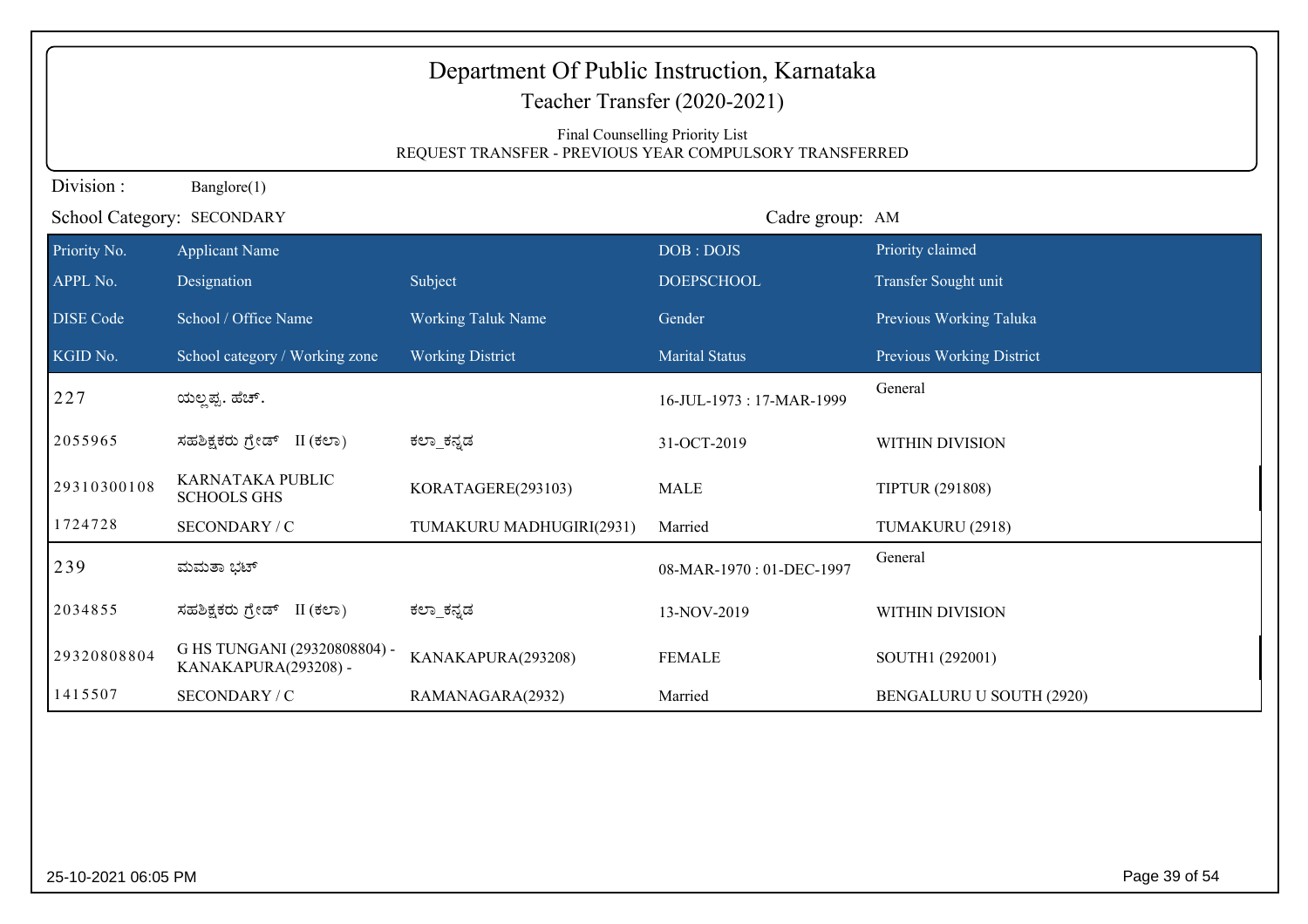|                                               | Department Of Public Instruction, Karnataka<br>Teacher Transfer (2020-2021) |                                                         |                                 |                           |  |
|-----------------------------------------------|-----------------------------------------------------------------------------|---------------------------------------------------------|---------------------------------|---------------------------|--|
|                                               |                                                                             | REQUEST TRANSFER - PREVIOUS YEAR COMPULSORY TRANSFERRED | Final Counselling Priority List |                           |  |
| Division:                                     | Banglore(1)                                                                 |                                                         |                                 |                           |  |
| Cadre group: AM<br>School Category: SECONDARY |                                                                             |                                                         |                                 |                           |  |
| Priority No.                                  | <b>Applicant Name</b>                                                       |                                                         | DOB: DOJS                       | Priority claimed          |  |
| APPL No.                                      | Designation                                                                 | Subject                                                 | <b>DOEPSCHOOL</b>               | Transfer Sought unit      |  |
| <b>DISE</b> Code                              | School / Office Name                                                        | Working Taluk Name                                      | Gender                          | Previous Working Taluka   |  |
| KGID No.                                      | School category / Working zone                                              | <b>Working District</b>                                 | <b>Marital Status</b>           | Previous Working District |  |
| 240                                           | ಸುಚಿತ್ರ ಆರ್                                                                 |                                                         | 08-MAY-1970: 24-OCT-1997        | General                   |  |
| 2020823                                       | ಸಹಶಿಕ್ಷಕರು ಗ್ರೇಡ್ II (ಕಲಾ)                                                  | ಕಲ್_ಕನ್ನಡ                                               | 11-OCT-2019                     | WITHIN DIVISION           |  |
| 29320700503                                   | <b>GHS DASHAVARA</b><br>(29320700503) - CHANNAPATNA                         | CHANNAPATNA(293207)                                     | <b>FEMALE</b>                   | SOUTH1 (292001)           |  |
| 1437465                                       | SECONDARY / C                                                               | RAMANAGARA(2932)                                        | Married                         | BENGALURU U SOUTH (2920)  |  |
| 248                                           | ಅಮ್ತುಲ್ ವಹೀದ್                                                               |                                                         | 15-SEP-1974: 06-DEC-1996        | General                   |  |
| 2019785                                       | ಸಹಶಿಕ್ಷಕರು ಗ್ರೇಡ್ II (ಭಾಷೆ)                                                 | ಇಂಗ್ಲೀಷ್                                                | 12-AUG-2020                     | WITHIN DIVISION           |  |
| 29200304904                                   | <b>GHS BIDARAHALLI</b><br>(29200304904) - SOUTH4(292003)                    | SOUTH4(292003)                                          | <b>FEMALE</b>                   | NORTH3 (292806)           |  |
| 1351491                                       | <b>SECONDARY / B</b>                                                        | <b>BENGALURU U SOUTH(2920)</b>                          | Married                         | BENGALURU U NORTH (2928)  |  |
|                                               |                                                                             |                                                         |                                 |                           |  |
|                                               |                                                                             |                                                         |                                 |                           |  |
|                                               |                                                                             |                                                         |                                 |                           |  |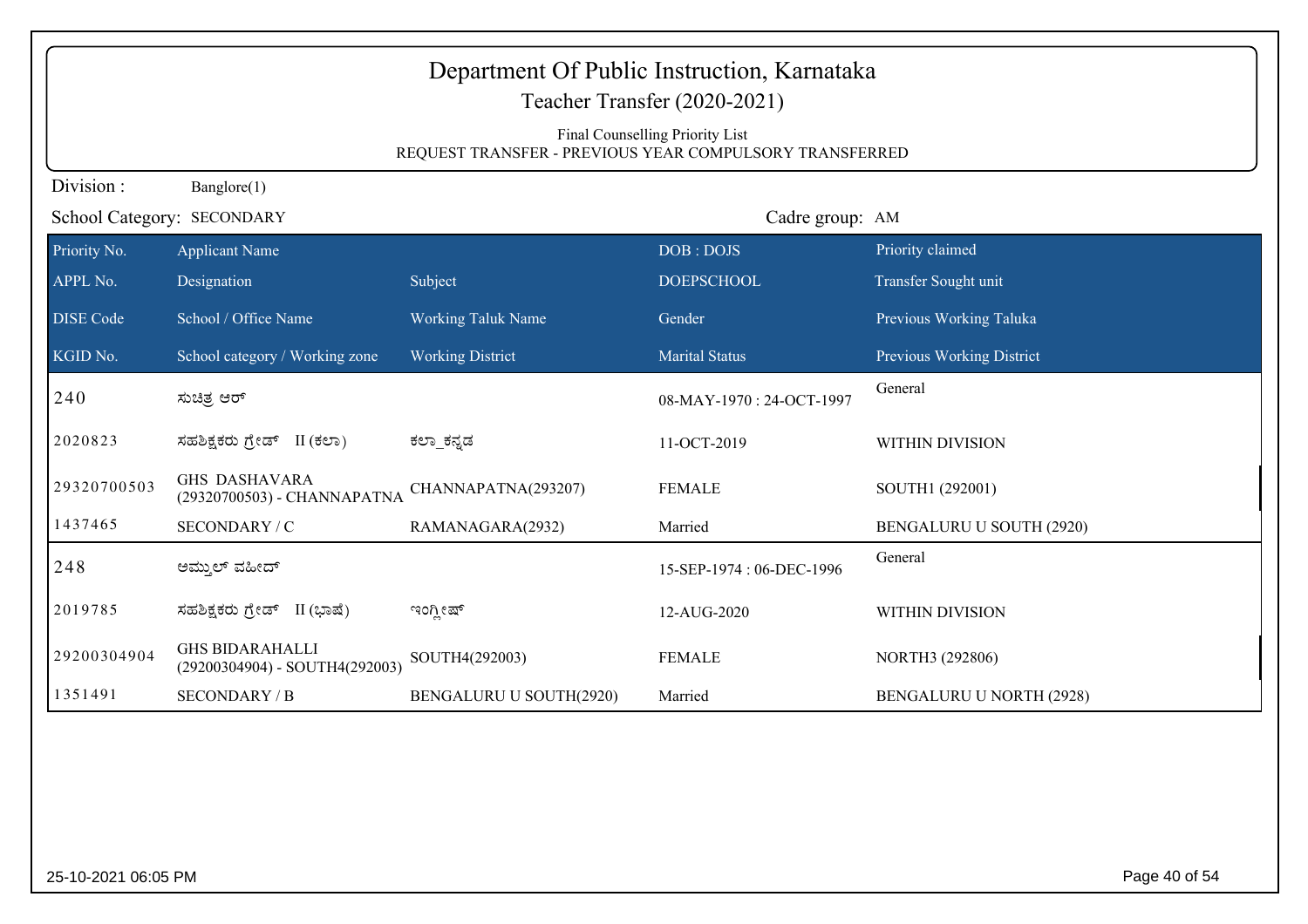| Department Of Public Instruction, Karnataka<br>Teacher Transfer (2020-2021) |                                                                                            |                           |                          |                               |  |  |
|-----------------------------------------------------------------------------|--------------------------------------------------------------------------------------------|---------------------------|--------------------------|-------------------------------|--|--|
|                                                                             | Final Counselling Priority List<br>REQUEST TRANSFER - PREVIOUS YEAR COMPULSORY TRANSFERRED |                           |                          |                               |  |  |
| Division:                                                                   | Banglore(1)                                                                                |                           |                          |                               |  |  |
| Cadre group: AM<br>School Category: SECONDARY                               |                                                                                            |                           |                          |                               |  |  |
| Priority No.                                                                | <b>Applicant Name</b>                                                                      |                           | DOB: DOJS                | Priority claimed              |  |  |
| APPL No.                                                                    | Designation                                                                                | Subject                   | <b>DOEPSCHOOL</b>        | Transfer Sought unit          |  |  |
| <b>DISE</b> Code                                                            | School / Office Name                                                                       | <b>Working Taluk Name</b> | Gender                   | Previous Working Taluka       |  |  |
| KGID No.                                                                    | School category / Working zone                                                             | <b>Working District</b>   | <b>Marital Status</b>    | Previous Working District     |  |  |
| 251                                                                         | ಗಂಗರಾಜ                                                                                     |                           | 18-FEB-1979: 26-APR-2002 | General                       |  |  |
| 2037780                                                                     | ಸಹಶಿಕ್ಷಕರು ಗ್ರೇಡ್ II (ಕಲಾ)                                                                 | ಕಲ್_ಕನ್ನಡ                 | 25-OCT-2019              | WITHIN DIVISION               |  |  |
| 29290112306                                                                 | GOVERNMENT HIGH SCHOOL<br>MITTEMARI (29290112306) -                                        | BAGEPALLY(292901)         | <b>MALE</b>              | DEVANAHALLI (292103)          |  |  |
| 1869358                                                                     | SECONDARY / C                                                                              | CHIKKABALLAPURA(2929)     | Married                  | <b>BENGALURU RURAL (2921)</b> |  |  |
| 256                                                                         | ರಾಧ.ಎಸ್                                                                                    |                           | 13-AUG-1970: 03-NOV-1997 | General                       |  |  |
| 2019918                                                                     | ಸಹಶಿಕ್ಷಕರು ಗ್ರೇಡ್ II (ಕಲಾ)                                                                 | ಕಲ್_ಕನ್ನಡ                 | 05-NOV-2019              | WITHIN DIVISION               |  |  |
| 29181007902                                                                 | GHS HOSUR (29181007902) -<br>KUNIGAL(291810) -                                             | KUNIGAL(291810)           | <b>FEMALE</b>            | SOUTH4 (292003)               |  |  |
| 1409485                                                                     | SECONDARY / C                                                                              | TUMAKURU(2918)            | Married                  | BENGALURU U SOUTH (2920)      |  |  |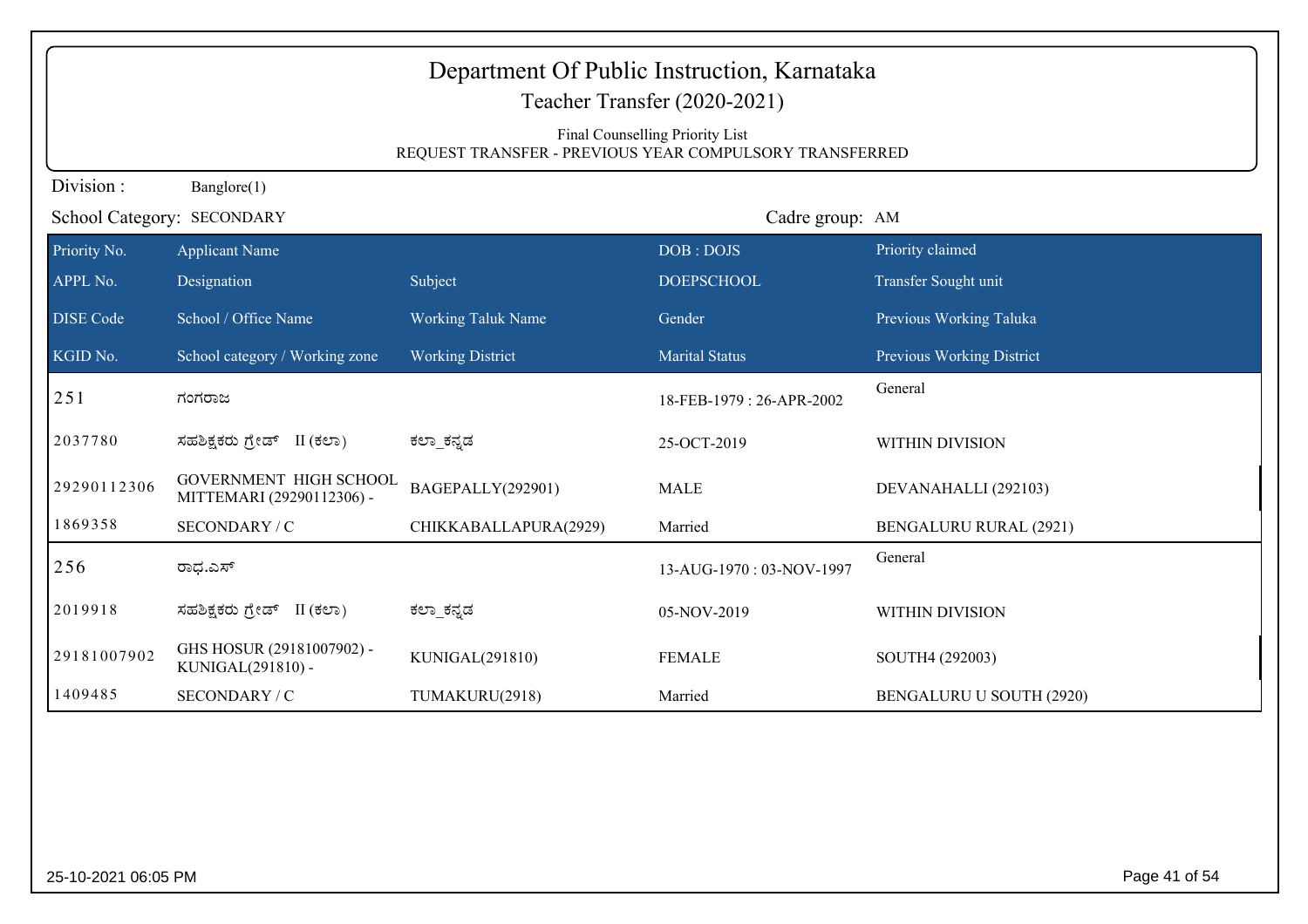| Department Of Public Instruction, Karnataka<br>Teacher Transfer (2020-2021)<br>Final Counselling Priority List<br>REQUEST TRANSFER - PREVIOUS YEAR COMPULSORY TRANSFERRED |                                                     |                           |                          |                               |  |
|---------------------------------------------------------------------------------------------------------------------------------------------------------------------------|-----------------------------------------------------|---------------------------|--------------------------|-------------------------------|--|
| Division:                                                                                                                                                                 | Banglore(1)                                         |                           |                          |                               |  |
|                                                                                                                                                                           | School Category: SECONDARY<br>Cadre group: AM       |                           |                          |                               |  |
| Priority No.                                                                                                                                                              | <b>Applicant Name</b>                               |                           | DOB: DOJS                | Priority claimed              |  |
| APPL No.                                                                                                                                                                  | Designation                                         | Subject                   | <b>DOEPSCHOOL</b>        | Transfer Sought unit          |  |
| <b>DISE Code</b>                                                                                                                                                          | School / Office Name                                | <b>Working Taluk Name</b> | Gender                   | Previous Working Taluka       |  |
| KGID No.                                                                                                                                                                  | School category / Working zone                      | <b>Working District</b>   | <b>Marital Status</b>    | Previous Working District     |  |
| 257                                                                                                                                                                       | ಕುಮಾರಿ ಹೆಚ್.ಎಂ                                      |                           | 30-AUG-1975: 06-NOV-1998 | General                       |  |
| 2064430                                                                                                                                                                   | ಸಹಶಿಕ್ಷಕರು ಗ್ರೇಡ್ II (ಭಾಷೆ)                         | ಹಿಂದಿ                     | 04-NOV-2019              | WITHIN DIVISION               |  |
| 29291101104                                                                                                                                                               | <b>GHS ANEMADAGU</b><br>(29291101104) - SIDLAGHATTA | SIDLAGHATTA(292911)       | <b>FEMALE</b>            | DEVANAHALLI (292103)          |  |
| 1503555                                                                                                                                                                   | SECONDARY / C                                       | CHIKKABALLAPURA(2929)     | Married                  | <b>BENGALURU RURAL (2921)</b> |  |
| 258                                                                                                                                                                       | ವಿಜಯಲಕ್ತ್ತಿ ಎಂ ನಾಗರಾಳ್                              |                           | 20-JUL-1974: 08-MAR-1997 | General                       |  |
| 2025038                                                                                                                                                                   | ಸಹಶಿಕ್ಷಕರು ಗ್ರೇಡ್ II (ಕಲಾ)                          | ಕಲ್_ಕನ್ನಡ                 | 06-NOV-2019              | WITHIN DIVISION               |  |
| 29320505203                                                                                                                                                               | <b>G HS SRIGIRIPURA</b><br>(29320505203) - MAGADI   | MAGADI(293205)            | <b>FEMALE</b>            | SOUTH1 (292001)               |  |
| 1419757                                                                                                                                                                   | SECONDARY / C                                       | RAMANAGARA(2932)          | Married                  | BENGALURU U SOUTH (2920)      |  |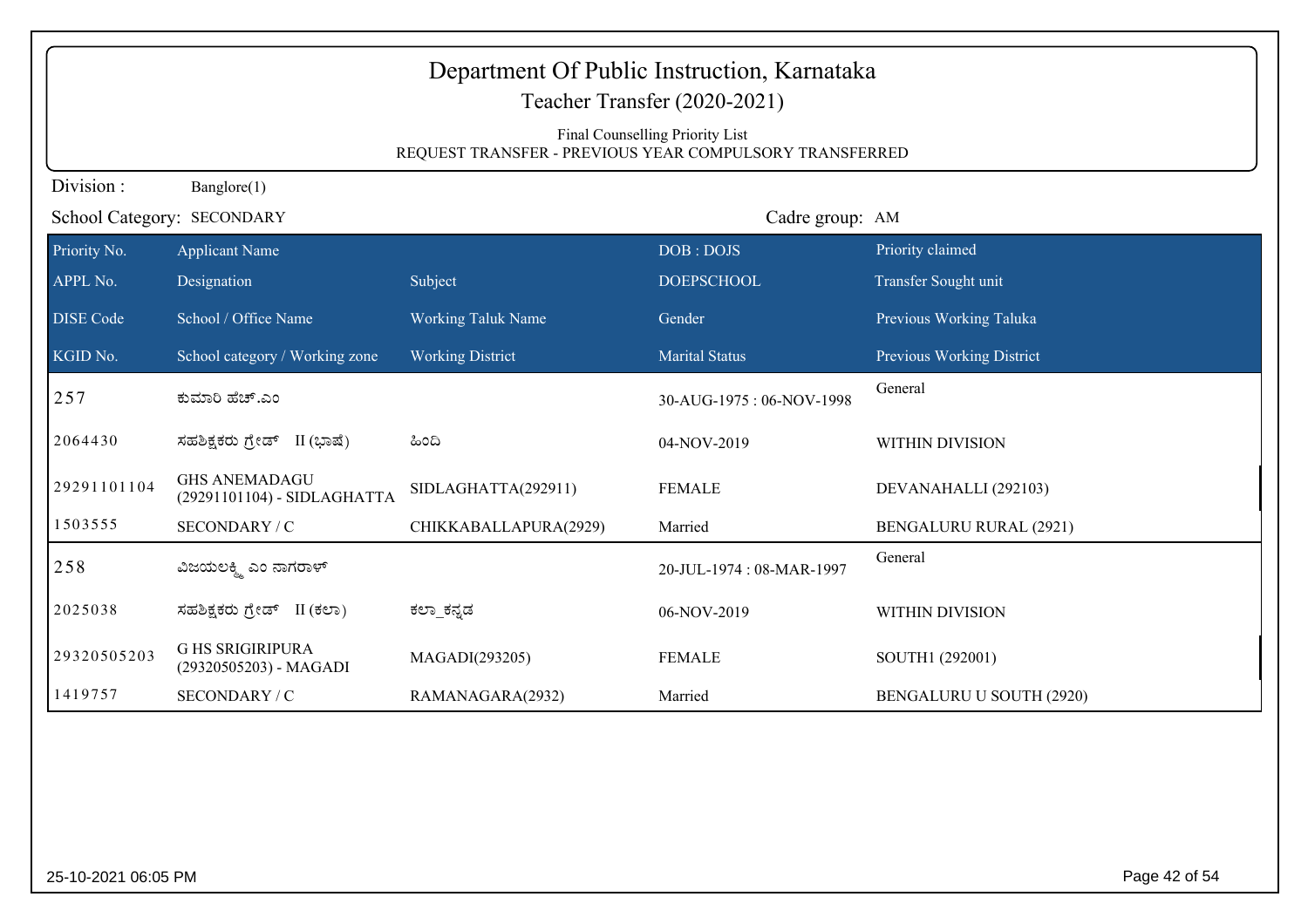| Department Of Public Instruction, Karnataka<br>Teacher Transfer (2020-2021) |                                                                                            |                           |                           |                           |  |
|-----------------------------------------------------------------------------|--------------------------------------------------------------------------------------------|---------------------------|---------------------------|---------------------------|--|
|                                                                             |                                                                                            |                           |                           |                           |  |
|                                                                             | Final Counselling Priority List<br>REQUEST TRANSFER - PREVIOUS YEAR COMPULSORY TRANSFERRED |                           |                           |                           |  |
| Division:                                                                   | Banglore(1)                                                                                |                           |                           |                           |  |
|                                                                             | School Category: SECONDARY<br>Cadre group: AM                                              |                           |                           |                           |  |
| Priority No.                                                                | <b>Applicant Name</b>                                                                      |                           | DOB: DOJS                 | Priority claimed          |  |
| APPL No.                                                                    | Designation                                                                                | Subject                   | <b>DOEPSCHOOL</b>         | Transfer Sought unit      |  |
| <b>DISE</b> Code                                                            | School / Office Name                                                                       | <b>Working Taluk Name</b> | Gender                    | Previous Working Taluka   |  |
| KGID No.                                                                    | School category / Working zone                                                             | <b>Working District</b>   | <b>Marital Status</b>     | Previous Working District |  |
| 262                                                                         | ಶಿವಣ್ಣ ಹೆಚ್ ಎಲ್                                                                            |                           | 15-APR-1966 : 23-DEC-1997 | General                   |  |
| 2026776                                                                     | ಸಹಶಿಕ್ಷಕರು ಗ್ರೇಡ್ II (ಭಾಷೆ)                                                                | ಹಿಂದಿ                     | 19-OCT-2019               | WITHIN DIVISION           |  |
| 29290511103                                                                 | <b>GHS KALLINAYAKANAHALLI</b><br>$(29290511103) -$                                         | GOWRIBIDANUR(292905)      | <b>MALE</b>               | KANAKAPURA (293208)       |  |
| 1429863                                                                     | SECONDARY / C                                                                              | CHIKKABALLAPURA(2929)     | Married                   | RAMANAGARA (2932)         |  |
| 265                                                                         | ಸಂಜೀವ ಕುಮಾರ ಎ ಎಂ                                                                           |                           | 20-JUN-1972: 23-APR-2003  | General                   |  |
| 2027509                                                                     | ಸಹಶಿಕ್ಷಕರು ಗ್ರೇಡ್ II (ಭಾಷೆ)                                                                | ಹಿಂದಿ                     | 01-NOV-2019               | WITHIN DIVISION           |  |
| 29181002703                                                                 | <b>GOVT HIGHSCHOOL</b><br>VALAGEREPURA (29181002703)                                       | KUNIGAL(291810)           | <b>MALE</b>               | KANAKAPURA (293208)       |  |
| 1935502                                                                     | SECONDARY / C                                                                              | TUMAKURU(2918)            | Married                   | RAMANAGARA (2932)         |  |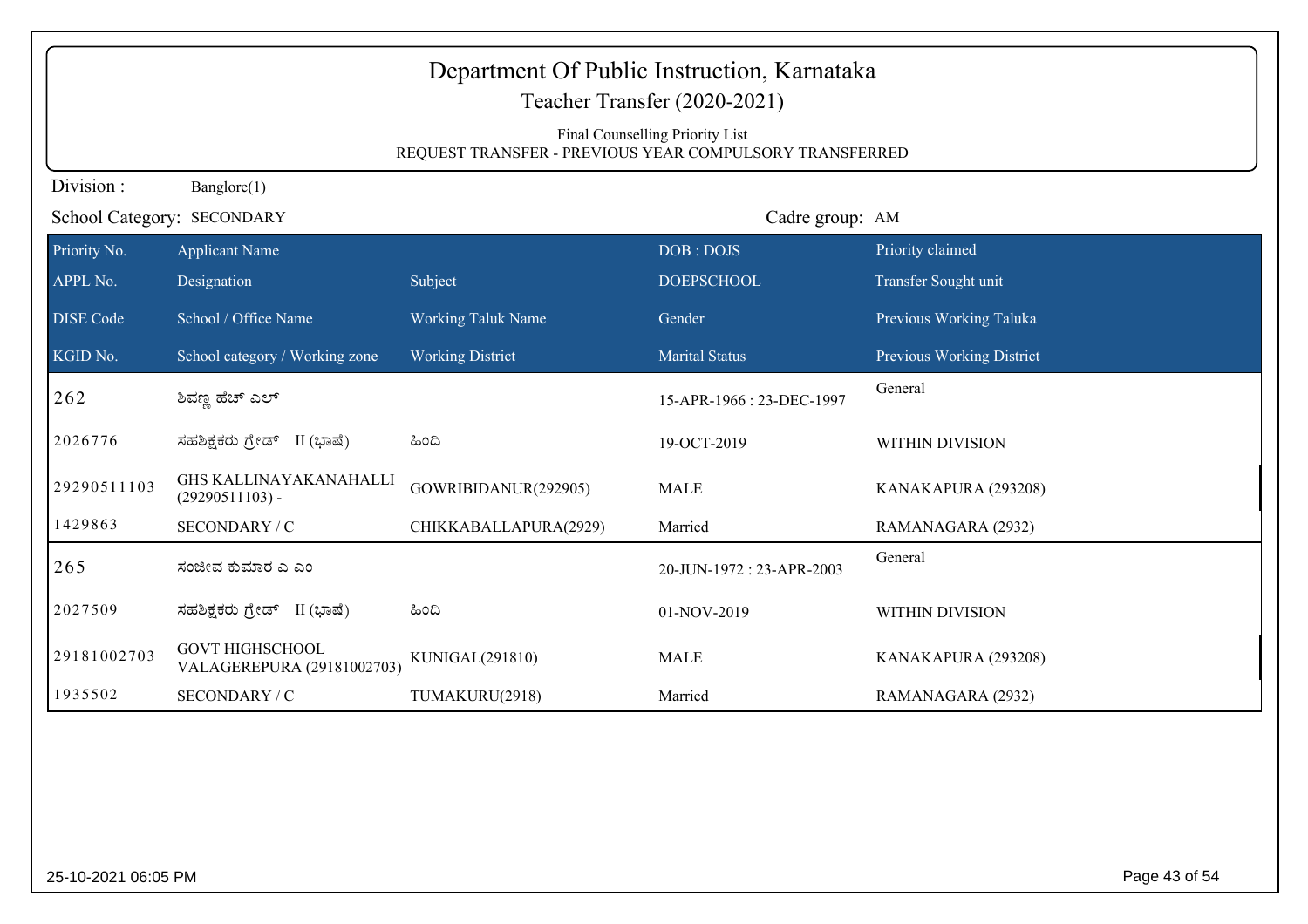| Department Of Public Instruction, Karnataka<br>Teacher Transfer (2020-2021) |                                                       |                                                         |                                 |                           |
|-----------------------------------------------------------------------------|-------------------------------------------------------|---------------------------------------------------------|---------------------------------|---------------------------|
|                                                                             |                                                       | REQUEST TRANSFER - PREVIOUS YEAR COMPULSORY TRANSFERRED | Final Counselling Priority List |                           |
| Division:                                                                   | Banglore(1)                                           |                                                         |                                 |                           |
|                                                                             | School Category: SECONDARY                            |                                                         | Cadre group: AM                 |                           |
| Priority No.                                                                | <b>Applicant Name</b>                                 |                                                         | DOB: DOJS                       | Priority claimed          |
| APPL No.                                                                    | Designation                                           | Subject                                                 | <b>DOEPSCHOOL</b>               | Transfer Sought unit      |
| <b>DISE</b> Code                                                            | School / Office Name                                  | <b>Working Taluk Name</b>                               | Gender                          | Previous Working Taluka   |
| KGID No.                                                                    | School category / Working zone                        | <b>Working District</b>                                 | <b>Marital Status</b>           | Previous Working District |
| 266                                                                         | ಮುಬೀನ ಮುಸರತ್                                          |                                                         | 10-MAR-1970: 02-JUN-1997        | General                   |
| 2016938                                                                     | ಸಹಶಿಕ್ಷಕರು ಗ್ರೇಡ್ II (ಭಾಷೆ)                           | ಇಂಗ್ಲೀಷ್                                                | 07-NOV-2019                     | <b>WITHIN DIVISION</b>    |
| 29210405807                                                                 | KARNATAKA PUBLIC<br><b>SCHOOLS GHS COMPOSITE</b>      | HOSAKOTE(292104)                                        | <b>FEMALE</b>                   | SOUTH2 (292008)           |
| 1428391                                                                     | SECONDARY / C                                         | <b>BENGALURU RURAL(2921)</b>                            | Married                         | BENGALURU U SOUTH (2920)  |
| 268                                                                         | ಪುಷ್ಟಲತಾ ಎಸ್                                          |                                                         | 24-JUL-1974: 29-OCT-1998        | General                   |
| 2028055                                                                     | ಸಹಶಿಕ್ಷಕರು ಗ್ರೇಡ್<br>II (ಭಾಷೆ)                        | ಹಿಂದಿ                                                   | 10-OCT-2019                     | <b>WITHIN DIVISION</b>    |
| 29290500607                                                                 | GHS ALIPURA (29290500607) -<br>GOWRIBIDANUR(292905) - | GOWRIBIDANUR(292905)                                    | <b>FEMALE</b>                   | RAMANAGARA (293206)       |
| 1615724                                                                     | SECONDARY / C                                         | CHIKKABALLAPURA(2929)                                   | Married                         | RAMANAGARA (2932)         |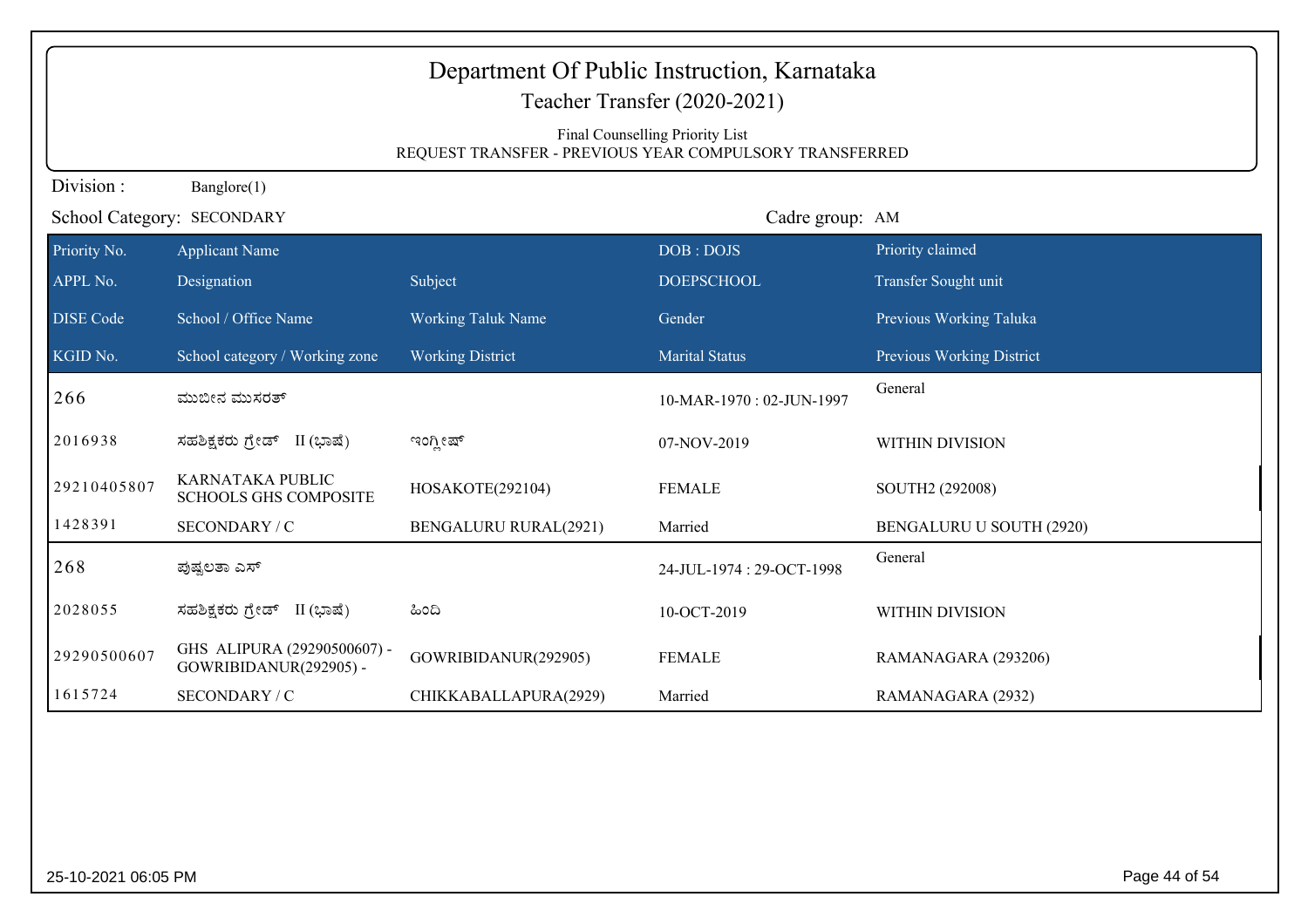| Department Of Public Instruction, Karnataka<br>Teacher Transfer (2020-2021)<br>Final Counselling Priority List<br>REQUEST TRANSFER - PREVIOUS YEAR COMPULSORY TRANSFERRED |                                                       |                           |                          |                           |  |  |
|---------------------------------------------------------------------------------------------------------------------------------------------------------------------------|-------------------------------------------------------|---------------------------|--------------------------|---------------------------|--|--|
| Division:                                                                                                                                                                 | Banglore(1)                                           |                           |                          |                           |  |  |
|                                                                                                                                                                           | School Category: SECONDARY                            |                           | Cadre group: AM          |                           |  |  |
| Priority No.                                                                                                                                                              | <b>Applicant Name</b>                                 |                           | DOB: DOJS                | Priority claimed          |  |  |
| APPL No.                                                                                                                                                                  | Designation                                           | Subject                   | <b>DOEPSCHOOL</b>        | Transfer Sought unit      |  |  |
| <b>DISE</b> Code                                                                                                                                                          | School / Office Name                                  | <b>Working Taluk Name</b> | Gender                   | Previous Working Taluka   |  |  |
| KGID No.                                                                                                                                                                  | School category / Working zone                        | <b>Working District</b>   | <b>Marital Status</b>    | Previous Working District |  |  |
| 269                                                                                                                                                                       | ಸುಜಾತಾ ಎಂ ಎಸ್                                         |                           | 16-JAN-1970: 06-JAN-1997 | General                   |  |  |
| 2032726                                                                                                                                                                   | ಸಹಶಿಕ್ಷಕರು ಗ್ರೇಡ್ II (ಭಾಷೆ)                           | ಇಂಗ್ಲೀಷ್                  | 08-NOV-2019              | <b>WITHIN DIVISION</b>    |  |  |
| 29320801003                                                                                                                                                               | <b>GHS KAGGALAHALLI</b><br>(29320801003) - KANAKAPURA | KANAKAPURA(293208)        | <b>FEMALE</b>            | SOUTH1 (292001)           |  |  |
| 1376264                                                                                                                                                                   | SECONDARY / C                                         | RAMANAGARA(2932)          | Married                  | BENGALURU U SOUTH (2920)  |  |  |
| 276                                                                                                                                                                       | ಭಾಗ್ಯ.ಹೆಚ್.ಜಿ.                                        |                           | 18-JUL-1970: 20-NOV-2003 | General                   |  |  |
| 2020988                                                                                                                                                                   | ಸಹಶಿಕ್ಷಕರು ಗ್ರೇಡ್ II (ಭಾಷೆ)                           | ಹಿಂದಿ                     | 27-DEC-2019              | WITHIN DIVISION           |  |  |
| 29130319003                                                                                                                                                               | KARNATAKA PUBLIC<br><b>SCHOOLS KPS</b>                | HIRIYUR(291303)           | <b>FEMALE</b>            | NORTH3 (292806)           |  |  |
| 1522140                                                                                                                                                                   | SECONDARY / C                                         | CHITRADURGA(2913)         | Married                  | BENGALURU U NORTH (2928)  |  |  |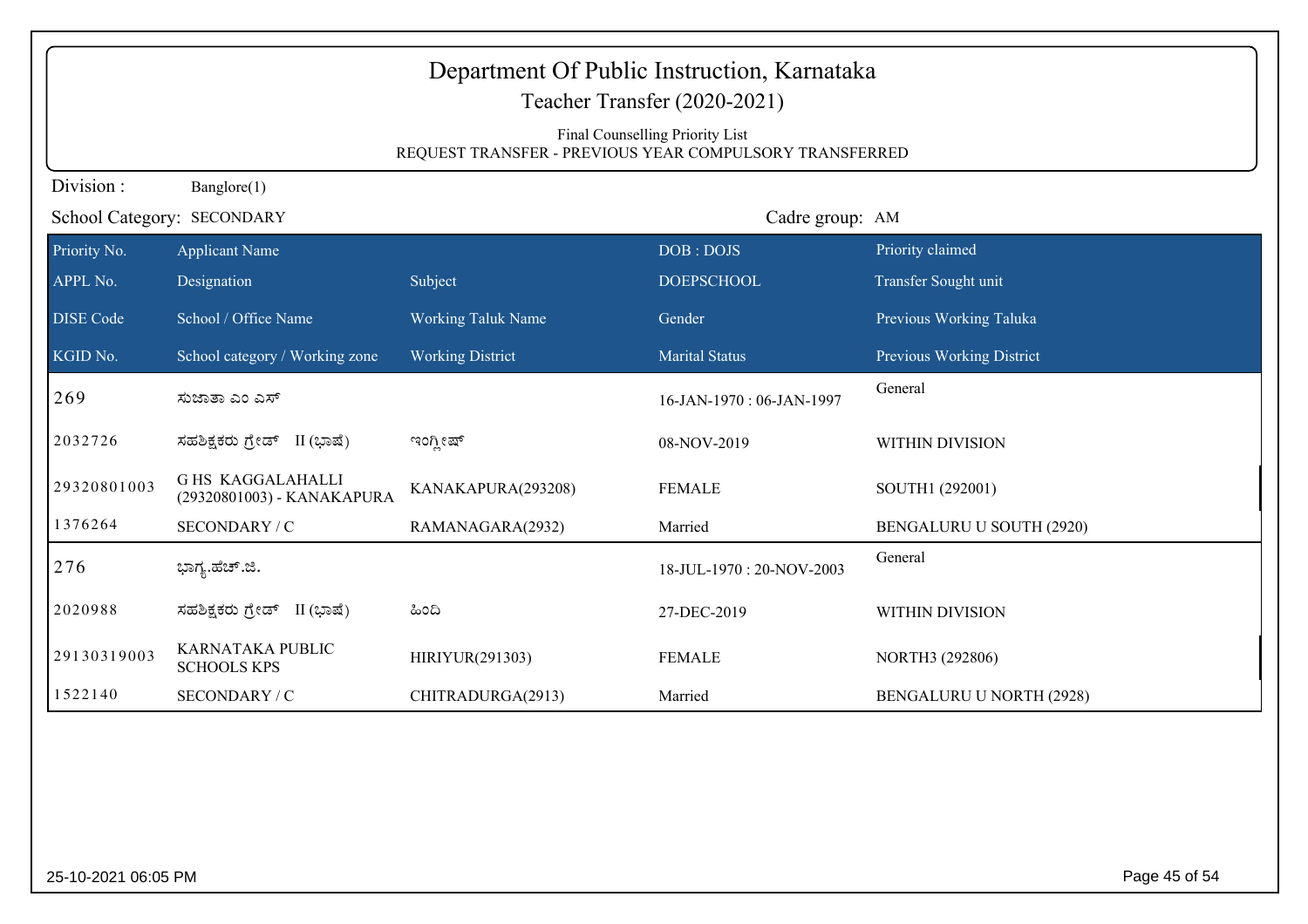| Department Of Public Instruction, Karnataka<br>Teacher Transfer (2020-2021)<br>Final Counselling Priority List<br>REQUEST TRANSFER - PREVIOUS YEAR COMPULSORY TRANSFERRED |                                                                         |                           |                          |                               |  |
|---------------------------------------------------------------------------------------------------------------------------------------------------------------------------|-------------------------------------------------------------------------|---------------------------|--------------------------|-------------------------------|--|
| Division:                                                                                                                                                                 | Banglore(1)                                                             |                           |                          |                               |  |
|                                                                                                                                                                           | School Category: SECONDARY                                              |                           | Cadre group: AM          |                               |  |
| Priority No.                                                                                                                                                              | <b>Applicant Name</b>                                                   |                           | DOB: DOJS                | Priority claimed              |  |
| APPL No.                                                                                                                                                                  | Designation                                                             | Subject                   | <b>DOEPSCHOOL</b>        | Transfer Sought unit          |  |
| <b>DISE</b> Code                                                                                                                                                          | School / Office Name                                                    | <b>Working Taluk Name</b> | Gender                   | Previous Working Taluka       |  |
| KGID No.                                                                                                                                                                  | School category / Working zone                                          | <b>Working District</b>   | <b>Marital Status</b>    | Previous Working District     |  |
| 281                                                                                                                                                                       | ಸ್ವರ್ಣಗೌರಿ                                                              |                           | 18-SEP-1974: 29-JAN-2004 | General                       |  |
| 2021603                                                                                                                                                                   | ಸಹಶಿಕ್ಷಕರು ಗ್ರೇಡ್ II (ಜೀವ ವಿಜ್ಞಾನ) ಸಿಬಿಜಡ್ ಕನ್ನಡ                        |                           | 01-NOV-2019              | WITHIN DIVISION               |  |
| 29310612707                                                                                                                                                               | KARNATAKA PUBLIC<br><b>SCHOOLS GHS</b>                                  | SIRA(293106)              | <b>FEMALE</b>            | DEVANAHALLI (292103)          |  |
| 1935108                                                                                                                                                                   | SECONDARY / C                                                           | TUMAKURU MADHUGIRI(2931)  | Married                  | <b>BENGALURU RURAL (2921)</b> |  |
| 282                                                                                                                                                                       | ಸಿದ್ದೇಶ್ವರಿ ಹೆಚ್. ಎಸ್.                                                  |                           | 27-MAY-1978: 29-JAN-2004 | General                       |  |
| 2044344                                                                                                                                                                   | ಸಹಶಿಕ್ಷಕರು ಗ್ರೇಡ್ II (ಭಾಷೆ)                                             | ಹಿಂದಿ                     | 01-NOV-2019              | WITHIN DIVISION               |  |
| 29180227102                                                                                                                                                               | GHS SHIVAPURA (29180227102) GUBBI(291802)<br>- GUBBI(291802) - TUMAKURU |                           | <b>FEMALE</b>            | K G F (291913)                |  |
| 1954065                                                                                                                                                                   | SECONDARY / C                                                           | TUMAKURU(2918)            | Unmarried                | <b>KOLAR (2919)</b>           |  |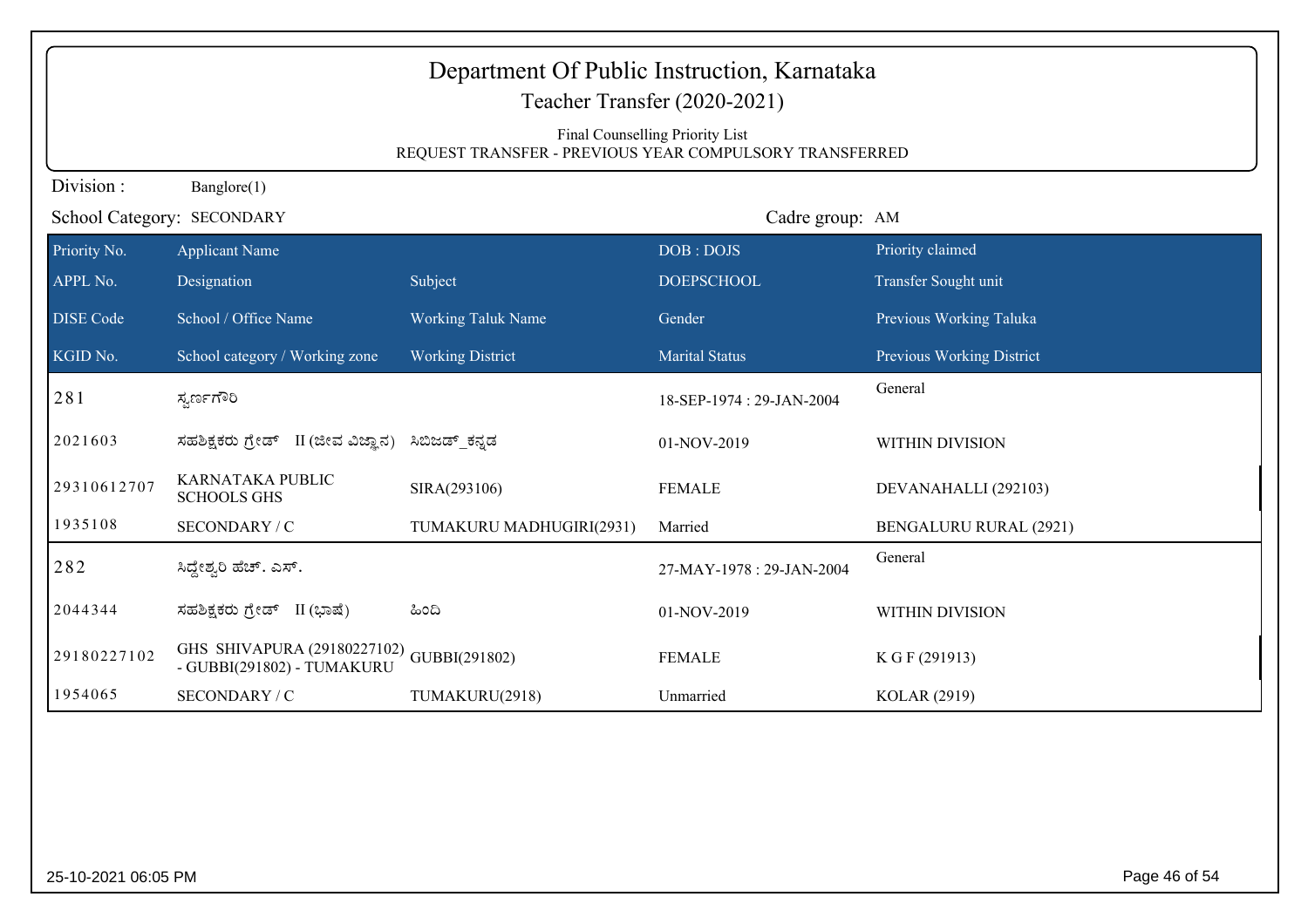| Department Of Public Instruction, Karnataka                                                |                                                        |                           |                          |                                  |  |
|--------------------------------------------------------------------------------------------|--------------------------------------------------------|---------------------------|--------------------------|----------------------------------|--|
| Teacher Transfer (2020-2021)                                                               |                                                        |                           |                          |                                  |  |
| Final Counselling Priority List<br>REQUEST TRANSFER - PREVIOUS YEAR COMPULSORY TRANSFERRED |                                                        |                           |                          |                                  |  |
| Division:<br>Banglore(1)                                                                   |                                                        |                           |                          |                                  |  |
|                                                                                            | School Category: SECONDARY                             |                           | Cadre group: AM          |                                  |  |
| Priority No.                                                                               | <b>Applicant Name</b>                                  |                           | DOB: DOJS                | Priority claimed                 |  |
| APPL No.                                                                                   | Designation                                            | Subject                   | <b>DOEPSCHOOL</b>        | Transfer Sought unit             |  |
| <b>DISE</b> Code                                                                           | School / Office Name                                   | <b>Working Taluk Name</b> | Gender                   | Previous Working Taluka          |  |
| KGID No.                                                                                   | School category / Working zone                         | <b>Working District</b>   | <b>Marital Status</b>    | <b>Previous Working District</b> |  |
| 294                                                                                        | ಸುಜಾತಮ್ಮ ಕೆ ಹೆಚ್                                       |                           | 01-JUN-1979: 12-MAR-2004 | General                          |  |
| 2023943                                                                                    | ಸಹಶಿಕ್ಷಕರು ಗ್ರೇಡ್ II (ಕಲಾ)                             | ಕಲ್_ಕನ್ನಡ                 | 31-OCT-2019              | WITHIN DIVISION                  |  |
| 29320601304                                                                                | G JC YAREHALLI (29320601304)<br>- RAMANAGARA(293206) - | RAMANAGARA(293206)        | <b>FEMALE</b>            | BANGARAPETE (291902)             |  |
| 1953631                                                                                    | SECONDARY / C                                          | RAMANAGARA(2932)          | Married                  | KOLAR (2919)                     |  |
| 298                                                                                        | ವಿಜಯಮ್ಮ ಎನ್                                            |                           | 22-JUL-1962: 06-NOV-1998 | General                          |  |
| 2036839                                                                                    | ಸಹಶಿಕ್ಷಕರು ಗ್ರೇಡ್ II (ಕಲಾ)                             | ಕಲ್_ಕನ್ನಡ                 | 19-OCT-2019              | WITHIN DIVISION                  |  |
| 29181019015                                                                                | KARNATAKA PUBLIC<br><b>SCHOOLS GCPRE-UNIVERSITY</b>    | KUNIGAL(291810)           | <b>FEMALE</b>            | NORTH2 (292805)                  |  |
| 1701741                                                                                    | SECONDARY / C                                          | TUMAKURU(2918)            | Married                  | BENGALURU U NORTH (2928)         |  |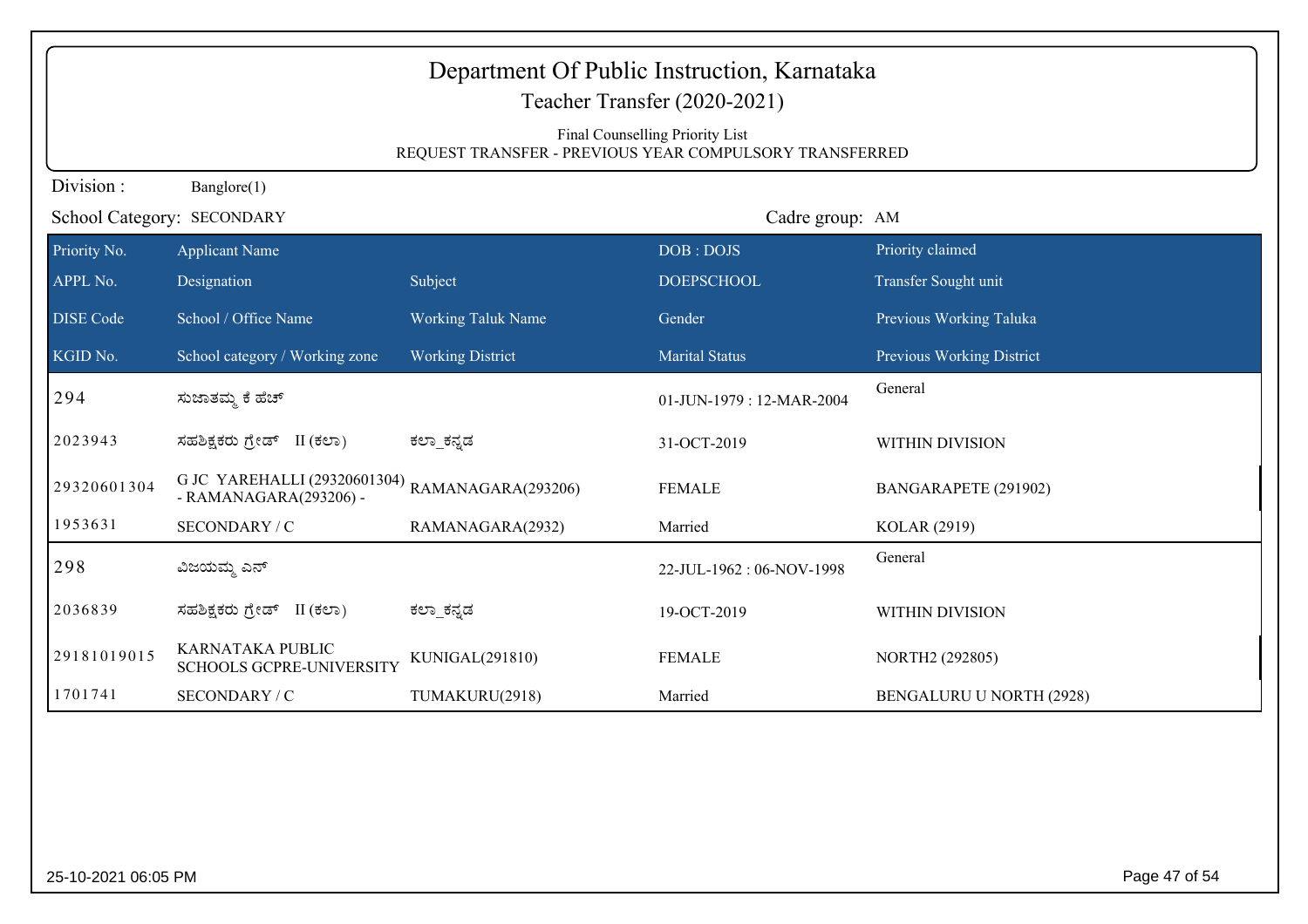| Department Of Public Instruction, Karnataka<br>Teacher Transfer (2020-2021) |                                                                                            |                              |                          |                           |  |  |
|-----------------------------------------------------------------------------|--------------------------------------------------------------------------------------------|------------------------------|--------------------------|---------------------------|--|--|
|                                                                             | Final Counselling Priority List<br>REQUEST TRANSFER - PREVIOUS YEAR COMPULSORY TRANSFERRED |                              |                          |                           |  |  |
| Division:                                                                   | Banglore(1)                                                                                |                              |                          |                           |  |  |
|                                                                             | School Category: SECONDARY                                                                 |                              | Cadre group: AM          |                           |  |  |
| Priority No.                                                                | <b>Applicant Name</b>                                                                      |                              | DOB: DOJS                | Priority claimed          |  |  |
| APPL No.                                                                    | Designation                                                                                | Subject                      | <b>DOEPSCHOOL</b>        | Transfer Sought unit      |  |  |
| <b>DISE</b> Code                                                            | School / Office Name                                                                       | <b>Working Taluk Name</b>    | Gender                   | Previous Working Taluka   |  |  |
| KGID No.                                                                    | School category / Working zone                                                             | <b>Working District</b>      | <b>Marital Status</b>    | Previous Working District |  |  |
| 299                                                                         | ಮುಜೀಬುನ್ನಿಸ್ನ ಫಾರೂಕಿ                                                                       |                              | 09-APR-1970: 03-NOV-2004 | General                   |  |  |
| 2031164                                                                     | ಸಹಶಿಕ್ಷಕರು ಗ್ರೇಡ್ II (ಕಲಾ)                                                                 | ಕಲಾ ಉರ್ದು                    | 01-NOV-2019              | WITHIN DIVISION           |  |  |
| 29130111804                                                                 | <b>GHS KURUBARAHALLI</b><br>(29130111804) - CHITRADURGA                                    | CHITRADURGA(291301)          | <b>FEMALE</b>            | SOUTH3 (292009)           |  |  |
| 1747877                                                                     | SECONDARY / C                                                                              | CHITRADURGA(2913)            | Married                  | BENGALURU U SOUTH (2920)  |  |  |
| 330                                                                         | ರಮೇಶ ಹೆಚ್ ಇ                                                                                |                              | 10-JUN-1967: 01-SEP-1992 | General                   |  |  |
| 2040305                                                                     | ಸಹಶಿಕ್ಷಕರು ಗ್ರೇಡ್<br>II (ಭಾಷೆ)                                                             | ಇಂಗ್ಲೀಷ್                     | 01-NOV-2019              | <b>WITHIN DIVISION</b>    |  |  |
| 29210403302                                                                 | GHS HASIGALA (29210403302) -<br>HOSAKOTE(292104) -                                         | HOSAKOTE(292104)             | <b>MALE</b>              | <b>MALUR (291909)</b>     |  |  |
| 1151573                                                                     | SECONDARY / C                                                                              | <b>BENGALURU RURAL(2921)</b> | Married                  | KOLAR (2919)              |  |  |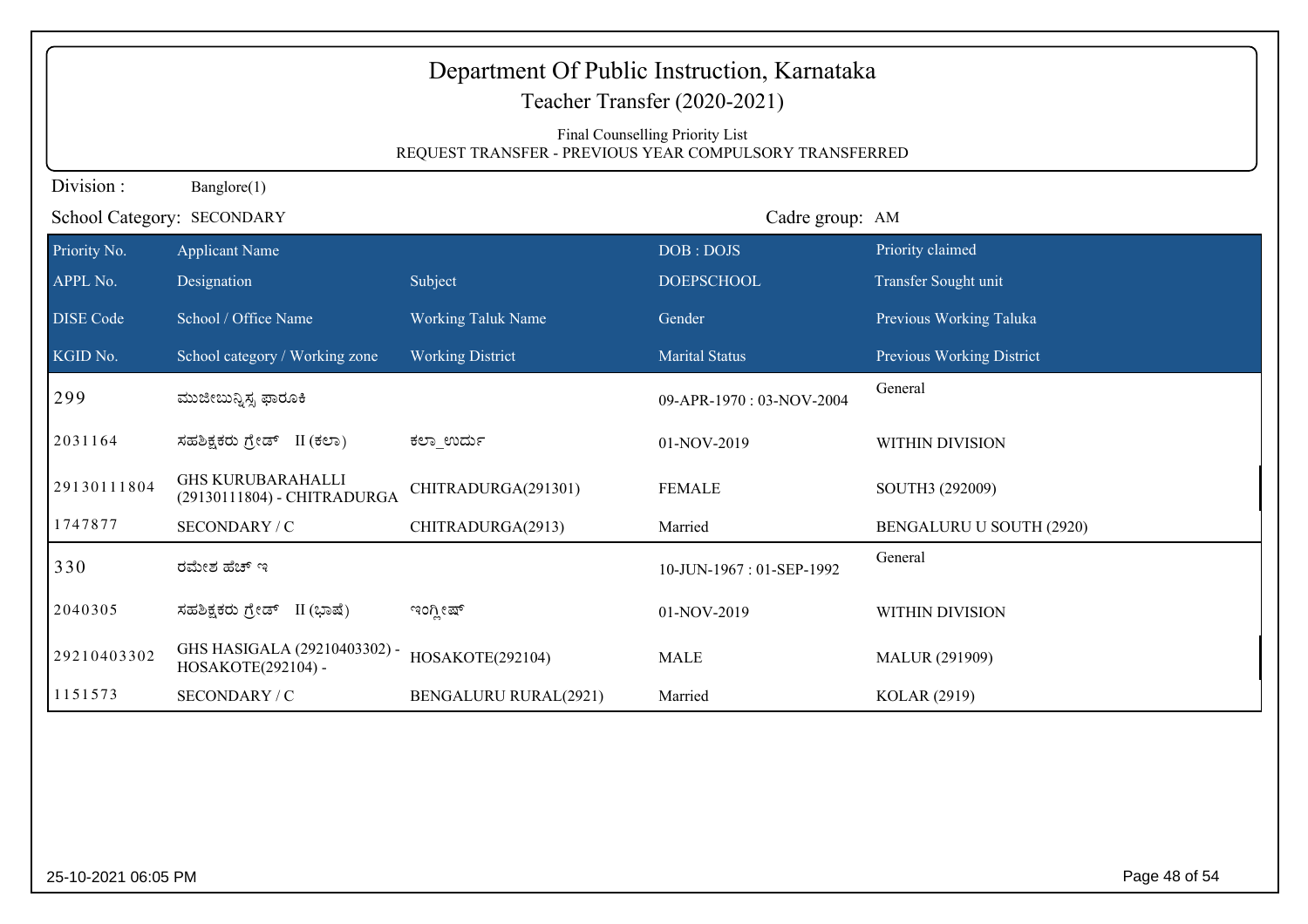|                  | Department Of Public Instruction, Karnataka<br>Teacher Transfer (2020-2021)<br>Final Counselling Priority List<br>REQUEST TRANSFER - PREVIOUS YEAR COMPULSORY TRANSFERRED |                           |                          |                               |  |
|------------------|---------------------------------------------------------------------------------------------------------------------------------------------------------------------------|---------------------------|--------------------------|-------------------------------|--|
| Division:        | Banglore(1)                                                                                                                                                               |                           |                          |                               |  |
|                  | School Category: SECONDARY                                                                                                                                                |                           | Cadre group: AM          |                               |  |
| Priority No.     | <b>Applicant Name</b>                                                                                                                                                     |                           | DOB: DOJS                | Priority claimed              |  |
| APPL No.         | Designation                                                                                                                                                               | Subject                   | <b>DOEPSCHOOL</b>        | Transfer Sought unit          |  |
| <b>DISE Code</b> | School / Office Name                                                                                                                                                      | <b>Working Taluk Name</b> | Gender                   | Previous Working Taluka       |  |
| KGID No.         | School category / Working zone                                                                                                                                            | <b>Working District</b>   | <b>Marital Status</b>    | Previous Working District     |  |
| 333              | ಮುನಿಶಾಮಣ್ಣ ಟಿ                                                                                                                                                             |                           | 01-JUL-1969: 17-SEP-1992 | General                       |  |
| 2062019          | ಸಹಶಿಕ್ಷಕರು ಗ್ರೇಡ್ II (ಭಾಷೆ)                                                                                                                                               | ಕನ್ನಡ                     | 01-NOV-2019              | WITHIN DIVISION               |  |
| 29290611706      | ADARSHA VIDYALAYA JP<br>NAGARA BEECHAGANAHALLI                                                                                                                            | GUDIBANDA(292906)         | <b>MALE</b>              | DEVANAHALLI (292103)          |  |
| 1166666          | SECONDARY / C                                                                                                                                                             | CHIKKABALLAPURA(2929)     | Married                  | <b>BENGALURU RURAL (2921)</b> |  |
| 334              | ಚಂದ್ರಮ್ಮ                                                                                                                                                                  |                           | 01-JUL-1966: 09-AUG-1989 | General                       |  |
| 2027159          | ಸಹಶಿಕ್ಷಕರು ಗ್ರೇಡ್<br>II (ಭಾಷೆ)                                                                                                                                            | ಕನ್ನಡ                     | 16-OCT-2019              | WITHIN DIVISION               |  |
| 29320504303      | <b>G HS SUGGANAHALLI</b><br>(29320504303) - MAGADI                                                                                                                        | MAGADI(293205)            | <b>FEMALE</b>            | SOUTH4 (292003)               |  |
| 1161563          | SECONDARY / C                                                                                                                                                             | RAMANAGARA(2932)          | Married                  | BENGALURU U SOUTH (2920)      |  |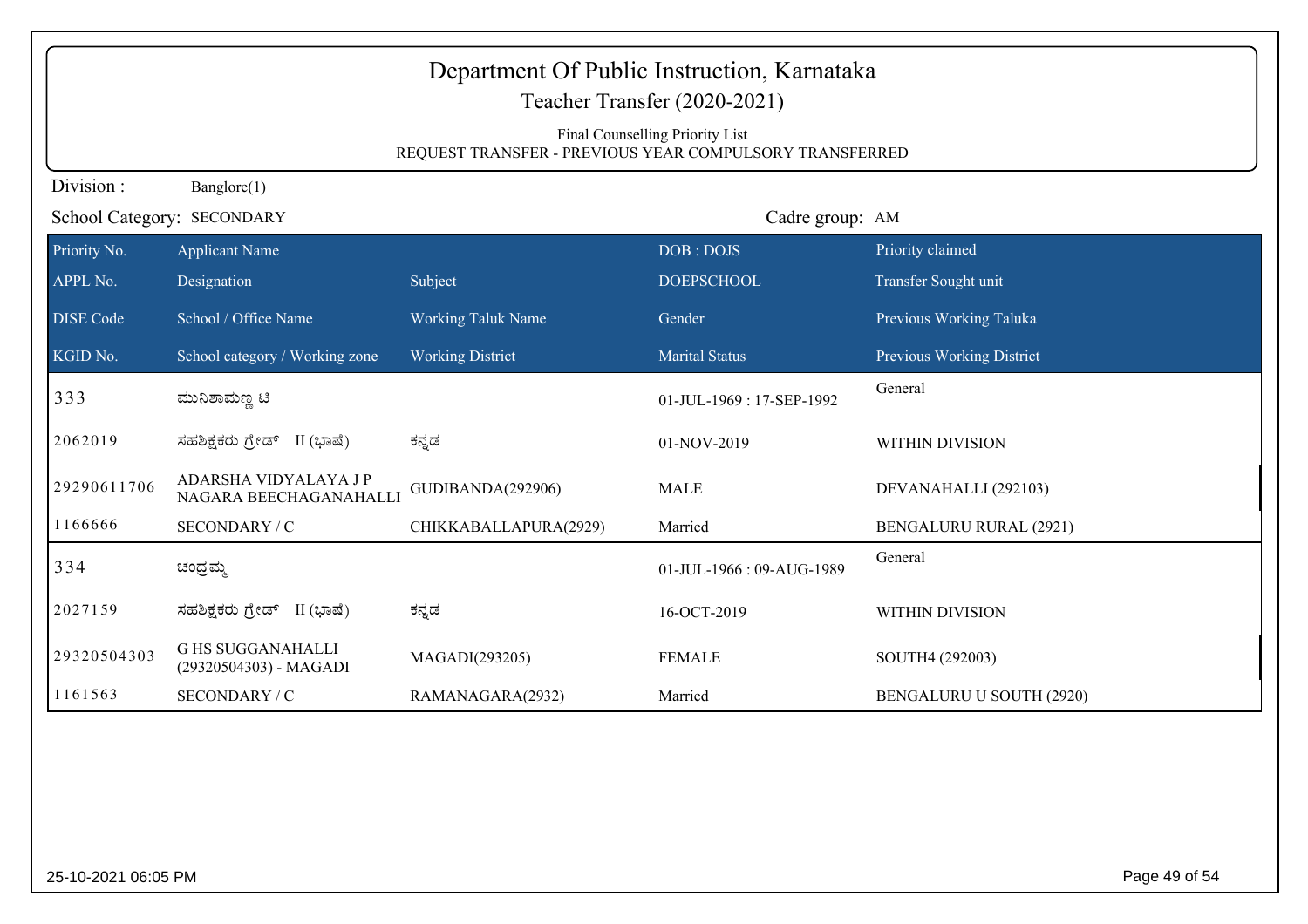| Department Of Public Instruction, Karnataka<br>Teacher Transfer (2020-2021)                |                                                         |                              |                          |                           |  |  |
|--------------------------------------------------------------------------------------------|---------------------------------------------------------|------------------------------|--------------------------|---------------------------|--|--|
| Final Counselling Priority List<br>REQUEST TRANSFER - PREVIOUS YEAR COMPULSORY TRANSFERRED |                                                         |                              |                          |                           |  |  |
| Division:                                                                                  | Banglore(1)                                             |                              |                          |                           |  |  |
|                                                                                            | School Category: SECONDARY                              |                              | Cadre group: AM          |                           |  |  |
| Priority No.                                                                               | <b>Applicant Name</b>                                   |                              | DOB: DOJS                | Priority claimed          |  |  |
| APPL No.                                                                                   | Designation                                             | Subject                      | <b>DOEPSCHOOL</b>        | Transfer Sought unit      |  |  |
| <b>DISE Code</b>                                                                           | School / Office Name                                    | <b>Working Taluk Name</b>    | Gender                   | Previous Working Taluka   |  |  |
| KGID No.                                                                                   | School category / Working zone                          | <b>Working District</b>      | <b>Marital Status</b>    | Previous Working District |  |  |
| 336                                                                                        | ಕಲಾವತಿ ಬಿ                                               |                              | 05-SEP-1981:30-NOV-2005  | General                   |  |  |
| 2031868                                                                                    | ಸಹಶಿಕ್ಷಕರು ಗ್ರೇಡ್ II (ಕಲಾ)                              | ಕಲ್_ಕನ್ನಡ                    | 16-NOV-2019              | WITHIN DIVISION           |  |  |
| 29210406303                                                                                | GHS KORATI (29210406303) -<br>HOSAKOTE(292104) -        | HOSAKOTE(292104)             | <b>FEMALE</b>            | SOUTH3 (292009)           |  |  |
| 2023916                                                                                    | SECONDARY / C                                           | <b>BENGALURU RURAL(2921)</b> | Married                  | BENGALURU U SOUTH (2920)  |  |  |
| 338                                                                                        | ರೇಣುಕಾಬಾಯಿ ಕೆ                                           |                              | 12-JUN-1980: 02-DEC-2005 | General                   |  |  |
| 2017256                                                                                    | ಸಹಶಿಕ್ಷಕರು ಗ್ರೇಡ್ II (ಕಲಾ)                              | ಕಲ್_ಕನ್ನಡ                    | 16-NOV-2019              | <b>WITHIN DIVISION</b>    |  |  |
| 29320813303                                                                                | <b>GHS HONNIGANAHALLI</b><br>(29320813303) - KANAKAPURA | KANAKAPURA(293208)           | <b>FEMALE</b>            | SOUTH3 (292009)           |  |  |
| 1749800                                                                                    | SECONDARY / C                                           | RAMANAGARA(2932)             | Married                  | BENGALURU U SOUTH (2920)  |  |  |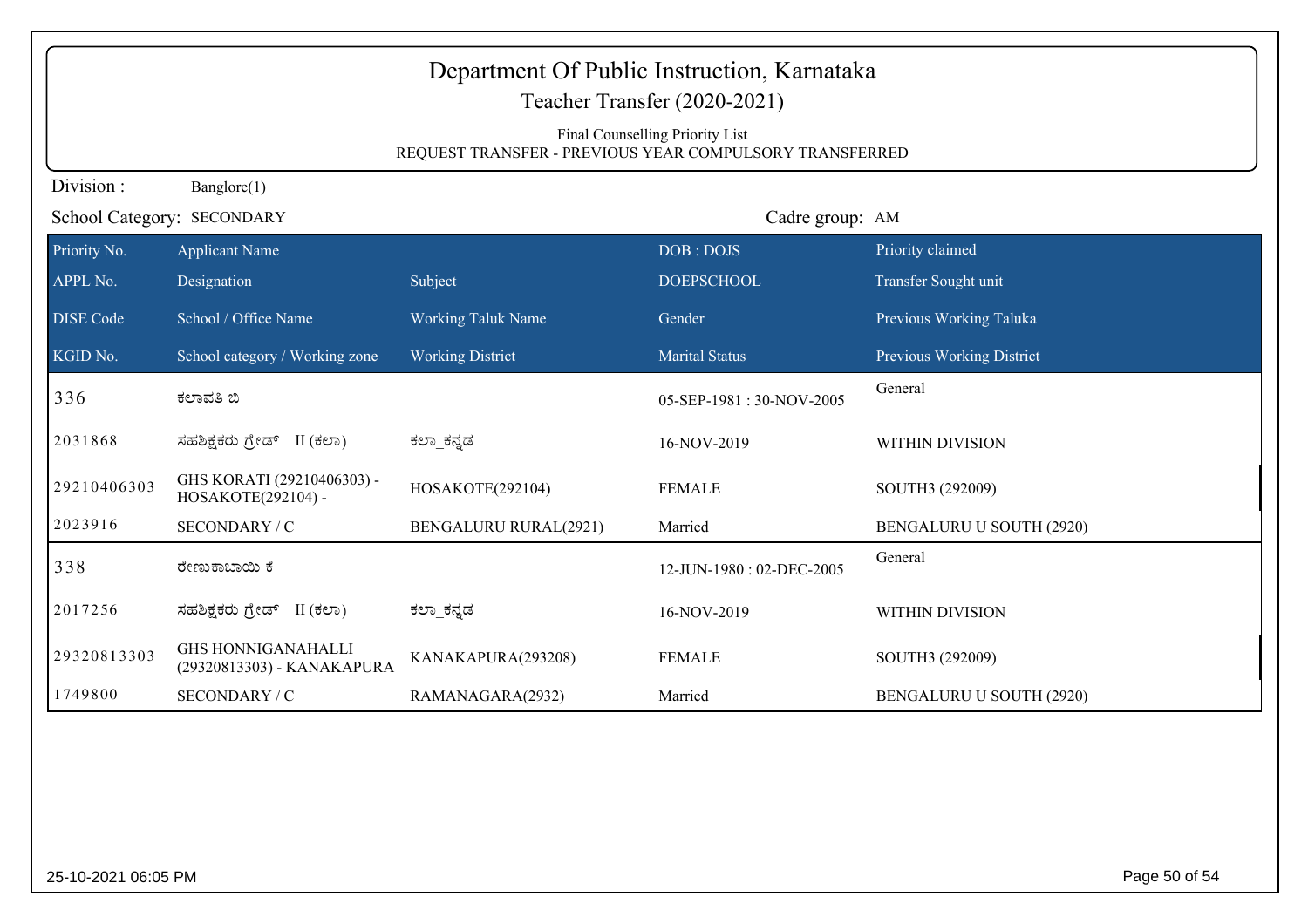| Department Of Public Instruction, Karnataka<br>Teacher Transfer (2020-2021) |                                                                                            |                              |                          |                           |  |  |
|-----------------------------------------------------------------------------|--------------------------------------------------------------------------------------------|------------------------------|--------------------------|---------------------------|--|--|
|                                                                             | Final Counselling Priority List<br>REQUEST TRANSFER - PREVIOUS YEAR COMPULSORY TRANSFERRED |                              |                          |                           |  |  |
|                                                                             | Division:<br>Banglore(1)                                                                   |                              |                          |                           |  |  |
|                                                                             | School Category: SECONDARY                                                                 |                              | Cadre group: AM          |                           |  |  |
| Priority No.                                                                | <b>Applicant Name</b>                                                                      |                              | DOB: DOJS                | Priority claimed          |  |  |
| APPL No.                                                                    | Designation                                                                                | Subject                      | <b>DOEPSCHOOL</b>        | Transfer Sought unit      |  |  |
| <b>DISE</b> Code                                                            | School / Office Name                                                                       | <b>Working Taluk Name</b>    | Gender                   | Previous Working Taluka   |  |  |
| KGID No.                                                                    | School category / Working zone                                                             | <b>Working District</b>      | <b>Marital Status</b>    | Previous Working District |  |  |
| 339                                                                         | ಶುಭಾಹೆಗಡೆ                                                                                  |                              | 09-AUG-1982: 02-DEC-2005 | General                   |  |  |
| 2016491                                                                     | ಸಹಶಿಕ್ಷಕರು ಗ್ರೇಡ್ II (ಭಾಷೆ)                                                                | ಕನ್ನಡ                        | 01-NOV-2019              | WITHIN DIVISION           |  |  |
| 29210418702                                                                 | <b>GJCDEVALAPURA</b><br>(29210418702) - HOSAKOTE                                           | HOSAKOTE(292104)             | <b>FEMALE</b>            | SOUTH4 (292003)           |  |  |
| 2013644                                                                     | SECONDARY / C                                                                              | <b>BENGALURU RURAL(2921)</b> | Married                  | BENGALURU U SOUTH (2920)  |  |  |
| 340                                                                         | ತಬಸ್ಸುಂ ಫಾತೀಮಾ                                                                             |                              | 17-JAN-1976: 05-DEC-2005 | General                   |  |  |
| 2029159                                                                     | ಸಹಶಿಕ್ಷಕರು ಗ್ರೇಡ್ II (ಕಲಾ)                                                                 | ಕಲಾ ಉರ್ದು                    | 02-NOV-2019              | WITHIN DIVISION           |  |  |
| 29140505102                                                                 | GHPS(URDU)UPGRADED H.S-<br>SASVEHALLI(RMSA)                                                | HONNALI(291405)              | <b>FEMALE</b>            | KANAKAPURA (293208)       |  |  |
| 1936671                                                                     | SECONDARY / C                                                                              | DAVANAGERE(2914)             | Married                  | RAMANAGARA (2932)         |  |  |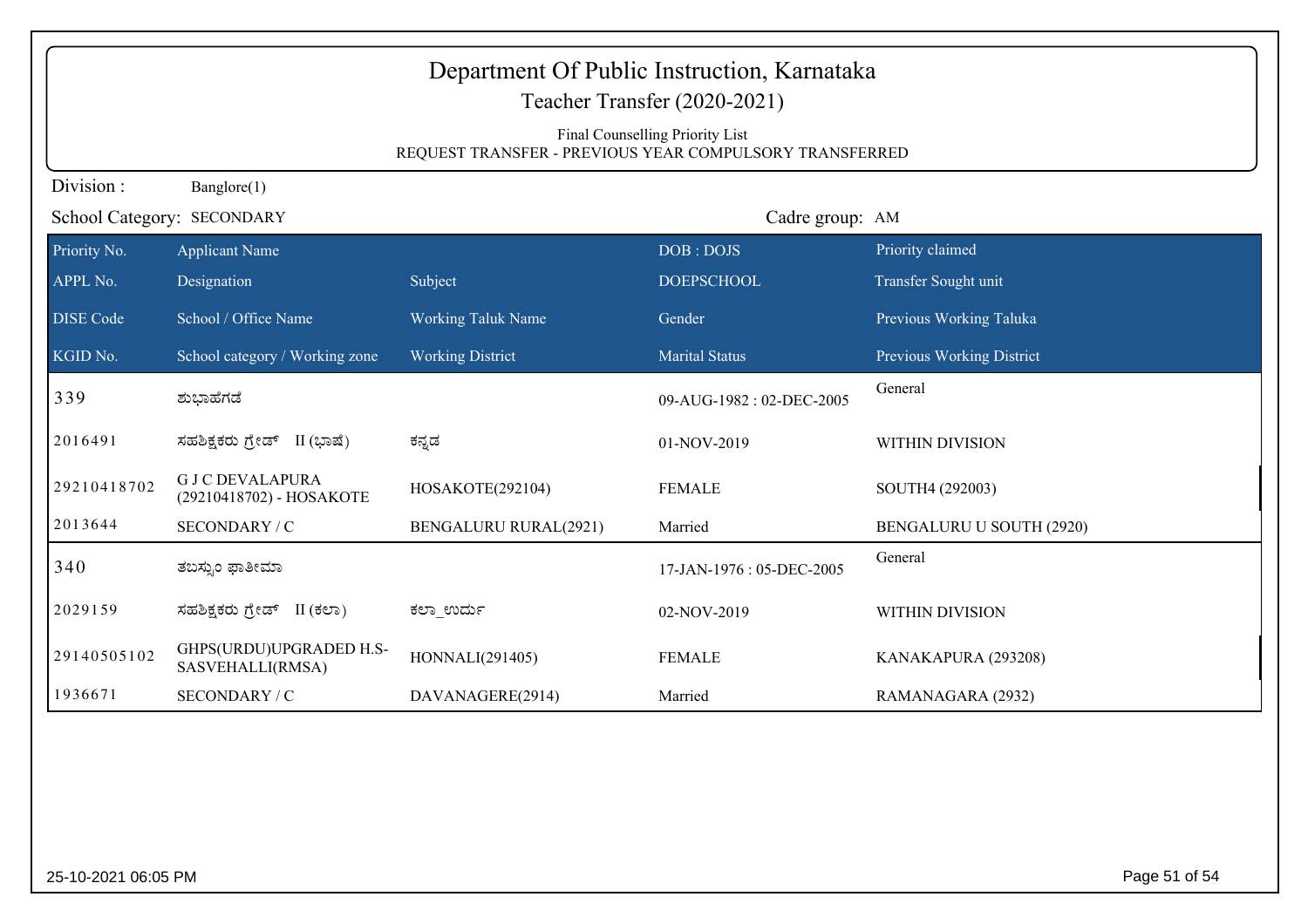| Department Of Public Instruction, Karnataka<br>Teacher Transfer (2020-2021)<br>Final Counselling Priority List<br>REQUEST TRANSFER - PREVIOUS YEAR COMPULSORY TRANSFERRED |                                                               |                              |                           |                           |  |
|---------------------------------------------------------------------------------------------------------------------------------------------------------------------------|---------------------------------------------------------------|------------------------------|---------------------------|---------------------------|--|
| Division:                                                                                                                                                                 | Banglore(1)                                                   |                              |                           |                           |  |
|                                                                                                                                                                           | School Category: SECONDARY                                    |                              | Cadre group: AM           |                           |  |
| Priority No.                                                                                                                                                              | <b>Applicant Name</b>                                         |                              | DOB: DOJS                 | Priority claimed          |  |
| APPL No.                                                                                                                                                                  | Designation                                                   | Subject                      | <b>DOEPSCHOOL</b>         | Transfer Sought unit      |  |
| <b>DISE</b> Code                                                                                                                                                          | School / Office Name                                          | <b>Working Taluk Name</b>    | Gender                    | Previous Working Taluka   |  |
| KGID No.                                                                                                                                                                  | School category / Working zone                                | <b>Working District</b>      | <b>Marital Status</b>     | Previous Working District |  |
| 355                                                                                                                                                                       | ವೀಣಮ್ಮ. ಹೆಚ್                                                  |                              | 05-MAR-1967: 07-AUG-1989  | General                   |  |
| 2017261                                                                                                                                                                   | ಸಹಶಿಕ್ಷಕರು ಗ್ರೇಡ್ II (ಭಾಷೆ)                                   | ಕನ್ನಡ                        | 16-NOV-2019               | WITHIN DIVISION           |  |
| 29190907803                                                                                                                                                               | <b>GHS CHIKKA THIRUPATHI</b><br>(29190907803) - MALUR(291909) | MALUR(291909)                | <b>FEMALE</b>             | SOUTH3 (292009)           |  |
| 1162179                                                                                                                                                                   | SECONDARY / C                                                 | KOLAR(2919)                  | Married                   | BENGALURU U SOUTH (2920)  |  |
| 356                                                                                                                                                                       | ಪದ್ತಾವತಮ್ಮ ವಿ ಸಿ                                              |                              | 07-MAR-1962 : 11-AUG-1982 | General                   |  |
| 2028426                                                                                                                                                                   | ಸಹಶಿಕ್ಷಕರು ಗ್ರೇಡ್ II (ಭಾಷೆ)                                   | ಕನ್ನಡ                        | 01-NOV-2019               | WITHIN DIVISION           |  |
| 29210418702                                                                                                                                                               | <b>G J C DEVALAPURA</b><br>(29210418702) - HOSAKOTE           | HOSAKOTE(292104)             | <b>FEMALE</b>             | SOUTH4 (292003)           |  |
| 958245                                                                                                                                                                    | SECONDARY / C                                                 | <b>BENGALURU RURAL(2921)</b> | Married                   | BENGALURU U SOUTH (2920)  |  |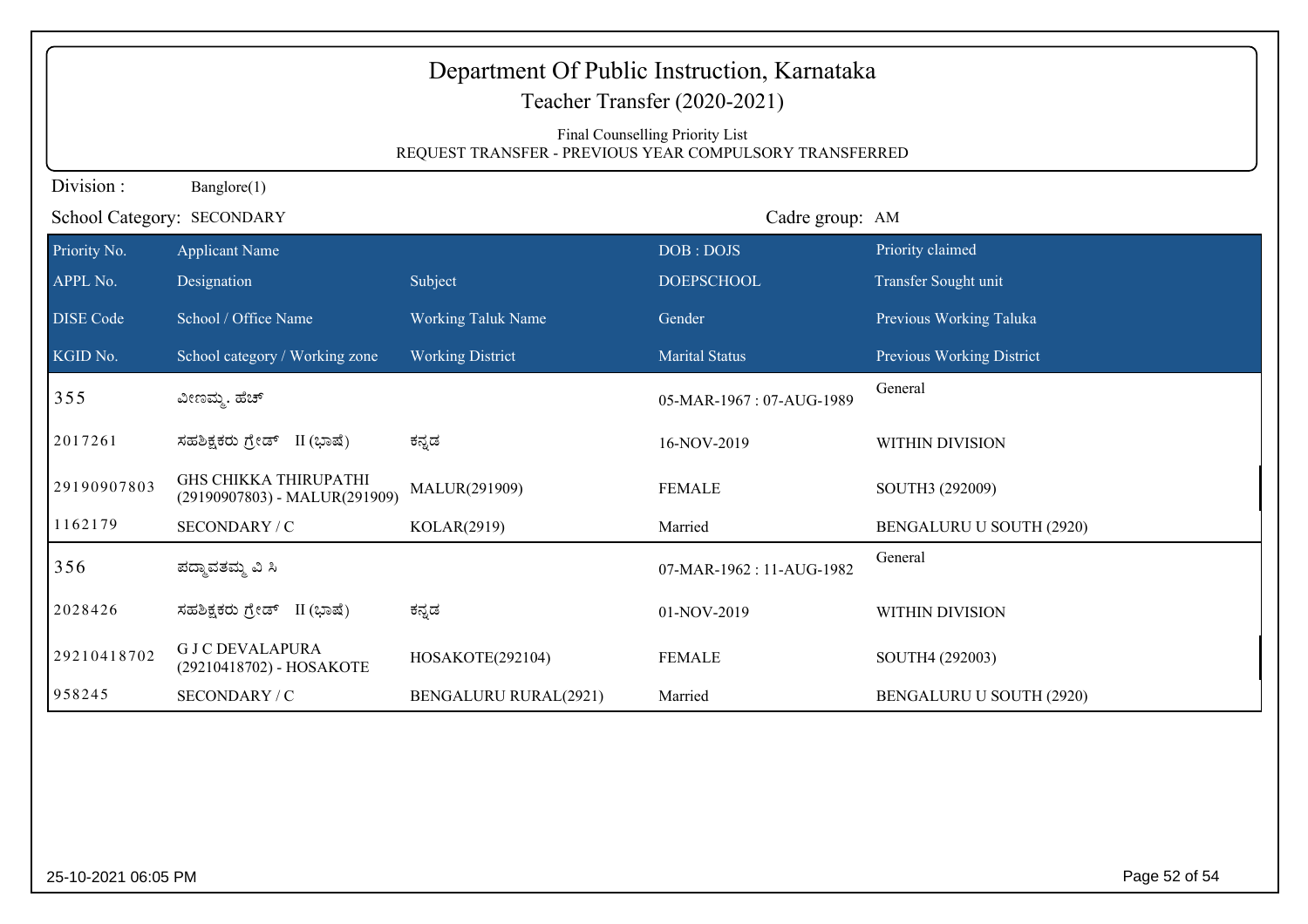|                  | Department Of Public Instruction, Karnataka<br>Teacher Transfer (2020-2021)                |                              |                           |                                 |  |  |
|------------------|--------------------------------------------------------------------------------------------|------------------------------|---------------------------|---------------------------------|--|--|
|                  | Final Counselling Priority List<br>REQUEST TRANSFER - PREVIOUS YEAR COMPULSORY TRANSFERRED |                              |                           |                                 |  |  |
| Division:        | Banglore(1)                                                                                |                              |                           |                                 |  |  |
|                  | School Category: SECONDARY                                                                 |                              | Cadre group: AM           |                                 |  |  |
| Priority No.     | <b>Applicant Name</b>                                                                      |                              | DOB: DOJS                 | Priority claimed                |  |  |
| APPL No.         | Designation                                                                                | Subject                      | <b>DOEPSCHOOL</b>         | Transfer Sought unit            |  |  |
| <b>DISE</b> Code | School / Office Name                                                                       | <b>Working Taluk Name</b>    | Gender                    | Previous Working Taluka         |  |  |
| KGID No.         | School category / Working zone                                                             | <b>Working District</b>      | <b>Marital Status</b>     | Previous Working District       |  |  |
| 359              | ಗೀತಾ. ಆರ್.                                                                                 |                              | 20-JUL-1969: 10-AUG-1989  | General                         |  |  |
| 2028543          | ಸಹಶಿಕ್ಷಕರು ಗ್ರೇಡ್ II (ಭಾಷೆ)                                                                | ಇಂಗ್ಲೀಷ್                     | 21-OCT-2019               | WITHIN DIVISION                 |  |  |
| 29210401502      | <b>GUHPS AND HS SULIBELE</b><br>(29210401502) - HOSAKOTE                                   | HOSAKOTE(292104)             | <b>FEMALE</b>             | NORTH4 (292807)                 |  |  |
| 1161395          | SECONDARY / C                                                                              | <b>BENGALURU RURAL(2921)</b> | Married                   | BENGALURU U NORTH (2928)        |  |  |
| 360              | ರಾಜೇಶ್ವರಿ .ಬಿ. ಜಿ                                                                          |                              | 04-MAY-1964 : 26-AUG-1985 | General                         |  |  |
| 2033931          | ಸಹಶಿಕ್ಷಕರು ಗ್ರೇಡ್ II (ಕಲಾ)                                                                 | ಕಲ್_ಕನ್ನಡ                    | 27-NOV-2019               | <b>WITHIN DIVISION</b>          |  |  |
| 29320700306      | GJC MAKALI (29320700306) -<br>CHANNAPATNA(293207) -                                        | CHANNAPATNA(293207)          | <b>FEMALE</b>             | NORTH3 (292806)                 |  |  |
| 1584749          | SECONDARY / C                                                                              | RAMANAGARA(2932)             | Married                   | <b>BENGALURU U NORTH (2928)</b> |  |  |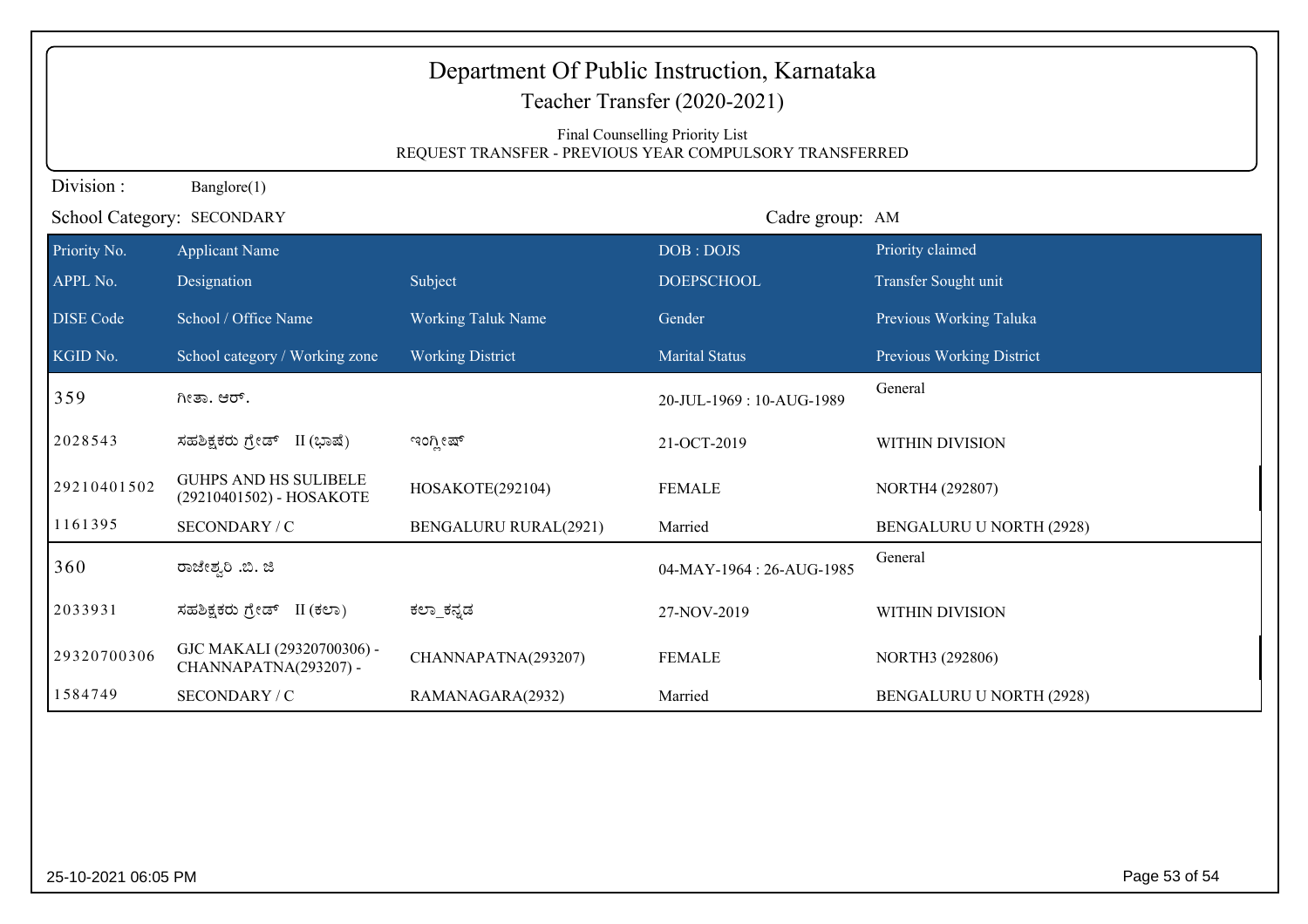| Department Of Public Instruction, Karnataka<br>Teacher Transfer (2020-2021) |                                                                                            |                           |                          |                           |  |  |
|-----------------------------------------------------------------------------|--------------------------------------------------------------------------------------------|---------------------------|--------------------------|---------------------------|--|--|
|                                                                             | Final Counselling Priority List<br>REQUEST TRANSFER - PREVIOUS YEAR COMPULSORY TRANSFERRED |                           |                          |                           |  |  |
| Division:<br>Banglore(1)                                                    |                                                                                            |                           |                          |                           |  |  |
|                                                                             | School Category: SECONDARY                                                                 |                           | Cadre group: AM          |                           |  |  |
| Priority No.                                                                | <b>Applicant Name</b>                                                                      |                           | DOB: DOJS                | Priority claimed          |  |  |
| APPL No.                                                                    | Designation                                                                                | Subject                   | <b>DOEPSCHOOL</b>        | Transfer Sought unit      |  |  |
| <b>DISE Code</b>                                                            | School / Office Name                                                                       | <b>Working Taluk Name</b> | Gender                   | Previous Working Taluka   |  |  |
| KGID No.                                                                    | School category / Working zone                                                             | <b>Working District</b>   | <b>Marital Status</b>    | Previous Working District |  |  |
| 364                                                                         | ಕವಿತ .ವಿ                                                                                   |                           | 27-JAN-1978: 21-AUG-1998 | General                   |  |  |
| 2035916                                                                     | ಸಹಶಿಕ್ಷಕರು ಗ್ರೇಡ್ II (ಭಾಷೆ)                                                                | ಕನ್ನಡ                     | 12-OCT-2019              | WITHIN DIVISION           |  |  |
| 29290302205                                                                 | <b>GHS AVALAGURKI</b><br>$(29290302205)$ -                                                 | CHIKKABALLAPUR(292903)    | <b>FEMALE</b>            | SOUTH4 (292003)           |  |  |
| 1596073                                                                     | <b>SECONDARY / B</b>                                                                       | CHIKKABALLAPURA(2929)     | Married                  | BENGALURU U SOUTH (2920)  |  |  |
| 365                                                                         | ಸುಮಿತ್ರಾ ದೇವಿ ಎಸ್                                                                          |                           | 10-MAR-1968: 18-AUG-1993 | General                   |  |  |
| 2035076                                                                     | ಸಹಶಿಕ್ಷಕರು ಗ್ರೇಡ್ II (ಕಲಾ)                                                                 | ಕಲ್_ಕನ್ನಡ                 | 29-NOV-2019              | WITHIN DIVISION           |  |  |
| 29320815406                                                                 | GHS HUKUNDA (29320815406) -<br>KANAKAPURA(293208) -                                        | KANAKAPURA(293208)        | <b>FEMALE</b>            | <b>ANEKAL (292004)</b>    |  |  |
| 1320451                                                                     | SECONDARY / C                                                                              | RAMANAGARA(2932)          | Married                  | BENGALURU U SOUTH (2920)  |  |  |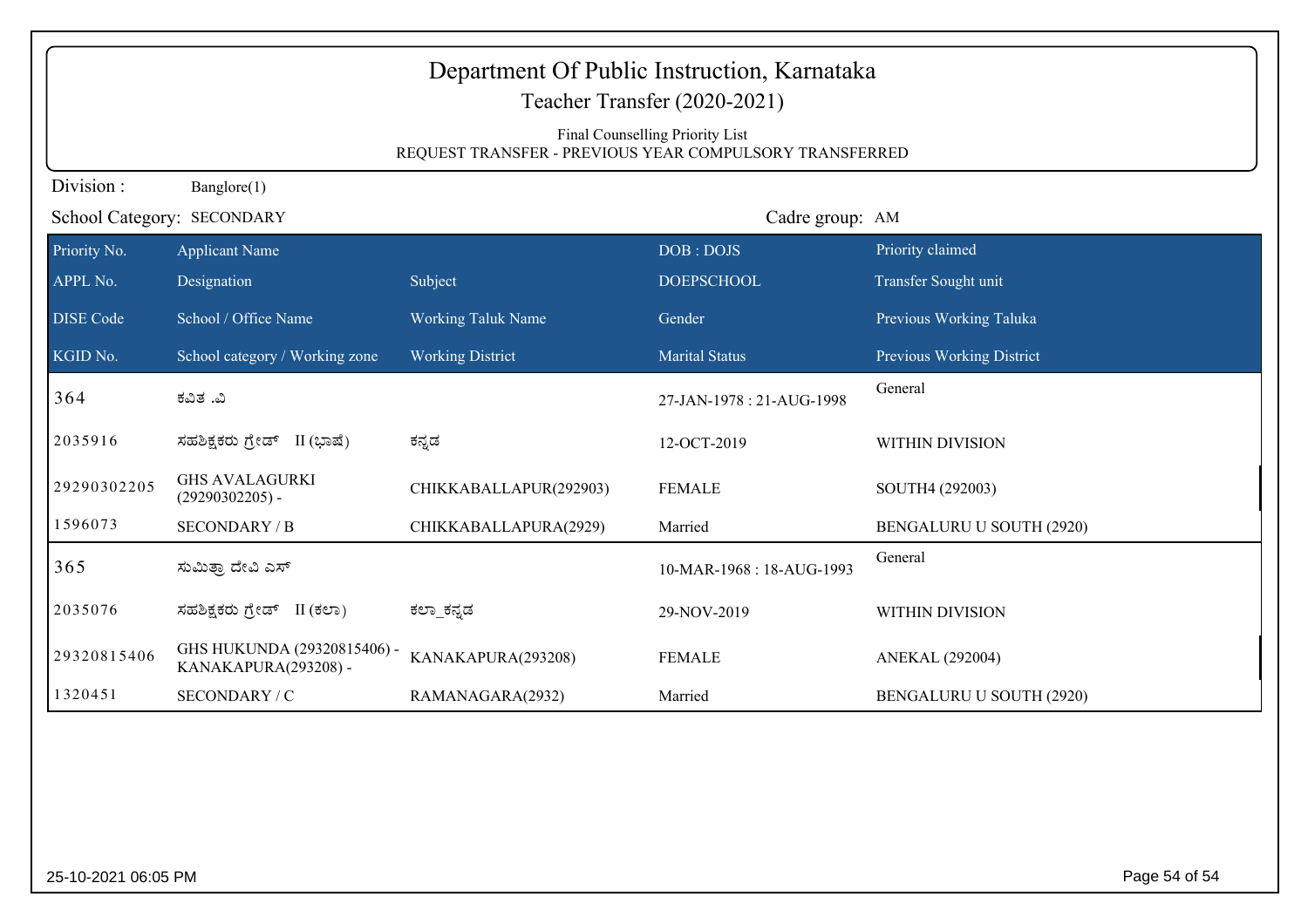|                  | Department Of Public Instruction, Karnataka<br>Teacher Transfer (2020-2021)            |                           |                          |                           |  |  |
|------------------|----------------------------------------------------------------------------------------|---------------------------|--------------------------|---------------------------|--|--|
|                  | Final Counselling Priority List<br>REQUEST TRANSFER - PREVIOUS YEAR EXCESS TRANSFERRED |                           |                          |                           |  |  |
| Division:        | Banglore(1)                                                                            |                           |                          |                           |  |  |
|                  | School Category: SECONDARY                                                             |                           | Cadre group: AM          |                           |  |  |
| Priority No.     | <b>Applicant Name</b>                                                                  |                           | DOB: DOJS                | Priority claimed          |  |  |
| APPL No.         | Designation                                                                            | Subject                   | <b>DOEPSCHOOL</b>        | Transfer Sought unit      |  |  |
| <b>DISE Code</b> | School / Office Name                                                                   | <b>Working Taluk Name</b> | Gender                   | Previous Working Taluka   |  |  |
| KGID No.         | School category / Working zone                                                         | <b>Working District</b>   | <b>Marital Status</b>    | Previous Working District |  |  |
| 13               | ಗಂಗರಾಜ್ ಎಂ.ಸಿ                                                                          |                           | 03-MAY-1979: 31-JUL-2002 | General                   |  |  |
| 2175885          | ಸಹಶಿಕ್ಷಕರು ಗ್ರೇಡ್ II (ಭೌತವಿಜ್ಞಾನ)                                                      | ಪಿಸಿಎಂ ಕನ್ನಡ              | 04-OCT-2019              | WITHIN DIVISION           |  |  |
| 29280206417      | <b>GHS CHIKKABIDARAKALLU</b><br>(29280206417) - NORTH1(292802)                         | NORTH1(292802)            | <b>MALE</b>              | KOLAR (291907)            |  |  |
| 1870316          | <b>SECONDARY / B</b>                                                                   | BENGALURU U NORTH(2928)   | Married                  | <b>KOLAR (2919)</b>       |  |  |
| 16               | ಮಹೇಶ್ವರಪ್ಪ. ಬಿ.                                                                        |                           | 29-APR-1963: 01-JUN-1990 | General                   |  |  |
| 2037272          | ಸಹಶಿಕ್ಷಕರು ಗ್ರೇಡ್ II (ಕಲಾ)                                                             | ಕಲ್_ಕನ್ನಡ                 | 16-NOV-2019              | WITHIN DIVISION           |  |  |
| 29180823507      | GJC BOYS BOYS TIPTUR Ward-<br>13 (29180823507) - TIPTUR                                | TIPTUR(291808)            | <b>MALE</b>              | SHIKARIPUR (291504)       |  |  |
| 1176267          | <b>SECONDARY / A</b>                                                                   | TUMAKURU(2918)            | Married                  | SHIVAMOGGA (2915)         |  |  |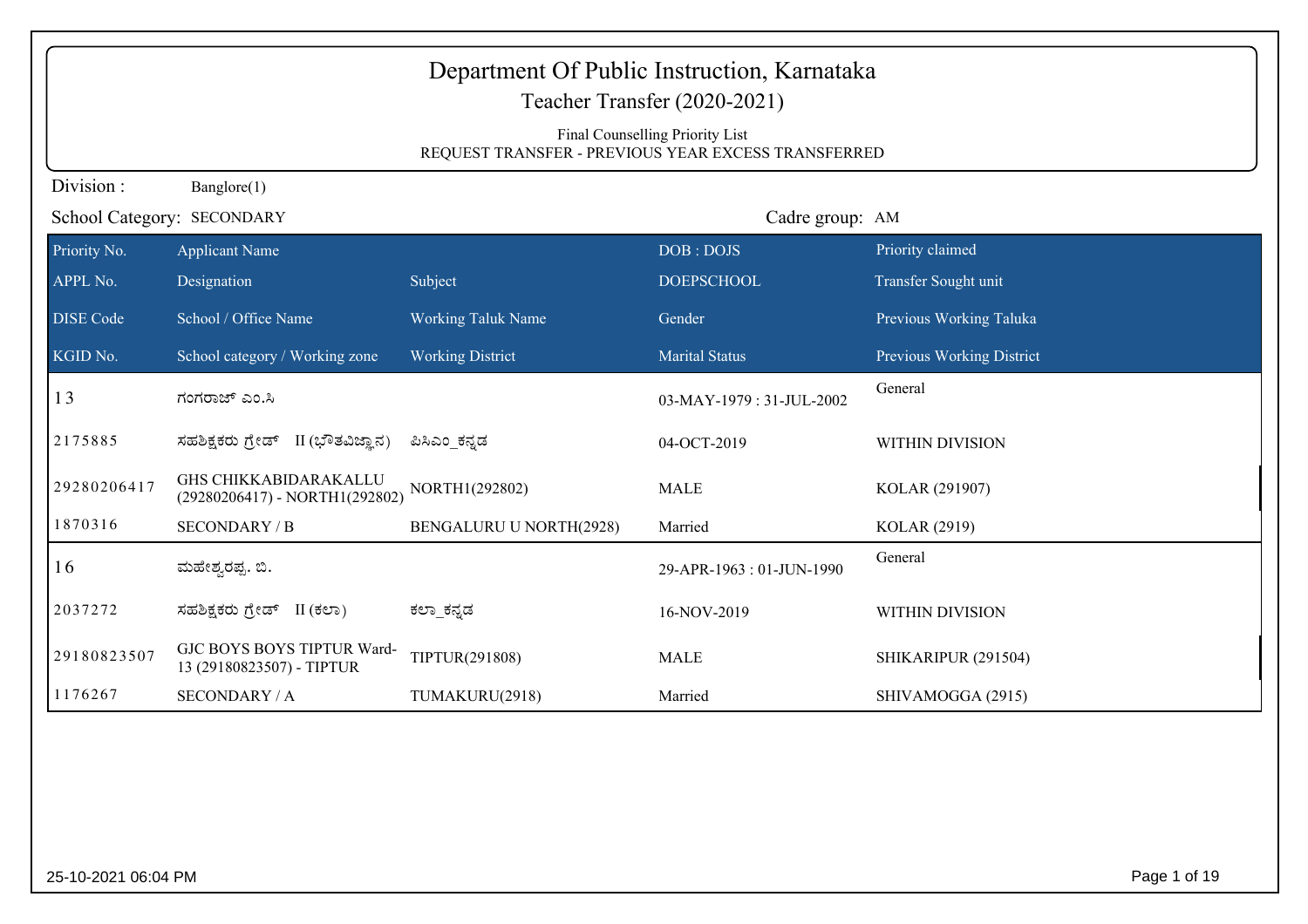|                  | Department Of Public Instruction, Karnataka<br>Teacher Transfer (2020-2021)<br>Final Counselling Priority List<br>REQUEST TRANSFER - PREVIOUS YEAR EXCESS TRANSFERRED |                           |                          |                           |  |
|------------------|-----------------------------------------------------------------------------------------------------------------------------------------------------------------------|---------------------------|--------------------------|---------------------------|--|
| Division:        | Banglore(1)                                                                                                                                                           |                           |                          |                           |  |
|                  | Cadre group: AM<br>School Category: SECONDARY                                                                                                                         |                           |                          |                           |  |
| Priority No.     | <b>Applicant Name</b>                                                                                                                                                 |                           | DOB: DOJS                | Priority claimed          |  |
| APPL No.         | Designation                                                                                                                                                           | Subject                   | <b>DOEPSCHOOL</b>        | Transfer Sought unit      |  |
| <b>DISE Code</b> | School / Office Name                                                                                                                                                  | <b>Working Taluk Name</b> | Gender                   | Previous Working Taluka   |  |
| KGID No.         | School category / Working zone                                                                                                                                        | <b>Working District</b>   | <b>Marital Status</b>    | Previous Working District |  |
| 20               | ಸೌಮ್ಯ ಕೆ                                                                                                                                                              |                           | 01-MAY-1982: 10-JUL-2008 | General                   |  |
| 2070129          | ಸಹಶಿಕ್ಷಕರು ಗ್ರೇಡ್ II (ಭೌತವಿಜ್ಞಾನ)                                                                                                                                     | ಪಿಸಿಎಂ ಕನ್ನಡ              | 05-SEP-2019              | WITHIN DIVISION           |  |
| 29181008603      | <b>GHS DODDAMADHURE</b><br>(29181008603) - KUNIGAL                                                                                                                    | KUNIGAL(291810)           | <b>FEMALE</b>            | MALUR (291909)            |  |
| 2325773          | SECONDARY / C                                                                                                                                                         | TUMAKURU(2918)            | Married                  | KOLAR (2919)              |  |
| 37               | ಶೋಭಾರಾಣಿ ಹಿರೇಮಠ                                                                                                                                                       |                           | 20-JUL-1967: 22-JUL-1994 | General                   |  |
| 2038112          | ಸಹಶಿಕ್ಷಕರು ಗ್ರೇಡ್ II (ಕಲಾ)                                                                                                                                            | ಕಲ್_ಕನ್ನಡ                 | 30-MAY-2020              | WITHIN DIVISION           |  |
| 29181003403      | GHS UJJANI (29181003403) -<br>KUNIGAL(291810) -                                                                                                                       | KUNIGAL(291810)           | <b>FEMALE</b>            | SORAB (291506)            |  |
| 1372922          | SECONDARY / C                                                                                                                                                         | TUMAKURU(2918)            | Widow                    | SHIVAMOGGA (2915)         |  |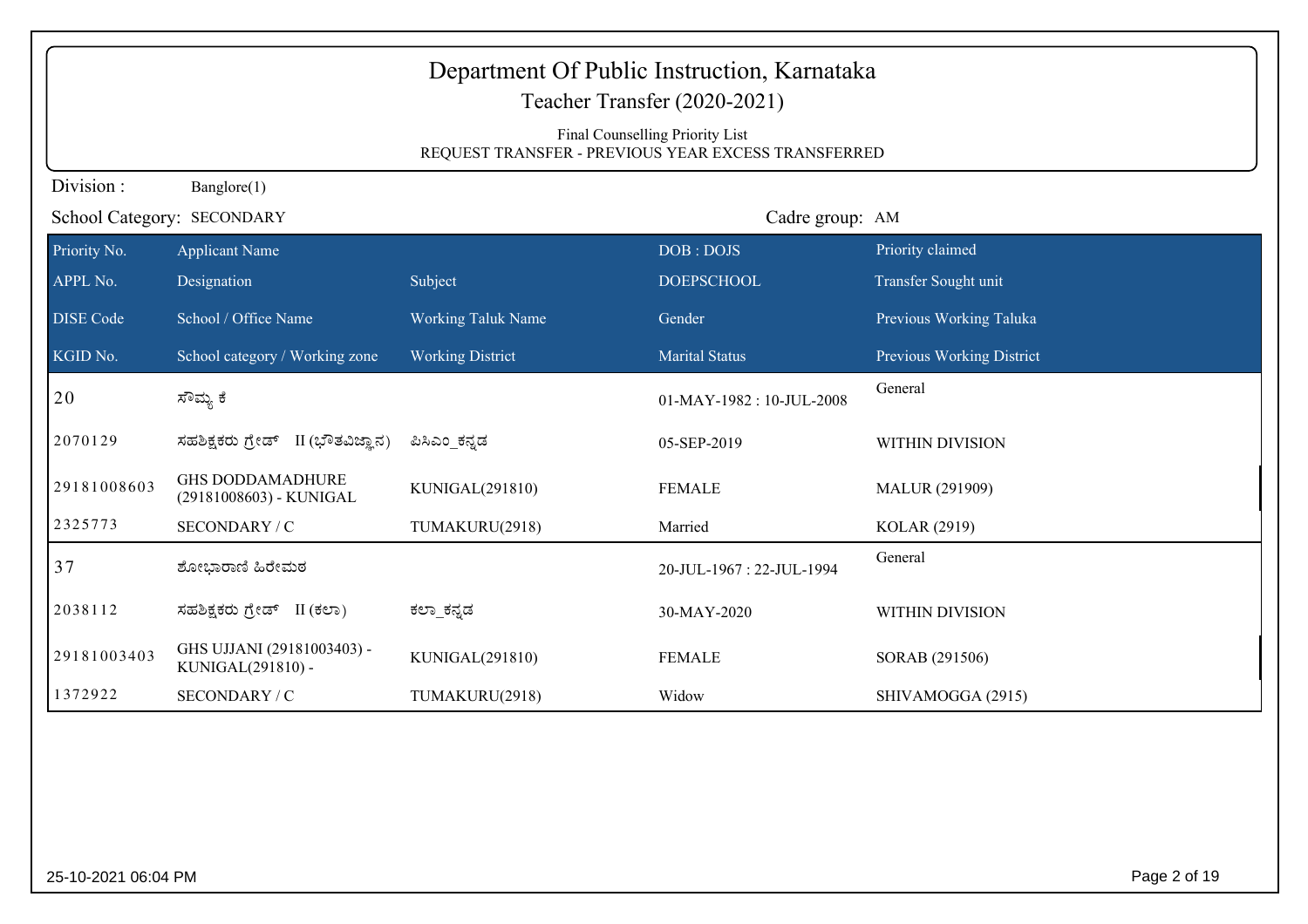| Department Of Public Instruction, Karnataka<br>Teacher Transfer (2020-2021)<br>Final Counselling Priority List<br>REQUEST TRANSFER - PREVIOUS YEAR EXCESS TRANSFERRED |                                                        |                           |                          |                           |  |
|-----------------------------------------------------------------------------------------------------------------------------------------------------------------------|--------------------------------------------------------|---------------------------|--------------------------|---------------------------|--|
| Division:                                                                                                                                                             | Banglore(1)                                            |                           |                          |                           |  |
| School Category: SECONDARY                                                                                                                                            |                                                        |                           | Cadre group: AM          |                           |  |
| Priority No.                                                                                                                                                          | <b>Applicant Name</b>                                  |                           | DOB: DOJS                | Priority claimed          |  |
| APPL No.                                                                                                                                                              | Designation                                            | Subject                   | <b>DOEPSCHOOL</b>        | Transfer Sought unit      |  |
| <b>DISE Code</b>                                                                                                                                                      | School / Office Name                                   | <b>Working Taluk Name</b> | Gender                   | Previous Working Taluka   |  |
| KGID No.                                                                                                                                                              | School category / Working zone                         | <b>Working District</b>   | <b>Marital Status</b>    | Previous Working District |  |
| 81                                                                                                                                                                    | ಹೂವಣ್ಣ ಹೆಚ್.ಬಿ                                         |                           | 20-JUL-1970: 07-AUG-1997 | General                   |  |
| 2036298                                                                                                                                                               | ಸಹಶಿಕ್ಷಕರು ಗ್ರೇಡ್ II (ಕಲಾ)                             | ಕಲ್_ಕನ್ನಡ                 | 08-NOV-2019              | WITHIN DIVISION           |  |
| 29180816204                                                                                                                                                           | <b>GOVT. COMPOSITE HIGH</b><br><b>SCHOOL THADASUR</b>  | TIPTUR(291808)            | <b>MALE</b>              | SHIMOGA (291505)          |  |
| 1463114                                                                                                                                                               | SECONDARY / C                                          | TUMAKURU(2918)            | Married                  | SHIVAMOGGA (2915)         |  |
| 84                                                                                                                                                                    | ರೇಣು ಎಂ ಕೆ                                             |                           | 07-DEC-1970: 22-JAN-1999 | General                   |  |
| 2041439                                                                                                                                                               | ಸಹಶಿಕ್ಷಕರು ಗ್ರೇಡ್ II (ಭೌತವಿಜ್ಞಾನ)                      | ಪಿಸಿಎಂ ಕನ್ನಡ              | 01-AUG-2019              | WITHIN DIVISION           |  |
| 29150600905                                                                                                                                                           | GHS JADE (29150600905) -<br>SORAB(291506) - SHIVAMOGGA | SORAB(291506)             | <b>MALE</b>              | MALUR (291909)            |  |
| 1620159                                                                                                                                                               | SECONDARY / C                                          | SHIVAMOGGA(2915)          | Married                  | KOLAR (2919)              |  |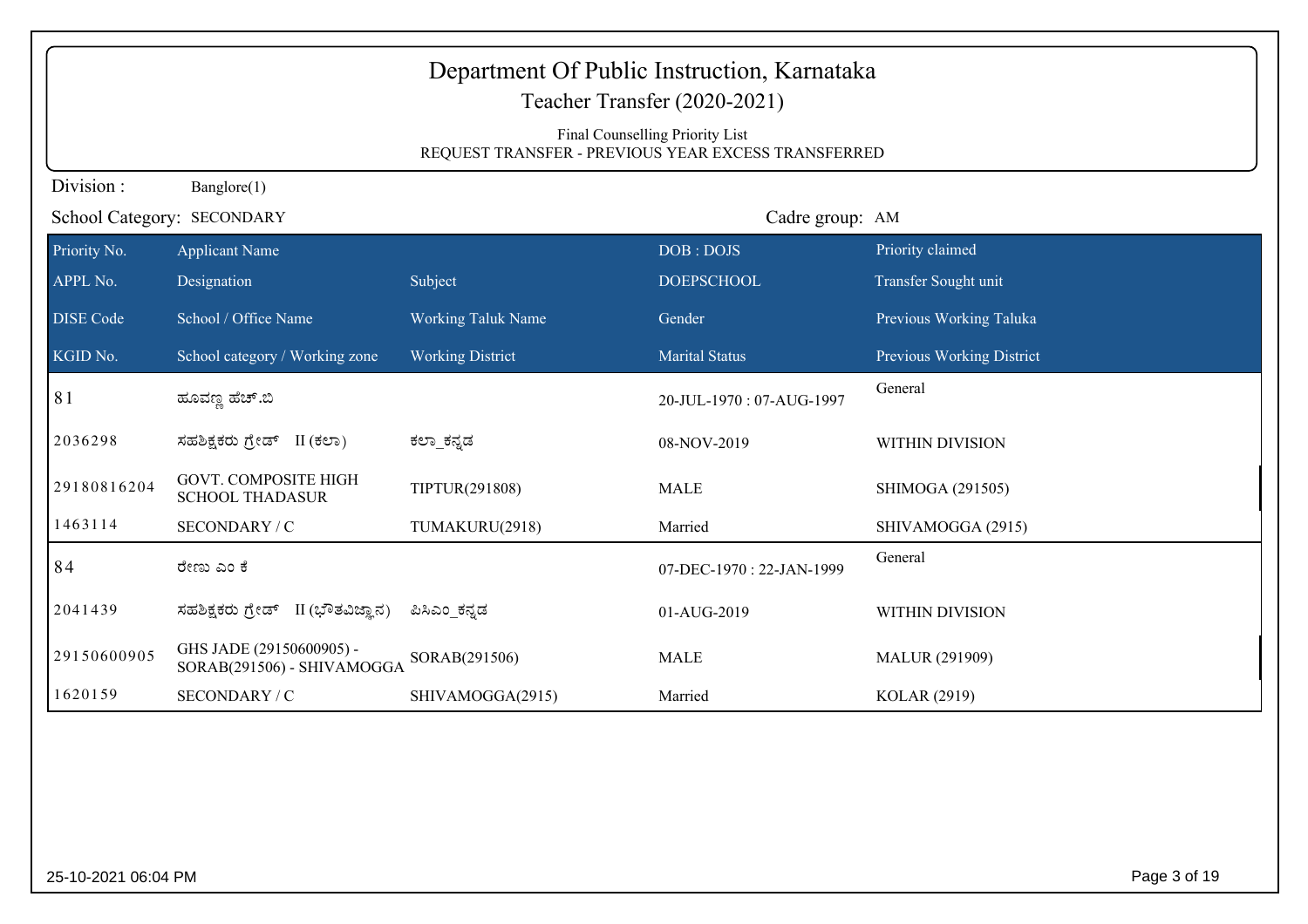| Department Of Public Instruction, Karnataka<br>Teacher Transfer (2020-2021)            |                                                          |                           |                          |                           |  |  |
|----------------------------------------------------------------------------------------|----------------------------------------------------------|---------------------------|--------------------------|---------------------------|--|--|
| Final Counselling Priority List<br>REQUEST TRANSFER - PREVIOUS YEAR EXCESS TRANSFERRED |                                                          |                           |                          |                           |  |  |
| Division:                                                                              | Banglore(1)                                              |                           |                          |                           |  |  |
| School Category: SECONDARY                                                             |                                                          |                           | Cadre group: AM          |                           |  |  |
| Priority No.                                                                           | <b>Applicant Name</b>                                    |                           | DOB: DOJS                | Priority claimed          |  |  |
| APPL No.                                                                               | Designation                                              | Subject                   | <b>DOEPSCHOOL</b>        | Transfer Sought unit      |  |  |
| <b>DISE Code</b>                                                                       | School / Office Name                                     | <b>Working Taluk Name</b> | Gender                   | Previous Working Taluka   |  |  |
| KGID No.                                                                               | School category / Working zone                           | <b>Working District</b>   | <b>Marital Status</b>    | Previous Working District |  |  |
| 88                                                                                     | ತಿಮ್ಮಪ್ಪ.ಹೆಚ್                                            |                           | 15-APR-1969: 13-JUN-1997 | General                   |  |  |
| 2021108                                                                                | ಸಹಶಿಕ್ಷಕರು ಗ್ರೇಡ್ II (ಕಲಾ)                               | ಕಲ್_ಕನ್ನಡ                 | 25-JUL-2019              | WITHIN DIVISION           |  |  |
| 29180102904                                                                            | GHS YALANADU (29180102904)<br>- CHIKNAYAKANHALLI         | CHIKNAYAKANHALLI(291801)  | <b>MALE</b>              | HOSADURGA (291305)        |  |  |
| 1413902                                                                                | SECONDARY / C                                            | TUMAKURU(2918)            | Married                  | CHITRADURGA (2913)        |  |  |
| 128                                                                                    | ಓಂಶ್ರೀ ಎ ಸಿ                                              |                           | 20-JUL-1966: 20-JUL-1994 | General                   |  |  |
| 2026357                                                                                | ಸಹಶಿಕ್ಷಕರು ಗ್ರೇಡ್ II (ಕಲಾ)                               | ಕಲ್_ಕನ್ನಡ                 | 15-NOV-2019              | WITHIN DIVISION           |  |  |
| 29180116003                                                                            | GHS J C PURA (29180116003) -<br>CHIKNAYAKANHALLI(291801) | CHIKNAYAKANHALLI(291801)  | <b>FEMALE</b>            | SHIKARIPUR (291504)       |  |  |
| 1372891                                                                                | SECONDARY / C                                            | TUMAKURU(2918)            | Married                  | SHIVAMOGGA (2915)         |  |  |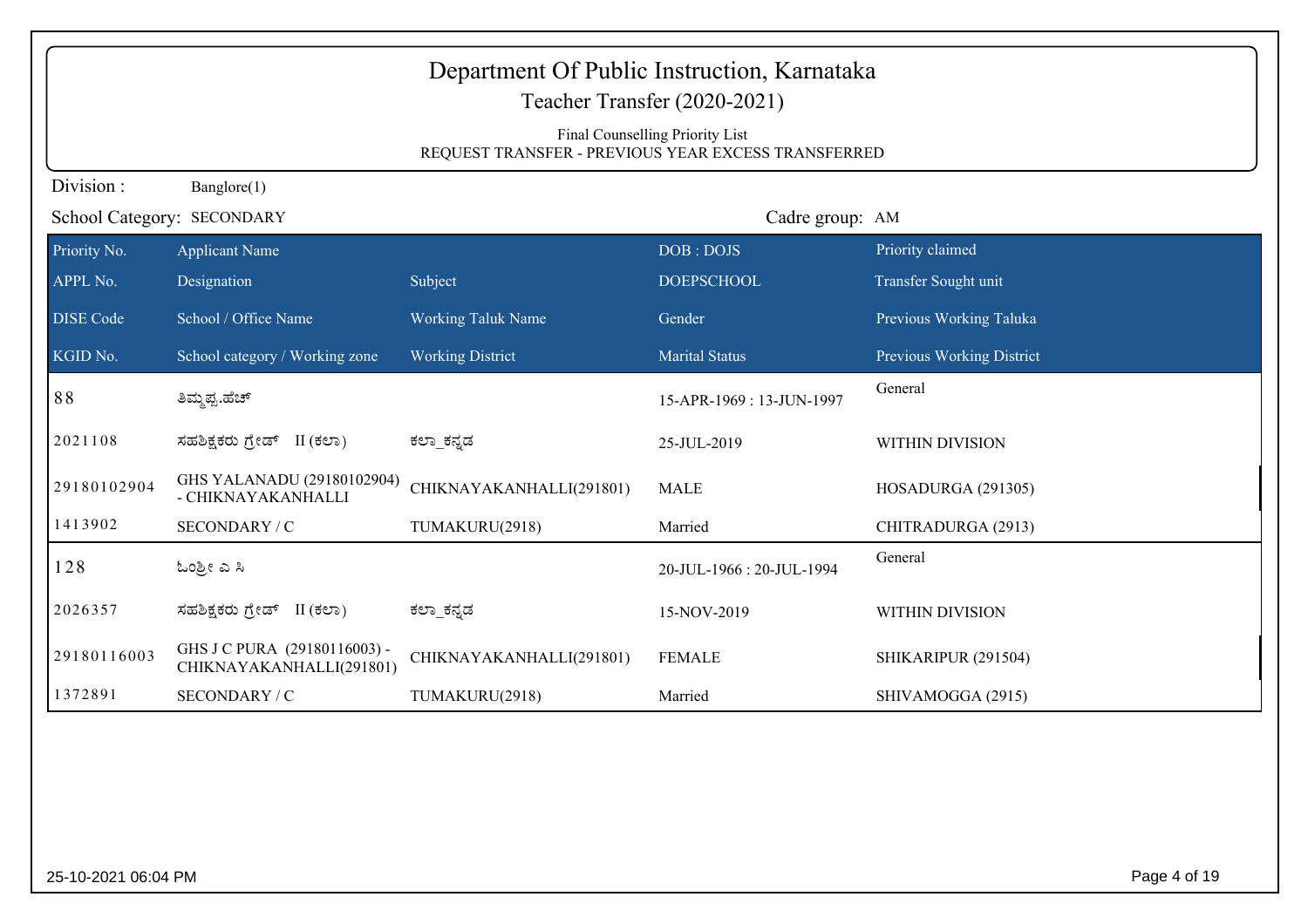| Department Of Public Instruction, Karnataka<br>Teacher Transfer (2020-2021)<br>Final Counselling Priority List<br>REQUEST TRANSFER - PREVIOUS YEAR EXCESS TRANSFERRED |                                                       |                                |                          |                               |  |
|-----------------------------------------------------------------------------------------------------------------------------------------------------------------------|-------------------------------------------------------|--------------------------------|--------------------------|-------------------------------|--|
| Division:                                                                                                                                                             | Banglore(1)                                           |                                |                          |                               |  |
|                                                                                                                                                                       | School Category: SECONDARY                            |                                | Cadre group: AM          |                               |  |
| Priority No.                                                                                                                                                          | <b>Applicant Name</b>                                 |                                | DOB: DOJS                | Priority claimed              |  |
| APPL No.                                                                                                                                                              | Designation                                           | Subject                        | <b>DOEPSCHOOL</b>        | Transfer Sought unit          |  |
| <b>DISE Code</b>                                                                                                                                                      | School / Office Name                                  | <b>Working Taluk Name</b>      | Gender                   | Previous Working Taluka       |  |
| KGID No.                                                                                                                                                              | School category / Working zone                        | <b>Working District</b>        | <b>Marital Status</b>    | Previous Working District     |  |
| 139                                                                                                                                                                   | ಗಂಗಾಧರ ಬಿ ಹೆಚ್                                        |                                | 17-MAY-1976: 01-AUG-2002 | General                       |  |
| 2034642                                                                                                                                                               | ಸಹಶಿಕ್ಷಕರು ಗ್ರೇಡ್ II (ಭೌತವಿಜ್ಞಾನ)                     | ಪಿಸಿಎಂ ಕನ್ನಡ                   | 26-JUL-2019              | WITHIN DIVISION               |  |
| 29180904310                                                                                                                                                           | GHS COMPOSITE HEBBURU<br>(29180904310) - TUMKUR       | TUMKUR(291809)                 | <b>MALE</b>              | MADHUGIRI (293104)            |  |
| 1854868                                                                                                                                                               | SECONDARY / C                                         | TUMAKURU(2918)                 | Married                  | TUMAKURU MADHUGIRI (2931)     |  |
| 144                                                                                                                                                                   | ಸಿ.ಶಾಂತಮ್ಮ                                            |                                | 16-JUL-1971: 26-JUL-1994 | General                       |  |
| 2048762                                                                                                                                                               | ಸಹಶಿಕ್ಷಕರು ಗ್ರೇಡ್ II (ಭಾಷೆ)                           | ಹಿಂದಿ                          | 15-JUL-2019              | <b>WITHIN DIVISION</b>        |  |
| 29280202601                                                                                                                                                           | <b>GHPS KANNAHALLI</b><br>UPGRADED HS (29280202601) - | NORTH1(292802)                 | <b>FEMALE</b>            | DODDABALLAPURA (292102)       |  |
| 1363723                                                                                                                                                               | <b>SECONDARY / B</b>                                  | <b>BENGALURU U NORTH(2928)</b> | Married                  | <b>BENGALURU RURAL (2921)</b> |  |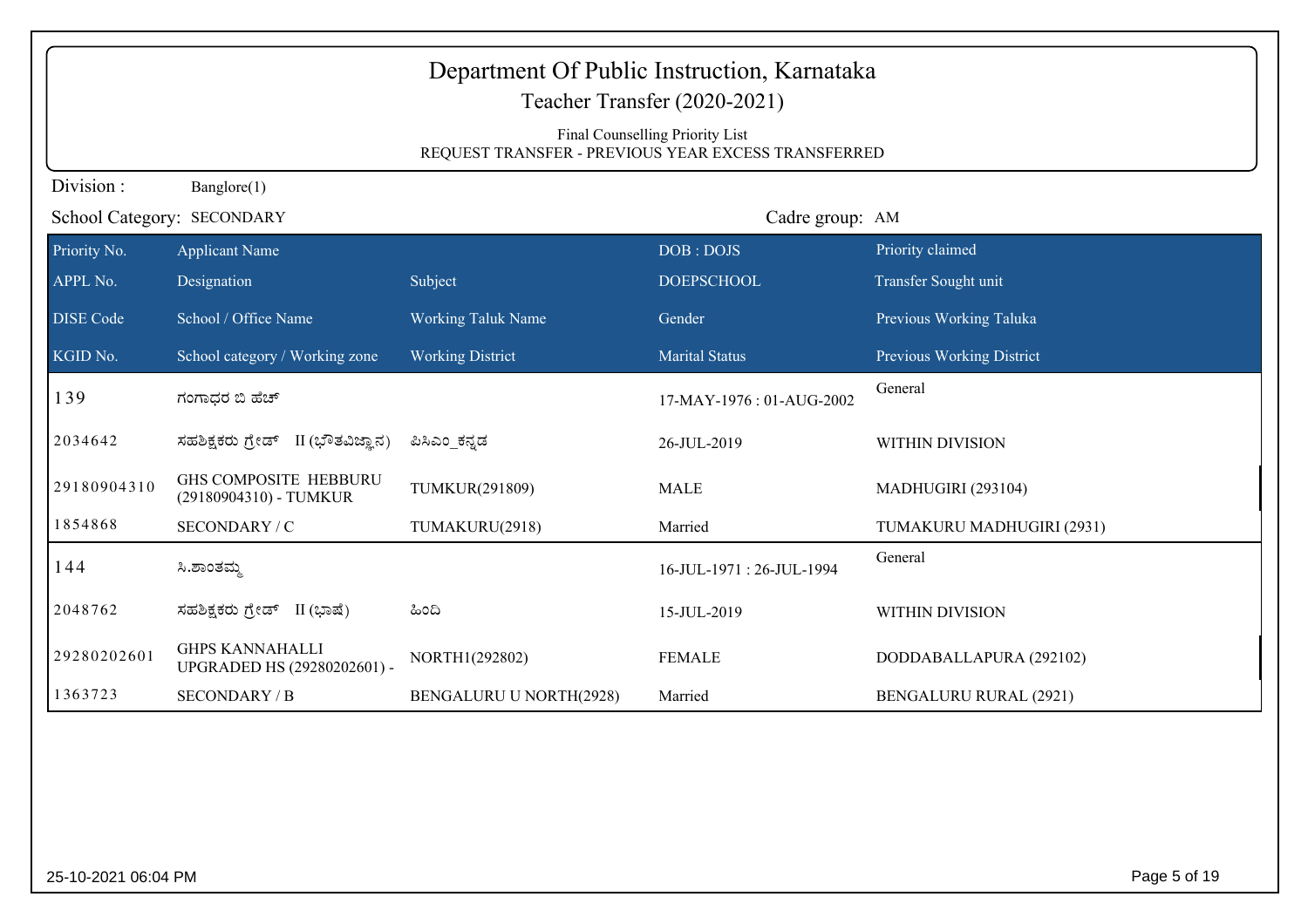|                  | Department Of Public Instruction, Karnataka<br>Teacher Transfer (2020-2021)<br>Final Counselling Priority List<br>REQUEST TRANSFER - PREVIOUS YEAR EXCESS TRANSFERRED |                           |                          |                           |  |
|------------------|-----------------------------------------------------------------------------------------------------------------------------------------------------------------------|---------------------------|--------------------------|---------------------------|--|
| Division:        | Banglore(1)                                                                                                                                                           |                           |                          |                           |  |
|                  | School Category: SECONDARY                                                                                                                                            |                           | Cadre group: AM          |                           |  |
| Priority No.     | <b>Applicant Name</b>                                                                                                                                                 |                           | DOB: DOJS                | Priority claimed          |  |
| APPL No.         | Designation                                                                                                                                                           | Subject                   | <b>DOEPSCHOOL</b>        | Transfer Sought unit      |  |
| <b>DISE Code</b> | School / Office Name                                                                                                                                                  | <b>Working Taluk Name</b> | Gender                   | Previous Working Taluka   |  |
| KGID No.         | School category / Working zone                                                                                                                                        | <b>Working District</b>   | <b>Marital Status</b>    | Previous Working District |  |
| 153              | ಸ್ವಾಮಿ ಬಿ ಎಲ್                                                                                                                                                         |                           | 12-MAY-1972: 01-AUG-2002 | General                   |  |
| 2029968          | II (ಭೌತವಿಜ್ಞಾನ)<br>ಸಹಶಿಕ್ಷಕರು ಗ್ರೇಡ್                                                                                                                                  | ಪಿಸಿಎಂ ಕನ್ನಡ              | 29-JUL-2019              | <b>WITHIN DIVISION</b>    |  |
| 29180938102      | GJC, HIGH SCHOOL SECTION,<br>MASKAL (29180938102) -                                                                                                                   | TUMKUR(291809)            | <b>MALE</b>              | MADHUGIRI (293104)        |  |
| 1906685          | SECONDARY / C                                                                                                                                                         | TUMAKURU(2918)            | Married                  | TUMAKURU MADHUGIRI (2931) |  |
| 160              | ಶಿವಲಿಂಗಪ್ಪ ಆರ್                                                                                                                                                        |                           | 12-JUL-1964: 29-JAN-2004 | General                   |  |
| 2047886          | ಸಹಶಿಕ್ಷಕರು ಗ್ರೇಡ್ II (ಭೌತವಿಜ್ಞಾನ)                                                                                                                                     | ಪಿಸಿಎಂ ಕನ್ನಡ              | 31-JUL-2019              | WITHIN DIVISION           |  |
| 29180219013      | <b>GHS BOYS CHELUR</b><br>(29180219013) - GUBBI(291802) -                                                                                                             | GUBBI(291802)             | <b>MALE</b>              | <b>MULBAGAL (291910)</b>  |  |
| 1953693          | SECONDARY / C                                                                                                                                                         | TUMAKURU(2918)            | Married                  | KOLAR (2919)              |  |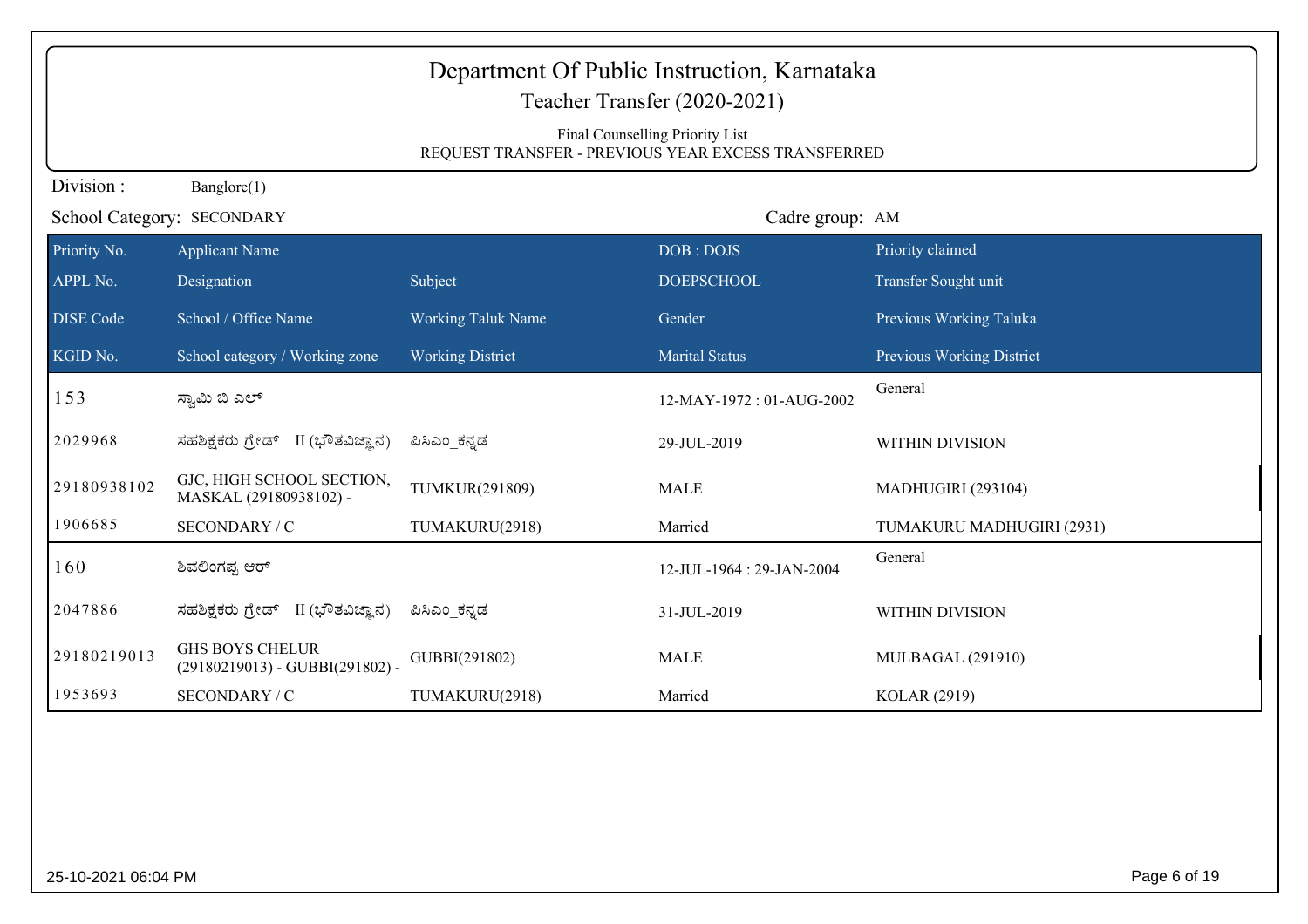|                                               | Department Of Public Instruction, Karnataka<br>Teacher Transfer (2020-2021)            |                                |                          |                               |  |  |
|-----------------------------------------------|----------------------------------------------------------------------------------------|--------------------------------|--------------------------|-------------------------------|--|--|
|                                               | Final Counselling Priority List<br>REQUEST TRANSFER - PREVIOUS YEAR EXCESS TRANSFERRED |                                |                          |                               |  |  |
| Division:                                     | Banglore(1)                                                                            |                                |                          |                               |  |  |
| Cadre group: AM<br>School Category: SECONDARY |                                                                                        |                                |                          |                               |  |  |
| Priority No.                                  | <b>Applicant Name</b>                                                                  |                                | DOB: DOJS                | Priority claimed              |  |  |
| APPL No.                                      | Designation                                                                            | Subject                        | <b>DOEPSCHOOL</b>        | Transfer Sought unit          |  |  |
| <b>DISE Code</b>                              | School / Office Name                                                                   | Working Taluk Name             | Gender                   | Previous Working Taluka       |  |  |
| KGID No.                                      | School category / Working zone                                                         | <b>Working District</b>        | <b>Marital Status</b>    | Previous Working District     |  |  |
| 178                                           | ಸುರಯ ಬಾನು ಬೇಗಂ                                                                         |                                | 04-APR-1966: 02-JUN-1990 | General                       |  |  |
| 2043508                                       | ಸಹಶಿಕ್ಷಕರು ಗ್ರೇಡ್ II (ಭಾಷೆ)                                                            | ಹಿಂದಿ                          | 18-JUL-2019              | WITHIN DIVISION               |  |  |
| 29200912725                                   | GUHS YALLAGONDAPALYA<br>(29200912725) - SOUTH3(292009)                                 | SOUTH3(292009)                 | <b>FEMALE</b>            | HOSAKOTE (292104)             |  |  |
| 1165281                                       | <b>SECONDARY / A</b>                                                                   | <b>BENGALURU U SOUTH(2920)</b> | Married                  | <b>BENGALURU RURAL (2921)</b> |  |  |
| 184                                           | ನಟರಾಜ. ಡಿ                                                                              |                                | 10-JUL-1971: 29-OCT-1998 | General                       |  |  |
| 2021018                                       | ಸಹಶಿಕ್ಷಕರು ಗ್ರೇಡ್ II (ಕಲಾ)                                                             | ಕಲ್_ಕನ್ನಡ                      | 22-JUL-2019              | WITHIN DIVISION               |  |  |
| 29180102904                                   | GHS YALANADU (29180102904)<br>- CHIKNAYAKANHALLI                                       | CHIKNAYAKANHALLI(291801)       | <b>MALE</b>              | <b>HIRIYUR (291303)</b>       |  |  |
| 1619984                                       | SECONDARY / C                                                                          | TUMAKURU(2918)                 | Married                  | CHITRADURGA (2913)            |  |  |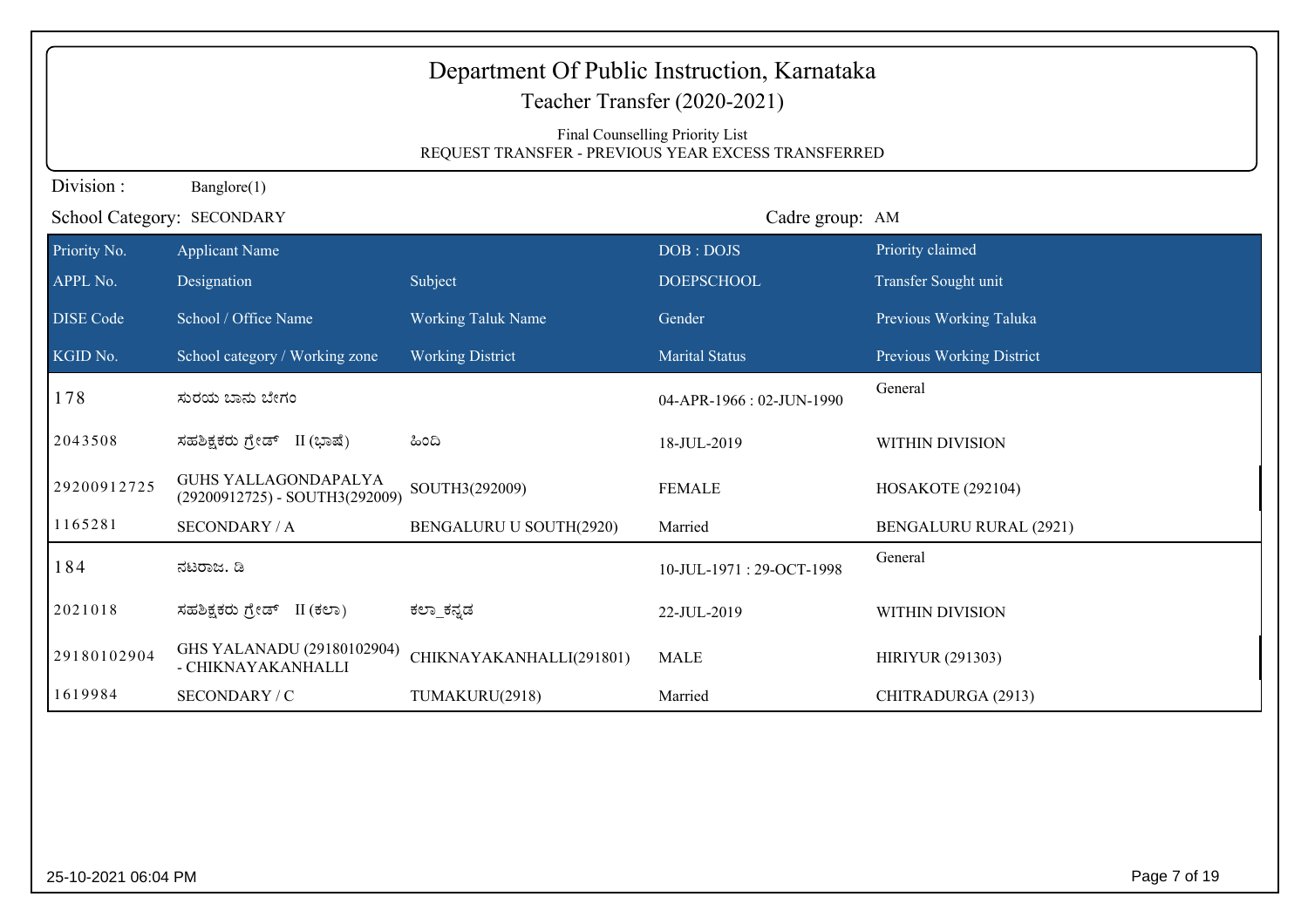|                  | Department Of Public Instruction, Karnataka<br>Teacher Transfer (2020-2021)<br>Final Counselling Priority List<br>REQUEST TRANSFER - PREVIOUS YEAR EXCESS TRANSFERRED |                           |                          |                           |  |
|------------------|-----------------------------------------------------------------------------------------------------------------------------------------------------------------------|---------------------------|--------------------------|---------------------------|--|
| Division:        | Banglore(1)                                                                                                                                                           |                           |                          |                           |  |
|                  | School Category: SECONDARY                                                                                                                                            |                           | Cadre group: AM          |                           |  |
| Priority No.     | <b>Applicant Name</b>                                                                                                                                                 |                           | DOB: DOJS                | Priority claimed          |  |
| APPL No.         | Designation                                                                                                                                                           | Subject                   | <b>DOEPSCHOOL</b>        | Transfer Sought unit      |  |
| <b>DISE</b> Code | School / Office Name                                                                                                                                                  | <b>Working Taluk Name</b> | Gender                   | Previous Working Taluka   |  |
| KGID No.         | School category / Working zone                                                                                                                                        | <b>Working District</b>   | <b>Marital Status</b>    | Previous Working District |  |
| 188              | ಜಾಹೃವಿ ಜಿ ಎ                                                                                                                                                           |                           | 26-FEB-1976: 29-AUG-2003 | General                   |  |
| 2029335          | ಸಹಶಿಕ್ಷಕರು ಗ್ರೇಡ್ II (ಭೌತವಿಜ್ಞಾನ)                                                                                                                                     | ಪಿಸಿಎಂ ಕನ್ನಡ              | 26-JUL-2019              | WITHIN DIVISION           |  |
| 29130300503      | GHS MD.KOTE (29130300503) -<br>HIRIYUR(291303) -                                                                                                                      | HIRIYUR(291303)           | <b>FEMALE</b>            | DAVANAGERE(S) (291403)    |  |
| 1977852          | SECONDARY / C                                                                                                                                                         | CHITRADURGA(2913)         | Married                  | DAVANAGERE (2914)         |  |
| 215              | ರಮೇಶ ಪಿ                                                                                                                                                               |                           | 13-JUN-1983: 07-MAR-2005 | General                   |  |
| 2037943          | ಸಹಶಿಕ್ಷಕರು ಗ್ರೇಡ್ II (ಭೌತವಿಜ್ಞಾನ)                                                                                                                                     | ಪಿಸಿಎಂ_ಕನ್ನಡ              | 02-AUG-2019              | WITHIN DIVISION           |  |
| 29180119902      | <b>GJC BORANAKANIVE</b><br>$(29180119902)$ -                                                                                                                          | CHIKNAYAKANHALLI(291801)  | <b>MALE</b>              | SIRA (293106)             |  |
| 1984030          | SECONDARY / C                                                                                                                                                         | TUMAKURU(2918)            | Married                  | TUMAKURU MADHUGIRI (2931) |  |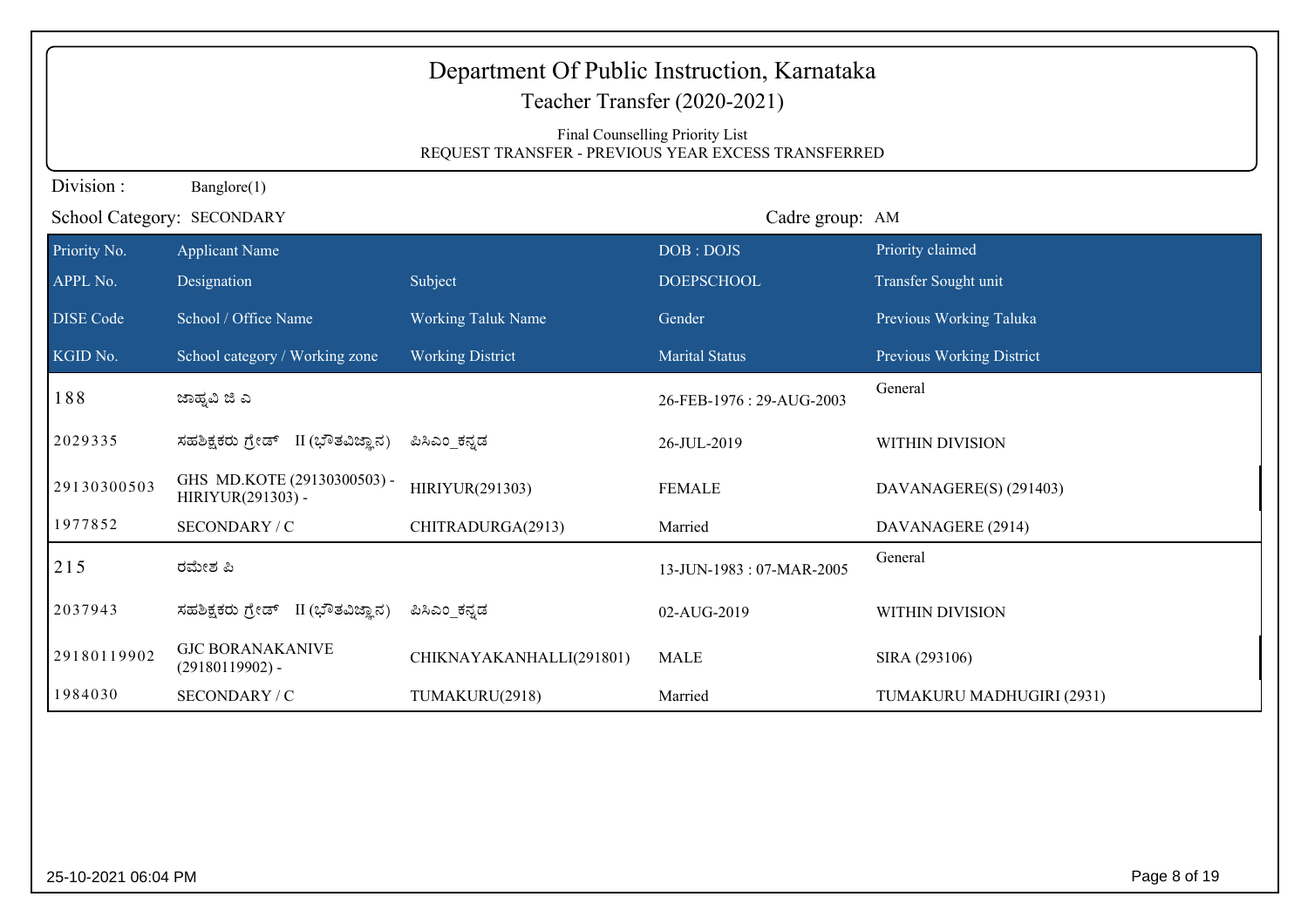| Department Of Public Instruction, Karnataka<br>Teacher Transfer (2020-2021)<br>Final Counselling Priority List<br>REQUEST TRANSFER - PREVIOUS YEAR EXCESS TRANSFERRED |                                                                     |                           |                          |                                  |
|-----------------------------------------------------------------------------------------------------------------------------------------------------------------------|---------------------------------------------------------------------|---------------------------|--------------------------|----------------------------------|
| Division:                                                                                                                                                             | Banglore(1)                                                         |                           |                          |                                  |
|                                                                                                                                                                       | School Category: SECONDARY                                          |                           | Cadre group: AM          |                                  |
| Priority No.                                                                                                                                                          | <b>Applicant Name</b>                                               |                           | DOB: DOJS                | Priority claimed                 |
| APPL No.                                                                                                                                                              | Designation                                                         | Subject                   | <b>DOEPSCHOOL</b>        | Transfer Sought unit             |
| <b>DISE Code</b>                                                                                                                                                      | School / Office Name                                                | <b>Working Taluk Name</b> | Gender                   | Previous Working Taluka          |
| KGID No.                                                                                                                                                              | School category / Working zone                                      | <b>Working District</b>   | <b>Marital Status</b>    | <b>Previous Working District</b> |
| 227                                                                                                                                                                   | ಗೋಪಾಲರಾವ್.ಡಿ                                                        |                           | 01-JUN-1962: 30-JAN-2004 | General                          |
| 2034139                                                                                                                                                               | ಸಹಶಿಕ್ಷಕರು <u>ಗ್ರೇಡ್</u> II (ಕಲಾ)                                   | ಕಲಾ ಕನ್ನಡ                 | 29-JUL-2019              | WITHIN DIVISION                  |
| 29310620801                                                                                                                                                           | <b>GOVT JUNIOR COLLEGE SIRA</b><br>$(29310620801)$ - SIRA(293106) - | SIRA(293106)              | <b>MALE</b>              | HOLALKERE (291304)               |
| 1967961                                                                                                                                                               | <b>SECONDARY / A</b>                                                | TUMAKURU MADHUGIRI(2931)  | Married                  | CHITRADURGA (2913)               |
| 242                                                                                                                                                                   | MANJULADEVI C                                                       |                           | 02-MAY-1975: 07-JUL-2005 | General                          |
| 2054299                                                                                                                                                               | ಸಹಶಿಕ್ಷಕರು ಗ್ರೇಡ್ II (ಭೌತವಿಜ್ಞಾನ)                                   | ಪಿಸಿಎಂ ಕನ್ನಡ              | 18-JUL-2019              | WITHIN DIVISION                  |
| 29180717203                                                                                                                                                           | <b>KARNATAKA PUBLIC</b><br><b>SCHOOLS GJC DANDINA</b>               | TURUVEKERE(291807)        | <b>FEMALE</b>            | CHALLAKERE (291302)              |
| 1810096                                                                                                                                                               | SECONDARY / C                                                       | TUMAKURU(2918)            | Married                  | CHITRADURGA (2913)               |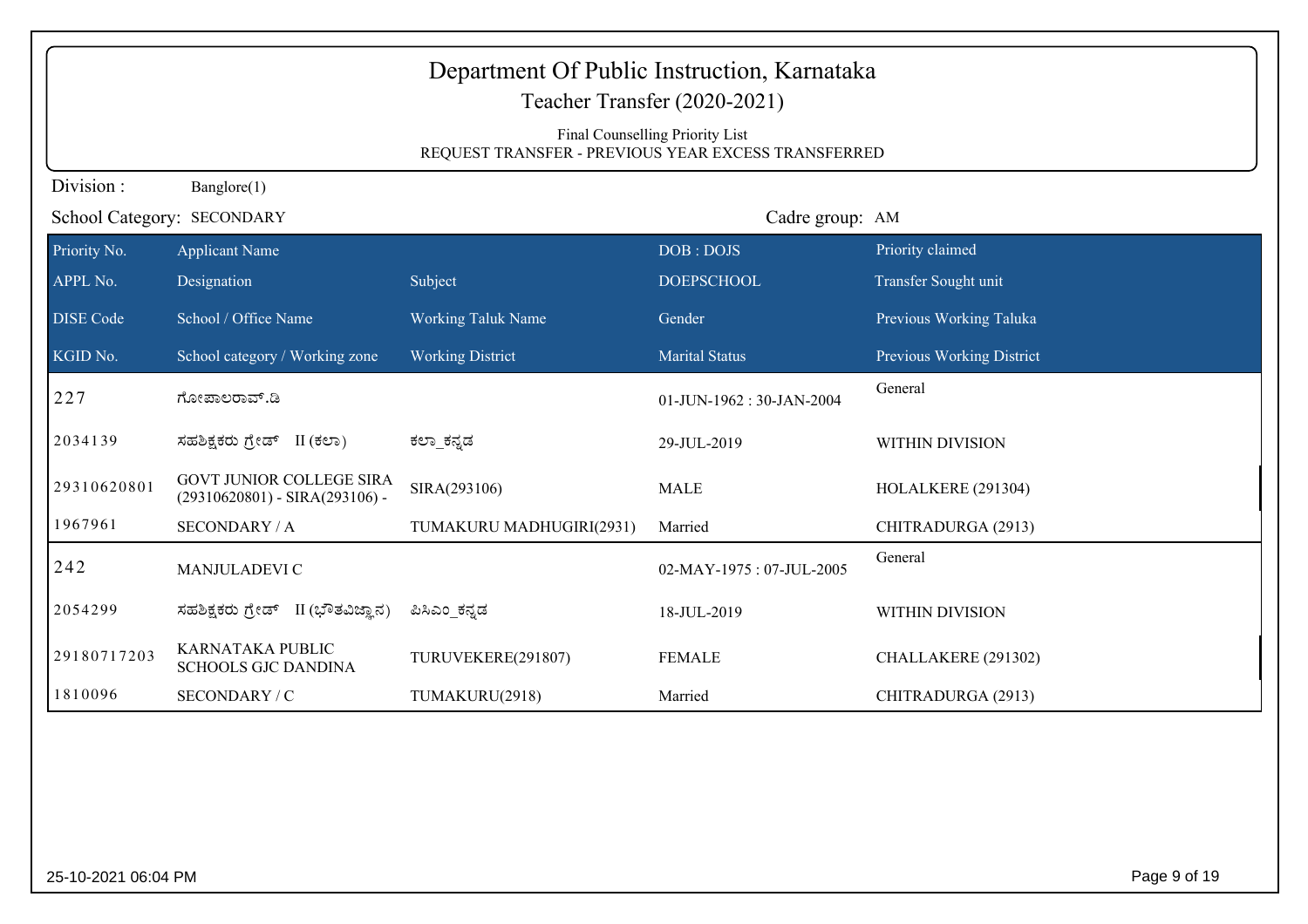|                  | Department Of Public Instruction, Karnataka<br>Teacher Transfer (2020-2021)<br>Final Counselling Priority List<br>REQUEST TRANSFER - PREVIOUS YEAR EXCESS TRANSFERRED |                           |                          |                                  |  |  |
|------------------|-----------------------------------------------------------------------------------------------------------------------------------------------------------------------|---------------------------|--------------------------|----------------------------------|--|--|
| Division:        | Banglore(1)                                                                                                                                                           |                           |                          |                                  |  |  |
|                  | School Category: SECONDARY                                                                                                                                            |                           | Cadre group: AM          |                                  |  |  |
| Priority No.     | <b>Applicant Name</b>                                                                                                                                                 |                           | DOB: DOJS                | Priority claimed                 |  |  |
| APPL No.         | Designation                                                                                                                                                           | Subject                   | <b>DOEPSCHOOL</b>        | Transfer Sought unit             |  |  |
| <b>DISE Code</b> | School / Office Name                                                                                                                                                  | <b>Working Taluk Name</b> | Gender                   | Previous Working Taluka          |  |  |
| KGID No.         | School category / Working zone                                                                                                                                        | <b>Working District</b>   | <b>Marital Status</b>    | <b>Previous Working District</b> |  |  |
| 257              | ಚಿಕ್ಯಾನಾಯ್ಡ                                                                                                                                                           |                           | 01-JUN-1974: 18-NOV-1998 | General                          |  |  |
| 2037688          | ಸಹಶಿಕ್ಷಕರು ಗ್ರೇಡ್ II (ಕಲಾ)                                                                                                                                            | ಕಲ್_ಕನ್ನಡ                 | 08-NOV-2019              | WITHIN DIVISION                  |  |  |
| 29180216004      | <b>GHS COMPOSITE K</b><br>KALLAHALLI (29180216004) -                                                                                                                  | GUBBI(291802)             | <b>MALE</b>              | SHIKARIPUR (291504)              |  |  |
| 1619056          | SECONDARY / C                                                                                                                                                         | TUMAKURU(2918)            | Married                  | SHIVAMOGGA (2915)                |  |  |
| 267              | ಕುಮಾರ್ ಆರ್                                                                                                                                                            |                           | 15-MAY-1969: 23-JUN-2007 | General                          |  |  |
| 2042650          | II (ಭೌತವಿಜ್ಞಾನ)<br>ಸಹಶಿಕ್ಷಕರು ಗ್ರೇಡ್                                                                                                                                  | ಪಿಸಿಎಂ_ಕನ್ನಡ              | 13-JUL-2019              | WITHIN DIVISION                  |  |  |
| 29181019303      | <b>GOVT. HIGH SCHOOL</b><br>KICHAVADI (29181019303) -                                                                                                                 | KUNIGAL(291810)           | <b>MALE</b>              | <b>MALUR (291909)</b>            |  |  |
| 2081614          | SECONDARY / C                                                                                                                                                         | TUMAKURU(2918)            | Married                  | KOLAR (2919)                     |  |  |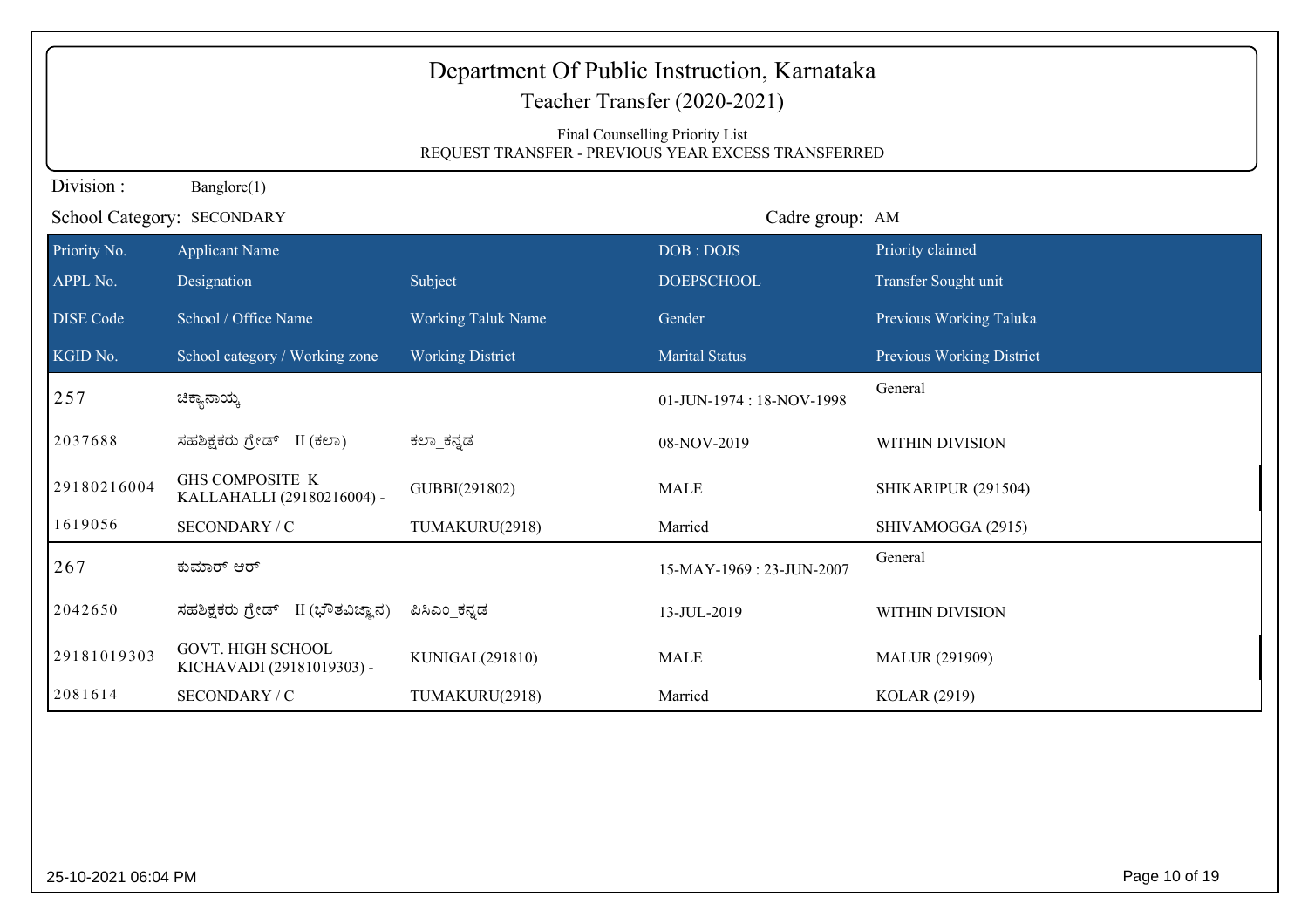| Department Of Public Instruction, Karnataka<br>Teacher Transfer (2020-2021)<br>Final Counselling Priority List<br>REQUEST TRANSFER - PREVIOUS YEAR EXCESS TRANSFERRED |                                                        |                           |                          |                           |  |
|-----------------------------------------------------------------------------------------------------------------------------------------------------------------------|--------------------------------------------------------|---------------------------|--------------------------|---------------------------|--|
| Division:                                                                                                                                                             | Banglore(1)                                            |                           |                          |                           |  |
|                                                                                                                                                                       | School Category: SECONDARY                             |                           | Cadre group: AM          |                           |  |
| Priority No.                                                                                                                                                          | <b>Applicant Name</b>                                  |                           | DOB: DOJS                | Priority claimed          |  |
| APPL No.                                                                                                                                                              | Designation                                            | Subject                   | <b>DOEPSCHOOL</b>        | Transfer Sought unit      |  |
| <b>DISE Code</b>                                                                                                                                                      | School / Office Name                                   | <b>Working Taluk Name</b> | Gender                   | Previous Working Taluka   |  |
| KGID No.                                                                                                                                                              | School category / Working zone                         | <b>Working District</b>   | <b>Marital Status</b>    | Previous Working District |  |
| 269                                                                                                                                                                   | ಸುರೇಶ ಡಿ                                               |                           | 20-JUL-1983: 25-JUN-2007 | General                   |  |
| 2022963                                                                                                                                                               | ಸಹಶಿಕ್ಷಕರು <u>ಗ್ರೇಡ್</u> II (ಕಲಾ)                      | ಕಲ್_ಕನ್ನಡ                 | 23-JUL-2019              | WITHIN DIVISION           |  |
| 29180120309                                                                                                                                                           | GHS DASUDI (29180120309) -<br>CHIKNAYAKANHALLI(291801) | CHIKNAYAKANHALLI(291801)  | <b>MALE</b>              | SAGAR (291503)            |  |
| 2265104                                                                                                                                                               | SECONDARY / C                                          | TUMAKURU(2918)            | Married                  | SHIVAMOGGA (2915)         |  |
| 272                                                                                                                                                                   | ಶ್ರೀಧರ ಬಿ ವಿ                                           |                           | 20-NOV-1981:13-JUL-2007  | General                   |  |
| 2022232                                                                                                                                                               | ಸಹಶಿಕ್ಷಕರು ಗ್ರೇಡ್ II (ಕಲಾ)                             | ಕಲ್_ಕನ್ನಡ                 | 16-JUL-2019              | WITHIN DIVISION           |  |
| 29180213905                                                                                                                                                           | KARNATAKA PUBLIC<br><b>SCHOOLS GJC C S PURA</b>        | GUBBI(291802)             | <b>MALE</b>              | THIRTHAHALLI (291507)     |  |
| 2177684                                                                                                                                                               | SECONDARY / C                                          | TUMAKURU(2918)            | Married                  | SHIVAMOGGA (2915)         |  |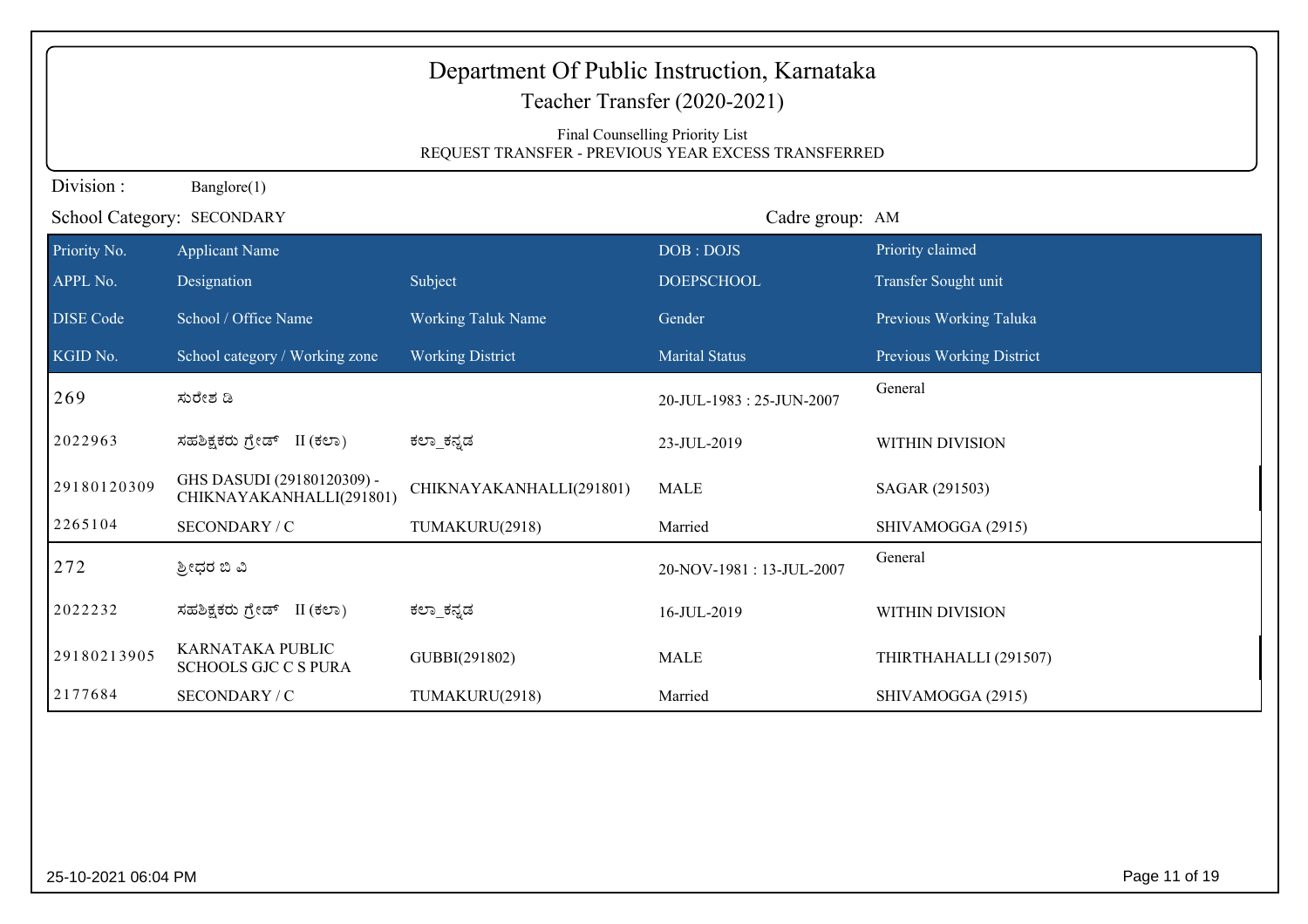| Department Of Public Instruction, Karnataka<br>Teacher Transfer (2020-2021)<br>Final Counselling Priority List<br>REQUEST TRANSFER - PREVIOUS YEAR EXCESS TRANSFERRED |                                                            |                           |                          |                               |  |
|-----------------------------------------------------------------------------------------------------------------------------------------------------------------------|------------------------------------------------------------|---------------------------|--------------------------|-------------------------------|--|
| Division:                                                                                                                                                             | Banglore(1)                                                |                           |                          |                               |  |
|                                                                                                                                                                       | School Category: SECONDARY                                 |                           | Cadre group: AM          |                               |  |
| Priority No.                                                                                                                                                          | <b>Applicant Name</b>                                      |                           | DOB: DOJS                | Priority claimed              |  |
| APPL No.                                                                                                                                                              | Designation                                                | Subject                   | <b>DOEPSCHOOL</b>        | Transfer Sought unit          |  |
| <b>DISE Code</b>                                                                                                                                                      | School / Office Name                                       | <b>Working Taluk Name</b> | Gender                   | Previous Working Taluka       |  |
| KGID No.                                                                                                                                                              | School category / Working zone                             | <b>Working District</b>   | <b>Marital Status</b>    | Previous Working District     |  |
| 284                                                                                                                                                                   | ಮಮತ ಕೆ ಬಿ                                                  |                           | 04-JUN-1975: 19-AUG-1998 | General                       |  |
| 2028387                                                                                                                                                               | ಸಹಶಿಕ್ಷಕರು ಗ್ರೇಡ್ II (ಭಾಷೆ)                                | ಹಿಂದಿ                     | 18-JUL-2019              | WITHIN DIVISION               |  |
| 29320504303                                                                                                                                                           | <b>G HS SUGGANAHALLI</b><br>(29320504303) - MAGADI         | MAGADI(293205)            | <b>FEMALE</b>            | NELAMANGALA (292101)          |  |
| 1507613                                                                                                                                                               | SECONDARY / C                                              | RAMANAGARA(2932)          | Married                  | <b>BENGALURU RURAL (2921)</b> |  |
| 297                                                                                                                                                                   | ನವೀನಕುಮಾರ ಬಿ ಎಸ್                                           |                           | 22-JUL-1983: 03-JUL-2008 | General                       |  |
| 2022898                                                                                                                                                               | ಸಹಶಿಕ್ಷಕರು ಗ್ರೇಡ್ II (ಕಲಾ)                                 | ಕಲ್_ಕನ್ನಡ                 | 24-JUL-2019              | <b>WITHIN DIVISION</b>        |  |
| 29180202003                                                                                                                                                           | <b>GJC NAGASANDRA</b><br>$(29180202003)$ - GUBBI(291802) - | GUBBI(291802)             | <b>MALE</b>              | <b>HOSANAGAR (291502)</b>     |  |
| 2266004                                                                                                                                                               | SECONDARY / C                                              | TUMAKURU(2918)            | Married                  | SHIVAMOGGA (2915)             |  |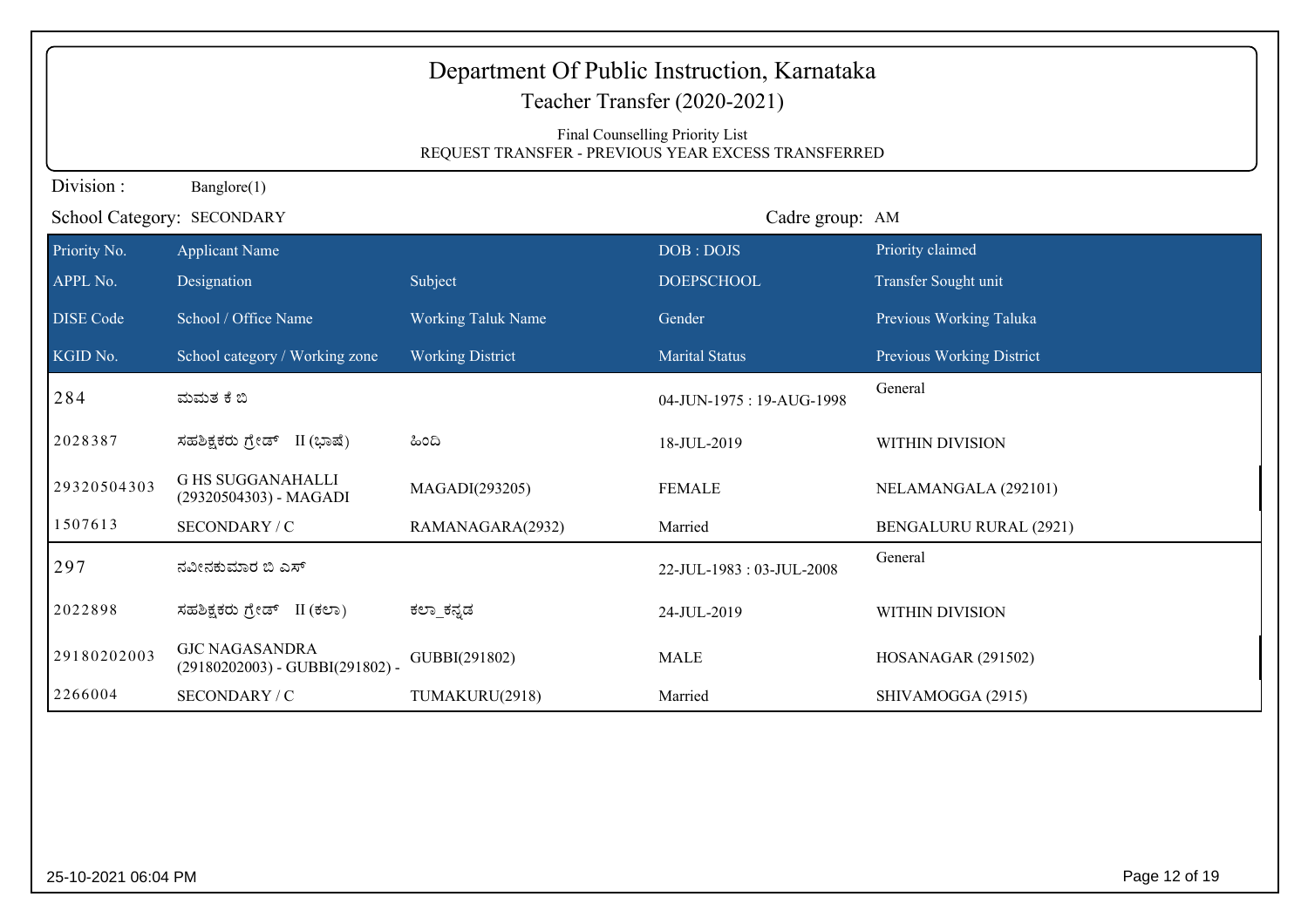| Department Of Public Instruction, Karnataka   |                                                                                        |                         |                              |                           |  |
|-----------------------------------------------|----------------------------------------------------------------------------------------|-------------------------|------------------------------|---------------------------|--|
|                                               |                                                                                        |                         | Teacher Transfer (2020-2021) |                           |  |
|                                               | Final Counselling Priority List<br>REQUEST TRANSFER - PREVIOUS YEAR EXCESS TRANSFERRED |                         |                              |                           |  |
| Division:                                     | Banglore(1)                                                                            |                         |                              |                           |  |
| Cadre group: AM<br>School Category: SECONDARY |                                                                                        |                         |                              |                           |  |
| Priority No.                                  | <b>Applicant Name</b>                                                                  |                         | DOB: DOJS                    | Priority claimed          |  |
| APPL No.                                      | Designation                                                                            | Subject                 | <b>DOEPSCHOOL</b>            | Transfer Sought unit      |  |
| <b>DISE Code</b>                              | School / Office Name                                                                   | Working Taluk Name      | Gender                       | Previous Working Taluka   |  |
| KGID No.                                      | School category / Working zone                                                         | <b>Working District</b> | <b>Marital Status</b>        | Previous Working District |  |
| 306                                           | ಕವಿತ ಜೆ                                                                                |                         | 24-APR-1985: 13-AUG-2008     | General                   |  |
| 2175867                                       | ಸಹಶಿಕ್ಷಕರು ಗ್ರೇಡ್ II (ಭೌತವಿಜ್ಞಾನ)                                                      | ಪಿಸಿಎಂ ಕನ್ನಡ            | 19-JUL-2019                  | WITHIN DIVISION           |  |
| 29180821504                                   | <b>GOVT. HIGH SCHOOL</b><br>PATREHALLI (29180821504) -                                 | TIPTUR(291808)          | <b>FEMALE</b>                | K G F (291913)            |  |
| 2325164                                       | SECONDARY / C                                                                          | TUMAKURU(2918)          | Married                      | KOLAR (2919)              |  |
| 318                                           | ನವೀದ್ ಅಹಮದ್ ಎಂ                                                                         |                         | 25-JUN-1976: 23-FEB-2004     | General                   |  |
| 2033099                                       | ಸಹಶಿಕ್ಷಕರು ಗ್ರೇಡ್ II (ಭೌತವಿಜ್ಞಾನ)                                                      | ಪಿಸಿಎಂ ಕನ್ನಡ            | 14-AUG-2019                  | WITHIN DIVISION           |  |
| 29130606807                                   | <b>GHS THAMMENAHALLI</b><br>(29130606807) - MOLAKALMUR                                 | MOLAKALMUR(291306)      | <b>MALE</b>                  | GOWRIBIDANUR (292905)     |  |
| 1953941                                       | SECONDARY / C                                                                          | CHITRADURGA(2913)       | Married                      | CHIKKABALLAPURA (2929)    |  |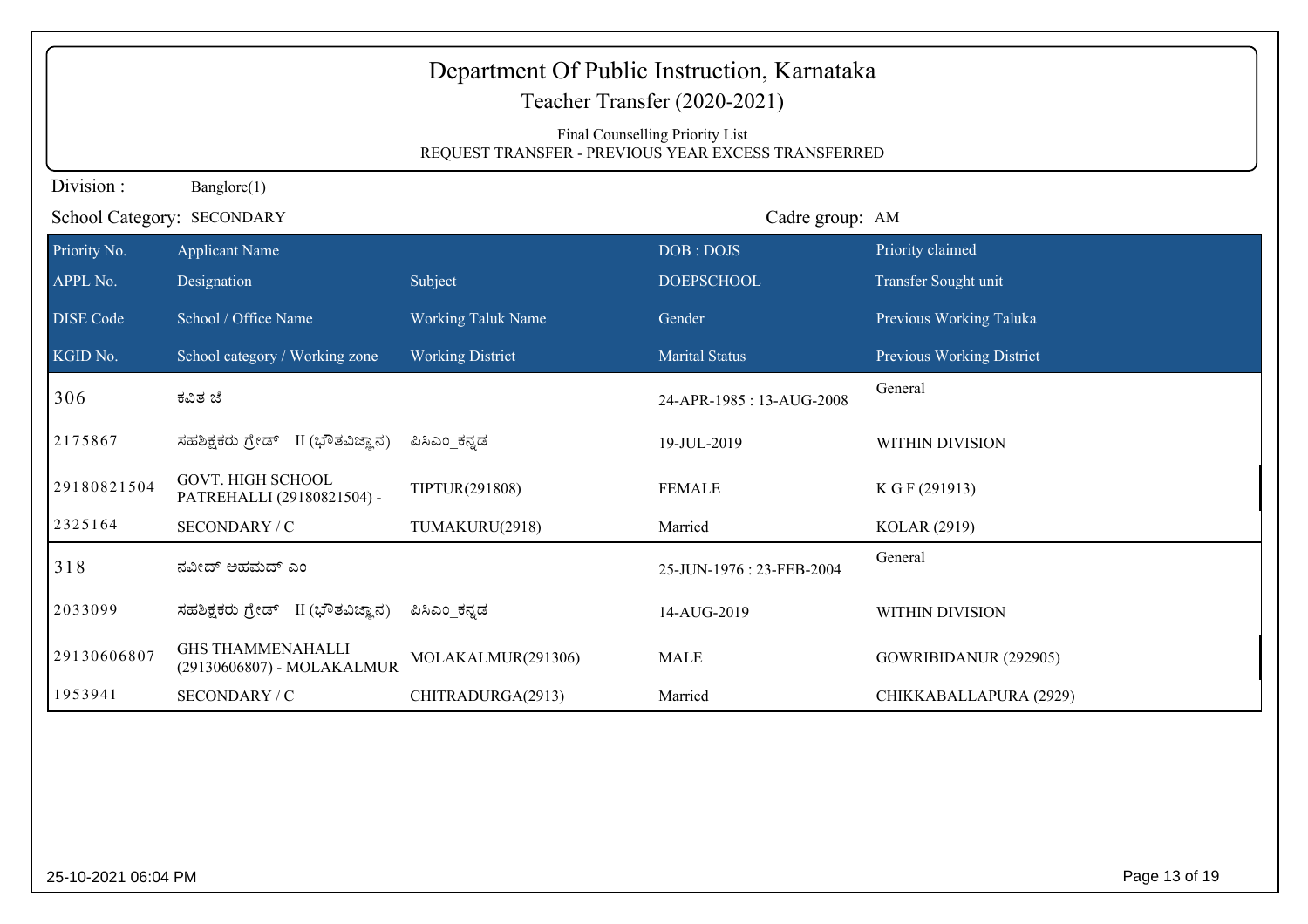| Department Of Public Instruction, Karnataka<br>Teacher Transfer (2020-2021)<br>Final Counselling Priority List<br>REQUEST TRANSFER - PREVIOUS YEAR EXCESS TRANSFERRED |                                              |                              |                          |                                  |  |
|-----------------------------------------------------------------------------------------------------------------------------------------------------------------------|----------------------------------------------|------------------------------|--------------------------|----------------------------------|--|
| Division:                                                                                                                                                             | Banglore(1)                                  |                              |                          |                                  |  |
|                                                                                                                                                                       | School Category: SECONDARY                   |                              | Cadre group: AM          |                                  |  |
| Priority No.                                                                                                                                                          | <b>Applicant Name</b>                        |                              | DOB: DOJS                | Priority claimed                 |  |
| APPL No.                                                                                                                                                              | Designation                                  | Subject                      | <b>DOEPSCHOOL</b>        | Transfer Sought unit             |  |
| <b>DISE Code</b>                                                                                                                                                      | School / Office Name                         | <b>Working Taluk Name</b>    | Gender                   | Previous Working Taluka          |  |
| KGID No.                                                                                                                                                              | School category / Working zone               | <b>Working District</b>      | <b>Marital Status</b>    | <b>Previous Working District</b> |  |
| 330                                                                                                                                                                   | ಸುಧಾ.ಎಮ್.ಕೆ                                  |                              | 12-JUL-1966: 19-APR-2007 | General                          |  |
| 2038732                                                                                                                                                               | ಸಹಶಿಕ್ಷಕರು ಗ್ರೇಡ್ II (ಕಲಾ)                   | ಕಲ್_ಕನ್ನಡ                    | 25-JUL-2019              | WITHIN DIVISION                  |  |
| 29210110311                                                                                                                                                           | KARNATAKA PUBLIC<br><b>SCHOOLS GJC</b>       | NELAMANGALA(292101)          | <b>FEMALE</b>            | THIRTHAHALLI (291507)            |  |
| 2075022                                                                                                                                                               | SECONDARY / C                                | <b>BENGALURU RURAL(2921)</b> | Married                  | SHIVAMOGGA (2915)                |  |
| 331                                                                                                                                                                   | ಮಮತ ಎನ್                                      |                              | 20-JUL-1982: 03-MAY-2007 | General                          |  |
| 2025111                                                                                                                                                               | ಸಹಶಿಕ್ಷಕರು ಗ್ರೇಡ್ II (ಕಲಾ)                   | ಕಲ್_ಕನ್ನಡ                    | 07-NOV-2019              | <b>WITHIN DIVISION</b>           |  |
| 29180119902                                                                                                                                                           | <b>GJC BORANAKANIVE</b><br>$(29180119902)$ - | CHIKNAYAKANHALLI(291801)     | <b>FEMALE</b>            | THIRTHAHALLI (291507)            |  |
| 2265319                                                                                                                                                               | SECONDARY / C                                | TUMAKURU(2918)               | Married                  | SHIVAMOGGA (2915)                |  |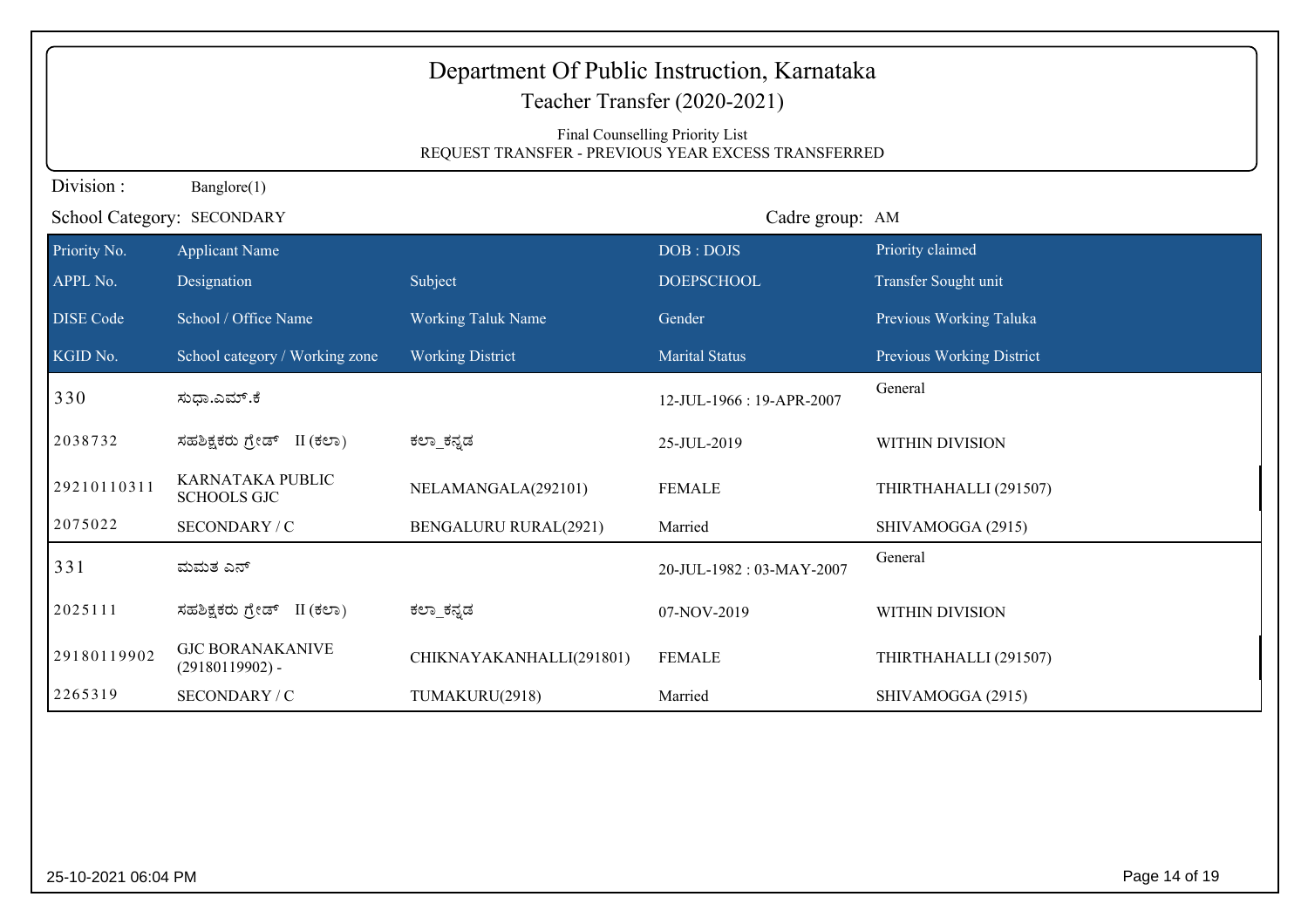| Department Of Public Instruction, Karnataka<br>Teacher Transfer (2020-2021)<br>Final Counselling Priority List<br>REQUEST TRANSFER - PREVIOUS YEAR EXCESS TRANSFERRED |                                                    |                           |                          |                           |  |  |
|-----------------------------------------------------------------------------------------------------------------------------------------------------------------------|----------------------------------------------------|---------------------------|--------------------------|---------------------------|--|--|
| Division:                                                                                                                                                             | Banglore(1)                                        |                           |                          |                           |  |  |
|                                                                                                                                                                       | School Category: SECONDARY                         |                           | Cadre group: AM          |                           |  |  |
| Priority No.                                                                                                                                                          | <b>Applicant Name</b>                              |                           | DOB: DOJS                | Priority claimed          |  |  |
| APPL No.                                                                                                                                                              | Designation                                        | Subject                   | <b>DOEPSCHOOL</b>        | Transfer Sought unit      |  |  |
| <b>DISE Code</b>                                                                                                                                                      | School / Office Name                               | <b>Working Taluk Name</b> | Gender                   | Previous Working Taluka   |  |  |
| KGID No.                                                                                                                                                              | School category / Working zone                     | <b>Working District</b>   | <b>Marital Status</b>    | Previous Working District |  |  |
| 336                                                                                                                                                                   | ಉಮೇಶ್ ಬಿ                                           |                           | 10-APR-1981: 27-AUG-2008 | General                   |  |  |
| 2029351                                                                                                                                                               | II (ಭೌತವಿಜ್ಞಾನ)<br>ಸಹಶಿಕ್ಷಕರು ಗ್ರೇಡ್               | ಪಿಸಿಎಂ ಕನ್ನಡ              | 05-AUG-2019              | WITHIN DIVISION           |  |  |
| 29150322305                                                                                                                                                           | GJC TUMARI (29150322305) -<br>SAGAR(291503) -      | SAGAR(291503)             | <b>MALE</b>              | MADHUGIRI (293104)        |  |  |
| 2306275                                                                                                                                                               | SECONDARY / C                                      | SHIVAMOGGA(2915)          | Married                  | TUMAKURU MADHUGIRI (2931) |  |  |
| 339                                                                                                                                                                   | ಲಕ್ಷ್ಮಣ್ ನಾಯ್ಕ ಕೆ                                  |                           | 02-FEB-1979: 18-JUN-2010 | General                   |  |  |
| 2062170                                                                                                                                                               | ಸಹಶಿಕ್ಷಕರು ಗ್ರೇಡ್ II (ಭಾಷೆ)                        | ಹಿಂದಿ                     | 12-JUL-2019              | WITHIN DIVISION           |  |  |
| 29150401403                                                                                                                                                           | GHS KOLAGI (29150401403) -<br>SHIKARIPUR(291504) - | SHIKARIPUR(291504)        | <b>MALE</b>              | KOLAR (291907)            |  |  |
| 2326990                                                                                                                                                               | SECONDARY / C                                      | SHIVAMOGGA(2915)          | Married                  | <b>KOLAR (2919)</b>       |  |  |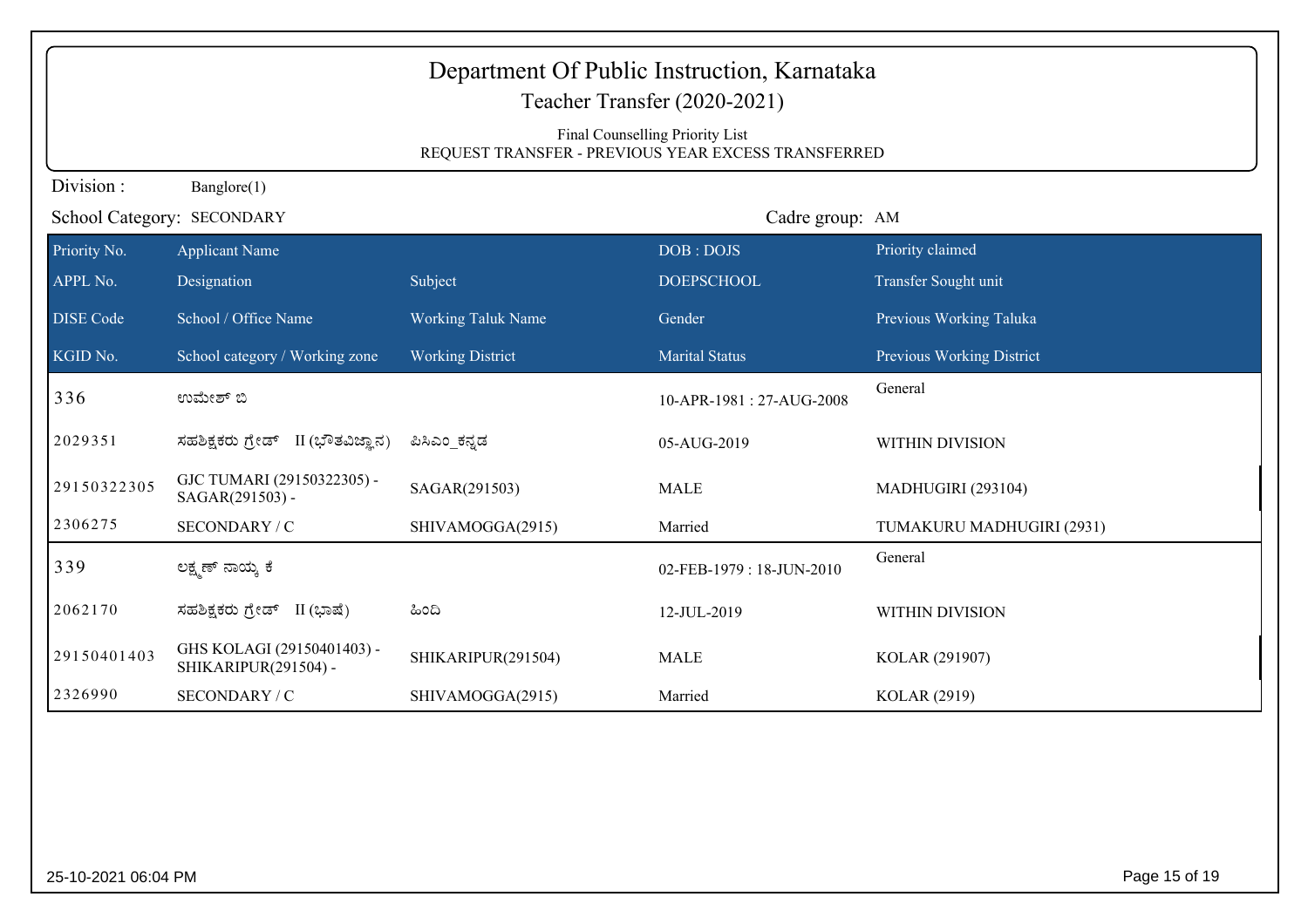| Teacher Transfer (2020-2021)<br>Final Counselling Priority List<br>REQUEST TRANSFER - PREVIOUS YEAR EXCESS TRANSFERRED |                                                           |                           |                          |                                  |  |  |
|------------------------------------------------------------------------------------------------------------------------|-----------------------------------------------------------|---------------------------|--------------------------|----------------------------------|--|--|
| Division:                                                                                                              | Banglore(1)                                               |                           |                          |                                  |  |  |
|                                                                                                                        | School Category: SECONDARY                                |                           | Cadre group: AM          |                                  |  |  |
| Priority No.                                                                                                           | <b>Applicant Name</b>                                     |                           | DOB: DOJS                | Priority claimed                 |  |  |
| APPL No.                                                                                                               | Designation                                               | Subject                   | <b>DOEPSCHOOL</b>        | Transfer Sought unit             |  |  |
| <b>DISE</b> Code                                                                                                       | School / Office Name                                      | <b>Working Taluk Name</b> | Gender                   | Previous Working Taluka          |  |  |
| KGID No.                                                                                                               | School category / Working zone                            | <b>Working District</b>   | <b>Marital Status</b>    | <b>Previous Working District</b> |  |  |
| 341                                                                                                                    | ಜ್ಯೋತಿ.ಕೆ.ಬಿ                                              |                           | 05-JUN-1982: 18-JUN-2010 | General                          |  |  |
| 2029643                                                                                                                | ಸಹಶಿಕ್ಷಕರು ಗ್ರೇಡ್ II (ಕಲಾ)                                | ಕಲ್_ಕನ್ನಡ                 | 26-JUL-2019              | WITHIN DIVISION                  |  |  |
| 29310624101                                                                                                            | GHS NARAYANAPURA GATE<br>$(29310624101)$ - SIRA(293106) - | SIRA(293106)              | <b>FEMALE</b>            | <b>HIRIYUR (291303)</b>          |  |  |
| 2412641                                                                                                                | SECONDARY / C                                             | TUMAKURU MADHUGIRI(2931)  | Married                  | CHITRADURGA (2913)               |  |  |
| 366                                                                                                                    | ಸುಜಾತ                                                     |                           | 04-MAY-1981: 28-DEC-2005 | General                          |  |  |
| 2040387                                                                                                                | ಸಹಶಿಕ್ಷಕರು ಗ್ರೇಡ್ II (ಕಲಾ)                                | ಕಲ್_ಕನ್ನಡ                 | 22-JUL-2019              | WITHIN DIVISION                  |  |  |
| 29310622902                                                                                                            | GHS SHAGADADU<br>$(29310622902)$ - SIRA(293106) -         | SIRA(293106)              | <b>FEMALE</b>            | <b>HIRIYUR (291303)</b>          |  |  |
| 1959821                                                                                                                | SECONDARY / C                                             | TUMAKURU MADHUGIRI(2931)  | Married                  | CHITRADURGA (2913)               |  |  |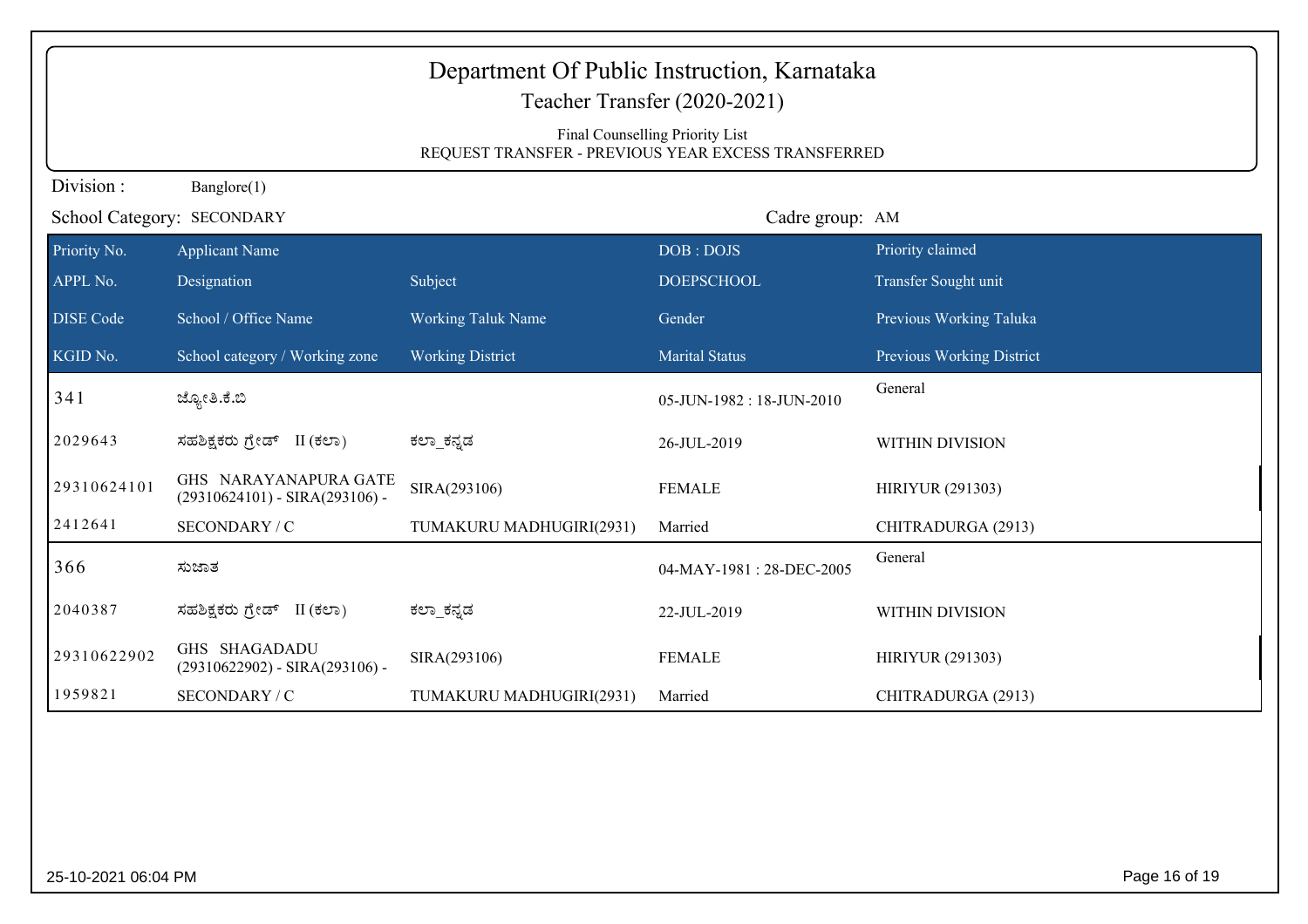| Department Of Public Instruction, Karnataka<br>Teacher Transfer (2020-2021)<br>Final Counselling Priority List |                                                             |                                                     |                          |                           |  |
|----------------------------------------------------------------------------------------------------------------|-------------------------------------------------------------|-----------------------------------------------------|--------------------------|---------------------------|--|
|                                                                                                                |                                                             | REQUEST TRANSFER - PREVIOUS YEAR EXCESS TRANSFERRED |                          |                           |  |
| Division:                                                                                                      | Banglore(1)                                                 |                                                     |                          |                           |  |
|                                                                                                                | School Category: SECONDARY                                  |                                                     | Cadre group: AM          |                           |  |
| Priority No.                                                                                                   | <b>Applicant Name</b>                                       |                                                     | DOB: DOJS                | Priority claimed          |  |
| APPL No.                                                                                                       | Designation                                                 | Subject                                             | <b>DOEPSCHOOL</b>        | Transfer Sought unit      |  |
| <b>DISE Code</b>                                                                                               | School / Office Name                                        | Working Taluk Name                                  | Gender                   | Previous Working Taluka   |  |
| KGID No.                                                                                                       | School category / Working zone                              | <b>Working District</b>                             | <b>Marital Status</b>    | Previous Working District |  |
| 384                                                                                                            | ಡಾ. ಚಾಂದ್ ಸುಲ್ತಾನ ಹೆಚ್ ಎಂ                                   |                                                     | 16-SEP-1971: 08-JAN-2004 | General                   |  |
| 2021410                                                                                                        | ಸಹಶಿಕ್ಷಕರು ಗ್ರೇಡ್ II (ಭಾಷೆ)                                 | ಹಿಂದಿ                                               | 29-JUL-2019              | WITHIN DIVISION           |  |
| 29310612707                                                                                                    | KARNATAKA PUBLIC<br><b>SCHOOLS GHS</b>                      | SIRA(293106)                                        | <b>FEMALE</b>            | CHITRADURGA (291301)      |  |
| 1968260                                                                                                        | SECONDARY / C                                               | TUMAKURU MADHUGIRI(2931)                            | Married                  | CHITRADURGA (2913)        |  |
| 413                                                                                                            | ರಾಜೇಶ್ ಎನ್                                                  |                                                     | 01-FEB-1986: 18-JUN-2010 | General                   |  |
| 2062343                                                                                                        | ಸಹಶಿಕ್ಷಕರು ಗ್ರೇಡ್ II (ಕಲಾ)                                  | ಕಲ್_ಕನ್ನಡ                                           | 17-JUL-2019              | WITHIN DIVISION           |  |
| 29310610610                                                                                                    | <b>GHS BUKKAPATTANA</b><br>$(29310610610)$ - SIRA(293106) - | SIRA(293106)                                        | <b>MALE</b>              | HOSANAGAR (291502)        |  |
| 2268850                                                                                                        | SECONDARY / C                                               | TUMAKURU MADHUGIRI(2931)                            | Unmarried                | SHIVAMOGGA (2915)         |  |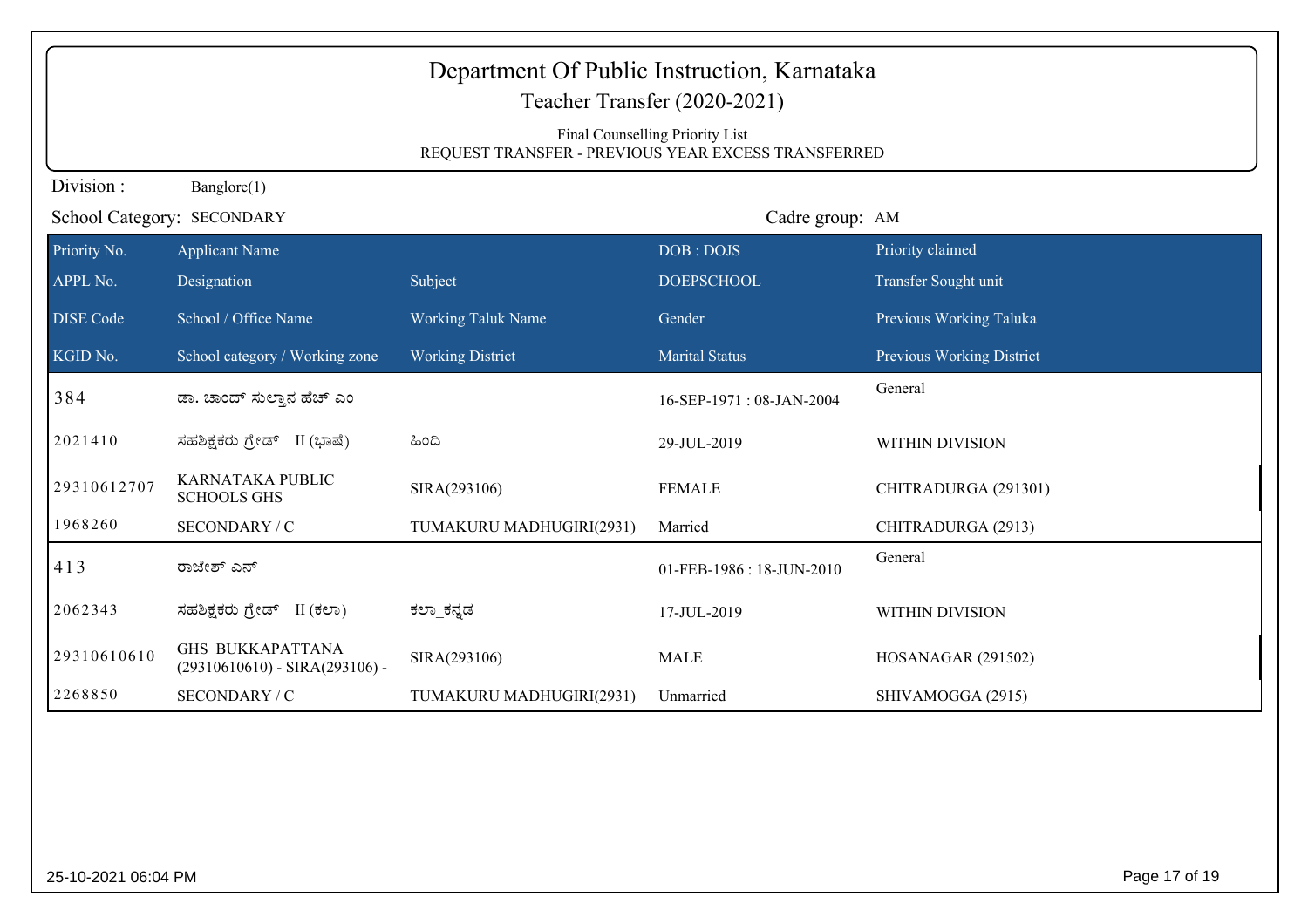| Department Of Public Instruction, Karnataka<br>Teacher Transfer (2020-2021)<br>Final Counselling Priority List<br>REQUEST TRANSFER - PREVIOUS YEAR EXCESS TRANSFERRED |                                        |                                |                          |                               |  |
|-----------------------------------------------------------------------------------------------------------------------------------------------------------------------|----------------------------------------|--------------------------------|--------------------------|-------------------------------|--|
| Division:                                                                                                                                                             | Banglore(1)                            |                                |                          |                               |  |
|                                                                                                                                                                       | School Category: SECONDARY             |                                | Cadre group: AM          |                               |  |
| Priority No.                                                                                                                                                          | <b>Applicant Name</b>                  |                                | DOB: DOJS                | Priority claimed              |  |
| APPL No.                                                                                                                                                              | Designation                            | Subject                        | <b>DOEPSCHOOL</b>        | Transfer Sought unit          |  |
| <b>DISE</b> Code                                                                                                                                                      | School / Office Name                   | <b>Working Taluk Name</b>      | Gender                   | Previous Working Taluka       |  |
| KGID No.                                                                                                                                                              | School category / Working zone         | <b>Working District</b>        | <b>Marital Status</b>    | Previous Working District     |  |
| 419                                                                                                                                                                   | ಸುಮಾದೇವಿ.ಬಿ.ಜಿ                         |                                | 02-JAN-1973: 01-JUL-2008 | General                       |  |
| 2045720                                                                                                                                                               | ಸಹಶಿಕ್ಷಕರು ಗ್ರೇಡ್ II (ಭಾಷೆ)            | ಹಿಂದಿ                          | 17-JUL-2019              | <b>WITHIN DIVISION</b>        |  |
| 29200802826                                                                                                                                                           | GHS, URDU,<br>BARLANE, TCM, RAYANROAD  | SOUTH2(292008)                 | <b>FEMALE</b>            | DEVANAHALLI (292103)          |  |
| 2361865                                                                                                                                                               | <b>SECONDARY / A</b>                   | <b>BENGALURU U SOUTH(2920)</b> | Married                  | <b>BENGALURU RURAL (2921)</b> |  |
| 420                                                                                                                                                                   | ವಿದ್ಯಾ ಎಂ.ಆರ್                          |                                | 31-MAR-1984: 04-JUL-2008 | General                       |  |
| 2042140                                                                                                                                                               | ಸಹಶಿಕ್ಷಕರು ಗ್ರೇಡ್ II (ಕಲಾ)             | ಕಲ್_ಕನ್ನಡ                      | 17-JUL-2019              | WITHIN DIVISION               |  |
| 29280233502                                                                                                                                                           | KARNATAKA PUBLIC<br><b>SCHOOLS GHS</b> | NORTH1(292802)                 | <b>FEMALE</b>            | SHIKARIPUR (291504)           |  |
| 2265851                                                                                                                                                               | <b>SECONDARY / A</b>                   | <b>BENGALURU U NORTH(2928)</b> | Married                  | SHIVAMOGGA (2915)             |  |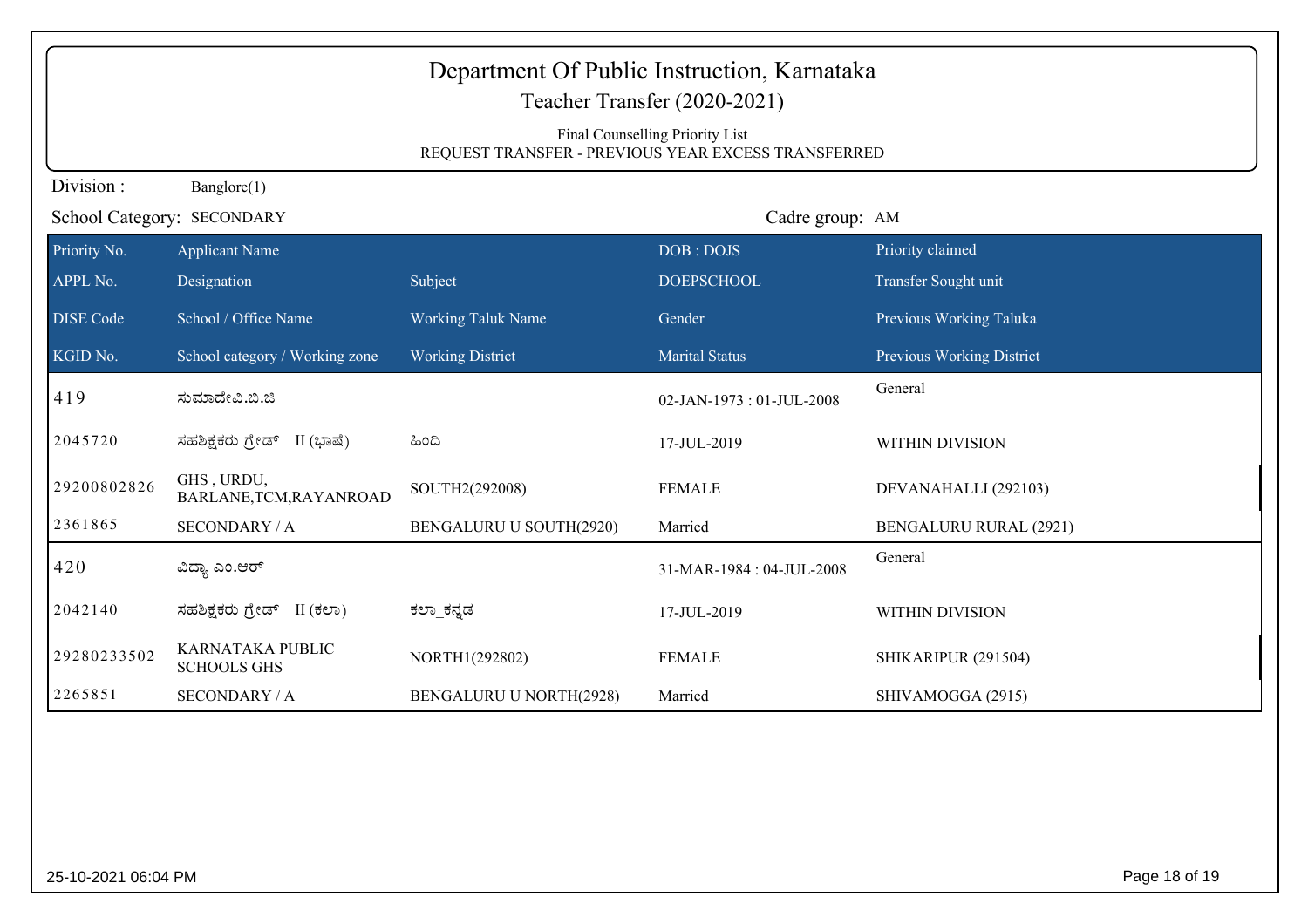|                  | Department Of Public Instruction, Karnataka<br>Teacher Transfer (2020-2021)<br>Final Counselling Priority List<br>REQUEST TRANSFER - PREVIOUS YEAR EXCESS TRANSFERRED |                                |                          |                                  |  |  |
|------------------|-----------------------------------------------------------------------------------------------------------------------------------------------------------------------|--------------------------------|--------------------------|----------------------------------|--|--|
| Division:        | Banglore(1)                                                                                                                                                           |                                |                          |                                  |  |  |
|                  | School Category: SECONDARY                                                                                                                                            |                                | Cadre group: AM          |                                  |  |  |
| Priority No.     | <b>Applicant Name</b>                                                                                                                                                 |                                | DOB: DOJS                | Priority claimed                 |  |  |
| APPL No.         | Designation                                                                                                                                                           | Subject                        | <b>DOEPSCHOOL</b>        | Transfer Sought unit             |  |  |
| <b>DISE</b> Code | School / Office Name                                                                                                                                                  | <b>Working Taluk Name</b>      | Gender                   | Previous Working Taluka          |  |  |
| KGID No.         | School category / Working zone                                                                                                                                        | <b>Working District</b>        | <b>Marital Status</b>    | <b>Previous Working District</b> |  |  |
| 421              | ಇಂದ್ರಾವತಿ ಟಿ                                                                                                                                                          |                                | 01-AUG-1979: 07-JUL-2008 | General                          |  |  |
| 2045421          | II (ಕಲಾ)<br>ಸಹಶಿಕ್ಷಕರು ಗ್ರೇಡ್                                                                                                                                         | ಕಲ್_ಕನ್ನಡ                      | 26-JUL-2019              | WITHIN DIVISION                  |  |  |
| 29280705305      | <b>GHS BETTAHALASUR</b><br>(29280705305) - NORTH4(292807)                                                                                                             | NORTH4(292807)                 | <b>FEMALE</b>            | SHIKARIPUR (291504)              |  |  |
| 2266739          | <b>SECONDARY / B</b>                                                                                                                                                  | <b>BENGALURU U NORTH(2928)</b> | Married                  | SHIVAMOGGA (2915)                |  |  |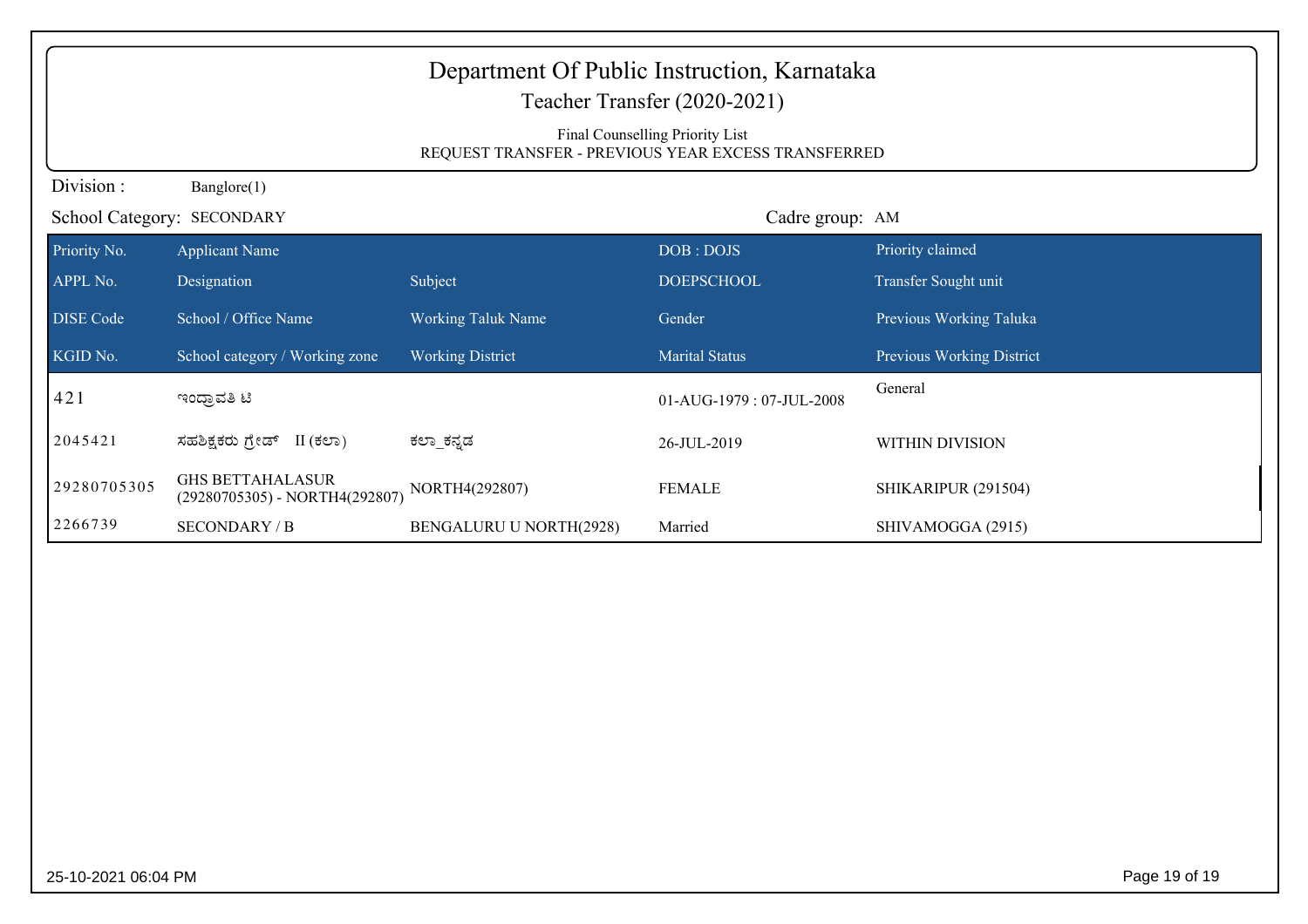|                  | Department Of Public Instruction, Karnataka<br>Teacher Transfer (2020-2021)                |                           |                          |                           |  |  |
|------------------|--------------------------------------------------------------------------------------------|---------------------------|--------------------------|---------------------------|--|--|
|                  | Final Counselling Priority List<br>REQUEST TRANSFER - PREVIOUS YEAR COMPULSORY TRANSFERRED |                           |                          |                           |  |  |
| Division:        | Banglore(1)                                                                                |                           |                          |                           |  |  |
|                  | School Category: SECONDARY                                                                 |                           | Cadre group: PET         |                           |  |  |
| Priority No.     | <b>Applicant Name</b>                                                                      |                           | DOB: DOJS                | Priority claimed          |  |  |
| APPL No.         | Designation                                                                                | Subject                   | <b>DOEPSCHOOL</b>        | Transfer Sought unit      |  |  |
| <b>DISE Code</b> | School / Office Name                                                                       | <b>Working Taluk Name</b> | Gender                   | Previous Working Taluka   |  |  |
| KGID No.         | School category / Working zone                                                             | <b>Working District</b>   | <b>Marital Status</b>    | Previous Working District |  |  |
|                  | ಈಶ್ವರಯ್ಯ                                                                                   |                           | 01-JUN-1962: 03-JUL-1985 | General                   |  |  |
| 2035005          | ದೈಹಿಕ ಶಿಕ್ಷಕರು ಗ್ರೇಡ್ I                                                                    | ದ್ಯಹಿಕ ಶಿಕ್ಷಣ             | 30-OCT-2019              | WITHIN DIVISION           |  |  |
| 29191302801      | <b>GHPS DONIMADAGU (RMSA</b><br>UPG) (29191302801) - K G F                                 | K G F(291913)             | <b>MALE</b>              | <b>TIPTUR (291808)</b>    |  |  |
| 889373           | SECONDARY / C                                                                              | KOLAR(2919)               | Married                  | TUMAKURU (2918)           |  |  |
| 2                | ಕೃಷ್ಣಪ್ಪ. ವಿ                                                                               |                           | 01-JUN-1963: 27-SEP-1984 | General                   |  |  |
| 2017204          | ದ್ಯಹಿಕ ಶಿಕ್ಷಕರು ಗ್ರೇಡ್ II                                                                  | ದ್ಮೆಹಿಕ ಶಿಕ್ಷಣ            | 11-OCT-2019              | WITHIN DIVISION           |  |  |
| 29200102812      | GHS AGARA (29200102812) -<br>SOUTH1(292001) - BENGALURU                                    | SOUTH1(292001)            | <b>MALE</b>              | NORTH3 (292806)           |  |  |
| 1165659          | <b>SECONDARY / B</b>                                                                       | BENGALURU U SOUTH(2920)   | Married                  | BENGALURU U NORTH (2928)  |  |  |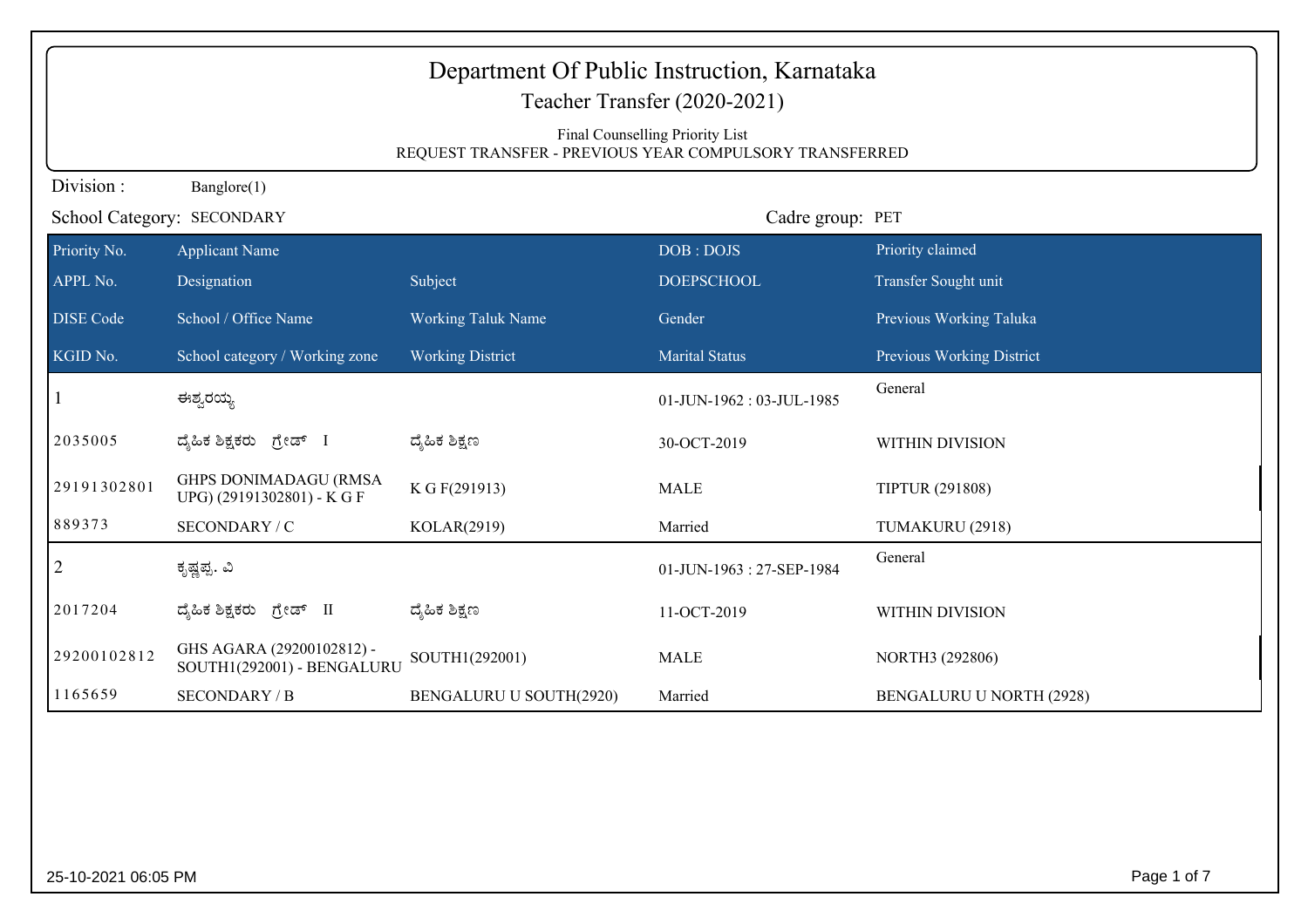| Department Of Public Instruction, Karnataka<br>Teacher Transfer (2020-2021)<br>Final Counselling Priority List<br>REQUEST TRANSFER - PREVIOUS YEAR COMPULSORY TRANSFERRED |                                                          |                                |                          |                           |  |
|---------------------------------------------------------------------------------------------------------------------------------------------------------------------------|----------------------------------------------------------|--------------------------------|--------------------------|---------------------------|--|
| Division:                                                                                                                                                                 | Banglore(1)                                              |                                |                          |                           |  |
|                                                                                                                                                                           | School Category: SECONDARY                               |                                | Cadre group: PET         |                           |  |
| Priority No.                                                                                                                                                              | <b>Applicant Name</b>                                    |                                | DOB: DOJS                | Priority claimed          |  |
| APPL No.                                                                                                                                                                  | Designation                                              | Subject                        | <b>DOEPSCHOOL</b>        | Transfer Sought unit      |  |
| <b>DISE</b> Code                                                                                                                                                          | School / Office Name                                     | <b>Working Taluk Name</b>      | Gender                   | Previous Working Taluka   |  |
| KGID No.                                                                                                                                                                  | School category / Working zone                           | <b>Working District</b>        | <b>Marital Status</b>    | Previous Working District |  |
| 13                                                                                                                                                                        | ರಮೇಶ್ ಟಿ.ಕೆ                                              |                                | 02-APR-1964: 03-AUG-1994 | General                   |  |
| 2018301                                                                                                                                                                   | ದೈಹಿಕ ಶಿಕ್ಷಕರು ಗ್ರೇಡ್ I                                  | ದ್ಶೆಹಿಕ ಶಿಕ್ಷಣ                 | 25-OCT-2019              | WITHIN DIVISION           |  |
| 29280202601                                                                                                                                                               | <b>GHPS KANNAHALLI</b><br>UPGRADED HS (29280202601) -    | NORTH1(292802)                 | <b>MALE</b>              | SOUTH2 (292008)           |  |
| 1173477                                                                                                                                                                   | <b>SECONDARY / B</b>                                     | <b>BENGALURU U NORTH(2928)</b> | Married                  | BENGALURU U SOUTH (2920)  |  |
| 16                                                                                                                                                                        | ವೇದಾವತಿ ಭಟ್                                              |                                | 04-AUG-1967: 25-JUL-1994 | General                   |  |
| 2028679                                                                                                                                                                   | ದ್ಯಹಿಕ ಶಿಕ್ಷಕರು ಗ್ರೇಡ್ I                                 | ದ್ಯೆಹಿಕ ಶಿಕ್ಷಣ                 | 01-NOV-2019              | <b>WITHIN DIVISION</b>    |  |
| 29280703906                                                                                                                                                               | <b>GHS RAJANUKUNTE</b><br>(29280703906) - NORTH4(292807) | NORTH4(292807)                 | <b>FEMALE</b>            | SOUTH4 (292003)           |  |
| 1362405                                                                                                                                                                   | <b>SECONDARY / B</b>                                     | <b>BENGALURU U NORTH(2928)</b> | Married                  | BENGALURU U SOUTH (2920)  |  |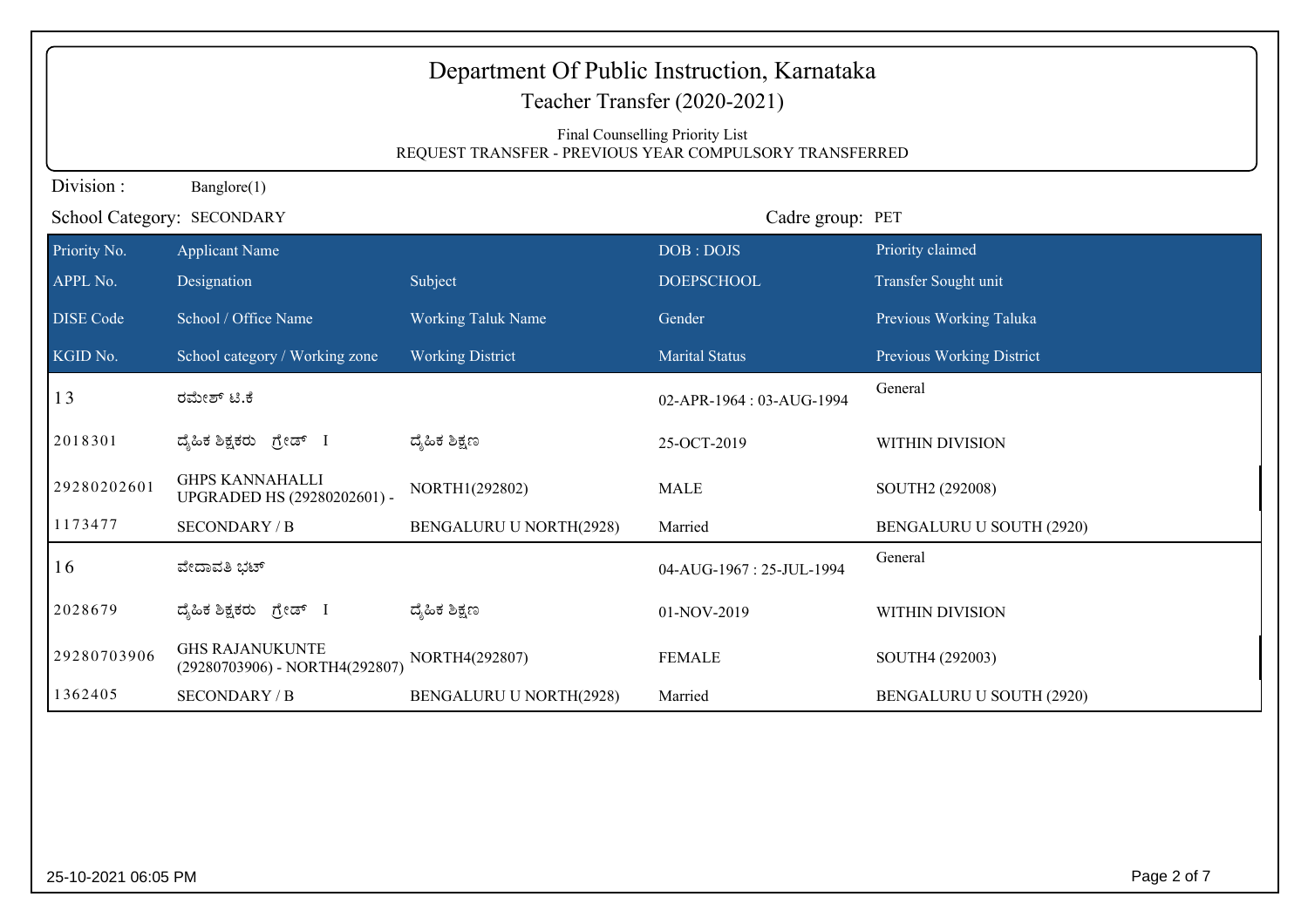| Department Of Public Instruction, Karnataka<br>Teacher Transfer (2020-2021)                |                                                               |                                |                          |                               |  |  |
|--------------------------------------------------------------------------------------------|---------------------------------------------------------------|--------------------------------|--------------------------|-------------------------------|--|--|
| Final Counselling Priority List<br>REQUEST TRANSFER - PREVIOUS YEAR COMPULSORY TRANSFERRED |                                                               |                                |                          |                               |  |  |
| Division:                                                                                  | Banglore(1)                                                   |                                |                          |                               |  |  |
|                                                                                            | School Category: SECONDARY                                    |                                | Cadre group: PET         |                               |  |  |
| Priority No.                                                                               | <b>Applicant Name</b>                                         |                                | DOB: DOJS                | Priority claimed              |  |  |
| APPL No.                                                                                   | Designation                                                   | Subject                        | <b>DOEPSCHOOL</b>        | Transfer Sought unit          |  |  |
| <b>DISE</b> Code                                                                           | School / Office Name                                          | <b>Working Taluk Name</b>      | Gender                   | Previous Working Taluka       |  |  |
| KGID No.                                                                                   | School category / Working zone                                | <b>Working District</b>        | <b>Marital Status</b>    | Previous Working District     |  |  |
| 19                                                                                         | ಶ್ರೀನಿವಾಸರಾವ್ ಎಂ.ವಿ.                                          |                                | 23-MAY-1965: 29-JUL-1995 | General                       |  |  |
| 2024204                                                                                    | ದ್ಯಹಿಕ ಶಿಕ್ಷಕರು ಗ್ರೇಡ್ II                                     | ದ್ಯೆಹಿಕ ಶಿಕ್ಷಣ                 | 30-OCT-2019              | WITHIN DIVISION               |  |  |
| 29200306203                                                                                | <b>GHS DODDABANAHALLI</b><br>$(29200306203)$ - SOUTH4(292003) | SOUTH4(292003)                 | <b>MALE</b>              | SRINIVASAPUR (291912)         |  |  |
| 1280580                                                                                    | <b>SECONDARY / B</b>                                          | <b>BENGALURU U SOUTH(2920)</b> | Married                  | <b>KOLAR (2919)</b>           |  |  |
| 24                                                                                         | ಮಣಿ .ಎಂ                                                       |                                | 10-JUN-1969: 25-JUL-1994 | General                       |  |  |
| 2038350                                                                                    | ದ್ಯಹಿಕ ಶಿಕ್ಷಕರು ಗ್ರೇಡ್ I                                      | ದ್ಶೆಹಿಕ ಶಿಕ್ಷಣ                 | 01-NOV-2019              | WITHIN DIVISION               |  |  |
| 29180926708                                                                                | KARNATAKA PUBLIC<br><b>SCHOOLS GJC NAGAVALLI</b>              | TUMKUR(291809)                 | <b>FEMALE</b>            | DEVANAHALLI (292103)          |  |  |
| 1261412                                                                                    | <b>SECONDARY / B</b>                                          | TUMAKURU(2918)                 | Married                  | <b>BENGALURU RURAL (2921)</b> |  |  |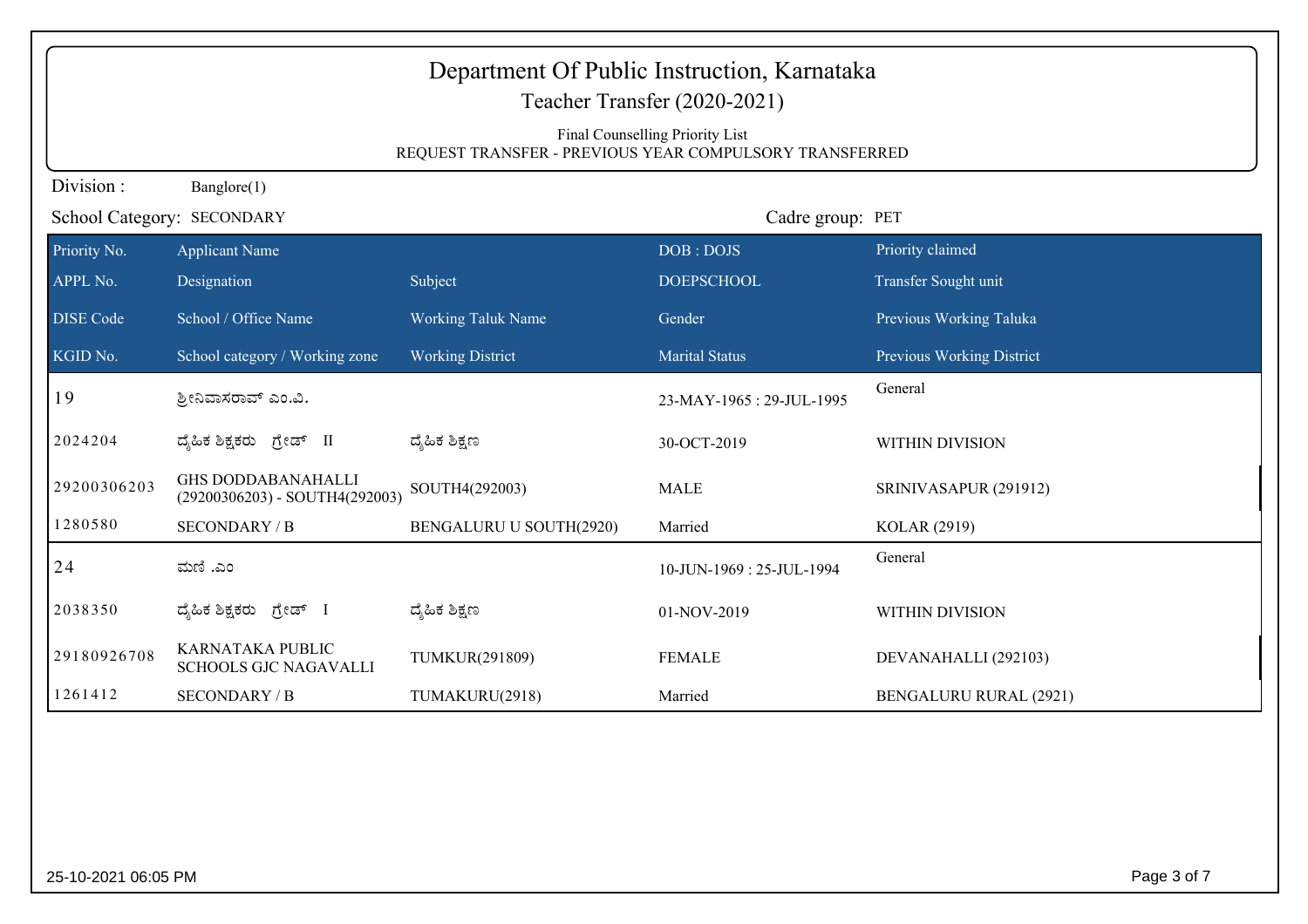| Department Of Public Instruction, Karnataka<br>Teacher Transfer (2020-2021) |                                                                                            |                           |                          |                           |  |  |
|-----------------------------------------------------------------------------|--------------------------------------------------------------------------------------------|---------------------------|--------------------------|---------------------------|--|--|
|                                                                             | Final Counselling Priority List<br>REQUEST TRANSFER - PREVIOUS YEAR COMPULSORY TRANSFERRED |                           |                          |                           |  |  |
| Division:                                                                   | Banglore(1)                                                                                |                           |                          |                           |  |  |
|                                                                             | School Category: SECONDARY                                                                 |                           | Cadre group: PET         |                           |  |  |
| Priority No.                                                                | <b>Applicant Name</b>                                                                      |                           | DOB: DOJS                | Priority claimed          |  |  |
| APPL No.                                                                    | Designation                                                                                | Subject                   | <b>DOEPSCHOOL</b>        | Transfer Sought unit      |  |  |
| <b>DISE Code</b>                                                            | School / Office Name                                                                       | <b>Working Taluk Name</b> | Gender                   | Previous Working Taluka   |  |  |
| KGID No.                                                                    | School category / Working zone                                                             | <b>Working District</b>   | <b>Marital Status</b>    | Previous Working District |  |  |
| 28                                                                          | ಭವಾನಿ ವೈ ಎಸ್                                                                               |                           | 05-OCT-1970: 25-JUL-1994 | General                   |  |  |
| 2047510                                                                     | ದೈಹಿಕ ಶಿಕ್ಷಕರು ಗ್ರೇಡ್ I                                                                    | ದ್ಯಹಿಕ ಶಿಕ್ಷಣ             | 01-NOV-2019              | WITHIN DIVISION           |  |  |
| 29180116003                                                                 | GHS J C PURA (29180116003) -<br>CHIKNAYAKANHALLI(291801)                                   | CHIKNAYAKANHALLI(291801)  | <b>FEMALE</b>            | NORTH4 (292807)           |  |  |
| 1305074                                                                     | SECONDARY / C                                                                              | TUMAKURU(2918)            | Married                  | BENGALURU U NORTH (2928)  |  |  |
| 33                                                                          | ರೀನಾ ಎಸ್                                                                                   |                           | 10-NOV-1982: 10-FEB-2006 | General                   |  |  |
| 2016667                                                                     | ದೈಹಿಕ ಶಿಕ್ಷಕರು ಗ್ರೇಡ್ I                                                                    | ದ್ಯಹಿಕ ಶಿಕ್ಷಣ             | 01-NOV-2019              | WITHIN DIVISION           |  |  |
| 29190725206                                                                 | KARNATAKA PUBLIC<br><b>SCHOOLS GJC NARASAPURA</b>                                          | KOLAR(291907)             | <b>FEMALE</b>            | SOUTH4 (292003)           |  |  |
| 1748884                                                                     | SECONDARY / C                                                                              | KOLAR(2919)               | Married                  | BENGALURU U SOUTH (2920)  |  |  |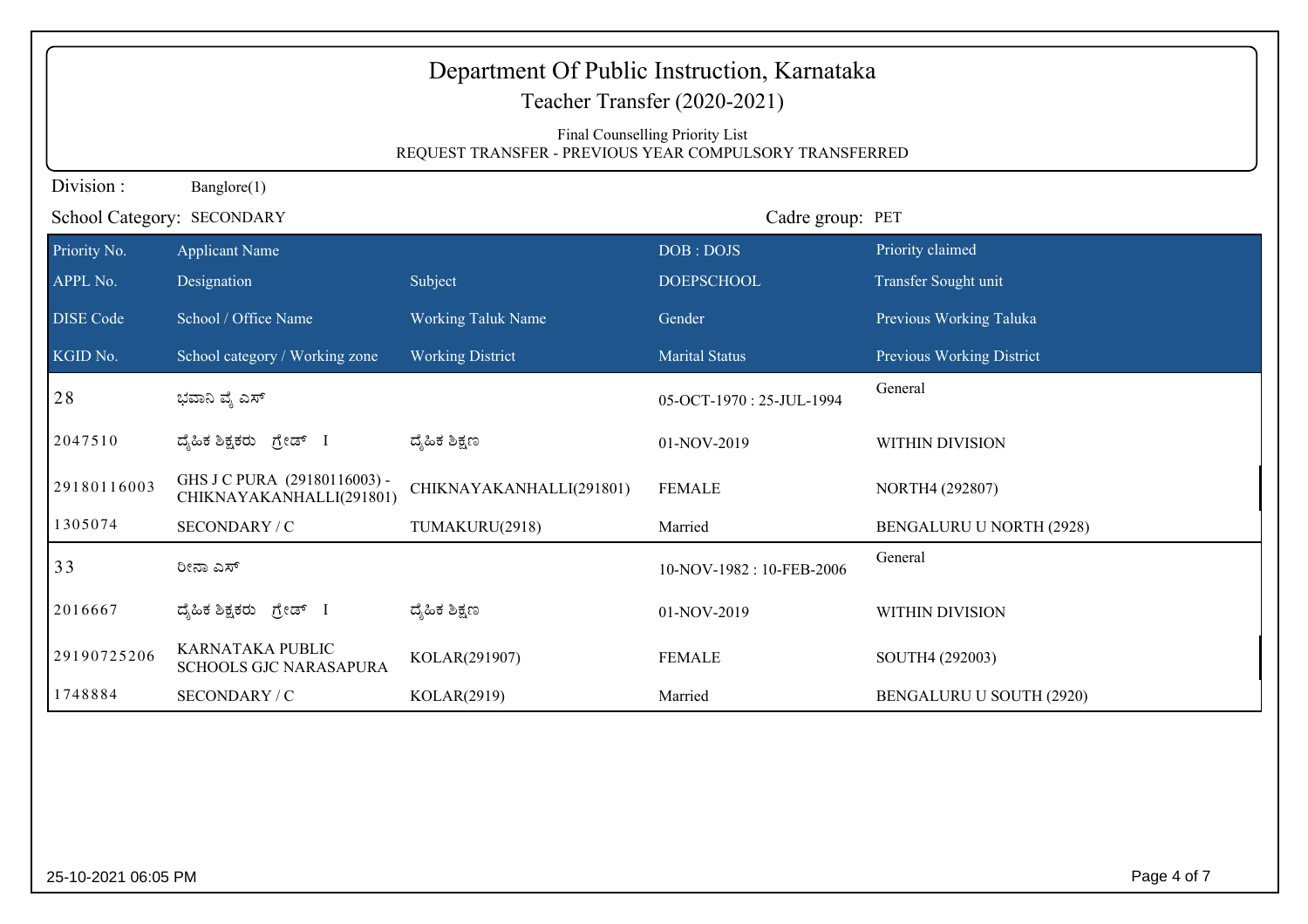| Department Of Public Instruction, Karnataka<br>Teacher Transfer (2020-2021)<br>Final Counselling Priority List<br>REQUEST TRANSFER - PREVIOUS YEAR COMPULSORY TRANSFERRED |                                                           |                              |                           |                                 |  |
|---------------------------------------------------------------------------------------------------------------------------------------------------------------------------|-----------------------------------------------------------|------------------------------|---------------------------|---------------------------------|--|
| Division:                                                                                                                                                                 | Banglore(1)                                               |                              |                           |                                 |  |
|                                                                                                                                                                           | School Category: SECONDARY                                |                              | Cadre group: PET          |                                 |  |
| Priority No.                                                                                                                                                              | <b>Applicant Name</b>                                     |                              | DOB: DOJS                 | Priority claimed                |  |
| APPL No.                                                                                                                                                                  | Designation                                               | Subject                      | <b>DOEPSCHOOL</b>         | Transfer Sought unit            |  |
| <b>DISE Code</b>                                                                                                                                                          | School / Office Name                                      | <b>Working Taluk Name</b>    | Gender                    | Previous Working Taluka         |  |
| KGID No.                                                                                                                                                                  | School category / Working zone                            | <b>Working District</b>      | <b>Marital Status</b>     | Previous Working District       |  |
| 36                                                                                                                                                                        | ರಾಮಪ್ಪಕೆ ಆರ್                                              |                              | 29-MAR-1964 : 24-APR-2007 | General                         |  |
| 2036255                                                                                                                                                                   | ದ್ಯಹಿಕ ಶಿಕ್ಷಕರು ಗ್ರೇಡ್ II                                 | ದ್ಯೆಹಿಕ ಶಿಕ್ಷಣ               | 11-NOV-2019               | <b>WITHIN DIVISION</b>          |  |
| 29290431205                                                                                                                                                               | <b>GHS SANTHEKALLAHALLI</b><br>(29290431205) - CHINTAMANI | CHINTAMANI(292904)           | <b>MALE</b>               | HOSAKOTE (292104)               |  |
| 2039938                                                                                                                                                                   | SECONDARY / C                                             | CHIKKABALLAPURA(2929)        | Married                   | <b>BENGALURU RURAL (2921)</b>   |  |
| 37                                                                                                                                                                        | ಜ್ಯೊತಿಲಕ್ಕ್ರಿ                                             |                              | 20-OCT-1978: 01-MAR-2004  | General                         |  |
| 2046599                                                                                                                                                                   | ದೈಹಿಕ ಶಿಕ್ಷಕರು ಗ್ರೇಡ್ I                                   | ದ್ಯೆಹಿಕ ಶಿಕ್ಷಣ               | 12-NOV-2019               | WITHIN DIVISION                 |  |
| 29210110311                                                                                                                                                               | KARNATAKA PUBLIC<br><b>SCHOOLS GJC</b>                    | NELAMANGALA(292101)          | <b>FEMALE</b>             | NORTH1 (292802)                 |  |
| 1954507                                                                                                                                                                   | SECONDARY / C                                             | <b>BENGALURU RURAL(2921)</b> | Married                   | <b>BENGALURU U NORTH (2928)</b> |  |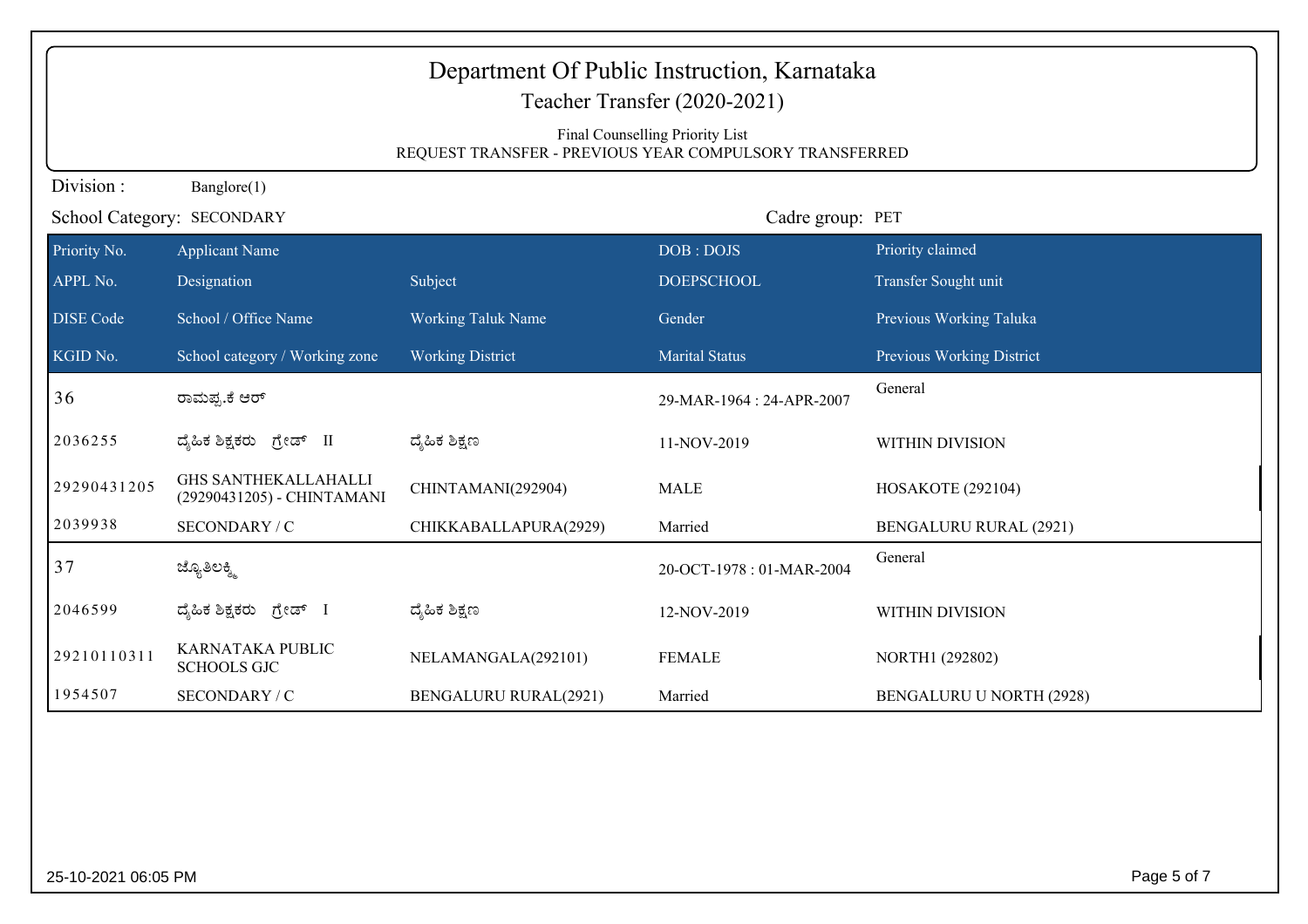| Department Of Public Instruction, Karnataka<br>Teacher Transfer (2020-2021) |                                                                                            |                         |                          |                               |  |  |
|-----------------------------------------------------------------------------|--------------------------------------------------------------------------------------------|-------------------------|--------------------------|-------------------------------|--|--|
|                                                                             | Final Counselling Priority List<br>REQUEST TRANSFER - PREVIOUS YEAR COMPULSORY TRANSFERRED |                         |                          |                               |  |  |
| Division:                                                                   | Banglore(1)                                                                                |                         |                          |                               |  |  |
|                                                                             | School Category: SECONDARY                                                                 |                         | Cadre group: PET         |                               |  |  |
| Priority No.                                                                | <b>Applicant Name</b>                                                                      |                         | DOB: DOJS                | Priority claimed              |  |  |
| APPL No.                                                                    | Designation                                                                                | Subject                 | <b>DOEPSCHOOL</b>        | Transfer Sought unit          |  |  |
| <b>DISE Code</b>                                                            | School / Office Name                                                                       | Working Taluk Name      | Gender                   | Previous Working Taluka       |  |  |
| KGID No.                                                                    | School category / Working zone                                                             | <b>Working District</b> | <b>Marital Status</b>    | Previous Working District     |  |  |
| 39                                                                          | ರಾಮಮೂರ್ತಿ                                                                                  |                         | 20-MAY-1966: 18-AUG-1994 | General                       |  |  |
| 2040804                                                                     | ದ್ಯಹಿಕ ಶಿಕ್ಷಕರು ಗ್ರೇಡ್ I                                                                   | ದ್ಯೆಹಿಕ ಶಿಕ್ಷಣ          | 07-NOV-2019              | WITHIN DIVISION               |  |  |
| 29291104803                                                                 | <b>GOVERNMENT HIGH SCHOOL</b><br>CHEEMANGALA (29291104803)                                 | SIDLAGHATTA(292911)     | <b>MALE</b>              | DODDABALLAPURA (292102)       |  |  |
| 1319384                                                                     | SECONDARY / C                                                                              | CHIKKABALLAPURA(2929)   | Married                  | <b>BENGALURU RURAL (2921)</b> |  |  |
| 41                                                                          | ಸಂಗೀತ ಮಡಿವಾಳ                                                                               |                         | 01-JAN-1984: 03-JUL-2008 | General                       |  |  |
| 2029798                                                                     | ದ್ಯಹಿಕ ಶಿಕ್ಷಕರು ಗ್ರೇಡ್ I                                                                   | ದ್ಮೆಹಿಕ ಶಿಕ್ಷಣ          | 08-FEB-2020              | WITHIN DIVISION               |  |  |
| 29320604202                                                                 | G HS GANAKAL (29320604202) -<br>RAMANAGARA(293206) -                                       | RAMANAGARA(293206)      | <b>FEMALE</b>            | NORTH1 (292802)               |  |  |
| 2193760                                                                     | SECONDARY / C                                                                              | RAMANAGARA(2932)        | Married                  | BENGALURU U NORTH (2928)      |  |  |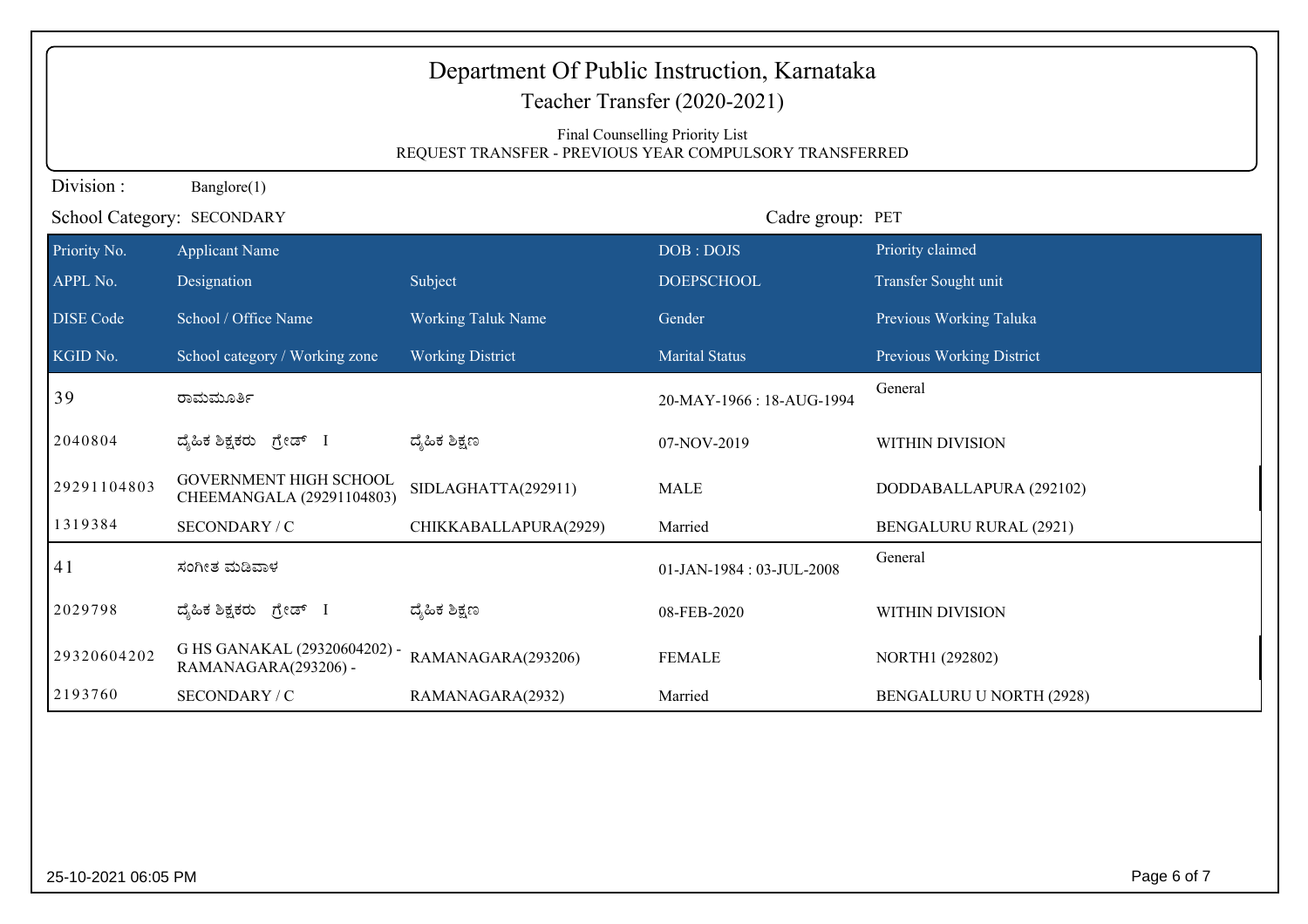| Department Of Public Instruction, Karnataka<br>Teacher Transfer (2020-2021)<br>Final Counselling Priority List<br>REQUEST TRANSFER - PREVIOUS YEAR COMPULSORY TRANSFERRED |                                                    |                           |                          |                               |  |  |
|---------------------------------------------------------------------------------------------------------------------------------------------------------------------------|----------------------------------------------------|---------------------------|--------------------------|-------------------------------|--|--|
| Division:                                                                                                                                                                 | Banglore(1)                                        |                           |                          |                               |  |  |
|                                                                                                                                                                           | School Category: SECONDARY                         |                           | Cadre group: PET         |                               |  |  |
| Priority No.                                                                                                                                                              | <b>Applicant Name</b>                              |                           | DOB: DOJS                | Priority claimed              |  |  |
| APPL No.                                                                                                                                                                  | Designation                                        | Subject                   | <b>DOEPSCHOOL</b>        | Transfer Sought unit          |  |  |
| <b>DISE Code</b>                                                                                                                                                          | School / Office Name                               | <b>Working Taluk Name</b> | Gender                   | Previous Working Taluka       |  |  |
| KGID No.                                                                                                                                                                  | School category / Working zone                     | <b>Working District</b>   | <b>Marital Status</b>    | Previous Working District     |  |  |
| 42                                                                                                                                                                        | ಸಲೀಂ ಬೇಗ್                                          |                           | 26-JUL-1977: 02-DEC-2005 | General                       |  |  |
| 2016538                                                                                                                                                                   | ದೈಹಿಕ ಶಿಕ್ಷಕರು <i>ಗ್ರೇಡ್</i> I                     | ದ್ಯೆಹಿಕ ಶಿಕ್ಷಣ            | 28-NOV-2019              | <b>WITHIN DIVISION</b>        |  |  |
| 29130303804                                                                                                                                                               | <b>GHS BEERENAHALLI</b><br>(29130303804) - HIRIYUR | HIRIYUR(291303)           | <b>MALE</b>              | SOUTH3 (292009)               |  |  |
| 1748129                                                                                                                                                                   | SECONDARY / C                                      | CHITRADURGA(2913)         | Married                  | BENGALURU U SOUTH (2920)      |  |  |
| 43                                                                                                                                                                        | ನೆತ್ರಾವತಿ ಎಲ್                                      |                           | 20-JUN-1977: 30-JUL-1998 | General                       |  |  |
| 2048710                                                                                                                                                                   | ದೈಹಿಕ ಶಿಕ್ಷಕರು ಗ್ರೇಡ್ I                            | ದ್ಮಹಿಕ ಶಿಕ್ಷಣ             | 01-NOV-2019              | WITHIN DIVISION               |  |  |
| 29320502306                                                                                                                                                               | <b>KARNATAKA PUBLIC</b><br><b>SCHOOLS GJC HS</b>   | MAGADI(293205)            | <b>FEMALE</b>            | DEVANAHALLI (292103)          |  |  |
| 1563740                                                                                                                                                                   | SECONDARY / C                                      | RAMANAGARA(2932)          | Married                  | <b>BENGALURU RURAL (2921)</b> |  |  |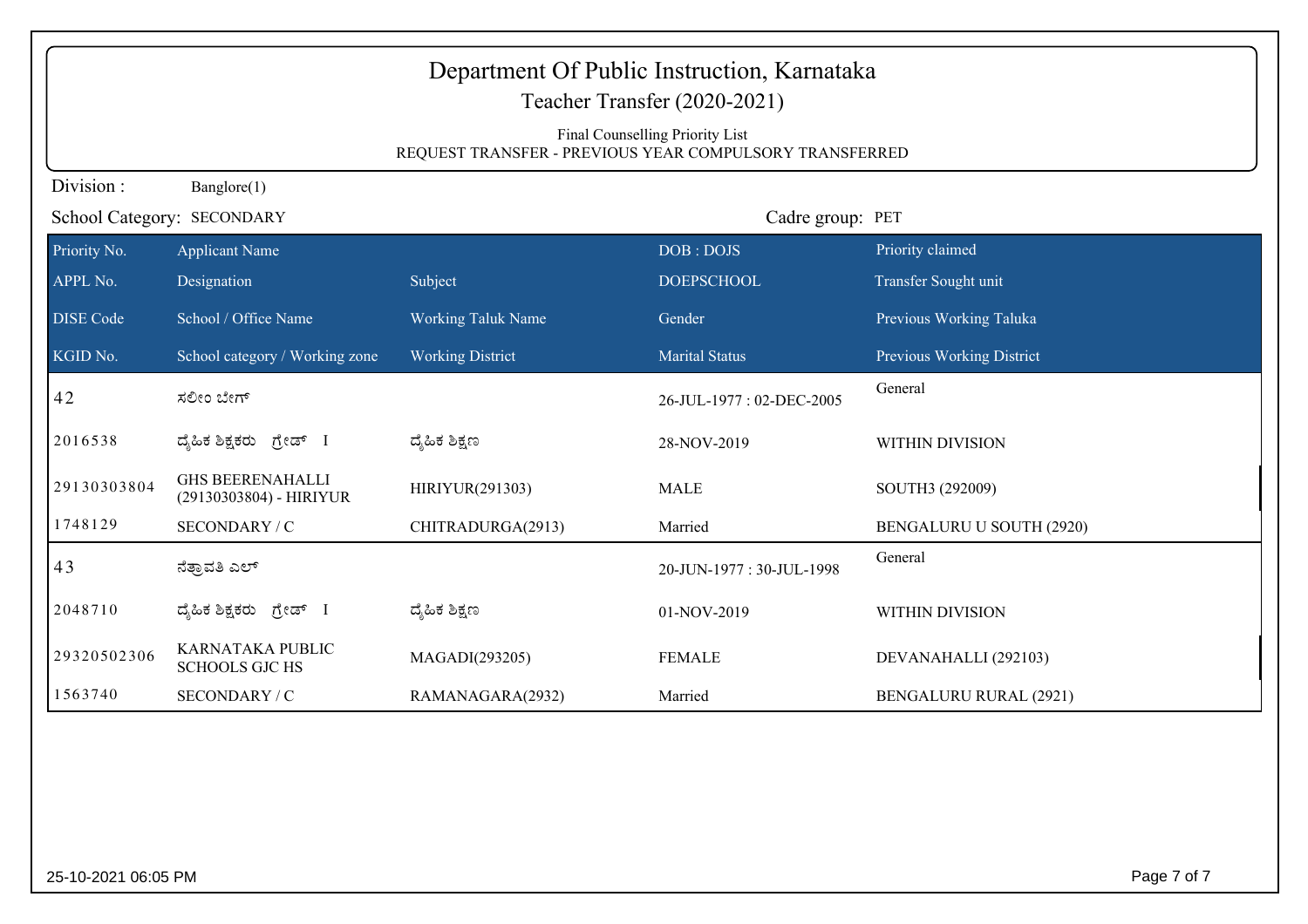| Department Of Public Instruction, Karnataka<br>Teacher Transfer (2020-2021)            |                                                       |                           |                          |                           |  |  |  |  |
|----------------------------------------------------------------------------------------|-------------------------------------------------------|---------------------------|--------------------------|---------------------------|--|--|--|--|
| Final Counselling Priority List<br>REQUEST TRANSFER - PREVIOUS YEAR EXCESS TRANSFERRED |                                                       |                           |                          |                           |  |  |  |  |
| Division:<br>Banglore(1)                                                               |                                                       |                           |                          |                           |  |  |  |  |
|                                                                                        | School Category: SECONDARY                            |                           | Cadre group: SPL         |                           |  |  |  |  |
| Priority No.                                                                           | <b>Applicant Name</b>                                 |                           | DOB: DOJS                | Priority claimed          |  |  |  |  |
| APPL No.                                                                               | Designation                                           | Subject                   | <b>DOEPSCHOOL</b>        | Transfer Sought unit      |  |  |  |  |
| <b>DISE Code</b>                                                                       | School / Office Name                                  | <b>Working Taluk Name</b> | Gender                   | Previous Working Taluka   |  |  |  |  |
| KGID No.                                                                               | School category / Working zone                        | <b>Working District</b>   | <b>Marital Status</b>    | Previous Working District |  |  |  |  |
| 28                                                                                     | ರವೀಂದ್ರ ಶ್ರೀಶ್ಮೆಲ ಮಠಪತಿ                               |                           | 22-JUL-1970: 21-JUN-2006 | General                   |  |  |  |  |
| 2068453                                                                                | ವಿಶೇಷ ಶಿಕ್ಷಕರು                                        | ಡ್ರಾಯಿಂಗ್                 | 08-AUG-2019              | WITHIN DIVISION           |  |  |  |  |
| 29320612612                                                                            | GJC RAMANAGARA(BOYS)<br>(29320612612) - RAMANAGARA    | RAMANAGARA(293206)        | <b>MALE</b>              | SOUTH2 (292008)           |  |  |  |  |
| 1956765                                                                                | SECONDARY / A                                         | RAMANAGARA(2932)          | Married                  | BENGALURU U SOUTH (2920)  |  |  |  |  |
| 31                                                                                     | ಟಿ ಬಿ ಲಕ್ಷ್ಮಣ                                         |                           | 01-JUN-1969: 22-AUG-2002 | General                   |  |  |  |  |
| 2026702                                                                                | ವಿಶೇಷ ಶಿಕ್ಷಕರು                                        | ಡ್ರಾಯಿಂಗ್                 | 29-JUL-2019              | WITHIN DIVISION           |  |  |  |  |
| 29310606003                                                                            | GHS HOSURU (29310606003) -<br>SIRA(293106) - TUMAKURU | SIRA(293106)              | <b>MALE</b>              | GOWRIBIDANUR (292905)     |  |  |  |  |
| 1870393                                                                                | SECONDARY / C                                         | TUMAKURU MADHUGIRI(2931)  | Married                  | CHIKKABALLAPURA (2929)    |  |  |  |  |